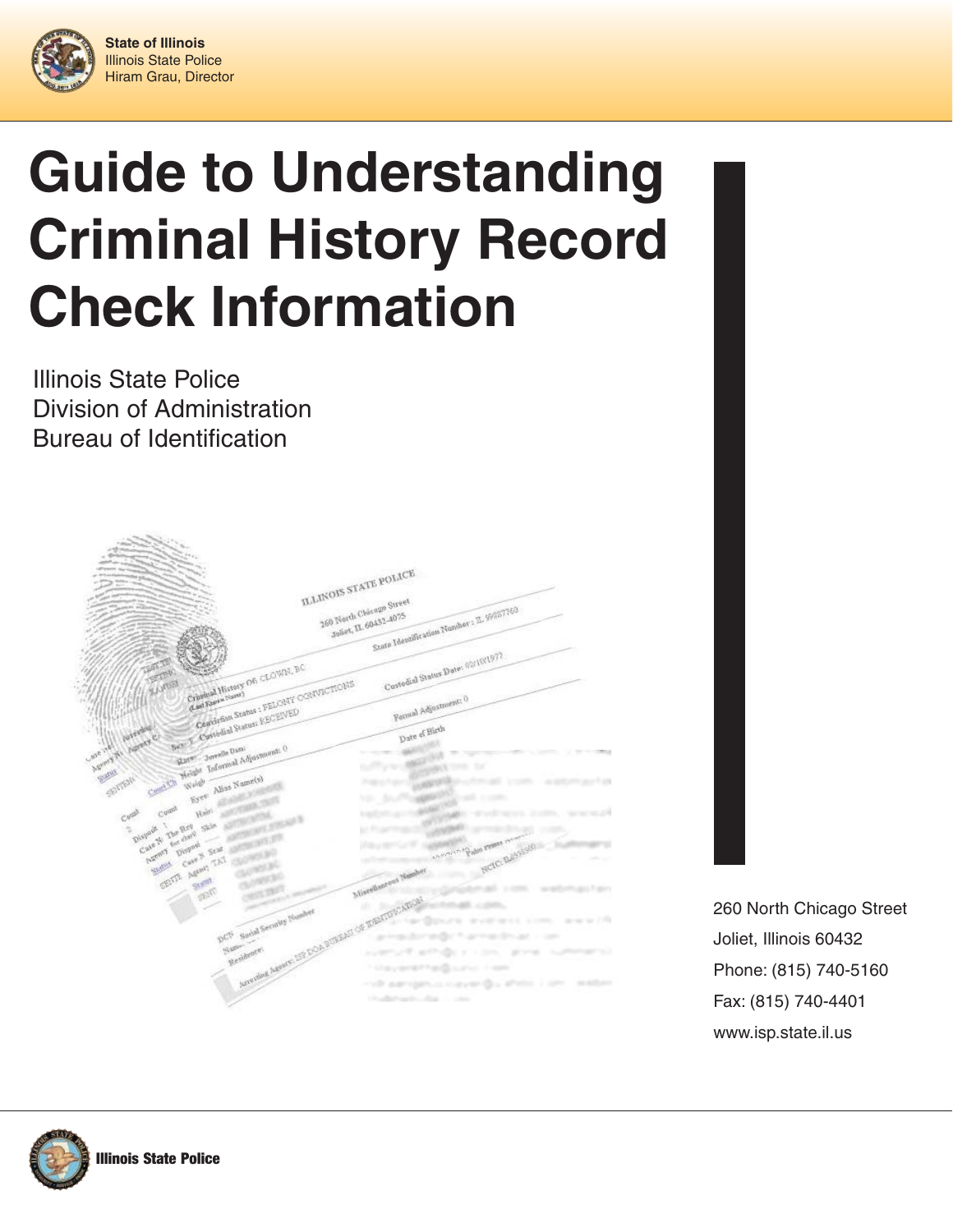# GUIDE TO UNDERSTANDING CRIMINAL

HISTORY RECORD CHECK INFORMATION ILLINOIS STATE POLICE DIVISION OF ADMINISTRATION BUREAU OF IDENTIFICATION 260 NORTH CHICAGO STREET JOLIET, ILLINOIS 60432-4072 PHONE: (815) 740-5160 \* FAX: (815) 740-4401 [www.isp.state.il.us](http://www.isp.state.il.us/)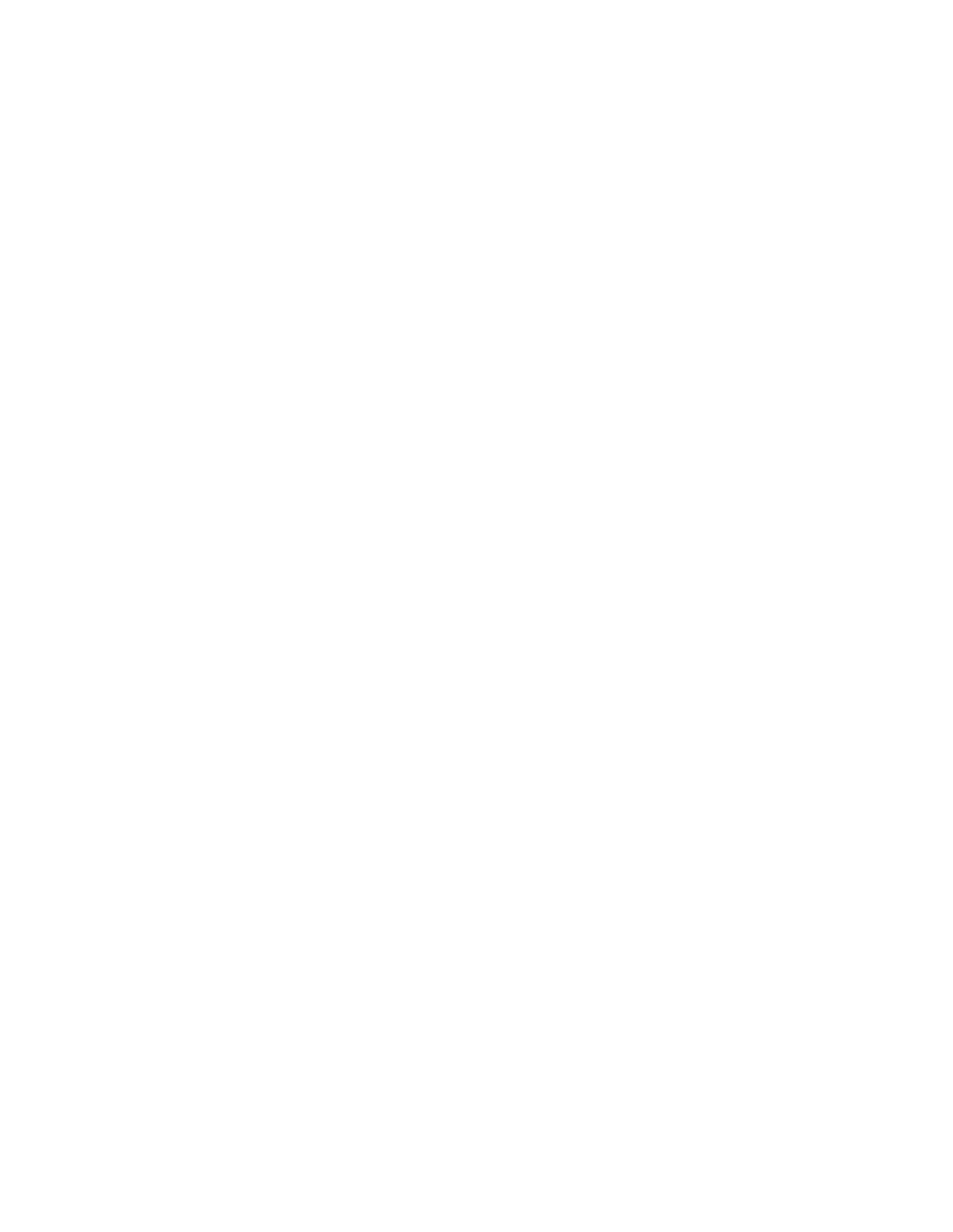# TABLE OF CONTENTS

| -I- GENERAL INFORMATION                                                                             | - 1 -            |
|-----------------------------------------------------------------------------------------------------|------------------|
| THE HISTORY OF THE BUREAU OF IDENTIFICATION                                                         | - 1 -            |
| THE ROLE OF THE BUREAU OF IDENTIFICATION AS THE STATE CENTRAL REPOSITORY                            | - 2 -            |
| -II- UNIFORM CONVICTION INFORMATION ACT                                                             | -3-              |
|                                                                                                     |                  |
| <b>UCIA FINGERPRINT FORM</b><br><b>UCIA NAME BASED REQUEST FORM</b>                                 | $-5-$<br>- 10 -  |
|                                                                                                     |                  |
| <b>-III- FEE APPLICANT FINGERPRINT PROCESS</b>                                                      | - 15 -           |
| THE ADAM WALSH CHILD PROTECTION AND SAFETY ACT                                                      | - 19 -           |
| THE NATIONAL CHILD PROTECTION/VOLUNTEERS FOR CHILDREN ACT                                           | $-23-$           |
|                                                                                                     |                  |
| <b>-IV-LIVE SCAN</b>                                                                                | - 27 -           |
|                                                                                                     |                  |
| <b>HOW DO I BECOME A LIVE SCAN VENDOR</b><br><b>LIVE SCAN CERTIFICATION PROCESS</b>                 | $-29-$<br>$-30-$ |
|                                                                                                     |                  |
| -V- USER AGREEMENTS                                                                                 | - 33 -           |
|                                                                                                     |                  |
| -VI- AFIS FINGERPRINT QUALITY REJECT PROCEDURES                                                     | - 35 -           |
| <b>FBI NAME CHECK PROCEDURE</b>                                                                     | $-36-$           |
| <b>STATE NAME CHECK PROCEDURES</b>                                                                  | $-36-$           |
| -VII- CRIMINAL HISTORY INFORMATION                                                                  | - 39 -           |
|                                                                                                     |                  |
| <b>ARREST VS. CONVICTION RECORDS</b>                                                                | $-39-$           |
| <b>NAME CHECKS VS. FINGERPRINT CHECKS</b>                                                           | $-39-$           |
| <b>HOW THE NAME SEARCH ROUTINE WORKS</b>                                                            | - 40 -           |
| <b>HOW THE FINGERPRINT PROCESS WORKS</b><br><b>WHY SOME INQUIRIES RESULT IN A "NO HIT" RESPONSE</b> | - 41 -<br>$-41-$ |
| <b>ERRORS</b>                                                                                       | - 42 -           |
| <b>ACCESSING THE ISP SEX OFFENDER REGISTRATION DATABASE</b>                                         | - 43 -           |
| <b>ACCESSING THE FBI CHRI RECORDS</b>                                                               | - 44 -           |
| <b>VIEWING AND CHALLENGING YOUR ILLINOIS CRIMINAL HISTORY RECORD</b>                                | - 46 -           |
| -VIII- HOW TO INTERPRET A RAP SHEET                                                                 | - 49 -           |
| <b>-IX- THE FISCAL PROCESS</b>                                                                      | - 57 -           |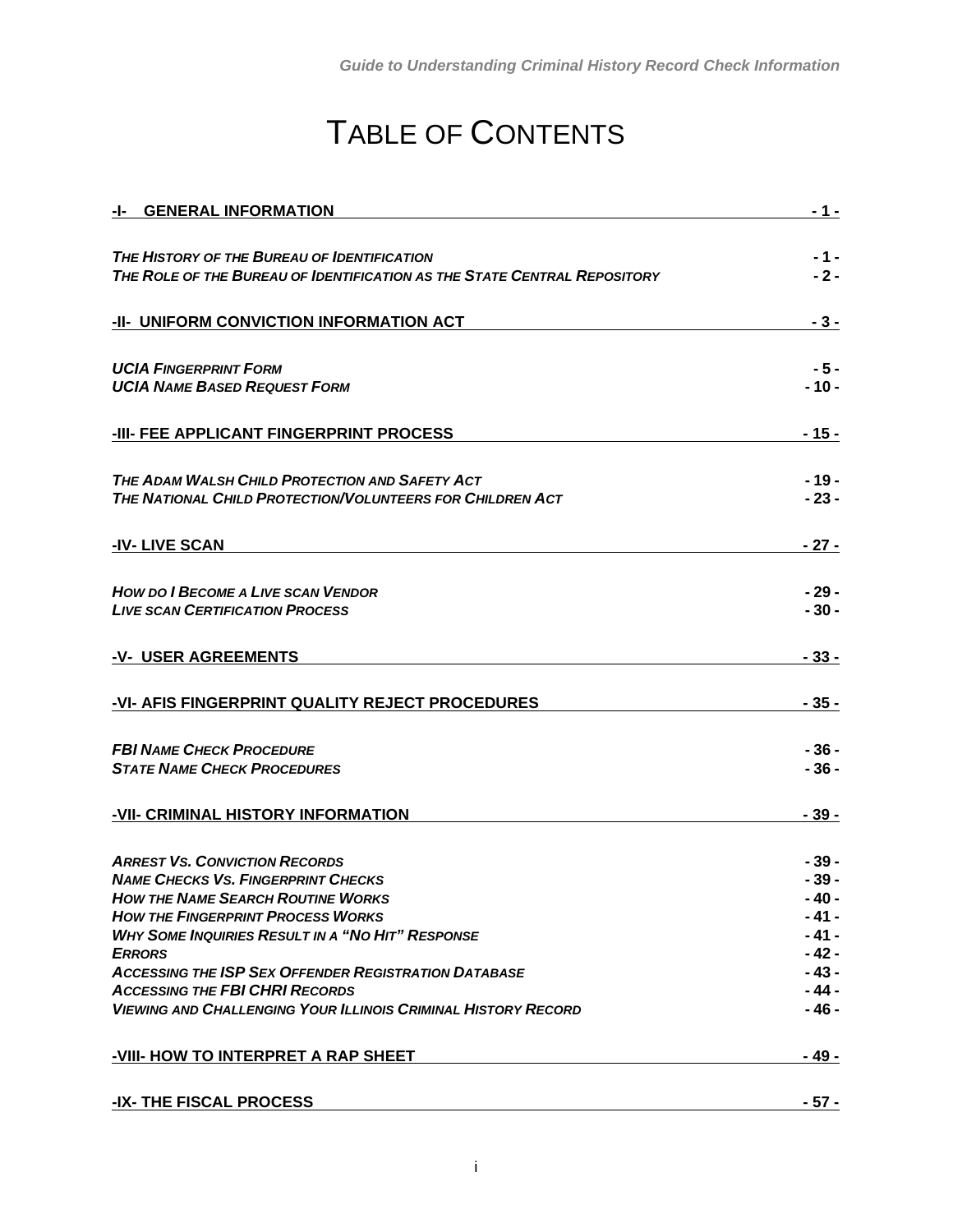| <b>UNDERSTANDING YOUR MONTHLY STATEMENT</b>                                 | - 57 -   |
|-----------------------------------------------------------------------------|----------|
| <b>DUPLICATES ON THE ACCOUNT STATEMENT</b>                                  | - 58 -   |
| <b>REPLENISHING THE ACCOUNT</b>                                             | - 58 -   |
| -X- ELECTRONIC INQUIRY & RESPONSE METHODS                                   | - 59 -   |
|                                                                             |          |
| <b>SUBMITTING CONVICTION INFORMATION NAME REQUESTS ELECTRONICALLY</b>       | - 59 -   |
| <b>FILE TRANSFER PROGRAM</b>                                                | $-60-$   |
| <b>FILE TRANSFER PROGRAM INSTALLATION INSTRUCTIONS</b>                      | $-60-$   |
| <b>TECHNICAL ISSUES</b>                                                     | $-62-$   |
| <b>USING THE FILE TRANSFER PROGRAM</b>                                      | $-62-$   |
| <b>RESPONSE METHODS</b>                                                     | - 66 -   |
| <b>RESPONSE RESULTS</b>                                                     | $-67-$   |
| <b>DECRYPTION PROGRAM</b>                                                   | - 69 -   |
| <b>HOW TO DECRYPT A FILE</b>                                                | - 75 -   |
| -XI- USING CUSTOMER SUPPORT                                                 | - 77 -   |
|                                                                             |          |
| -XII- FREQUENTLY ASKED QUESTIONS                                            | - 79 -   |
| <b>ELECTRONIC INQUIRY AND RESPONSE QUESTIONS</b>                            | - 79 -   |
| <b>RESPONSE HANDLING QUESTIONS</b>                                          | $-79-$   |
| <b>FISCAL AND FEE RELATED QUESTIONS</b>                                     | $-80-$   |
| <b>ADDITIONAL INFORMATION QUERIES</b>                                       | - 81 -   |
| <b>FINGERPRINT SUBMISSION QUESTIONS</b>                                     | $-82-$   |
| <b>MISCELLANEOUS QUESTIONS</b>                                              | $-83-$   |
| <b>COMMONLY USED ACRONYMS</b>                                               | - 85 -   |
| <b>APPENDIX A – LIVE SCAN VENDOR INFORMATION AND APPLICANT CONSENT FORM</b> | - 87 -   |
| <b>APPENDIX B - FEE SCHEDULE</b>                                            | - 89 -   |
| <b>APPENDIX C - CLASSIFICATION OF OFFENSES AND CORRESPONDING PENALTIES</b>  | $-91 -$  |
|                                                                             |          |
| <b>APPENDIX D – NCIC CODE TABLES</b>                                        | - 93 -   |
| <b>STATE CODES</b>                                                          | - 95 -   |
| <b>FOREIGN COUNTRIES/DEPENDENCIES/ TERRITORIES</b>                          | $-96-$   |
| <b>CANADIAN PROVINCES</b>                                                   | $-104-$  |
| <b>INDIAN NATIONS</b>                                                       | $-105 -$ |
| <b>MEXICAN STATES</b>                                                       | $-106 -$ |
| <b>APPENDIX E - HELPFUL WEB ADDRESSES</b>                                   | $-107 -$ |
|                                                                             |          |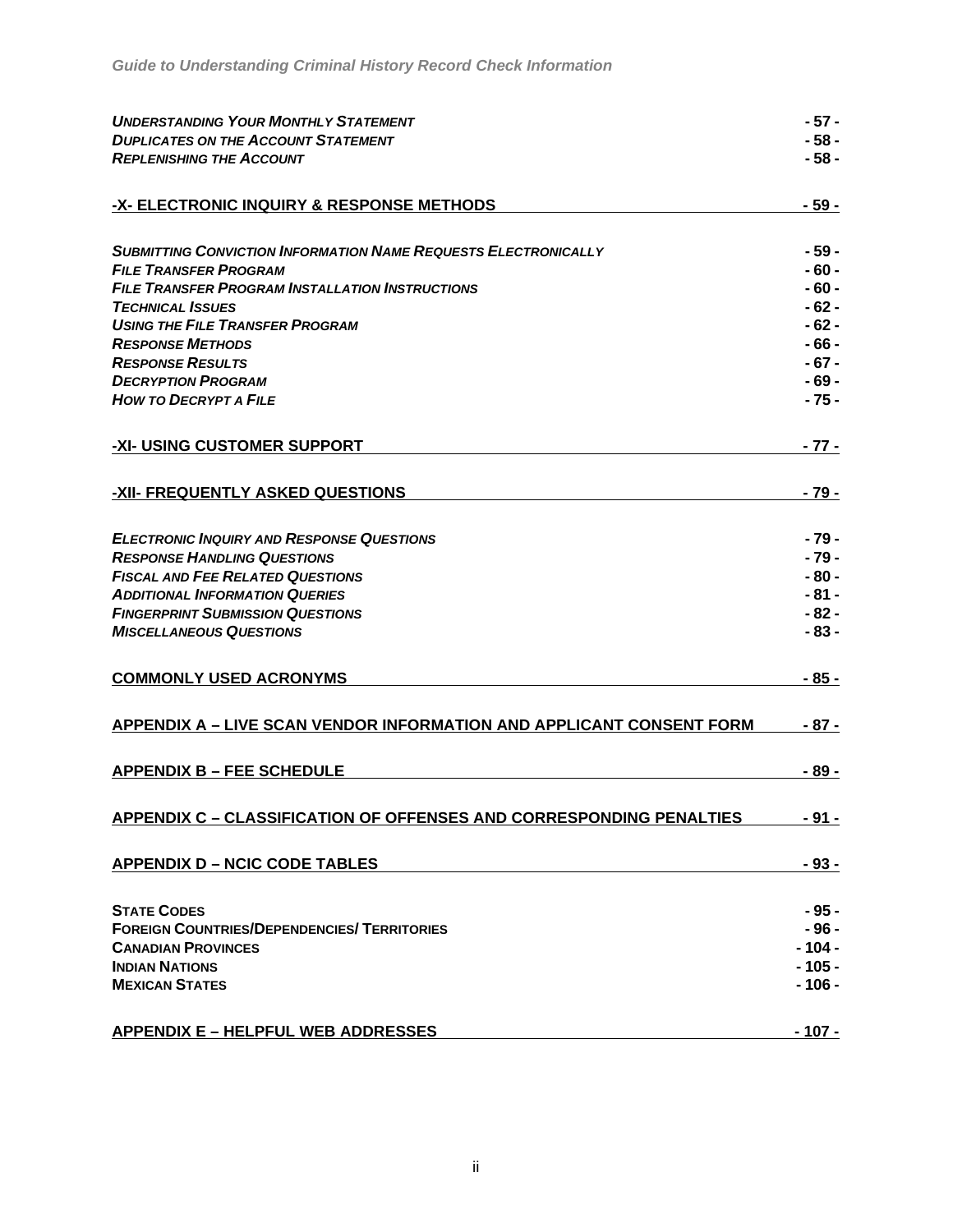# -I- GENERAL INFORMATION

#### *The History of the Bureau of Identification*

<span id="page-5-1"></span><span id="page-5-0"></span>On February 14, 1929, seven men were lined up against a wall in a garage located at 2212 North Clark Street, Chicago, and were shot by four men, two of which were 2212 North Clark Street, Chicago, and were shot by four men, two of which were wearing police uniforms.

The Chicago Police Department identified six of the victims, through fingerprints, as members of the O'Bannion gang. The subsequent investigation indicated that the murders were committed by four members of a Detroit gang associated with Al Capone. This crime became known as the Saint Valentine's Day Massacre.

The public uproar over the brazen murders became one of the motivating forces for reform in crime fighting. Supporters of a reform movement used the role fingerprints played in solving this crime to push for a state level identification bureau.

During December 1930, local, state, and federal government officials met to discuss crime-related problems. The attendees of this meeting agreed to form a committee that would support legislation, creating a state repository for criminal records.

On July 2, 1931, Governor Henry Horner signed House Bill 1073 into law, thus creating the Bureau of Identification (BOI). The BOI was created for the purpose of collecting, maintaining, and disseminating criminal history record information (CHRI).

In January 1932, T.P. Sullivan became the first Superintendent of the BOI. With borrowed supplies, \$10,000, and two assistants, Sullivan began. During 1932, Sullivan collected approximately 30,000 arrest fingerprint cards, which comprised the bureau's master fingerprint file.

Today, the BOI operates the Automated Fingerprint Identification System (AFIS), the Criminal History Record Information system (CHRI), and the live scan network, representing a unique blend of technology. The manual file is maintained in both paper and microfilm formats and currently contains approximately 2.8 million records. The automated file, which is comprised of the CHRI system and AFIS, consists of approximately 5.5 million offenders.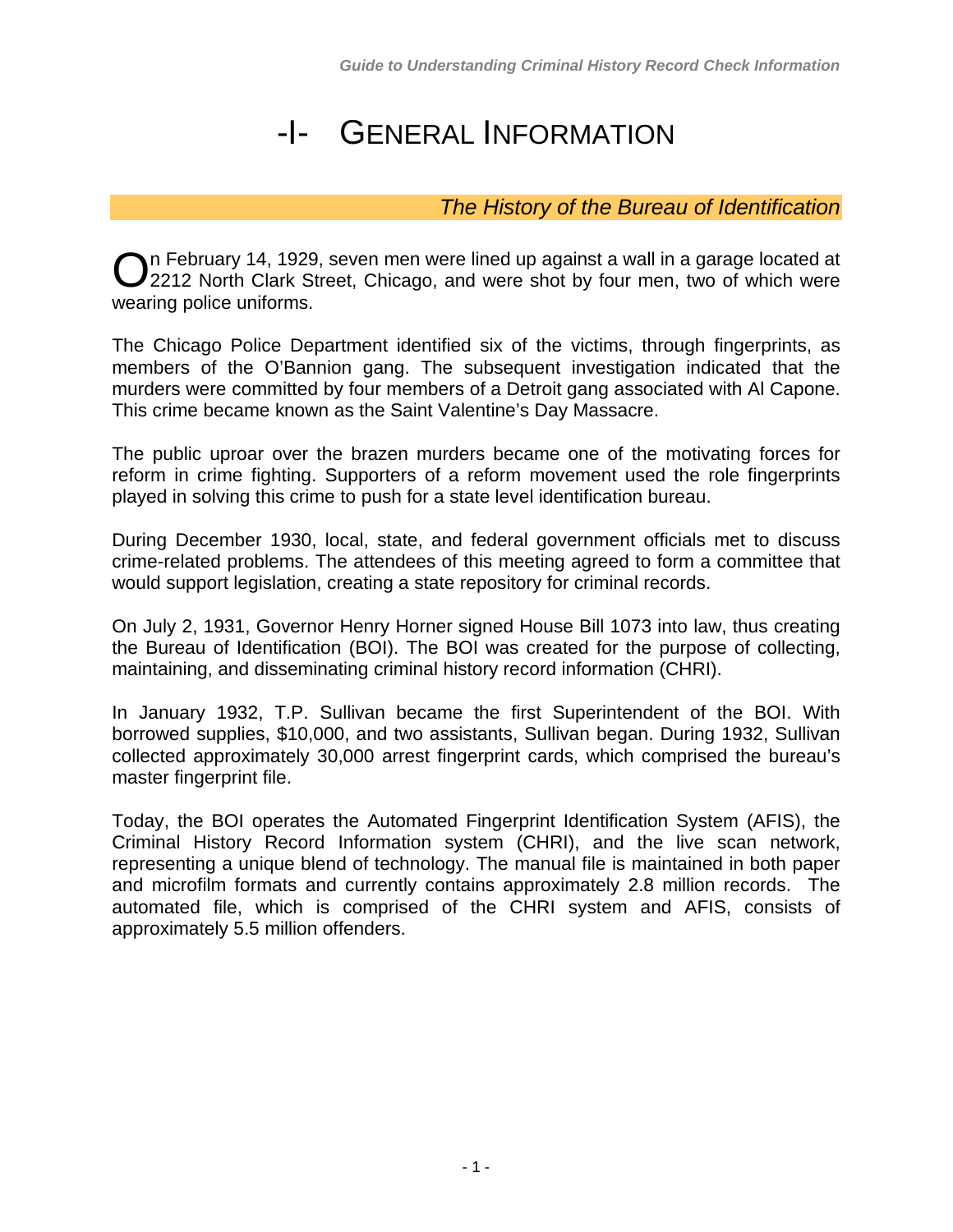#### <span id="page-6-0"></span>*The Role of the Bureau of Identification as the State Central Repository*

he Bureau of Identification is the state central repository for criminal records. The The Bureau of Identification is the state central repository for criminal records. The<br>BOI's primary function is to collect, maintain and disseminate criminal history record information. The BOI's specific responsibilities for the collection, maintenance and dissemination of CHRI data are identified in the Illinois Criminal Identification Act, 20 ILCS 2630, et al. Criminal history record information maintained by the BOI consists of information reported by Illinois criminal justice agencies summarizing a subject's contacts with the criminal justice system. A subject's CHRI transcript, commonly referred to as a "rap sheet", consists of personal identification information such as name, sex, race, and date of birth, as well as other physical characteristics. Transcripts include a cumulative record of arrests, state's attorney filing decisions, court dispositions, sentence information and custodial data.

Criminal history record information is used for criminal justice as well as non-criminal justice purposes. Police agencies use CHRI data in conducting investigations and in charging suspects. State's attorneys rely on CHRI data in making filing decisions, in making bail recommendations, in plea negotiations, and in investigations. Judges rely on CHRI data in both setting bond for defendants and in deciding which defendants should not be released on bond prior to final disposition of a case. Judges also use CHRI data to determine the appropriate sentence for defendants found guilty as a result of the court proceedings. Probation and community correctional personnel use CHRI data to determine the appropriate levels of supervision and to develop individualized treatment programs for offenders. Correctional institutions utilize CHRI data in determining security classifications, housing and work assignments for inmates. Noncriminal justice entities utilize CHRI for making hiring and licensing decisions. The BOI provides access to CHRI data and ensures that information disseminated is in compliance with state and federal laws governing the use of such data.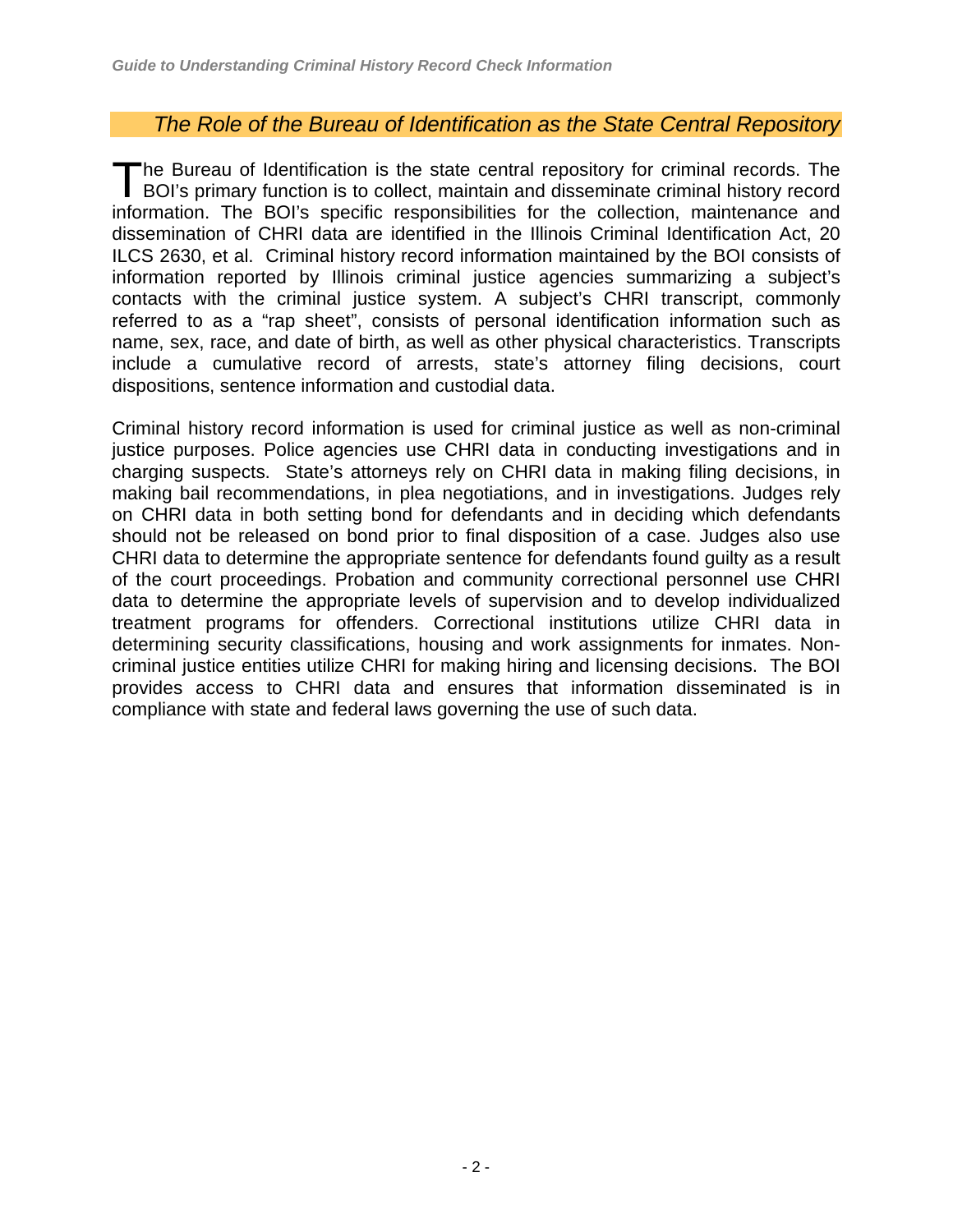# <span id="page-7-0"></span>-II- UNIFORM CONVICTION INFORMATION ACT

On January 1, 1991, the Uniform Conviction Information Act (UCIA) became law in Illinois. This act mandates that all criminal history record conviction information Illinois. This act mandates that all criminal history record conviction information collected and maintained by the Illinois State Police, Bureau of Identification, be made available to the public pursuant to 20 ILCS 2635/1 et seq. This law permits only conviction information to be disseminated to the public. A check of federal records cannot be made using this form.

All requests for UCIA information must be submitted on a Uniform Conviction Information Act request form (either fingerprint or name based). Each form contains a unique Transaction Control Number (TCN). Consequently, copies cannot be processed. All inquiries **must** be submitted on an original form. Always record the TCN, which is located in the top right hand corner of the UCIA request form. For live scan fingerprint submissions, request the TCN from the live scan vendor when the request is submitted. This number is used in tracking the status of the request form. Each paper form must be accompanied by a check or money order in the appropriate amount made payable to the *Illinois State Police*. Electronic requests can be paid for using a draw-down account. Multiple requests may be submitted with a single check or money order to cover the total cost. Please refer to the current fee schedule located in *Appendix B* for the fees associated with each form.

When processing a UCIA request for employment purposes, the applicant's signature is required. This signature must be retained for two years by the employer. The employer is required to provide a copy of the response to the applicant.



Any person who intentionally and knowingly requests, obtains, or seeks to obtain conviction information under false pretenses, disseminates inaccurate or incomplete conviction information or violates any other provisions of 20 ILCS 2625/1 may be guilty of a crime punishable by up to one year of imprisonment and/or may incur civil liabilities.

## *UCIA Processing Instructions*

equests for UCIA Information are to be made according to the following Requests for UCIA Information are to be made according to the following<br>
Rinstructions. Failure to properly complete all required fields on the form resulting in an error, will require an additional fee upon resubmission.

- The requester must complete a UCIA form for each conviction record requested. Maiden names may be included on the fingerprint based forms but are not permitted on name based forms. Maiden names must be submitted separately when using a name based search.
- Each request must contain the requester's complete return address.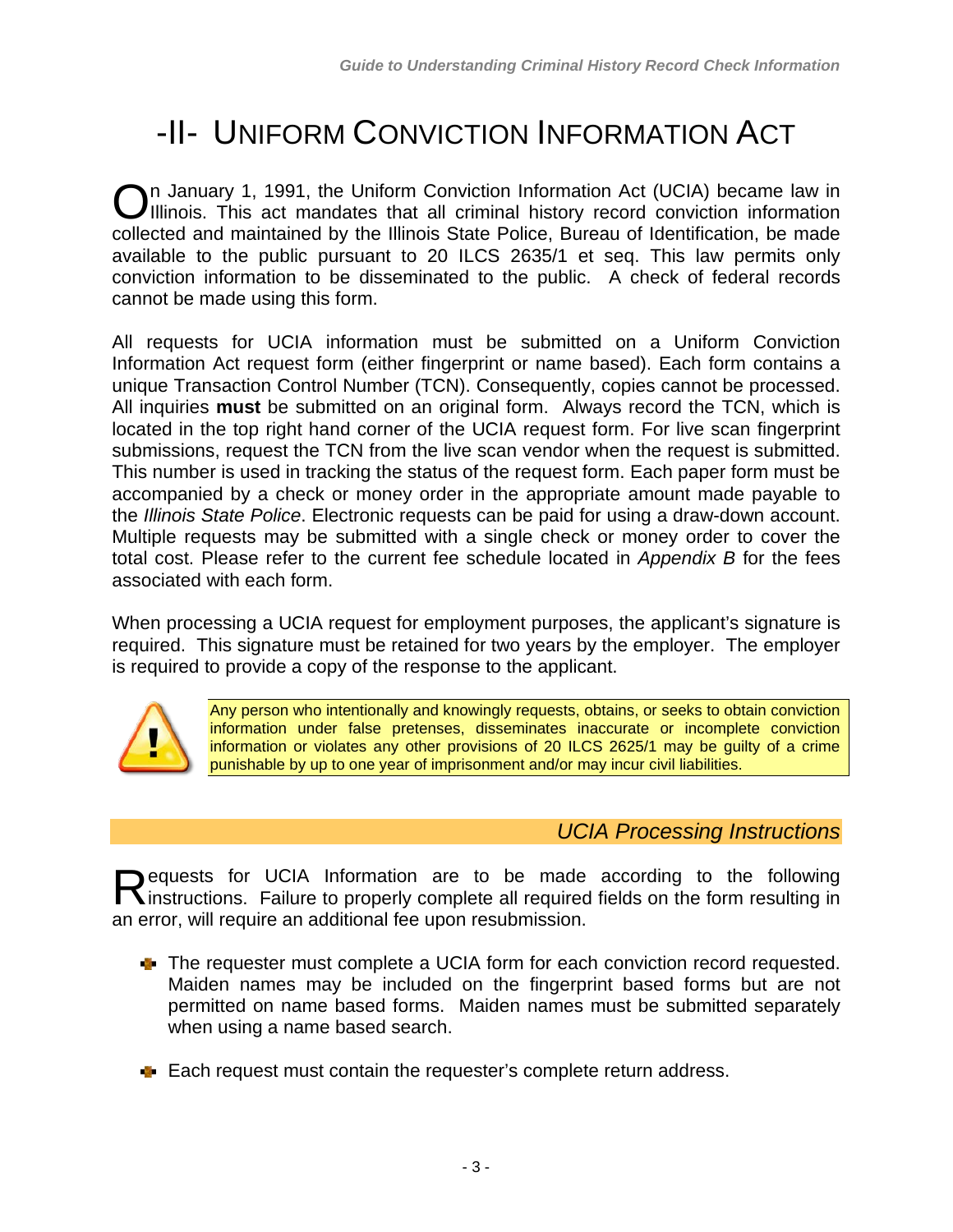- The individual named in the request may initiate proceedings to challenge or correct a record furnished by the Illinois State Police by contacting the BOI.
- The subsequent dissemination of conviction information furnished by the Illinois State Police is permitted only for the 30 day period immediately following receipt of the information.
- The subject's complete and accurate name, sex, race, and date of birth are required in order to check the Illinois criminal history record files. Without this information, the search of the Illinois criminal history record files could be adversely affected.
- Do not include or attach other correspondence.

If the request is for employment or licensing purposes, the following additional instructions apply:

- **Pursuant to 20 ILCS 2635/7, a requester must maintain on file for a minimum of 2** years a release signed by the individual to whom the information request pertains.
- The requester must provide the individual named in the request with a copy of the response furnished by the Illinois State Police.
- Within seven working days of receipt of such copy, the individual named in the request must notify the BOI as well as the requester if the information furnished is inaccurate or incomplete.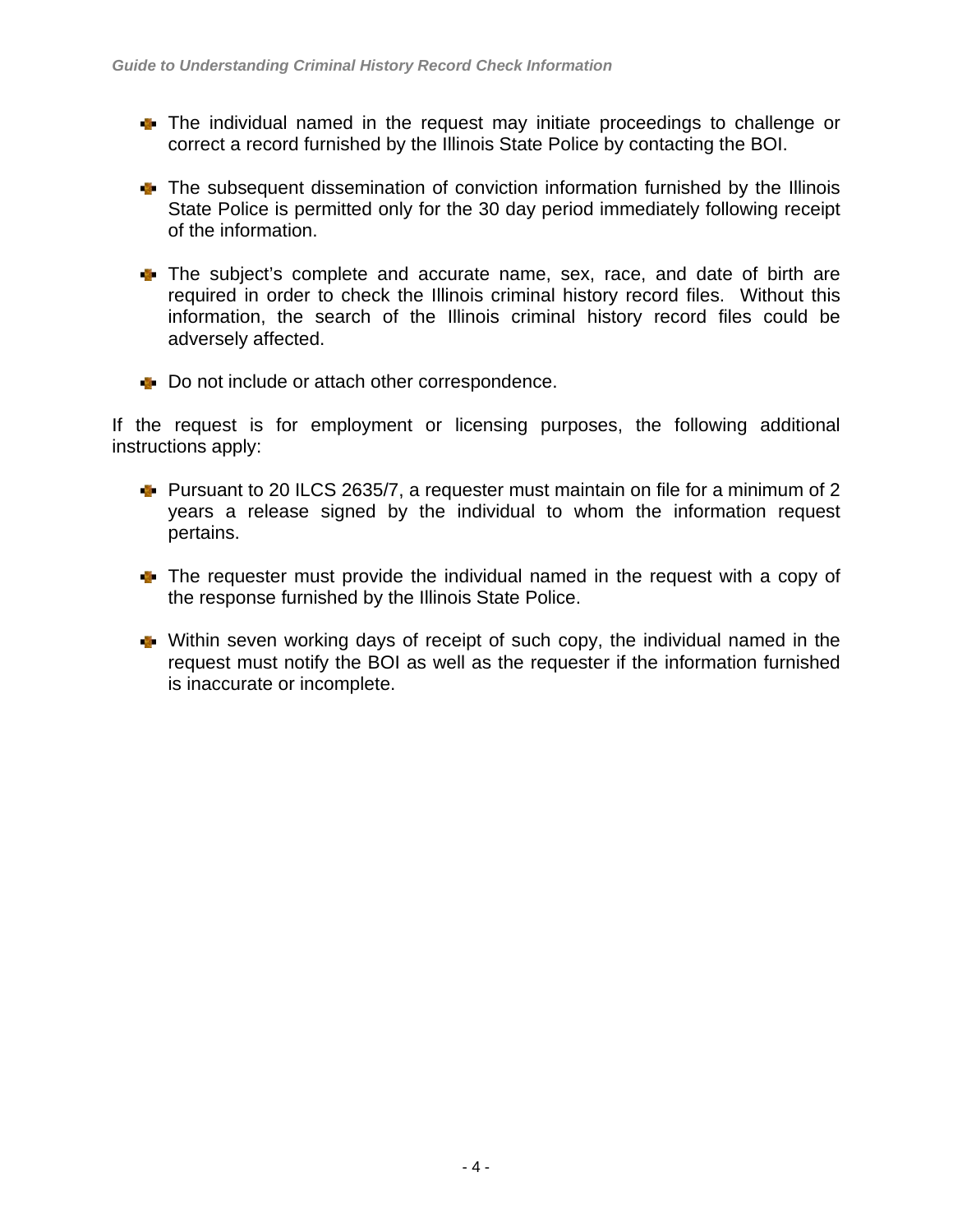*UCIA Fingerprint Form Form #ISP6-404B*

<span id="page-9-0"></span>The UCIA fingerprint form can be used by any individual or agency to obtain fingerprint based conviction information about a person for any purpose. **Please type or print using ink (do not use pencil).**  T

The instructions listed below follow the field format of the UCIA fingerprint submission. Failure to complete all required fields which are marked in *bold* on the form and listed in the instructions as *"MANDATORY"* will result in the return of the request unprocessed. Notations will be made for both paper and live scan submissions for those areas where a distinction between the two should be made.

| <b>Document Control Number</b> |          |  |
|--------------------------------|----------|--|
|                                | -------- |  |

| <b>Submitting Agency ORI – NCIC (if</b><br>applicable) |  |  |  |  |
|--------------------------------------------------------|--|--|--|--|
|                                                        |  |  |  |  |

|--|

Transaction Control Number

FRMXXXXL99999999

#### **Document Control Number (DCN) -** *MANDATORY*

**Paper form:** The DCN is a pre-printed number located at the top left-hand corner of the form. Each form has a unique DCN number and therefore all inquiries must be submitted on an *original* form.

**Live scan**: A range of numbers is provided to the agency and should auto-populate on the live scan submission. DCN ranges **must not** be recycled. To request a new range of DCN numbers, submit an email request to [livescan@isp.state.il.us.](mailto:livescan@isp.state.il.us) Include the agency ORI, the device identifier of the live scan machine (typically beginning with the prefix "LS"), and the number of DCN numbers needed.

#### **Submitting Agency ORI-NCIC -** *MANDATORY*

**Paper form:** This field is used by agencies that have an assigned Originating Requester Identification (ORI) number specifically for requesting a fingerprint inquiry for non-criminal justice purposes. This is a nine character alphanumeric code. Example: IL01600ZS or PS0100000 (IL is preprinted on the form. If your prefix differs from "IL", cross out the letters and hand write the appropriate prefix.) For those agencies that do not have an ORI, or those that use a live scan vendor, please use ILLUFP000 in this field.

**Live scan**: This is the agency ORI/NCIC number for the *requester* of the criminal history record information. This is not necessarily the sender of the live scan request.

#### **Transaction Control Number (TCN) -** *MANDATORY*

**Paper form:** The TCN is a unique pre-printed number located at the top right-hand corner of the form.If the TCN is not present or is invalid, the form will be returned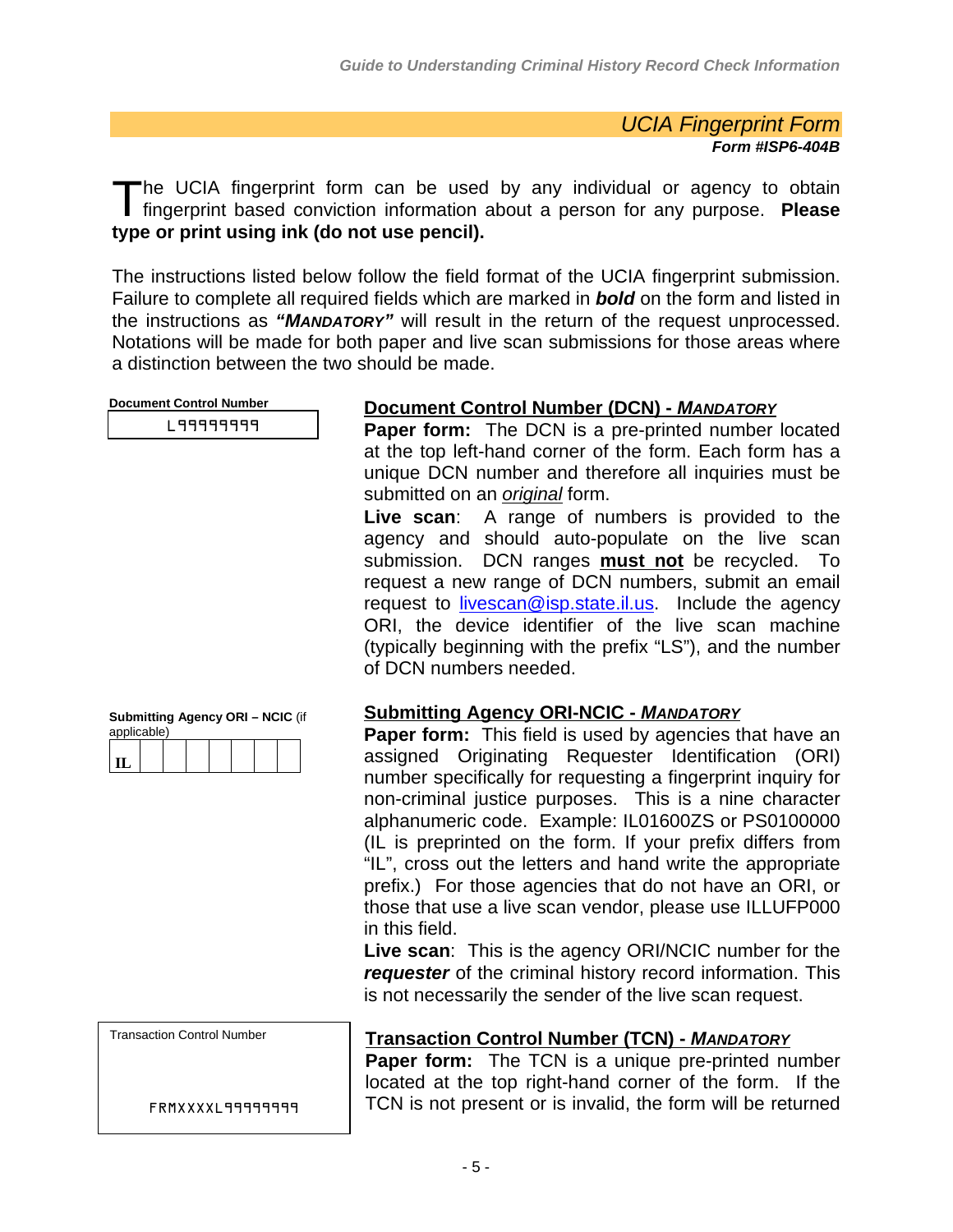to the submitting agency or requester unprocessed. Above the TCN will be a bar coded number (Standard BAR CODE 39) representing the TCN in bar code format. This bar code will be used to scan the fingerprint cards into the Automatic Fingerprint Identification System (AFIS).

**Live scan:** Live scan machines will assign this number automatically, using the device identifier assigned to the machine (typically beginning with "LS") and the DCN.

#### **Subjects Last Name -** *MANDATORY*

The subject's last name should be entered into this field. Hyphenated names should include the dash between names. If there is a space in the last name, enter it as one name. For example, O'Brian would be OBrian or Van Dyke would be VanDyke. Do not enter any other special characters, such as apostrophes. If the subject has only one name, it must go in the Last Name field.

#### **First Name**

The subject's first name should be entered in this field. Hyphenated names should include the dash between names. Do not enter any other special characters, such as apostrophes.

#### **Middle Name/Suffix**

Enter the subject's middle name and/or suffix in this field, suffix meaning II, III, Jr. Do not enter "NMI" (no middle initial) or "NMN" (no middle name) in the middle name field.

#### **Cost Center (Office Use Only)**

The three or four character number assigned to an agency that has a draw-down account. If payment is not enclosed with the fingerprint card, the cost center number must be entered.

**Live scan:** If utilizing live scan, a vendor can choose to utilize the requesting agency's cost center if they have one or if the subject will be paying the vendor, the vendor's cost center should be used.

# **Date of Birth -** *MANDATORY*

Enter an eight digit date of birth. The entry format should be MM/DD/CCYY. Example: 05/30/1951. If you do not know the subject's date of birth, you may enter an approximate year of birth.

**Subjects Last Name**

| <b>First Name</b> |  |  |
|-------------------|--|--|
|                   |  |  |

Middle Name/Suffix



**Date of Birth**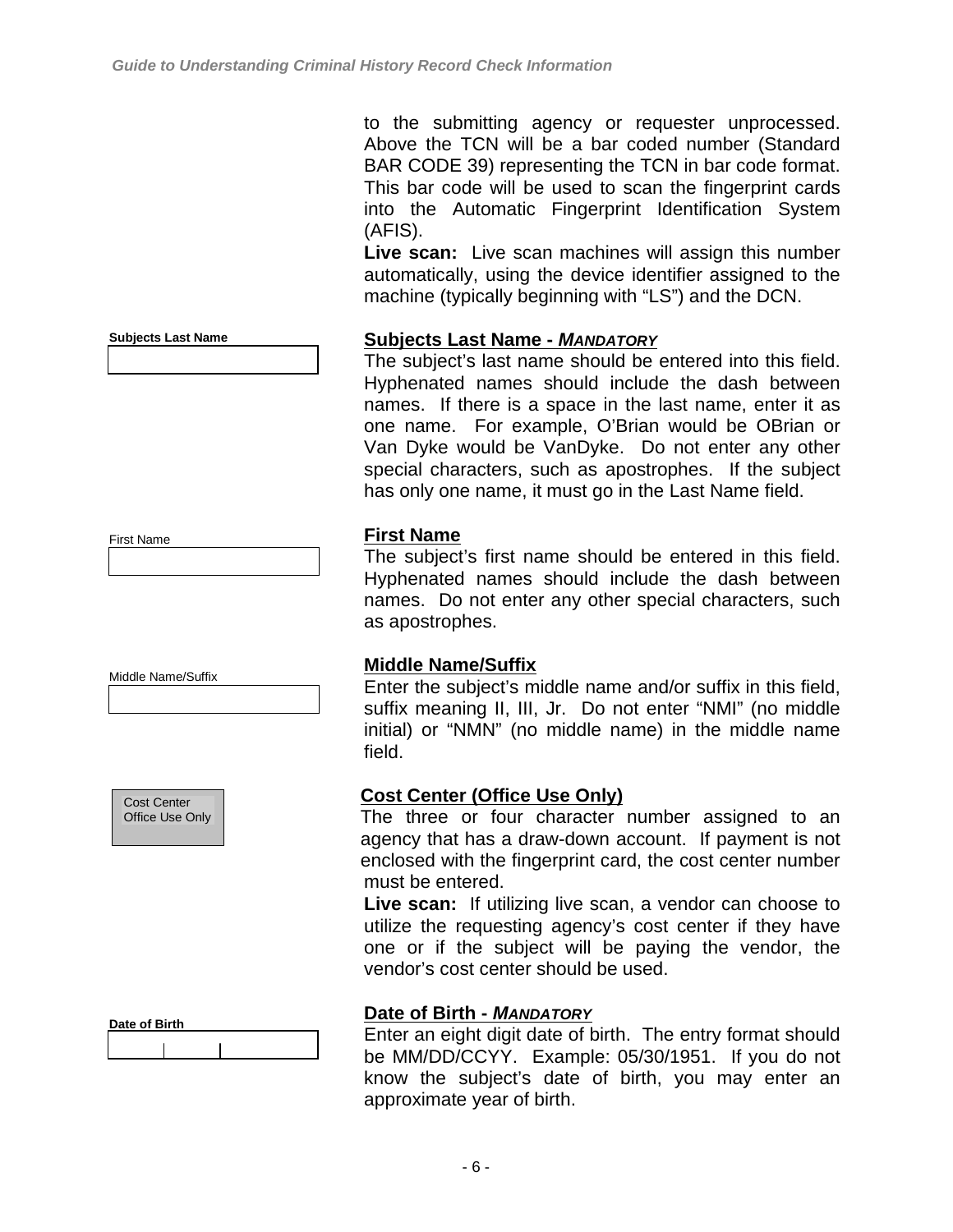| State Identification Number (if applicable) |  |
|---------------------------------------------|--|
|                                             |  |

#### **State Identification Number (SID)**

If known, enter the SID number. The SID number contains eight numeric characters with the last character being zero or one. Do not enter out of state SID numbers in this field. IL is preprinted on the form. If the known SID does not meet this criterion, do not enter the SID into this field.

Enter the valid sex code (*see Appendix D, NCIC Code* 

Enter a valid race code (*see Appendix D, NCIC Code* 

**Race**

Drivers License Number

| i State ה |  |
|-----------|--|
|           |  |

Requestor's Name

Agency/Company Name

# **Drivers License Number**

**Sex -** *MANDATORY*

**Race -** *MANDATORY*

*Tables*).

*Tables*).

Enter the subject's driver's license number if known.

#### **Drivers License State**

Enter a valid two alpha character state code (*see Appendix D, NCIC Code Tables*). If the state provided does not meet this criterion, leave blank.

#### **Requestor's Name -** *MANDATORY*

Enter the name of the subject requesting this information.

#### **Agency/Company Name**

Enter the name of the agency or company requesting this information.

**Return Address**

Street: City: State: Zip:

#### **Return Address -** *MANDATORY*

Enter the exact address in which the response to the UCIA request is to be mailed. This address must be a complete mailing address including street number, city, state, and zip, in order to receive the response. *If the generic ORI is used and the mailing address is not complete, the form will not be processed, requiring an additional fee for a new request.*

Foreign State/Country

#### **Foreign State/Country**

This field should be completed for any out of country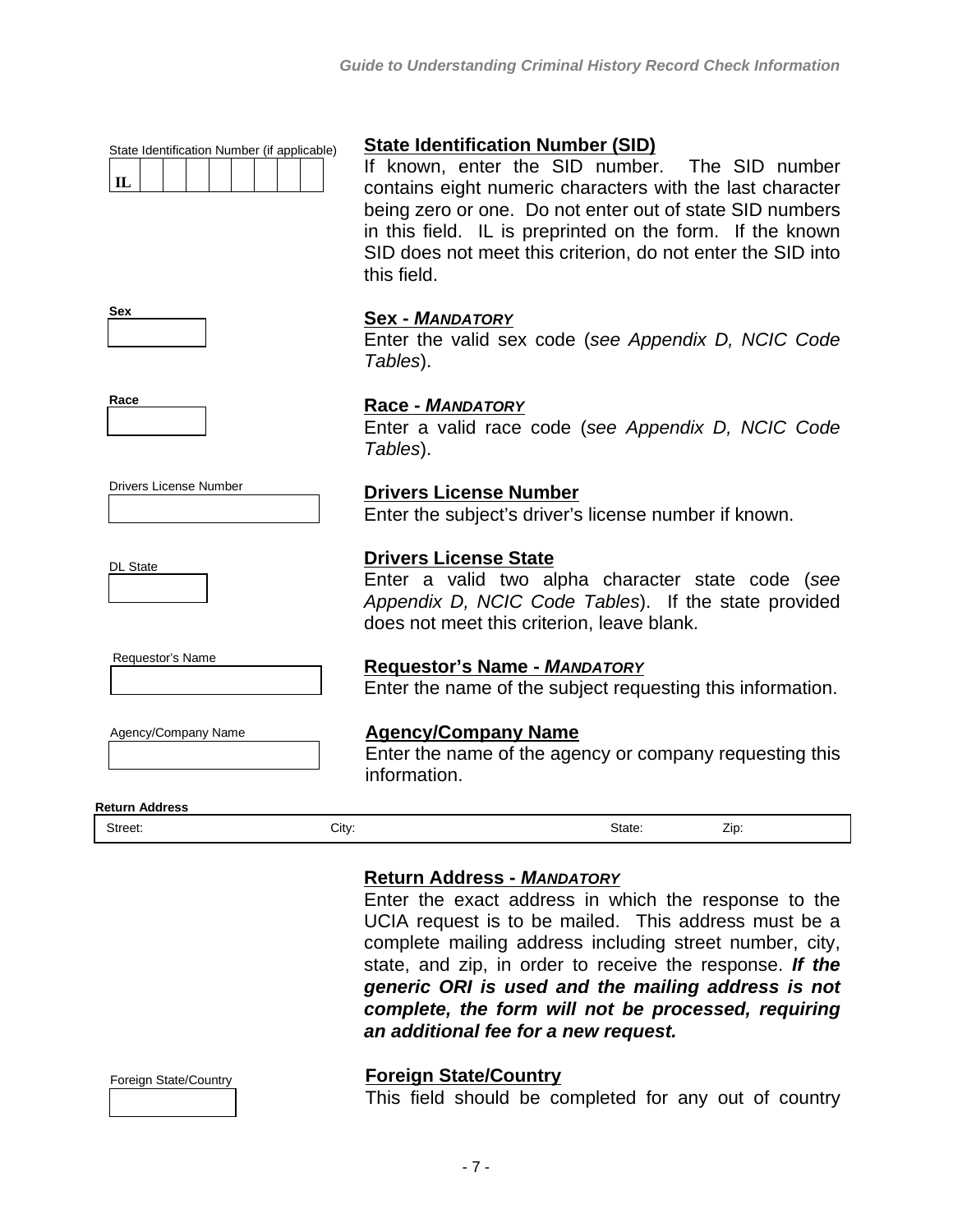Foreign Postal Code

| <b>Date Fingerprinted</b> |  |
|---------------------------|--|



Subject's Maiden Last Name

First Name

Fee Amount

Middle Name/Suffix

#### This field should be completed for any out of country UCIA requests.

**Foreign Postal Code**

**Date Fingerprinted -** *MANDATORY*

Enter the eight digit date fingerprinted. The format should be MMDDCCYY.

UCIA requests (*see Appendix D, NCIC Code Tables*).

#### **Licensing or Employment Purposes**

Check the box for "Yes" if this request is for licensing or employment purposes. Check the box for "No" if this request is not for licensing or employment purposes. If this field is left blank, it will be assumed that the inquiry is not for licensing or employment purposes.

#### **Subject's Maiden Last Name**

Last name rules apply.

#### **First Name**

First name rules apply.

### **Middle Name/Suffix**

Middle name rules apply.

#### **Fee Amount**

Enter the fee amount submitted with this request.

#### Subject's Signature:

Date:  $\frac{1}{2}$  /  $\frac{1}{2}$ 

#### **Subject's Signature**

Have the subject for whom the UCIA request is being conducted sign their signature in this field.

#### **Date**

Enter the date the subject signed the form.

### **Form Distribution**

This form should be forwarded to the Bureau of Identification at the address below.

Illinois State Police Bureau of Identification 260 North Chicago Street Joliet, Illinois 60432-4072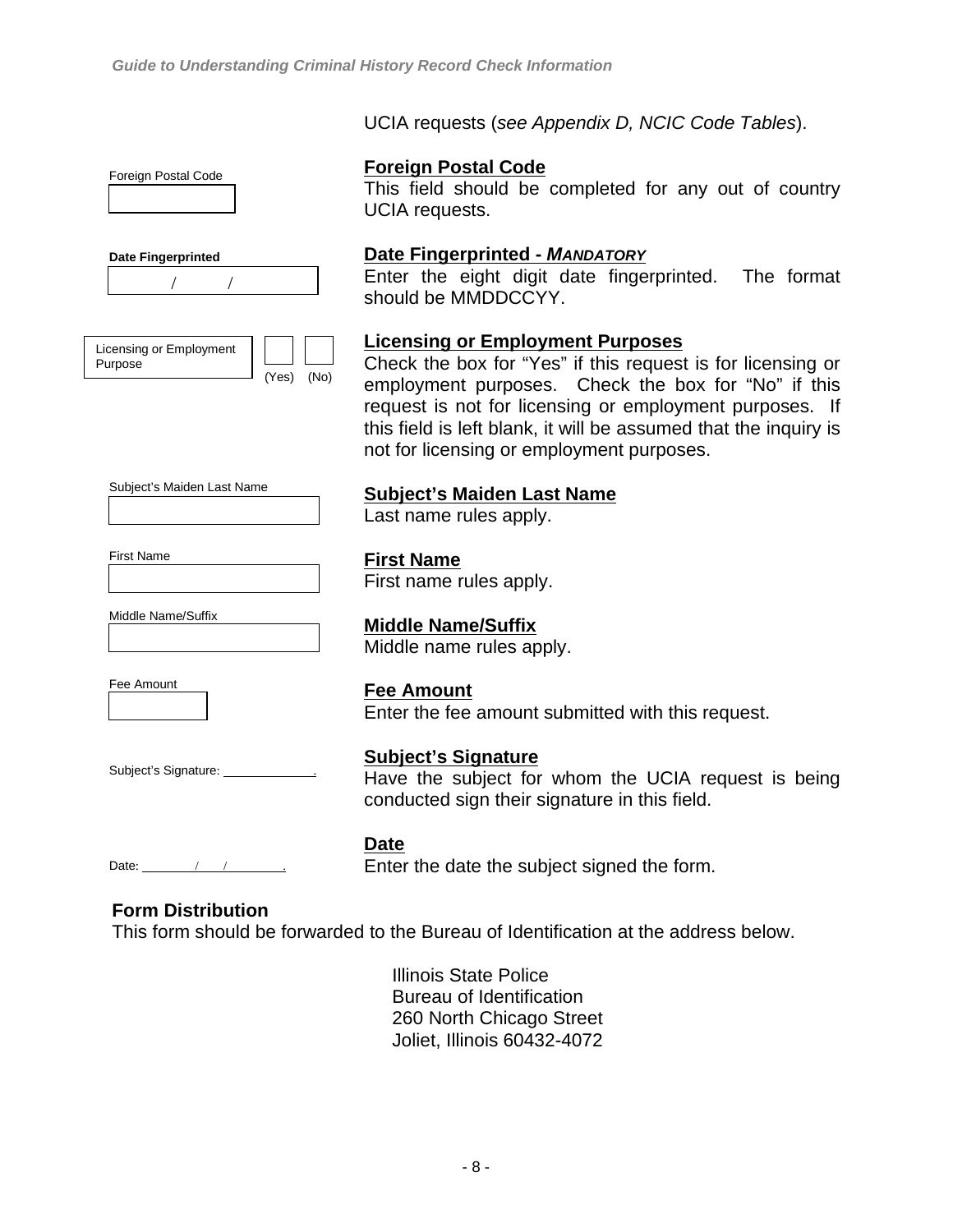#### **Errors**

Errors that are returned are to be corrected by the submitting agency and returned to the Bureau of Identification. The fingerprint card must be returned. For detailed information on errors, please refer to the *Errors* section located in *Chapter VII, Criminal History Record Information*.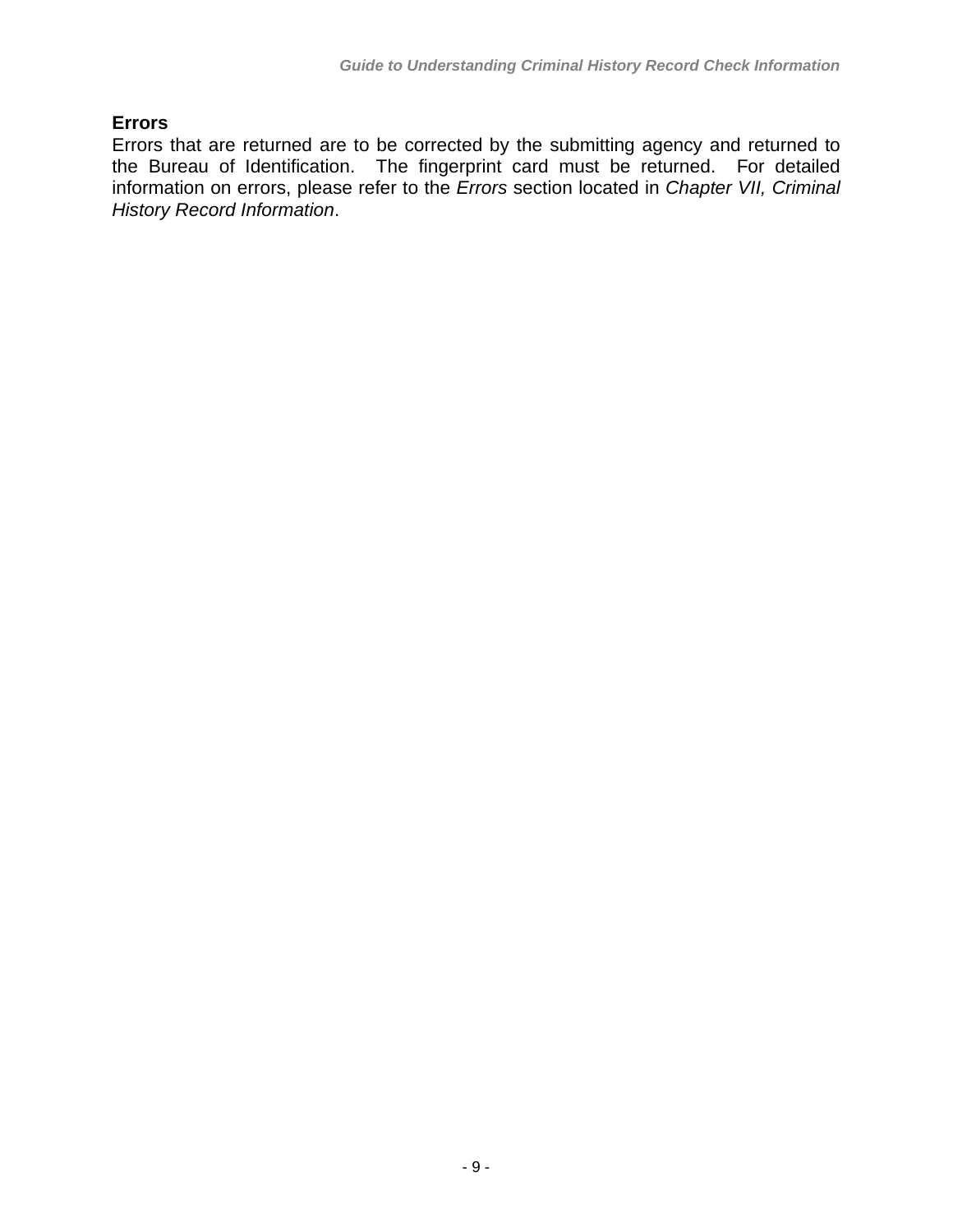#### *UCIA Name Based Request Form Form # ISP6 - 405B*

<span id="page-14-0"></span>he UCIA name-based form can be used by any individual or agency to obtain non-The UCIA name-based form can be used by any individual or agency to obtain non-<br>fingerprint based conviction information about a person for any purpose. Only one name per form can be submitted (maiden names must be submitted separately). **Please type or print using ink (do not use pencil).** 

The instructions listed below follow the field format of the UCIA Name Based request form. Failure to complete all required fields which are marked in *bold* on the form and listed in the instructions as *"MANDATORY"* will result in the return of the request unprocessed.

**Document Control Number**

L99999999

| Submitting Agency ORI - NCIC (if<br>applicable) |  |  |  |  |  |  |  |  |
|-------------------------------------------------|--|--|--|--|--|--|--|--|
| ЧL.                                             |  |  |  |  |  |  |  |  |

#### **Document Control Number (DCN) -** *MANDATORY*

The DCN is a pre-printed number located at the top lefthand corner of the form. Each form has a unique DCN number and therefore all inquiries must be submitted on an *original* form.

#### **Submitting Agency ORI-NCIC**

This field is used by agencies that have an assigned Originating Requester Identification (ORI) number specifically for requesting a fingerprint inquiry for noncriminal justice purposes. This is a nine character alphanumeric code. Example: IL01600ZS or PS0100000 (IL is preprinted on the form. If your prefix differs from "IL", cross out the letters and hand write the appropriate prefix.) For those agencies that do not have an ORI, please use ILLUNFP00 in this field.

Transaction Control Number

FRMXXXXL99999999

**Subject's Last Name**

#### **Transaction Control Number (TCN) -** *MANDATORY*

The TCN is a unique pre-printed number located at the top right-hand corner of the form.If the TCN is not present or is invalid, the form will be returned to the requester unprocessed. Above the TCN will be a bar coded number (Standard BAR CODE 39) representing the TCN in bar code format.

#### **Subject's Last Name -** *MANDATORY*

The subject's last name should be entered into this field. Hyphenated names should include the dash between names. If there is a space in the last name, enter it as one name. For example, O'Brian would be OBrian or Van Dyke would be VanDyke. Do not enter any other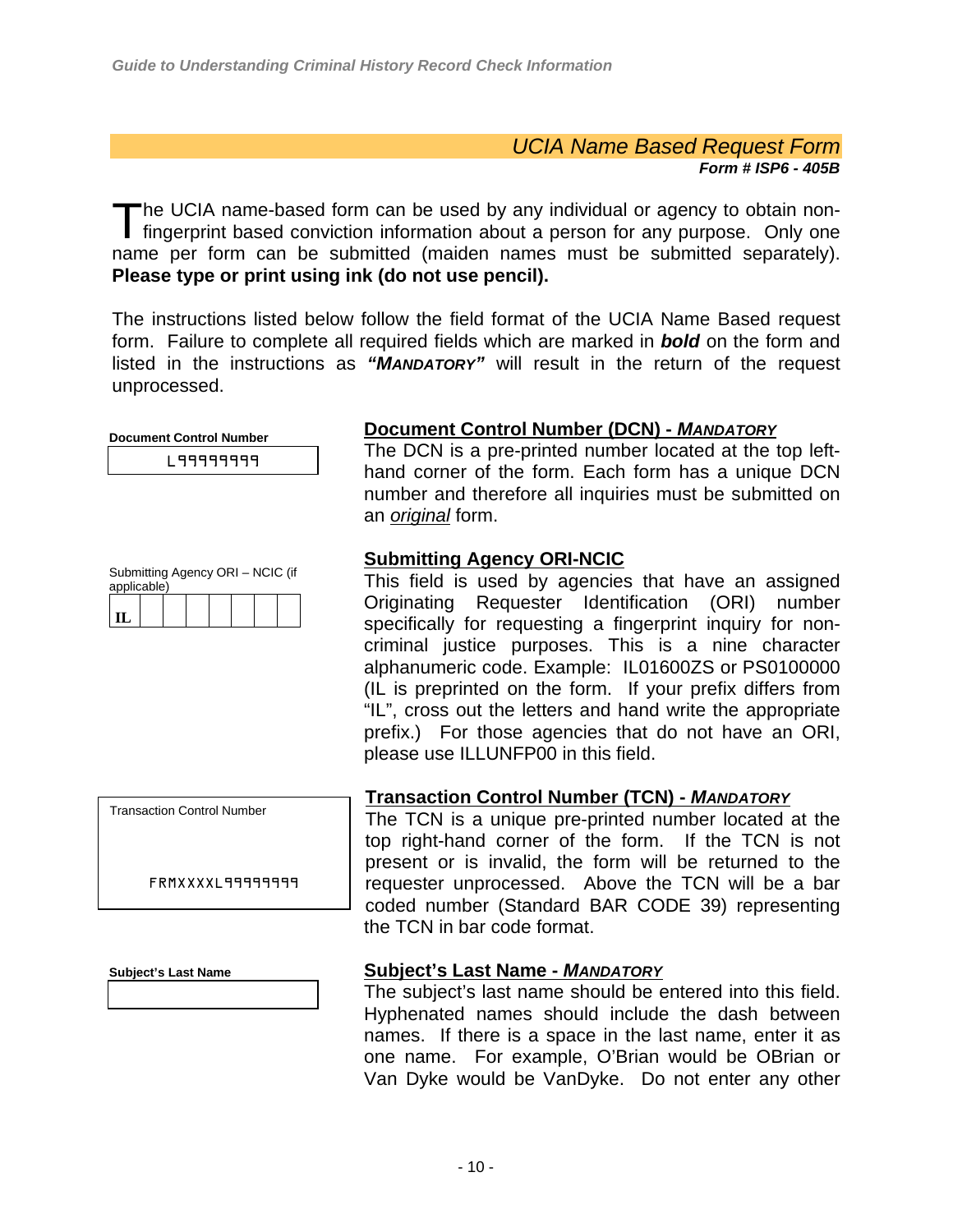special characters such as apostrophes. If the subject has only one name, it must go in the Last Name field.

**First Name**

Middle Name/Suffix



| Date of Birth |  |  |
|---------------|--|--|
|               |  |  |

**Race**

Drivers License Number

DL State

Requestor's Name

#### **First Name -** *MANDATORY*

The subject's first name should be entered in this field. Hyphenated names should include the dash between names. Do not enter any other special characters such as apostrophes.

#### **Middle Name/Suffix**

Enter the subject's middle name and/or suffix in this field, suffix meaning II, III, Jr. Do not enter "NMI" (no middle initial) or "NMN" (no middle name) in the middle name field.

#### **Cost Center (Office Use Only)**

The three or four character number assigned to an agency if they have a draw-down account. If payment is not enclosed with the form, the cost center number must be entered.

#### **Date of Birth (DOB) -** *MANDATORY*

Enter an eight digit date of birth. The entry format should be MM/DD/CCYY. Example: 05301951. If you do not know the subject's date of birth, you may enter an approximate year of birth.

#### **Sex -** *MANDATORY*

Enter the valid sex code (*see Appendix D, NCIC Code Tables*).

#### **Race -** *MANDATORY*

Enter a valid race code (*see Appendix D, NCIC Code Tables*).

#### **Drivers License Number (DLN)**

Enter the subject's driver's license number if known.

#### **Drivers License State (DLS)**

Enter a valid two alpha character state code (*see Appendix D, NCIC Code Tables*). If the state provided does not meet this criterion, leave blank.

#### **Requestor's Name**

Enter the name of the subject requesting this information.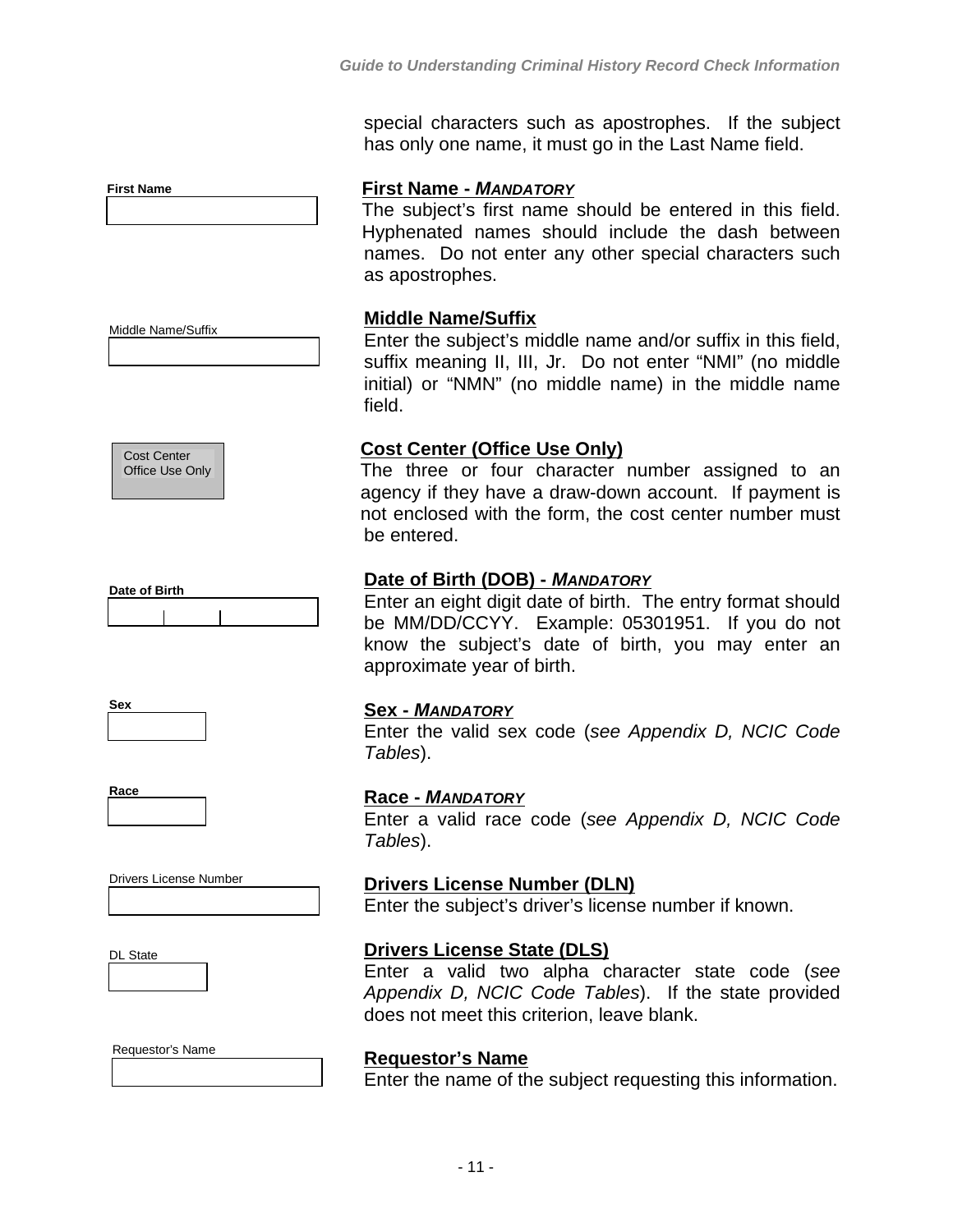| Agency/Company Name                                 | <b>Agency/Company Name</b><br>Enter the name of the agency or company requesting this<br>information.                                                                                                                                                                                                                                                                                                                |
|-----------------------------------------------------|----------------------------------------------------------------------------------------------------------------------------------------------------------------------------------------------------------------------------------------------------------------------------------------------------------------------------------------------------------------------------------------------------------------------|
| <b>Return Address</b><br>City:<br>Street:           | State:<br>Zip:                                                                                                                                                                                                                                                                                                                                                                                                       |
|                                                     | <b>Return Address - MANDATORY</b><br>Enter the exact address in which the response to the<br>UCIA request is to be mailed. This address must be a<br>complete mailing address including street number, city,<br>state, and zip, in order to receive the response. If no ORI<br>is used and the mailing address is not complete, the<br>form will not be processed, requiring an additional<br>fee for a new request. |
| Foreign State/Country                               | <b>Foreign State/Country</b><br>This field should be completed for any out of country<br>UCIA requests (see Appendix D, NCIC Code Tables).                                                                                                                                                                                                                                                                           |
| Foreign Postal Code                                 | <b>Foreign Postal Code</b><br>This field should be completed for any out of country<br><b>UCIA</b> requests.                                                                                                                                                                                                                                                                                                         |
| Licensing or Employment<br>Purpose<br>(Yes)<br>(No) | <b>Licensing or Employment Purposes</b><br>Check the box for "Yes" if this request is for licensing or<br>employment purposes. Check the box for "No" if this<br>request is not for licensing or employment purposes. If<br>this field is left blank, it will be assumed that the inquiry is<br>not for licensing or employment purposes.                                                                            |
| Fee Amount<br>\$16.00                               | <b>Fee Amount</b><br>This field is preprinted on the form.                                                                                                                                                                                                                                                                                                                                                           |
| Date: $\sqrt{1 + 1}$                                | Date<br>Enter the date the form was completed.                                                                                                                                                                                                                                                                                                                                                                       |
| <b>Form Distribution</b>                            | This form should be forwarded to the Bureau of Identification at the address below.                                                                                                                                                                                                                                                                                                                                  |

Illinois State Police Bureau of Identification P.O. Box 88727 Chicago, Illinois 60680-1727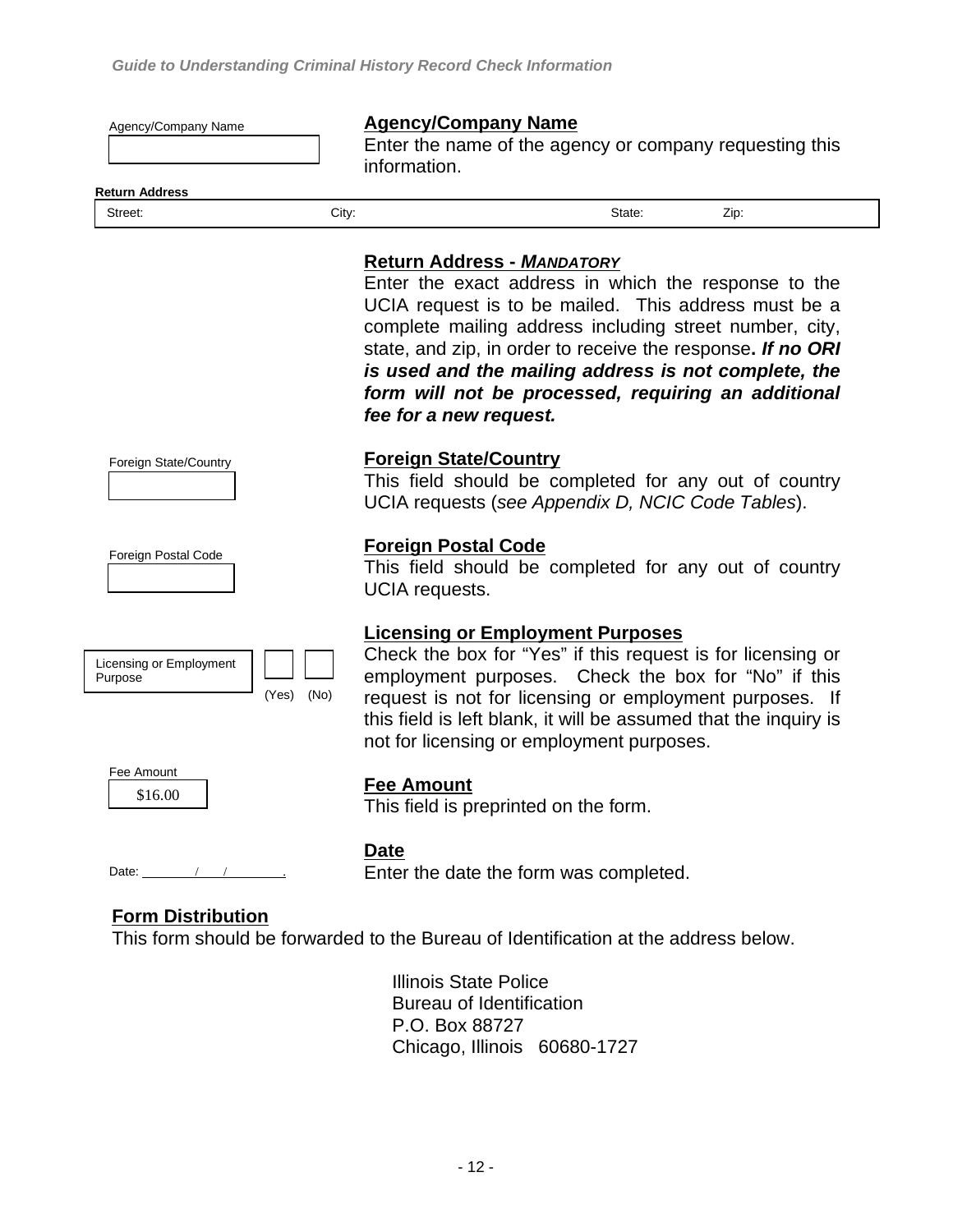### **Errors**

Errors that are returned are to be corrected on the original form by the submitting agency and returned to the Bureau of Identification. For detailed information on errors, please refer to the *Errors* section located in *Chapter VII, Criminal History Record Information*.



A name based criminal history record check will be performed based on the personal identifiers submitted pertaining to the subject. Please note, however, that a "no record" response from the ISP does not ensure that conviction information does not exist under personal identifiers for the individual in question. Conversely, a "record" response does not ensure that the record belongs to the subject in question. It is common for criminal offenders to use false or alias names and dates of birth which may not be detected by a name based request. To ensure that the information furnished by the ISP positively pertains to the individual in question, a UCIA Fingerprint card form (#ISP6-404B) should be submitted. Fingerprints are the only positive means of identification.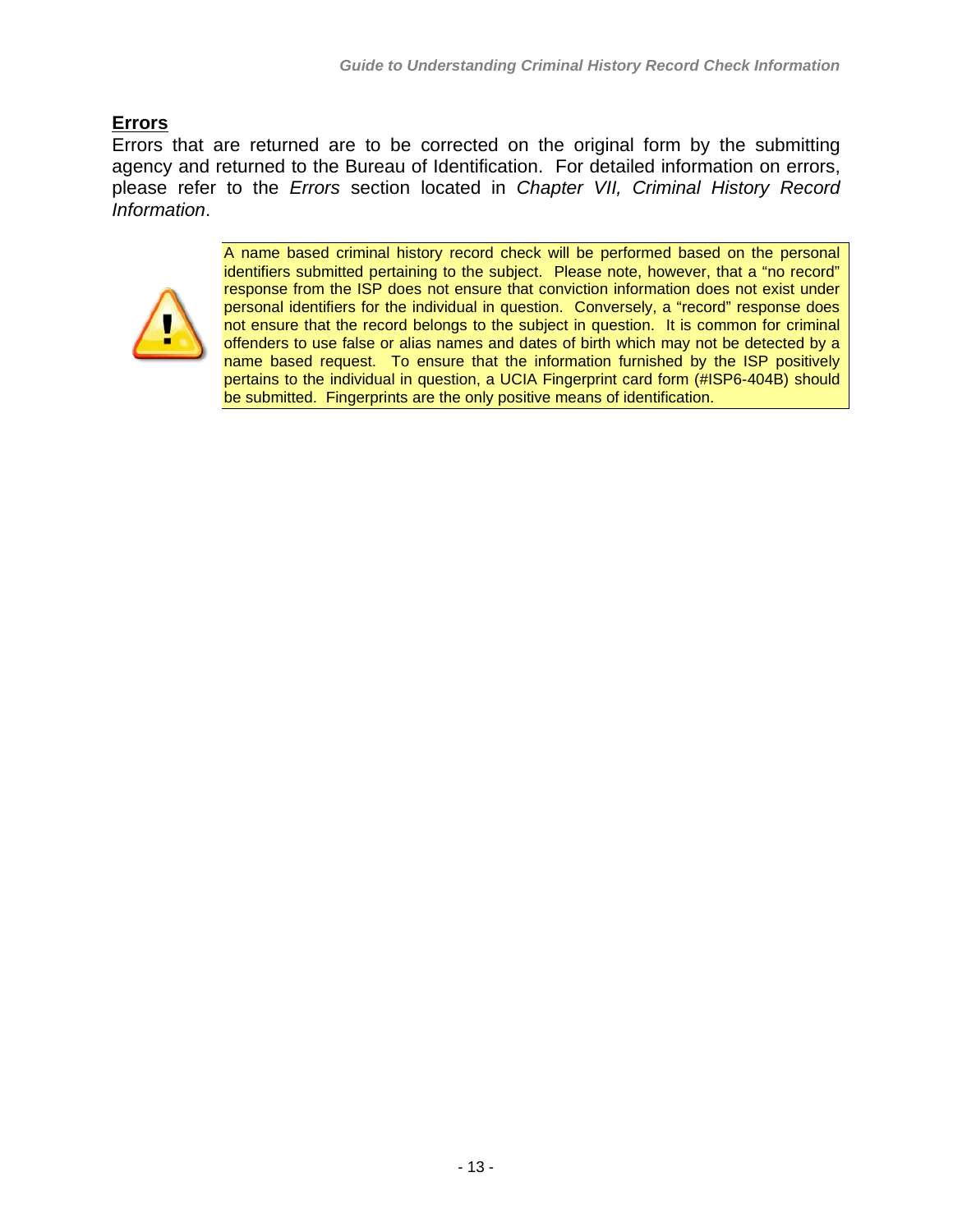*Guide to Understanding Criminal History Record Check Information*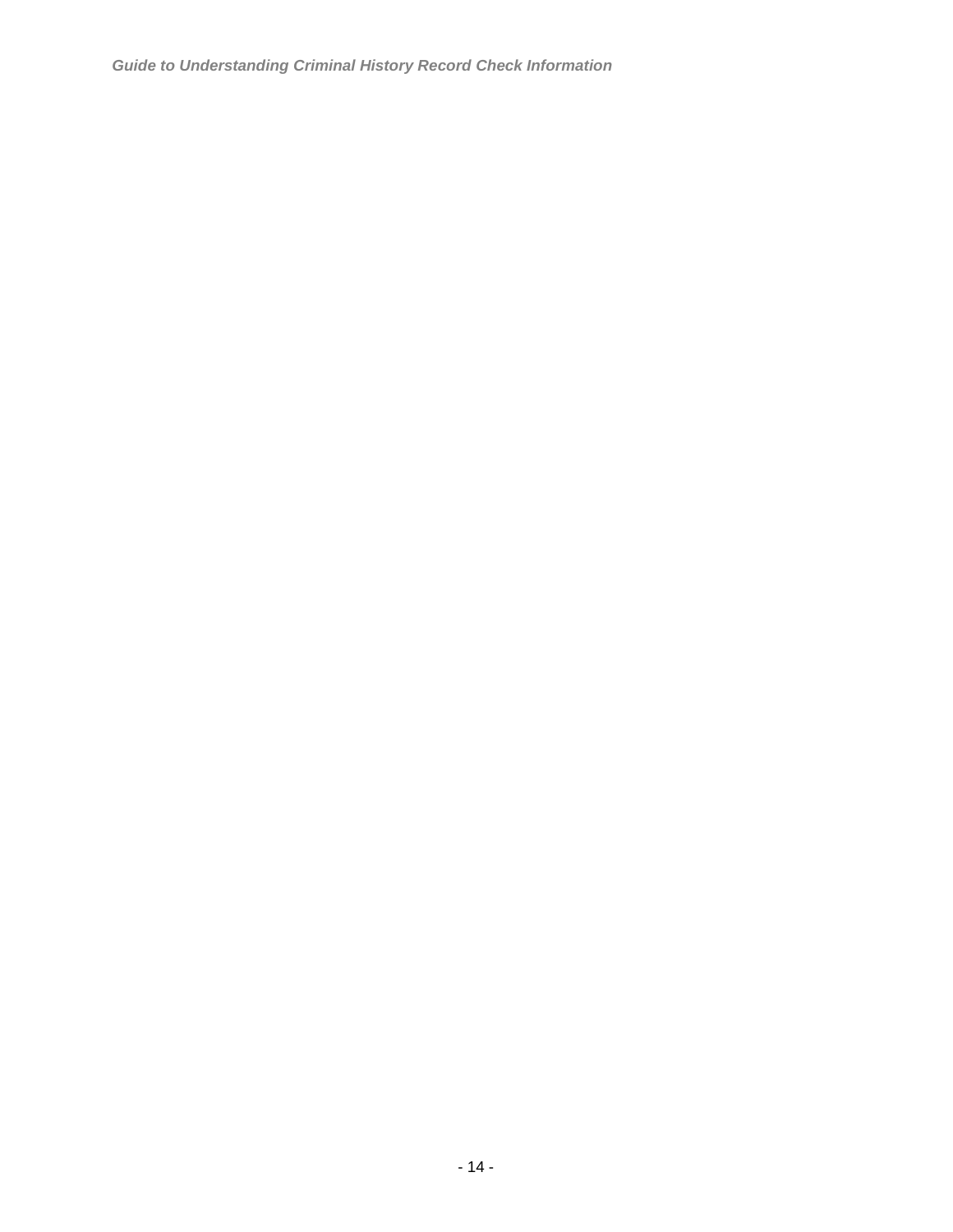# <span id="page-19-0"></span>-III- FEE APPLICANT FINGERPRINT PROCESS

#### *Form # ISP 6-404*

ee Applicant fingerprint submissions are criminal history information requests Fee Applicant fingerprint submissions are criminal history information requests<br>authorized by Illinois Compiled Statutes for the purpose of licensing or employment screening. Requests of this type can be used to access both state and FBI criminal history information. Fee Applicant fingerprint submissions are retained on the state CHRI database. This facilitates subsequent automatic notifications to agencies when there has been a significant change to an individual's criminal history record. Subsequent notifications are provided at no additional cost to the requestor. Always record the TCN, which is located in the top right hand corner of the Fee Applicant request form. For live scan fingerprint submissions, request the TCN from the live scan vendor when the request is submitted. This number is used in tracking the status of the request form.

The instructions listed below follow the field format of the Fee Applicant fingerprint submission. Failure to complete all required fields which are marked in *bold* on the form and listed in the instructions as *"MANDATORY"* will result in the return of the request unprocessed. **Please type or print using ink (do not use pencil).** Appropriate processing fees are listed in *Appendix B, Fee Schedule*.

**Document Control Number**

L99999999

| <b>Submitting Agency ORI - NCIC</b> |  |  |  |  |
|-------------------------------------|--|--|--|--|
|                                     |  |  |  |  |

|--|

#### **Document Control Number (DCN) -** *MANDATORY*

**Paper form:** The DCN is a pre-printed number located at the top left-hand corner of the form. Each form has a unique DCN number and therefore all inquiries must be submitted on an *original* form.

**Live scan**: A range of numbers is provided to the agency and should auto-populate on the live scan submission. DCN ranges **must not** be recycled. To request a new range of DCN numbers, submit an email request to [livescan@isp.state.il.us.](mailto:livescan@isp.state.il.us) Include the agency ORI, the device identifier of the live scan machine (typically beginning with the prefix "LS"), and the number of DCN numbers needed.

#### **Submitting Agency ORI-NCIC -** *MANDATORY*

The ORI is seven characters in length and must be preceded by letters (IL, SB, etc.). Example: IL0160000 (IL is pre-printed on the form). The ORI should be that of the requesting agency, not the submitting agency, as this may be different.

**Live scan**: This is the agency ORI/NCIC number for the *requester* of the criminal history record information. This is not necessarily the sender of the live scan request.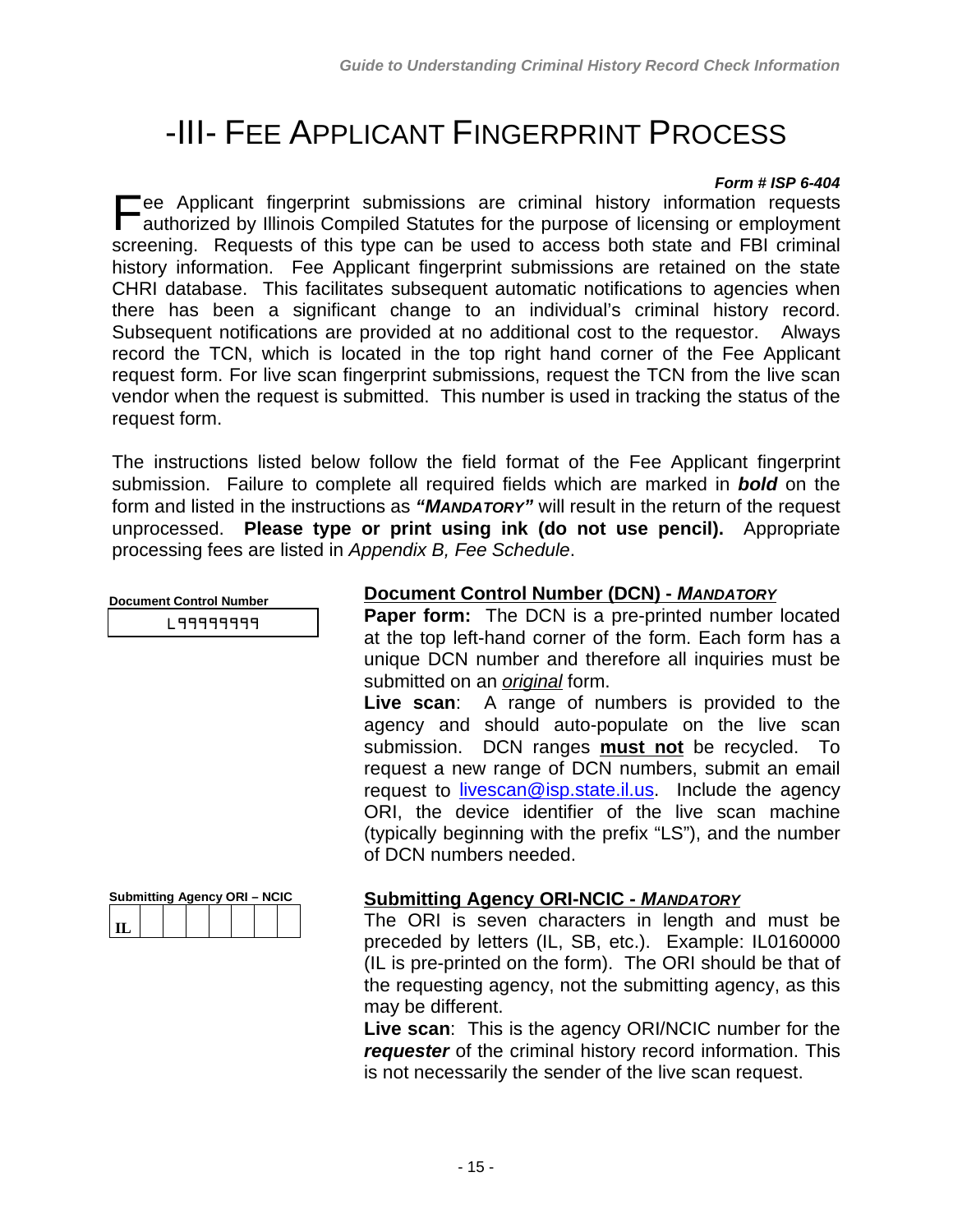Transaction Control Number

FRMXXXXL99999999

**Subject's Last Name**

First Name

Middle Name/Suffix



| <b>Place of Birth</b> |  |
|-----------------------|--|
|                       |  |

#### **Transaction Control Number (TCN) -** *MANDATORY*

**Paper form:** The TCN is a unique pre-printed number located at the top right-hand corner of the form.If the TCN is not present or is invalid, the form will be returned to the submitting agency unprocessed. Above the TCN will be a bar coded number (Standard BAR CODE 39) representing the TCN in bar code format. This bar code will be used to scan the fingerprint cards into the Automatic Fingerprint Identification System (AFIS).

**Live scan:** Live scan machines will assign this number automatically, using the device identifier assigned to the machine (typically beginning with "LS") and the DCN.

#### **Subject's Last Name -** *MANDATORY*

The subject's last name should be entered into this field. Hyphenated names should include the dash between names. If there is a space in the last name, enter it as one name. For example, O'Brian would be OBrian or Van Dyke would be VanDyke. Do not enter any other special characters, such as apostrophes. If the subject has only one name, it must go in the Last Name field.

#### **First Name**

The subject's first name should be entered in this field. Hyphenated names should include the dash between names. Do not enter any other special characters, such as apostrophes.

#### **Middle Name/Suffix**

Enter the subject's middle name and/or suffix in this field, suffix meaning II, III, Jr. Do not enter "NMI" (no middle initial) or "NMN" (no middle name) in the middle name field.

#### **Date of Birth (DOB) -** *MANDATORY*

Enter an eight digit date of birth. The entry format should be MM/DD/CCYY. Example: 05/30/1951. If you do not know the subject's date of birth, you may enter an approximate year of birth.

#### **Place of Birth (POB) -** *MANDATORY*

The place of birth must be a valid two character alpha state code. If the place of birth is unknown, place the alpha characters "YY" in this field.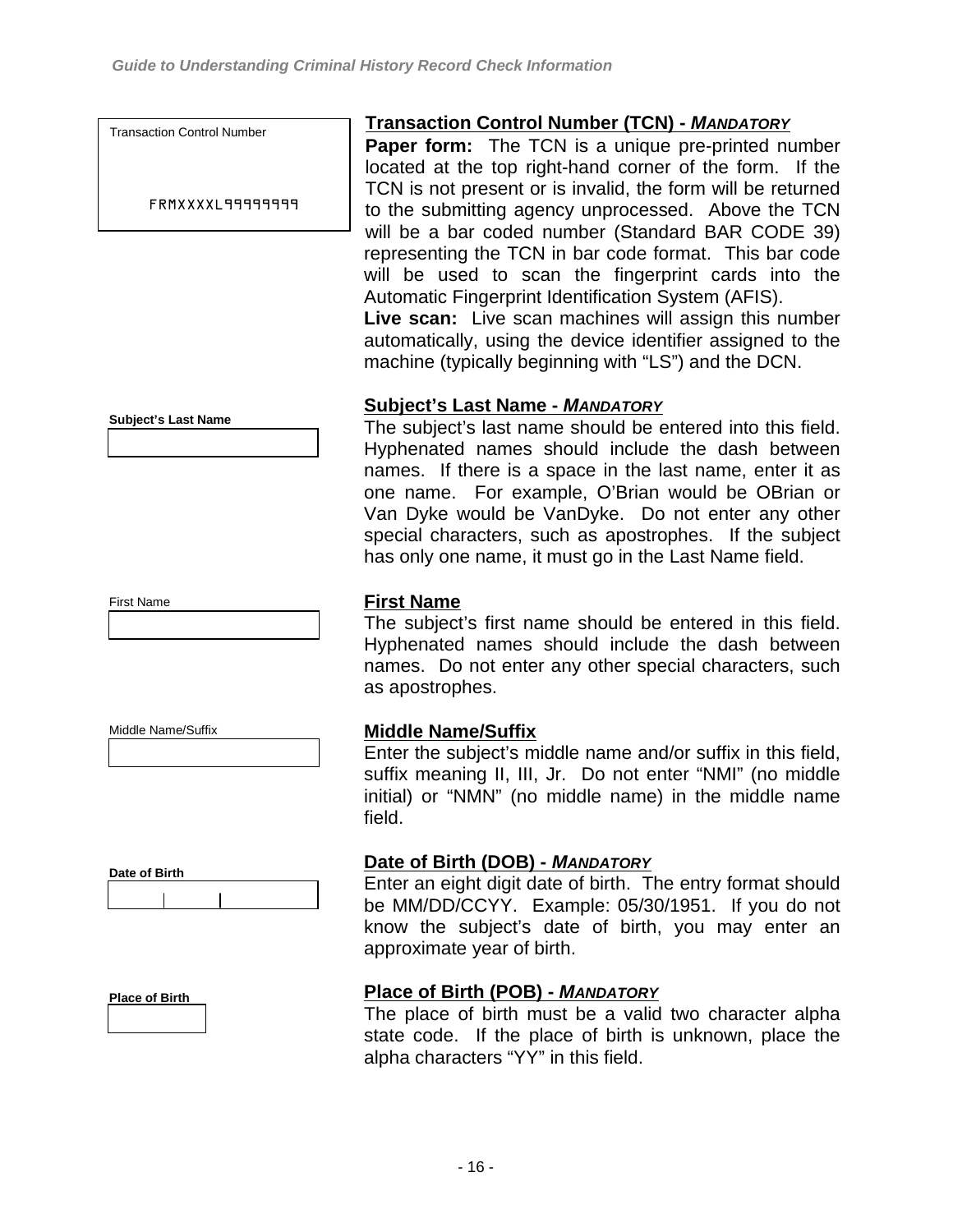| State Identification Number (if applicable) |  |  |  |  |  |  |  |  |
|---------------------------------------------|--|--|--|--|--|--|--|--|
|                                             |  |  |  |  |  |  |  |  |
|                                             |  |  |  |  |  |  |  |  |

#### **State Identification Number (SID)**

If known, enter the SID number. The SID number contains eight numeric characters with the last character being zero or one. Do not enter out of state SID numbers in this field. The IL is preprinted on the form. If the known SID does not meet this criterion, do not enter the SID into this field.

| г<br>- 1<br><br>. . |  |  |  |
|---------------------|--|--|--|
|                     |  |  |  |
|                     |  |  |  |

| ۰. |  |
|----|--|
|    |  |

| Race |  |  |
|------|--|--|
|      |  |  |
|      |  |  |

**Height**





| ≏ |  |  |
|---|--|--|
|   |  |  |
|   |  |  |

| ∍<br>ì<br>۱،<br>Ξ |  |
|-------------------|--|
|                   |  |

#### **FBI Number**

Enter the subject's FBI number if known.

#### **Sex -** *MANDATORY*

Enter the valid sex code (*see Appendix D, NCIC Code Tables*).

#### **Race -** *MANDATORY*

Enter a valid race code (*see Appendix D, NCIC Code Tables*).

#### **Height -** *MANDATORY*

Enter a three digit height. If the height is 6'2", enter it as 602. Enter 000 if height is unknown. Omit fractions in this field.The first character, expressing feet, must be 4, 5, 6, or 7, and the second and third characters, expressing inches, must be between 00 and 11.

#### **Weight -** *MANDATORY*

Enter a three digit weight. If the weight is 92 pounds, enter it as 092. Omit fractions in this field. Enter 000 if the weight is unknown. The weight must be between 50 and 499.

#### **Hair -** *MANDATORY*

Enter a valid hair code (*see Appendix D, NCIC Code Tables*).

#### **Eye -** *MANDATORY*

Enter a valid eye code (*see Appendix D, NCIC Code Tables*).

#### **Skin**

Enter a valid skin code (*see Appendix D, NCIC Code Tables*).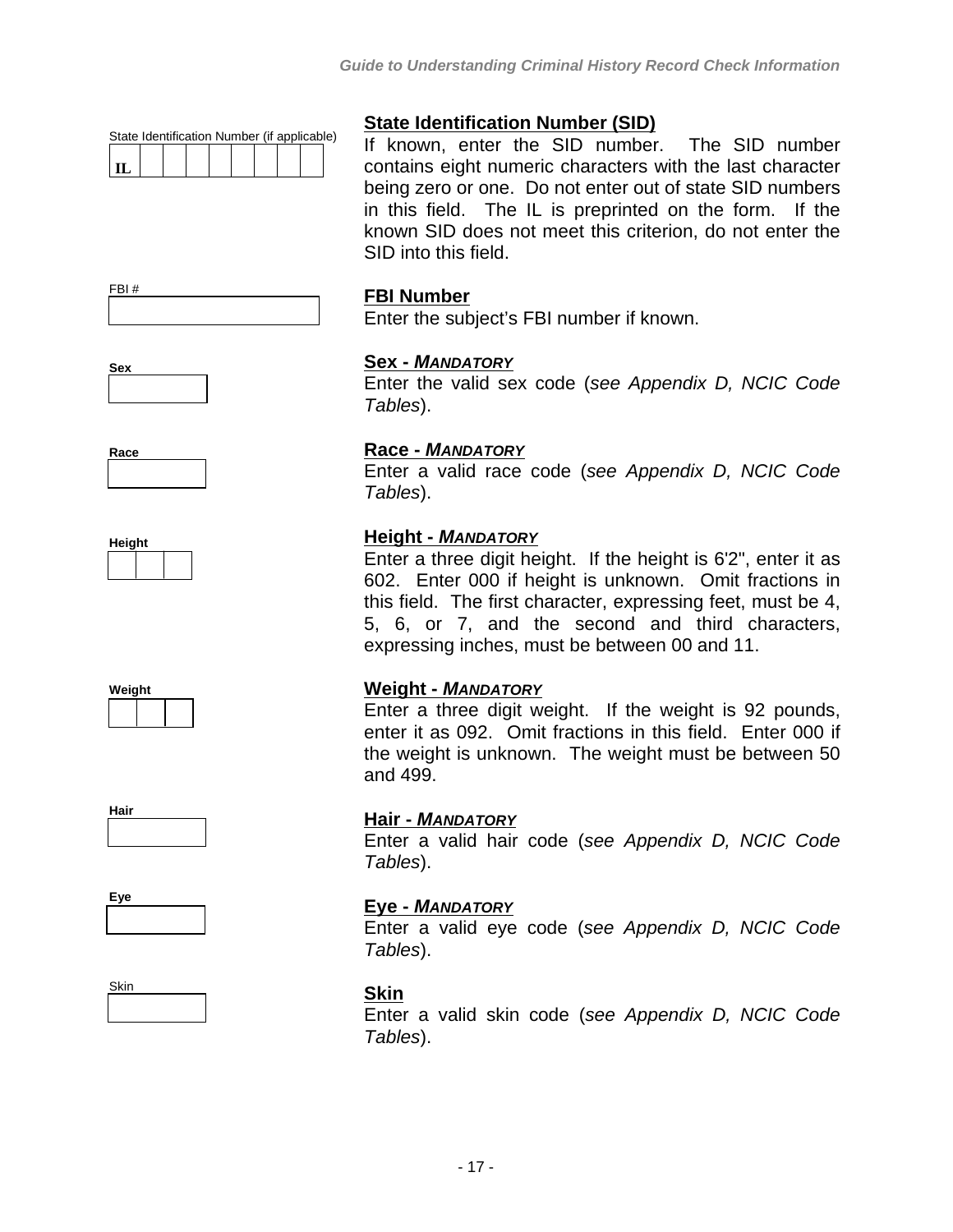Social Security Number Drivers License Number DL State First Name Middle Name/Suffix Residence of Person Fingerprinted **Date Fingerprinted** / / FOID # MISC # Certificate License Number Subject's Maiden Last Name **Submit Fingerprints to FBI**

(Yes) (No)

#### **Social Security Number**

Enter a nine digit numeric value in this field only. If the social security number does not meet this criterion, leave blank.

#### **Drivers License Number**

Enter the subject's driver's license number if known.

#### **Drivers License (DL) State**

Enter a valid two alpha character state code (*see Appendix D, NCIC Code Tables*). If the state provided does not meet this criterion, leave blank.

#### **FOID # - Firearm Owners ID Card number**

Enter the subject's FOID card number if known.

#### **Certificate License Number**

Enter the subject's Certificate License Number if one exists.

#### **Subject's Maiden Last Name**

Last name rules apply.

#### **First Name**

First name rules apply.

#### **Middle Name**

Middle name rules apply.

#### **MISC # - Miscellaneous Number**

Enter the miscellaneous number if known (*see Appendix D, NCIC Code Tables*). If the miscellaneous number does not begin with an alpha character prefix, leave blank.

#### **Residence of Person Fingerprinted**

Enter the current address of the subject.

#### **Date Fingerprinted -** *MANDATORY*

Enter the eight digit numeric date fingerprinted. The format should be MM/DD/CCYY.

#### **Submit Fingerprints to FBI -** *MANDATORY*

If an FBI check is also needed, check the "Yes" box. If an FBI check is not needed, check the "No" box.If the field is left blank, the fingerprints will not be forwarded to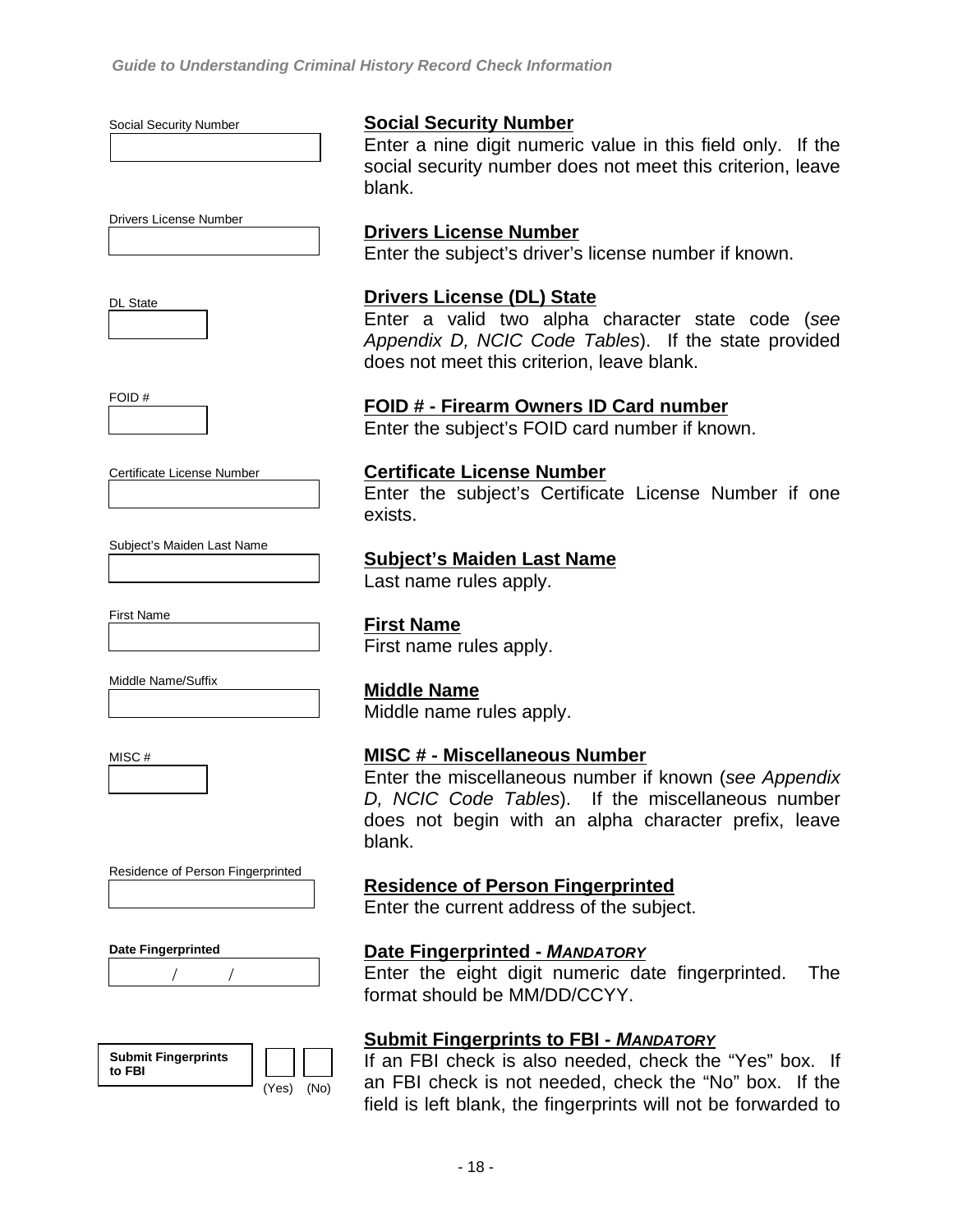the FBI.

Purpose Applicant Fingerprinted

#### **Purpose Applicant Fingerprinted -** *MANDATORY*

The appropriate purpose code(s) for Fee Applicant submissions are provided at the time an agency completes the User Agreement process. Information on purpose codes can be obtained by contacting the BOI Customer Support Unit at (815) 740-5160 or via email at boi customer support@isp.state.il.us.

Requestor's Name

#### **Requestor's Name**

Enter the name of the subject requesting this information.

#### **Form Distribution**

This form should be forwarded to the Bureau of Identification at the address below.

Illinois State Police Bureau of Identification 260 North Chicago Street Joliet, Illinois 60432-4072

#### **Errors**

Errors that are returned are to be corrected by the submitting agency and returned to the Bureau of Identification. The fingerprint card **must** be returned. For detailed information on errors, please refer to the *Errors* section located in *Chapter VII, Criminal History Record Information*.

### *The Adam Walsh Child Protection and Safety Act*

<span id="page-23-0"></span>he Adam Walsh Child Protection and Safety Act of 2006 (Public Law 109-248) is a The Adam Walsh Child Protection and Safety Act of 2006 (Public Law 109-248) is a<br>federal act which was signed into law on July 27, 2006. Section 151 and 153 of the act require the U.S. Attorney General to ensure access to Federal Bureau of Investigation (FBI) national criminal history record information by (1) governmental social service agencies with child protection responsibilities, (2) child welfare agencies, and (3) public and private elementary and secondary schools and state and local educational agencies. Section 153 of the act is entitled the "Schools Safely Acquiring Faculty Excellence Act of 2006." Section 153(b) provides that the Attorney General shall, upon request of a state's chief executive officer, conduct fingerprint-based checks of national crime information databases (as defined in 28 U.S.C. Section 534) pursuant to requests submitted by child welfare agencies or by private schools or public elementary or secondary schools or local or state educational agencies for volunteer and employment screening.

In Illinois, public schools have historically been authorized to receive national criminal history record information from the FBI pursuant to the Illinois School Code. However,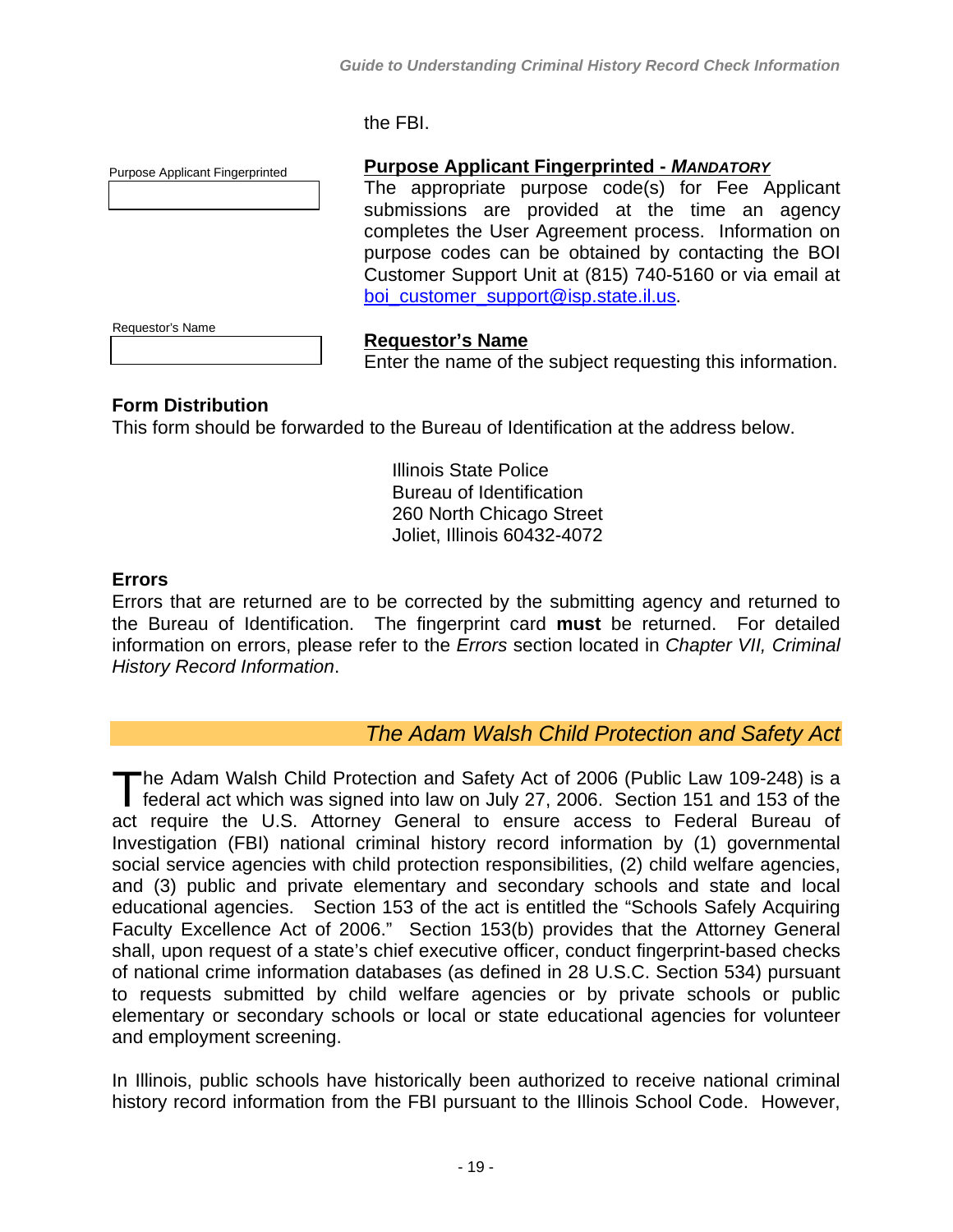federal law has historically prohibited private entities from receiving such data. Private entities that work with children have long contended that access to national criminal history records is a critical component in making sound suitability determinations when screening employment applicants, contractors and volunteers who work with or around children. Former federal prohibitions have now been lifted making it possible for private schools and private child welfare organizations to receive national criminal history record information. Access is now possible pursuant to PL 109-248. In order to receive FBI national criminal history record information pursuant to the Adam Walsh Child Protection and Safety Act of 2006, authorized entities must adhere to specific state and federal guidelines. The following information is provided to assist authorized entities in understanding the basic elements of PL 109-248 and how this law is being implemented in Illinois. The dot points appearing below are not intended to provide a detailed explanation of all provisions contained in PL 109-248. Private entities and organizations seeking access to FBI national criminal history records pursuant to the Adam Walsh Child Protection and Safety Act of 2006 are encouraged to obtain a copy of the act and review it to glean any additional pertinent information.

#### **User's Agreement**

- The qualified entity must sign a User's Agreement provided by the Illinois State Police (ISP), Bureau of Identification (BOI) prior to submitting any requests.
- The User's Agreement contains specific provisions governing the use of state and national criminal history record information which must be adhered to.
- **E** Once the User's Agreement is executed, the qualified entity will be issued an organization identification number (ORI number). That number must be used when submitting the fingerprint based inquiries.

#### **Fee Applicant Fingerprint Inquiry**

- $\blacksquare$  The qualified entity must obtain a signed consent form (waiver) from the applicant authorizing a search of the ISP and FBI national criminal history record databases. In addition, the consent form must specifically authorize the release of any criminal history record information that may exist from any agency, organization, institution, or entity having such information on file regarding the applicant.
- All requests for State and FBI national criminal history record information must be fingerprint based and be submitted as a Fee Applicant fingerprint inquiry to the BOI electronically via live scan. Name based AWA/AWV checks are not permitted. To learn more about live scan, please access the ISP Internet Home Page at [www.isp.state.il.us/crimhistory/livescan.cfm.](http://www.isp.state.il.us/crimhistory/livescan.cfm)
- All AWA/AWV submissions must be processed through the BOI. In addition, all submissions must designate a fingerprint-based search of both the Illinois State Police's and the FBI's criminal history record information databases. Requesting a search of the FBI's criminal history record information database only, is not permitted.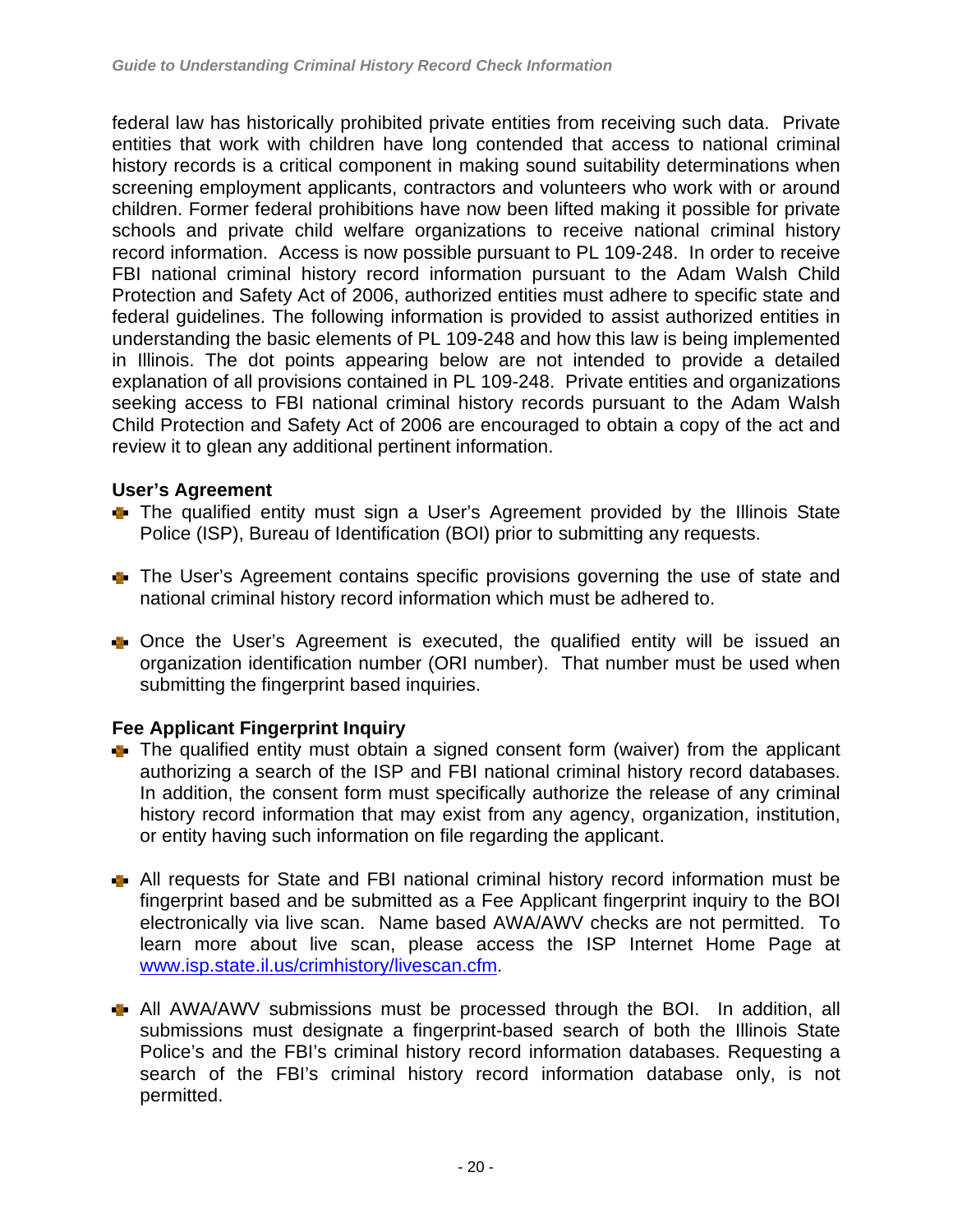- A current list of commercial live scan fingerprinting vendors is available from the Illinois State Police upon request.
- Live scan machines can also be purchased from live scan equipment manufacturers. A list of live scan equipment manufacturers is also available upon request.
- Fee Applicant submissions must include the correct ISP assigned ORI number and appropriate three character Purpose Code (AWA — for Adam Walsh Act employee applicant; or AWV — for Adam Walsh Act volunteer applicant) on all submissions forwarded to the ISP for processing.

#### **Fees**

A draw down account must be established to facilitate the payment of fees unless a commercial live scan fingerprinting vendor is used to transmit the fingerprint submissions to the ISP. If a live scan vendor is used, payment can be made to the vendor and ISP will collect the ISP and FBI processing fees by debiting the live scan vendor's draw down account. A monthly statement detailing all account activity will be provided to the account holder.

| <b>Purpose Code</b> | <b>Illinois Fee</b> | <b>FBI</b> Fee | <b>Total</b> |
|---------------------|---------------------|----------------|--------------|
| Employee (AWA)      | \$15.00             | \$19.25        | \$34.25      |
| Volunteer (AWV)     | \$15.00             | \$15.25        | \$30.25      |

#### **Processing**

**ISP** and FBI criminal history record fingerprint based inquiries can be submitted for current and prospective employees of the qualified entity, as well as individuals such as volunteers and contractors who may have unsupervised access to children in a school or social service organization.

#### **Responses**

- All ISP and FBI criminal history responses will be forwarded to the qualifying entity, not the live scan vendor.
- An ISP response will provide any Illinois conviction information contained in the files of the Illinois State Police. An FBI response will provide conviction as well as any non-conviction information contained in the national criminal history record information database.
- **IF** ISP is prohibited from disseminating any juvenile criminal history record information unless the juvenile was tried and convicted as an adult.
- The qualified entity is required to provide the applicant a copy of their ISP and FBI criminal history record response upon request.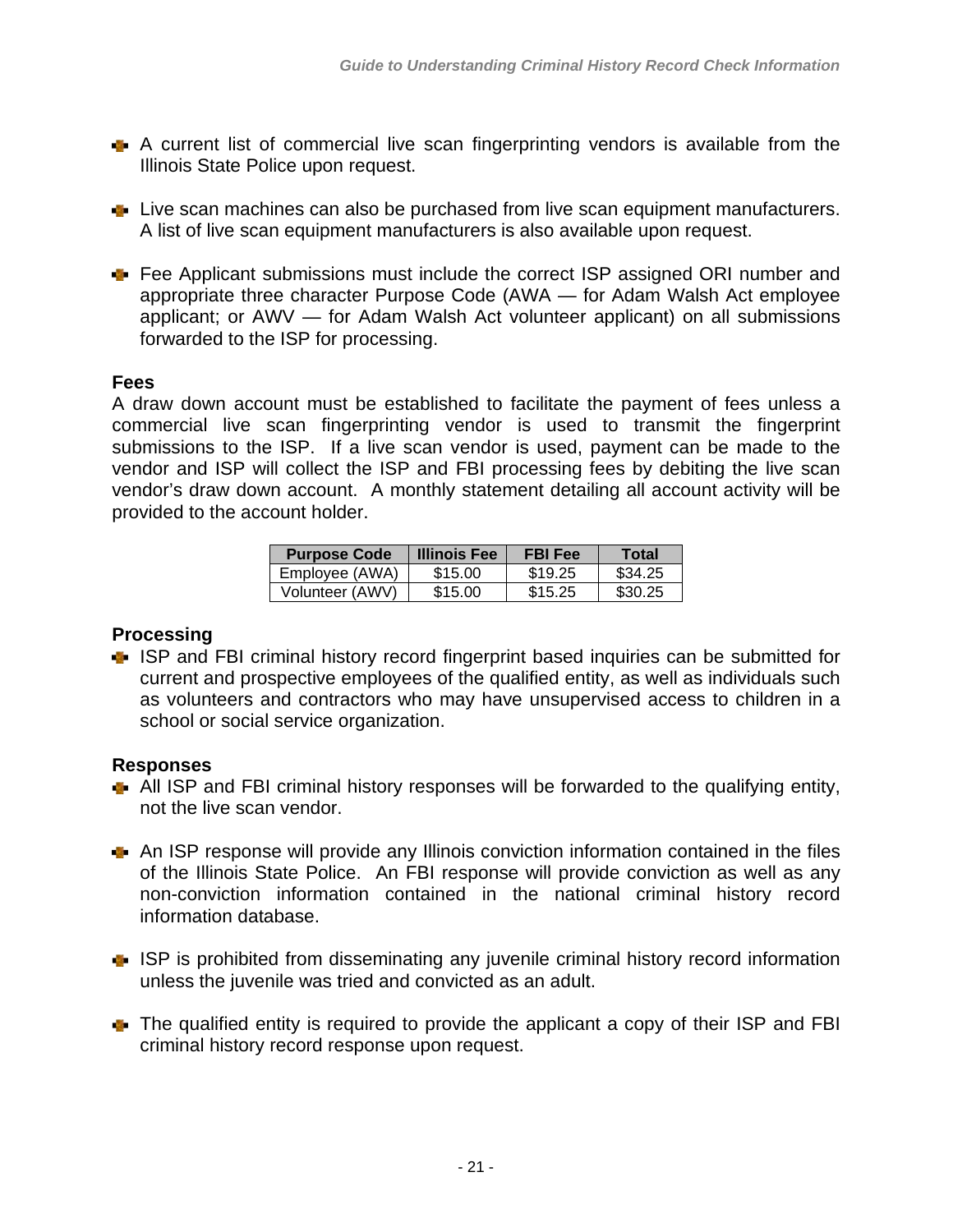- The officials making the suitability determination are required to provide the applicants the opportunity to challenge the accuracy of the information contained in their Illinois or FBI criminal record, per 28 CFR 16.34. Officials making the suitability determination should not make denials based on information contained in a criminal history record until the applicant has been afforded a reasonable time to challenge their record or has declined to do so.
- Applicants should be advised that they can request to access and review their Illinois criminal history record if they believe it to be inaccurate or incomplete. Complete details regarding Illinois Access and Review and FBI review procedures can be obtained by accessing the ISP Internet Home Page at [www.isp.state.il.us/crimhistory/viewingchrircds.cfm.](http://www.isp.state.il.us/crimhistory/viewingchrircds.cfm)
- The BOI processes all Access and Review fingerprint submissions free of charge, however, local police departments may charge a nominal fee for completing and submitting the Access and Review form.

#### **Dissemination and Security**

- **Records obtained under the authority of the Adam Walsh Child Protection and** Safety Act must be used solely for the purpose requested and cannot be disseminated outside of the receiving organization, related agencies, or other authorized entities. All secondary disseminations must be logged.
- Agencies and organizations receiving criminal history record information are required to secure such information and insure that it is not accessible to or disseminated to any unauthorized individuals.
- All qualified entities receiving ISP and FBI criminal history record information are subject to state and federal audits regarding the use, security and dissemination of such information.

#### **Training**

Organizations seeking to obtain criminal history record information pursuant to the Adam Walsh Act are required to attend criminal history record information training sessions conducted by the Illinois State Police, Bureau of Identification. These sessions are generally half day training sessions conducted twice a year and are designed to instruct non-criminal justice entities and organizations on various aspects of the ISP and FBI criminal history record information program. The training sessions include instruction on how to interpret criminal history rap sheets, available electronic response methods, a review of proposed state and federal legislation which may affect access to criminal history record information, etc. For more information on upcoming ISP sponsored training sessions, please visit our website at [www.isp.state.il.us.](http://www.isp.state.il.us/)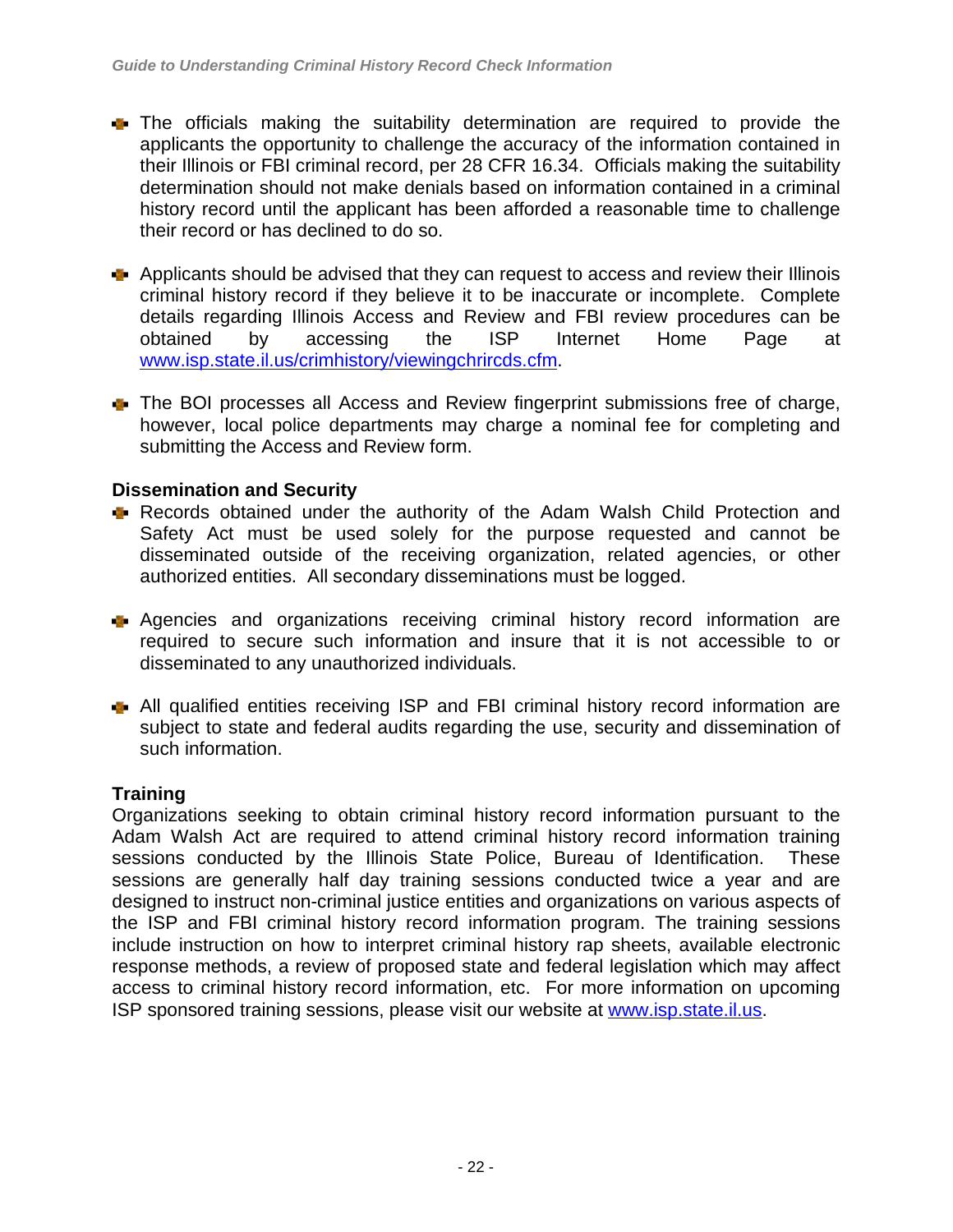#### *The National Child Protection/Volunteers for Children Act*

<span id="page-27-0"></span>he National Child Protection Act of 1993 (NCPA), Public Law 103-209, as amended The National Child Protection Act of 1993 (NCPA), Public Law 103-209, as amended<br>by the Volunteers for Children Act (VCA), Public Law 105-251 (Section 221 and 222 of the Crime Identification Technology Act of 1998), authorizes certain nongovernmental organizations to conduct a fingerprint based national criminal history record check to determine an individual's fitness to care for the safety and well-being of children, the elderly and people with disabilities. This federal Act allows organizations, designated as a qualified entity, to make a fitness determination based on national criminal history record information provided by the Federal Bureau of Investigation (FBI) through the Illinois State Police. There are specific criteria that qualified entities must adhere to in order to obtain FBI criminal history record information pursuant to the NCPA/VCA.

#### **Terms Associated with NCPA**

| <b>Term</b>             | <b>Definition</b>                                                                                                                                                                                                                                                                                                                              |
|-------------------------|------------------------------------------------------------------------------------------------------------------------------------------------------------------------------------------------------------------------------------------------------------------------------------------------------------------------------------------------|
| Care                    | The provision of care, treatment, education, training,<br>instruction, supervision, or recreation to children, the elderly,<br>or individuals with disabilities.                                                                                                                                                                               |
| Child                   | A dependent, unmarried person who is under eighteen<br>years of age.                                                                                                                                                                                                                                                                           |
| Disabled person         | One who is unable by reason of any physical or mental<br>condition to receive and evaluate information or to<br>communicate decisions to such an extent that the person<br>lacks ability to manage his/her financial resources, including<br>a partially disabled person who lacks the ability, in part, to<br>manage his financial resources. |
| Elderly person          | A person who is sixty years of age or older.                                                                                                                                                                                                                                                                                                   |
| <b>Qualified Entity</b> | A business or organization, either public, private, for-profit,<br>not-for-profit, or voluntary that provides care or care<br>placement services.                                                                                                                                                                                              |

#### **Qualified Entities**

A "qualified entity" is defined as a business or organization, either public, private, forprofit, not-for-profit, or voluntary that provides care or care placement services, including a business or organization that licenses or certifies others to provide care or placement services. The Act specifically permits qualified entities to submit fingerprint based ISP and FBI criminal history record checks regarding individuals that provide care, treatment, education, training, instruction, supervision or recreation to children, the elderly or people with disabilities. The qualified entity's decision to request a criminal history record check is discretionary according to the NCPA/VCA. There is currently no provision contained in the Act requiring that such checks be conducted. Qualified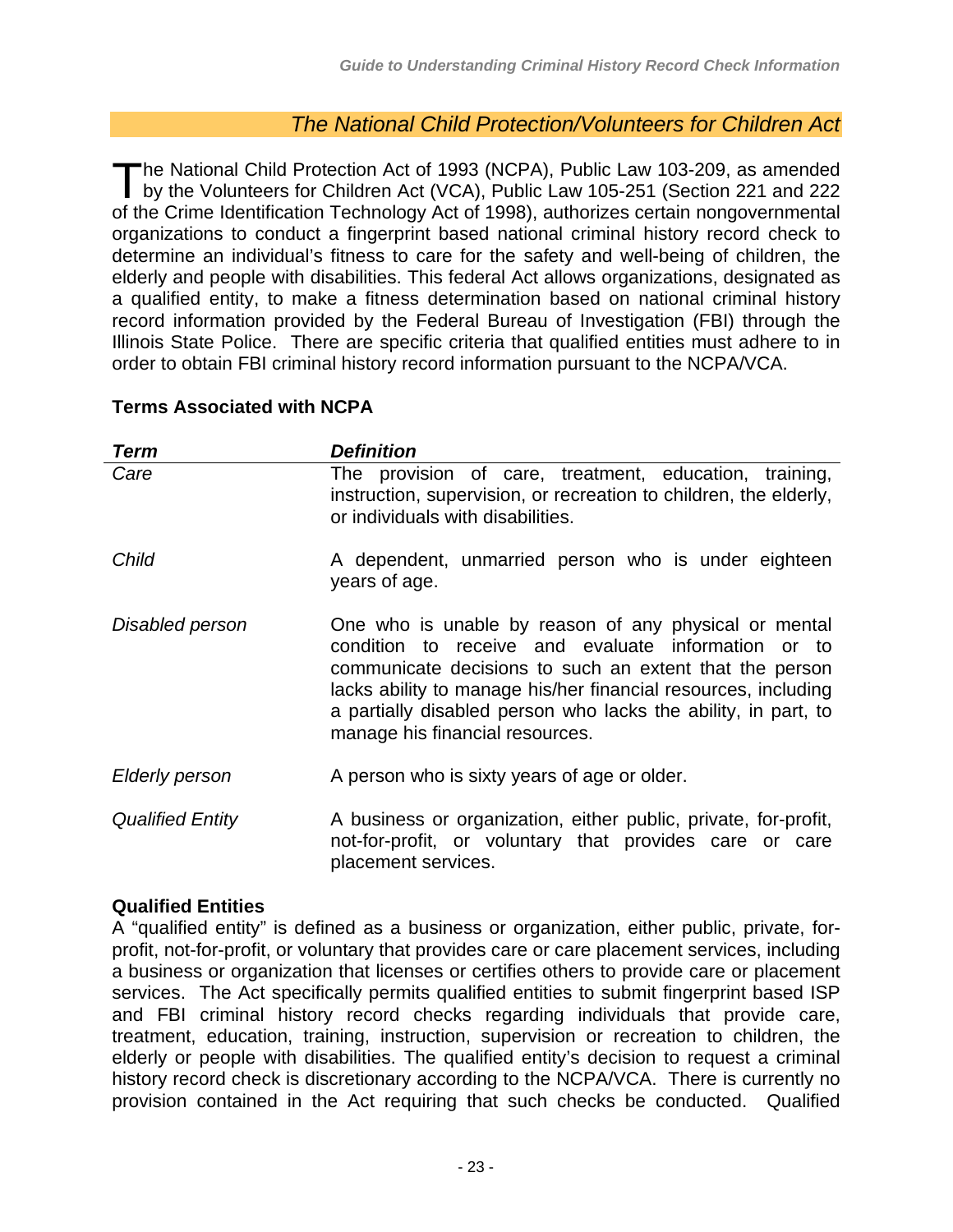entities are authorized to conduct NCPA/VCA criminal history record checks to obtain FBI data, provided there is no other existing statutory provision in place authorizing such access. Organizations currently authorized to conduct criminal history record checks under other statutory provisions should continue to follow the statutory mandates that specifically apply to them. For example, public schools should continue to request Illinois and FBI criminal history record information pursuant to the Illinois School Code, not the NCPA/VCA. However, a private children's soccer league would meet the qualifications of a qualified entity and as such, are eligible to receive FBI criminal history record information regarding individuals seeking employment or volunteering to coach in the children's league.

#### **Complete an NCPA/VCA Program Application**

Your organization must meet the qualifications described above in order to be designated as a 'qualified entity'. Complete the NCPA/VCA application in full and explain what functions are performed involving children, the elderly, or people with disabilities. Once the application is approved, i.e. it is determined that your organization meets the qualifications of a qualified entity, a user's agreement must be executed.

#### **Sign the NCPA/VCA User's Agreement**

- The qualified entity must sign a User's Agreement provided by the Illinois State Police, Bureau of Identification prior to submitting any requests.
- The User's Agreement contains specific provisions governing the use of state and national criminal history record information which must be adhered to.
- **E.** Once the User's Agreement is executed, the qualified entity will be issued an organization identification number (ORI number). That number must be used when submitting the fingerprint based inquiries.

#### **Fee Applicant Fingerprint Inquiry**

- The qualified entity must obtain a signed consent form (waiver) from the applicant authorizing a search of the ISP and FBI national criminal history record databases. In addition, the consent form must specifically authorize the release of any criminal history record information that may exist from any agency, organization, institution, or entity having such information on file regarding the applicant.
- All requests for State and FBI national criminal history record information must be fingerprint based and be submitted as a Fee Applicant fingerprint inquiry to the BOI electronically via live scan. Name based NCPA/VCA checks are not permitted. To learn more about live scan, please access the ISP Internet Home Page at [www.isp.state.il.us/crimhistory/livescan.cfm.](http://www.isp.state.il.us/crimhistory/livescan.cfm)
- All NCPA/VCA submissions must be processed through the BOI. In addition, all submissions must designate a fingerprint-based search of both the Illinois State Police's and the FBI's criminal history record information databases. Requesting a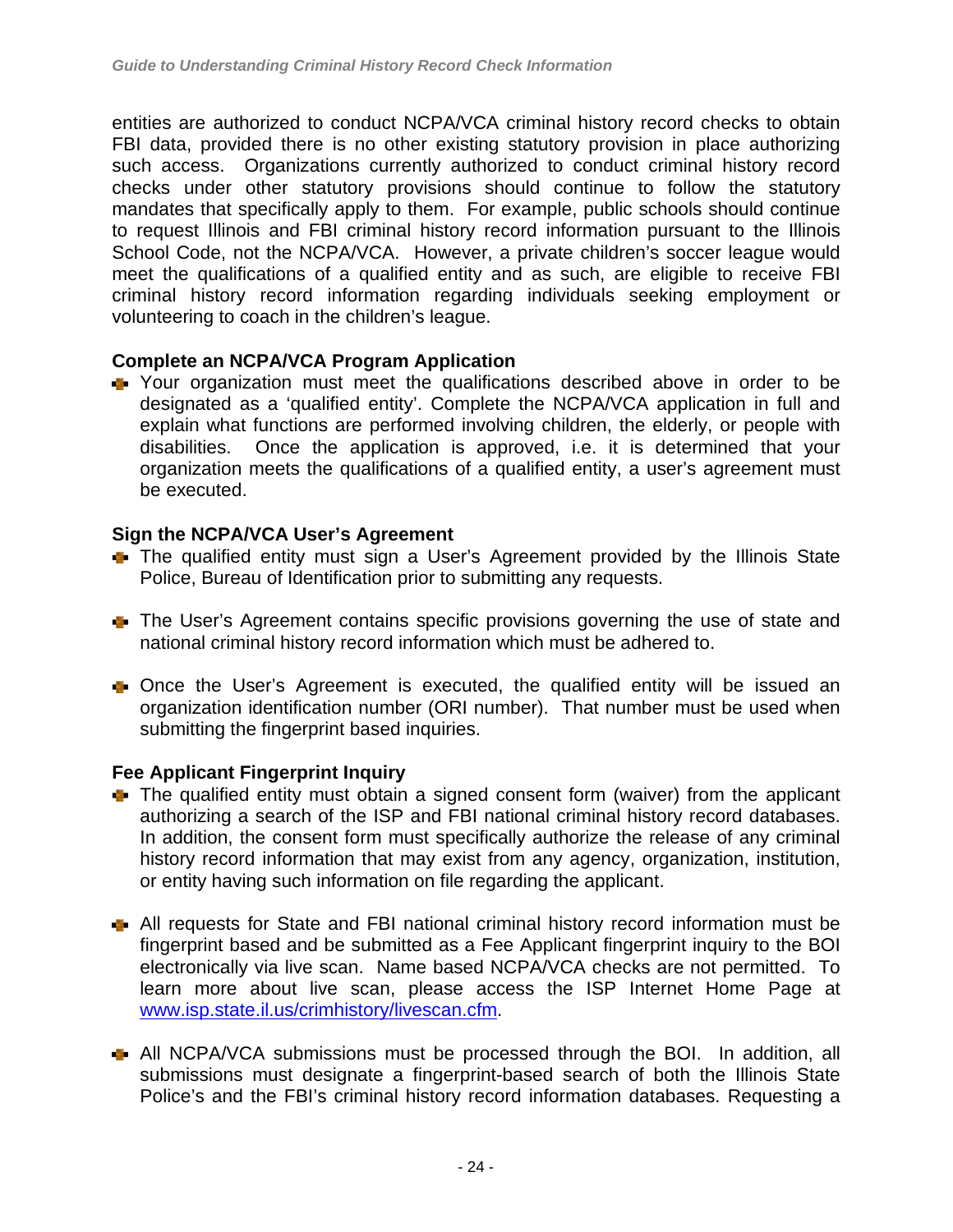search of the FBI's criminal history record information database only is not permitted.

- A current list of commercial live scan fingerprinting vendors is available from the Illinois State Police upon request.
- Live scan machines can also be purchased from live scan equipment manufacturers. A list of live scan equipment manufacturers is also available upon request.
- Fee Applicant submissions must include the correct ISP assigned ORI number and appropriate three character Purpose Code (NCP — for NCPA/VCA employee applicant; or VCA — for NCPA/VCA volunteer applicant) on all submissions forwarded to the ISP for processing.

#### **Fees**

A draw down account must be established to facilitate the payment of fees unless a commercial live scan fingerprinting vendor is used to transmit the fingerprint submissions to the ISP. If a live scan vendor is used, payment can be made to the vendor and ISP will collect the ISP and FBI processing fees by debiting the live scan vendor's draw down account. A monthly statement detailing all account activity will be provided to the account holder.

| <b>Purpose Code</b> | <b>Illinois Fee</b> | <b>FBI</b> Fee | <b>Total</b> |
|---------------------|---------------------|----------------|--------------|
| Employee (NCP)      | \$15.00             | \$19.25        | \$34.25      |
| Volunteer (VCA)     | \$15.00             | \$15.25        | \$30.25      |

#### **Processing**

**ISP** and FBI criminal history record fingerprint based inquiries can be submitted for current and prospective employees of the qualified entity, as well as individuals such as volunteers and contractors who may have unsupervised access to children, the elderly or people with disabilities.

#### **Responses**

- All ISP and FBI criminal history responses will be forwarded to the qualifying entity, not the live scan vendor.
- An ISP response will provide any Illinois conviction information contained in the files of the Illinois State Police. An FBI response will provide conviction as well as any non-conviction information contained in the national criminal history record information database.
- **ISP** ISP is prohibited from disseminating any juvenile criminal history record information unless the juvenile was tried and convicted as an adult.
- The qualified entity is required to provide the applicant a copy of their ISP and FBI criminal history record response upon request.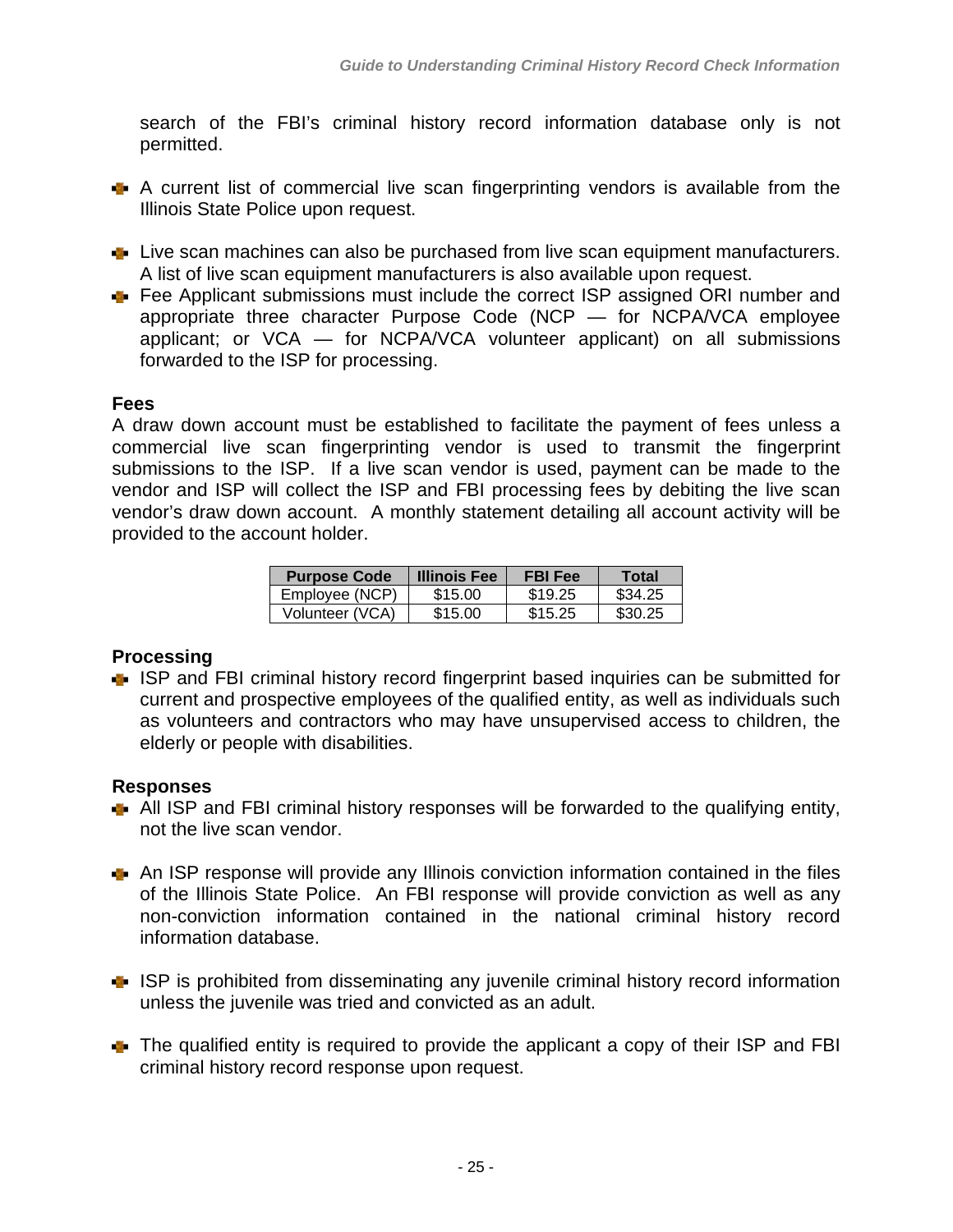- $\blacksquare$  The officials making the suitability determination is required to provide the applicants the opportunity to challenge the accuracy of the information contained in their Illinois or FBI criminal record, per 28 CFR 16.34. Officials making the suitability determination should not make denials based on information contained in a criminal history record until the applicant has been afforded a reasonable time to challenge their record or has declined to do so.
- Applicants should be advised that they can request to access and review their Illinois criminal history record if they believe it to be inaccurate or incomplete. Complete details regarding Illinois Access and Review and FBI review procedures can be obtained by accessing the ISP Internet Home Page at [www.isp.state.il.us/crimhistory/viewingchrircds.cfm.](http://www.isp.state.il.us/crimhistory/viewingchrircds.cfm)
- The BOI processes all Access and Review fingerprint submissions free of charge, however, local police departments may charge a nominal fee for completing and submitting the Access and Review form.

#### **Dissemination and Security**

- **Records obtained under the authority of the National Child Protection Act and** Volunteer for Children's Act must be used solely for the purpose requested and cannot be disseminated outside of the receiving organization, related agencies, or other authorized entities. All secondary disseminations must be logged.
- Agencies and organizations receiving criminal history record information are required to secure such information and insure that it is not accessible to or disseminated to any unauthorized individuals.
- All qualified entities receiving Illinois and FBI criminal history record information are subject to state and federal audits regarding the use, security and dissemination of such information.

#### **Training**

Organizations seeking to obtain criminal history record information pursuant to the NCPA/VCA are required to attend criminal history record information training sessions conducted by the Illinois State Police, Bureau of Identification. These sessions are generally half day training sessions conducted twice a year and include instruction regarding criminal history record processing procedures, how to interpret a rap sheet, available electronic response methods, an overview of new laws and proposed state and federal legislation that may affect access to criminal history record information, etc. For more information on upcoming ISP sponsored training sessions, please visit our website at [www.isp.state.il.us.](http://www.isp.state.il.us/)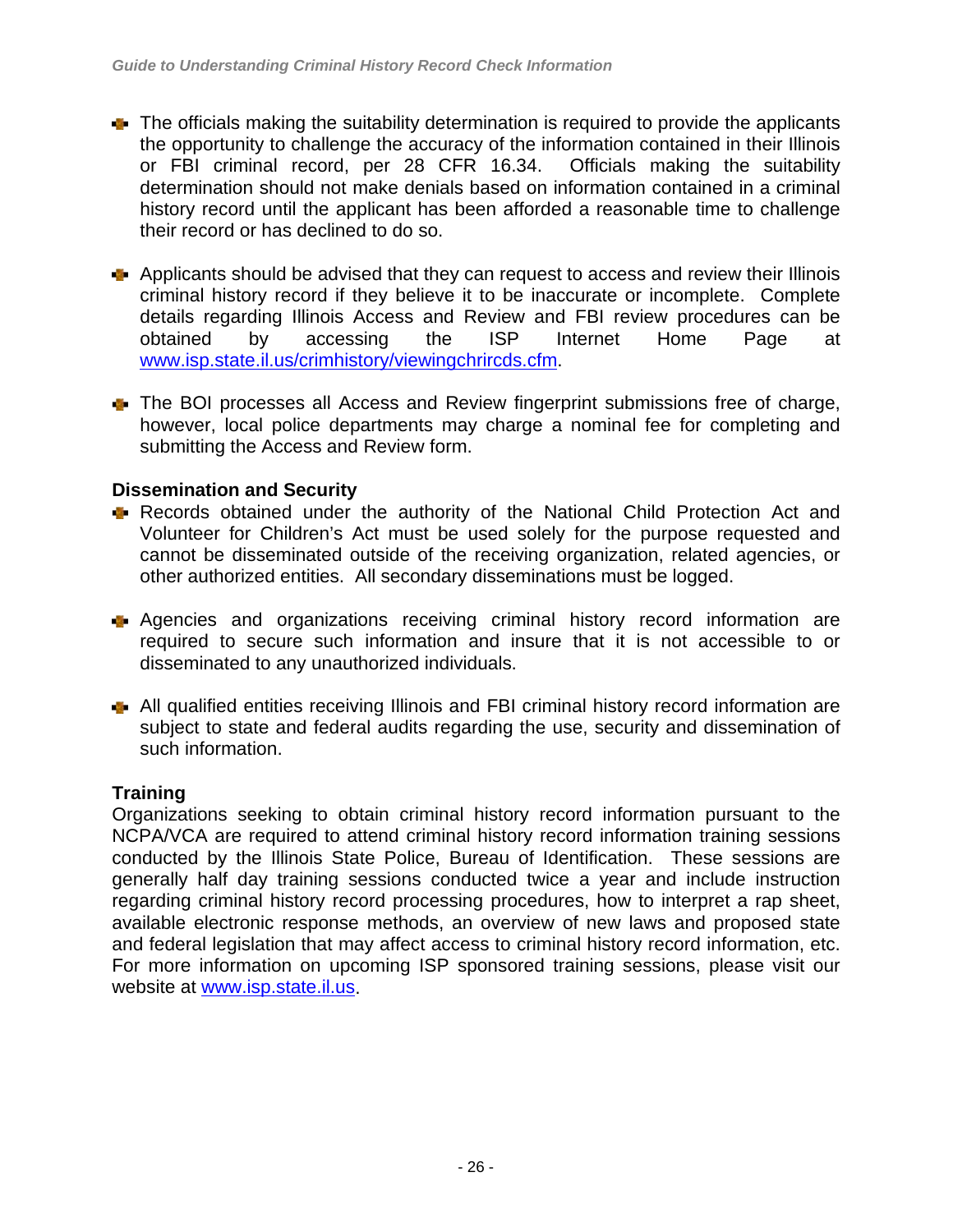# -IV- LIVE SCAN

<span id="page-31-0"></span>ive scan is an inkless electronic system designed to capture an individual's Live scan is an inkless electronic system designed to capture an individual's fingerprint images and demographic data (name, sex, race, date of birth, etc.) in a digitized format that can be transmitted to the BOI for processing. The data is forwarded to the BOI over a Virtual Private Network (VPN) and then processed by the ISP's Automated Fingerprint Identification System (AFIS). Once received at the BOI for processing, the inquiry can then be forwarded to the FBI electronically for processing. All of this occurs within minutes and results in a biometric identification of an individual with little or no human intervention.

There have been a number of advancements in live scan technology. Live scan fingerprint technology provides a fast, easy way of capturing fingerprint images and transmitting them to get a quick criminal history record response. Live scan operators do not require in depth training in order to roll a good set of fingerprints and do not have to be versed in the science of fingerprinting to successfully utilize live scan equipment. Today's live scan devices are equipped with error checking software that reduces potential fingerprint quality errors. Live scan technology is widely used among criminal justice as well as many non-criminal justice entities that submit fingerprints to the state and/or FBI for processing. The overwhelming majority of fingerprint submissions received by the ISP and FBI are submitted electronically utilizing live scan technology.

Major advantages of utilizing a live scan system include the ease of use and the speed in which fingerprint images and demographic data can be captured and transmitted and positive identifications made. Fingerprint impressions are taken by placing a subject's fingers against a glass platen and scanning them. The scanned images are digitized and packaged with the demographic information that must be keyed into the system. Both sets of data are then electronically forwarded to the ISP's AFIS system for processing. Most live scan submissions are processed and results returned within 48 hours. The criminal history response is returned to the requesting agency based on their Originating Identification Number (ORI), not the live scan vendor capturing and transmitting the fingerprint submission. Another benefit of live scan technology is its built-in quality assurance component. As fingerprints are scanned, the device determines if the fingerprint images are rolled completely and in the proper sequence to meet minimum quality control processing standards. When using the old ink and roll method, poor quality prints could not be determined until they had been sent through the mail to the BOI and processed by a fingerprint technician. The manual submission and processing of fingerprint cards always increases the potential of errors and results in increased response times.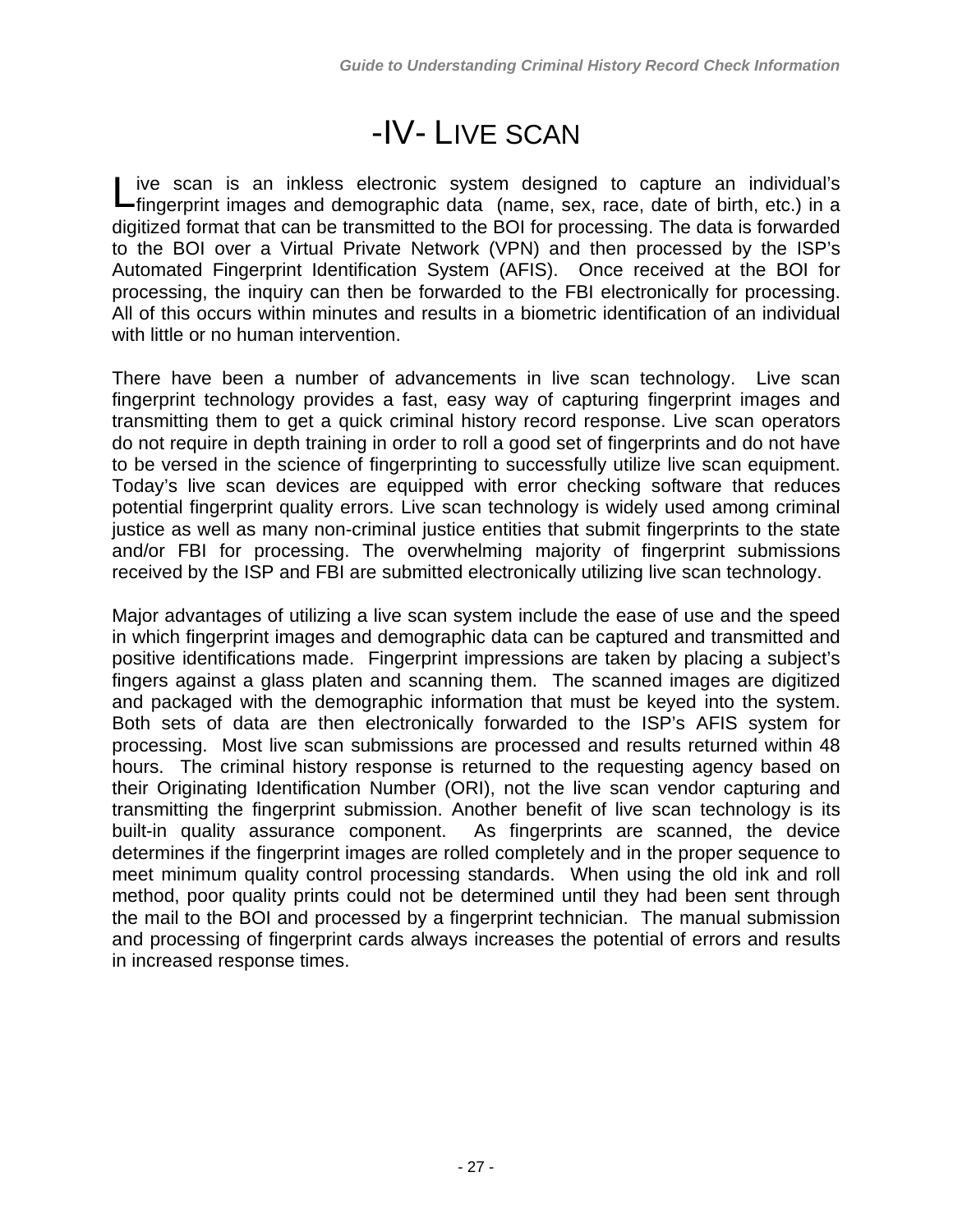Benefits of using live scan fingerprint submissions include:

- It is an inkless/paperless system.  $\mathcal{L}_{\mathcal{A}}$
- Provides rapid positive identification.  $\mathcal{L}_{\mathcal{A}}$
- Reduced transmission costs. **Co**
- Quicker hit/no hit response. **Co**
- Quick fingerprint capture capability. **Co**
- Better quality fingerprint images.  $\mathcal{L}_{\mathcal{A}}$
- Fewer chances for errors due to built in edits. **Co**

#### **Manual Fingerprint processing:**



Print using live scan



Print using Ink & Roll



After message processing completes, the final SID match is sent to CHRI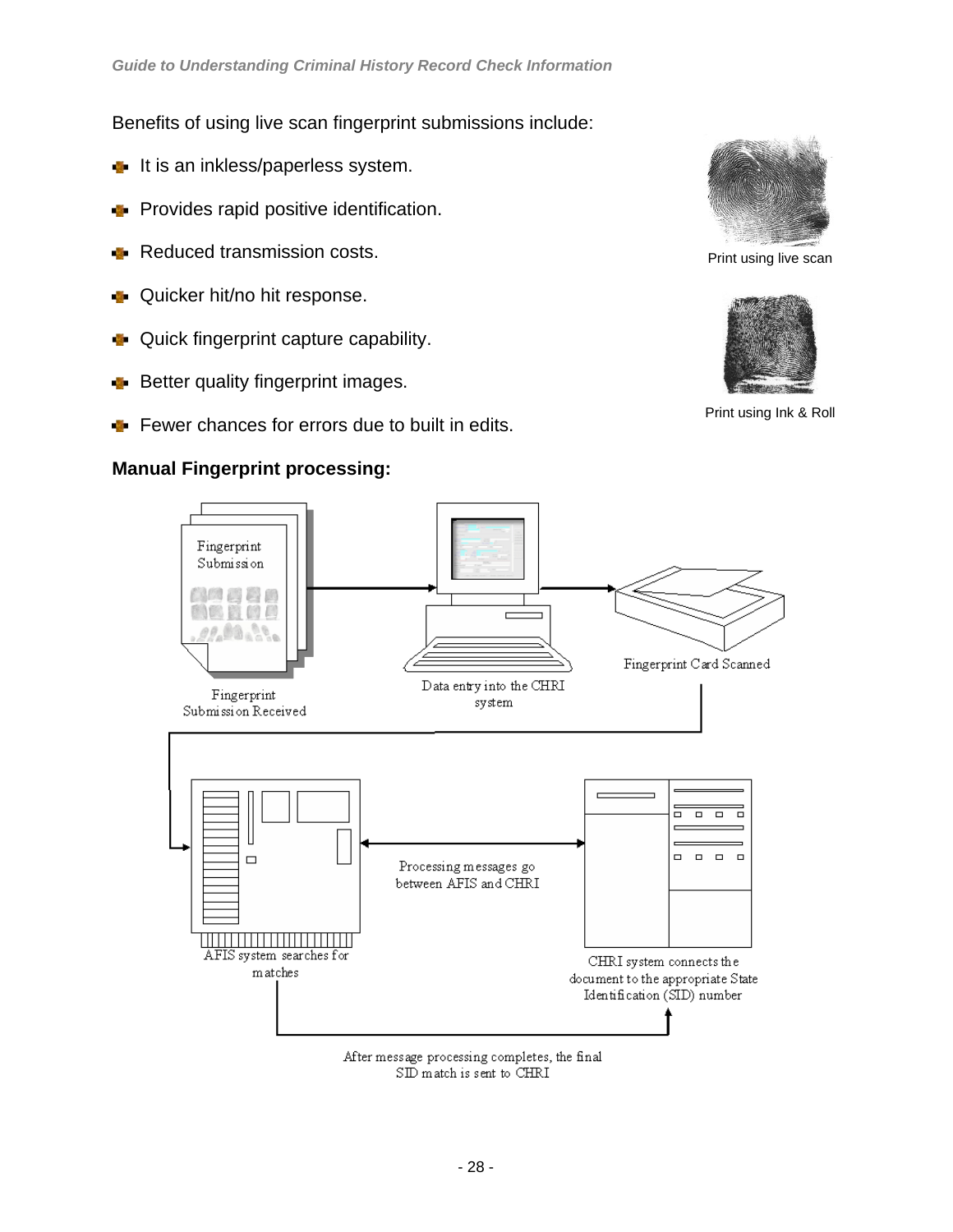



## *How do I Become a Live scan Vendor*

<span id="page-33-0"></span>Private and commercial entities, as well as police agencies, seeking to submit live<br>scan fingerprint inquires to the ISP for non-criminal justice purposes must comply scan fingerprint inquires to the ISP for non-criminal justice purposes must comply with certain rules and regulations before being authorized to connect live scan devices to the ISP live scan network.



Please note that on July 1, 2007, SB 1424 was signed into law amending 225 ILCS 447. This bill requires all commercial live scan fingerprinting vendors to be licensed in order to operate in the State of Illinois. Please contact the Illinois Department of Financial and Professional Regulation, Division of Professional Regulation Technical Assistance Unit at (217) 782-8556 to get more information on commercial live scan fingerprinting vendor licensing requirements and the associated licensing fees.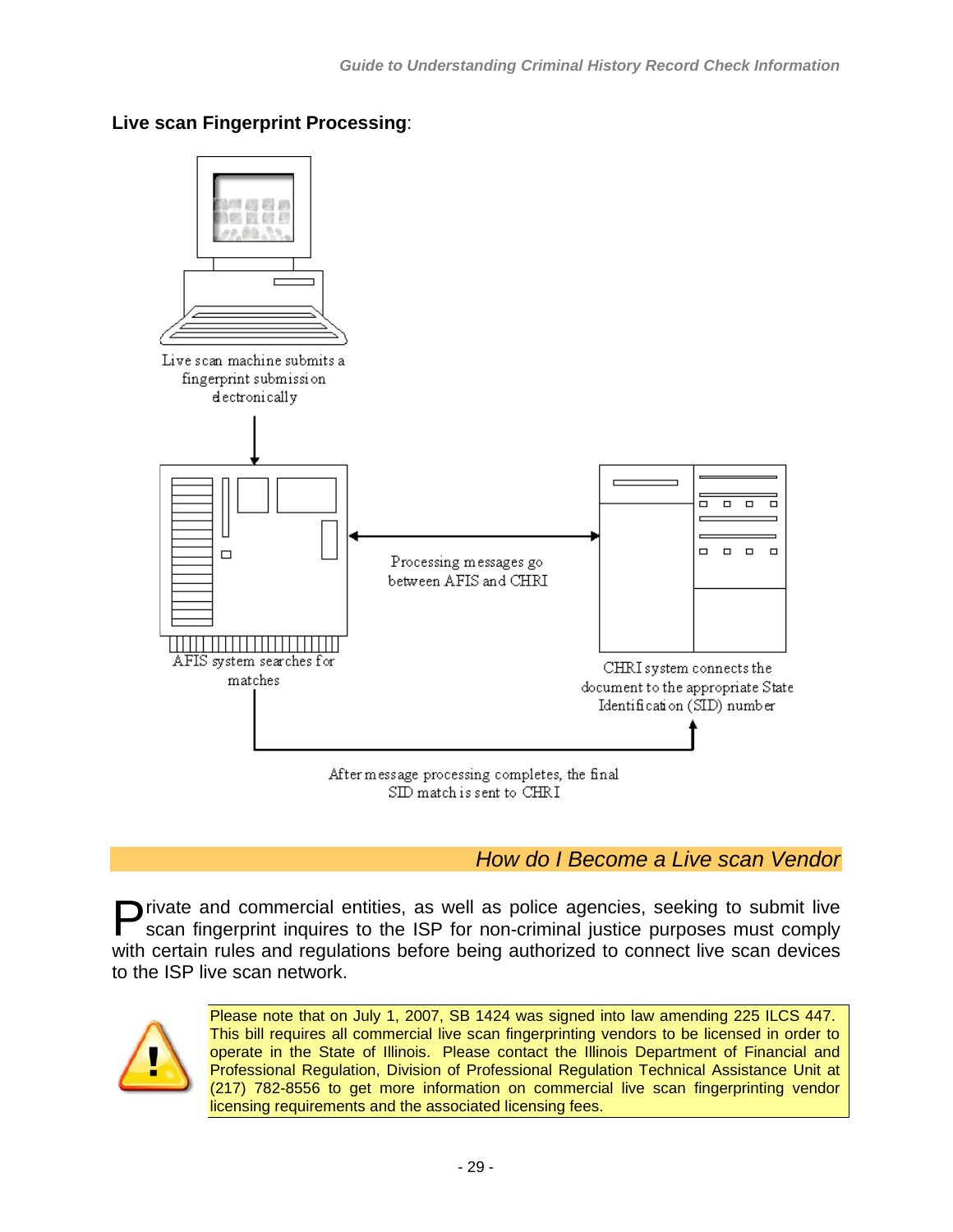- **E** Contact ISP for equipment purchase requirements by calling the ISP Help Desk at (866) 532-3700 or using the following email address [livescan@isp.state.il.us.](mailto:livescan@isp.state.il.us)
- Sign a *Live scan User Agreement*. This can be obtained by contacting the Customer Support supervisor or manager at (815) 740-5160. Once the agreement has been signed by both the agency and the Director of the Illinois State Police, the agency will be assigned:
	- o Live scan Device ID Number (DID)
	- o A Cost Center number
	- o Originating Agency ID Number (ORI)
	- o Virtual Private Network (VPN) ID and password.
- The live scan device must comply with all *Electronic Fingerprint Submission Specifications* (EFSS). A copy of the EFSS can be obtained via the Illinois State Police website at [www.isp.state.il.us/crimhistory/livescan.cfm.](http://www.isp.state.il.us/crimhistory/livescan.cfm)
- Live scan equipment must be certified by the ISP Bureau of Field Services (BFS) Technical Support Unit. You must contact the ISP Help Desk to request a certification test date to be scheduled. A Technical Support Unit representative will then contact you to schedule a date and time for testing and certification.
- You must establish a draw down account with the ISP to cover the costs of fingerprint inquiries transmitted to the ISP for processing. Contact the Fiscal Department at the BOI to establish a draw-down account.

*Live scan Certification Process*

<span id="page-34-0"></span>he agency or the live scan vendor installing the equipment **must** call the ISP Help The agency or the live scan vendor installing the equipment must call the ISP Help<br>Desk at (866) 532-3700 or use the following email address [livescan@isp.state.il.us](mailto:livescan@isp.state.il.us) to request a certification test date be scheduled.

#### **Certification Steps**

- ISP Technical Support staff will contact the agency contact person/technician on the day of testing.
- The agency contact person/technician must submit "test" submissions using supplied test data.
- The ISP Technical Support staff will check the validity of each submission type, informing the contact person/technician of problems, if any.
- **D** Once all records have been successfully tested and certified, the agency will be informed that their equipment has passed certification.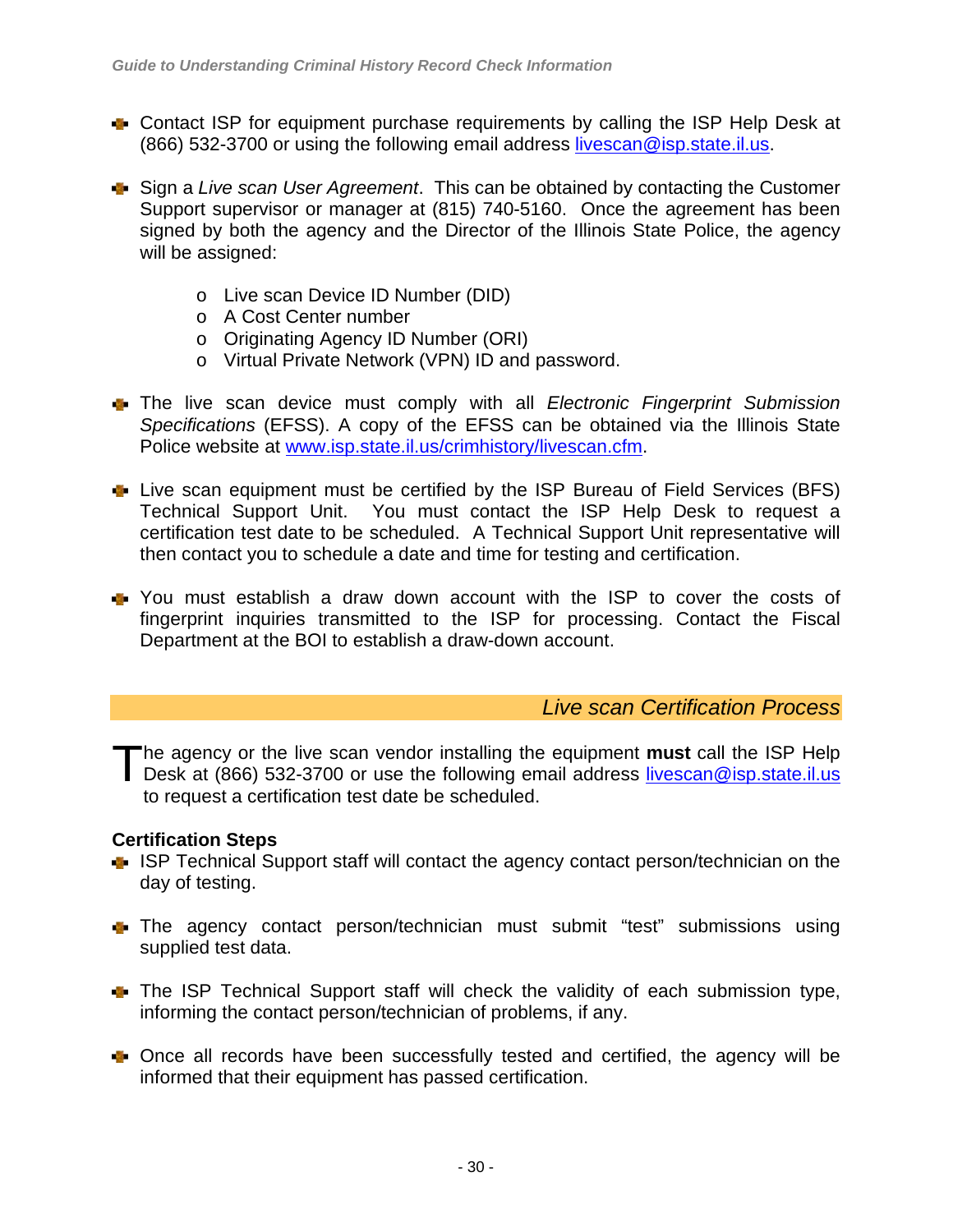- The agency's certification information will be turned over to the Quality Assurance staff to conduct data quality audit.
- $\blacksquare$  Once the data quality audit has been successfully completed, you will be informed that the data records have passed certification.

If you encounter problems with your live scan equipment, contact your live scan equipment vendor for service. If problems arise with your live scan transactions after certification, contact ISP BOI Customer Support Unit.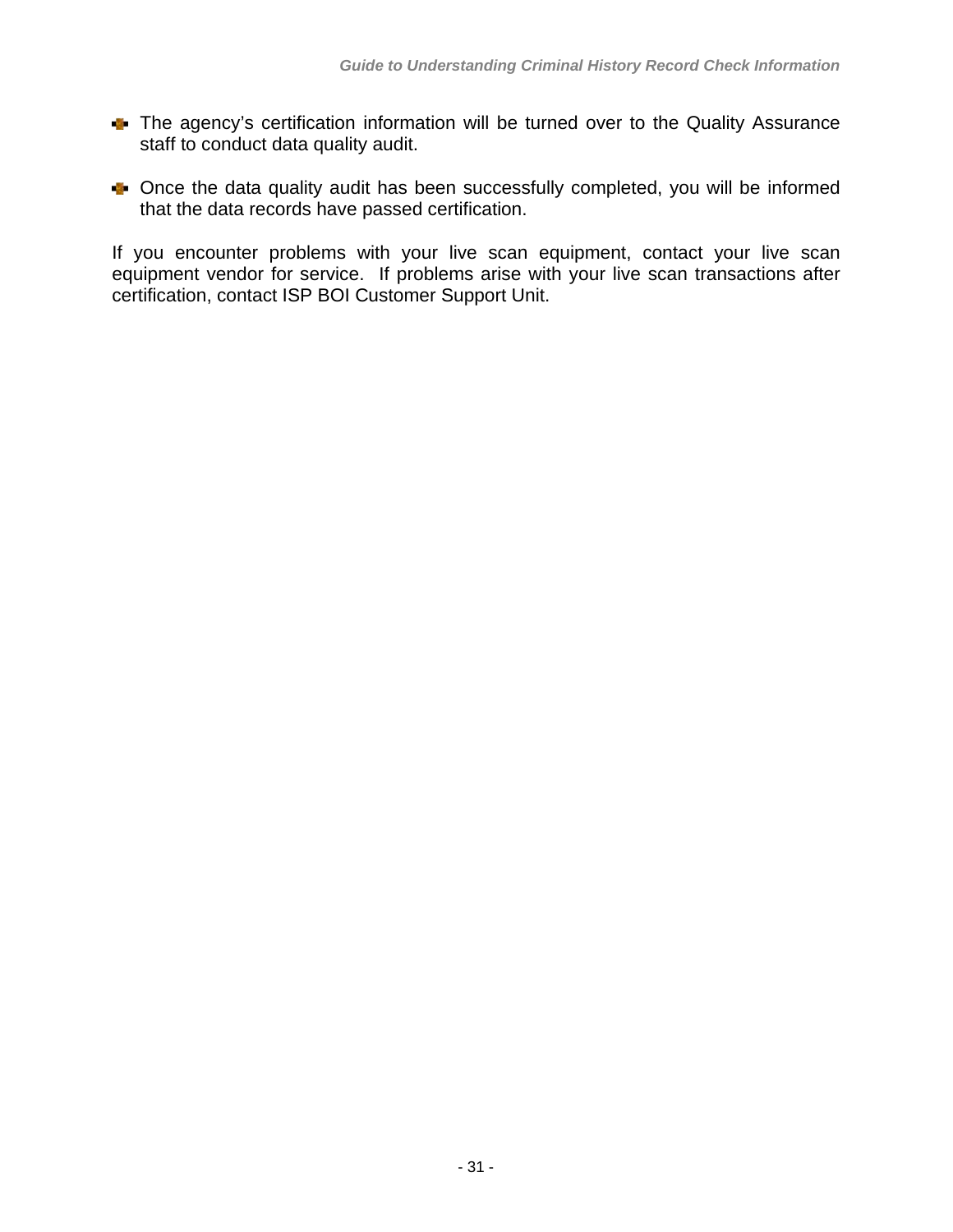*Guide to Understanding Criminal History Record Check Information*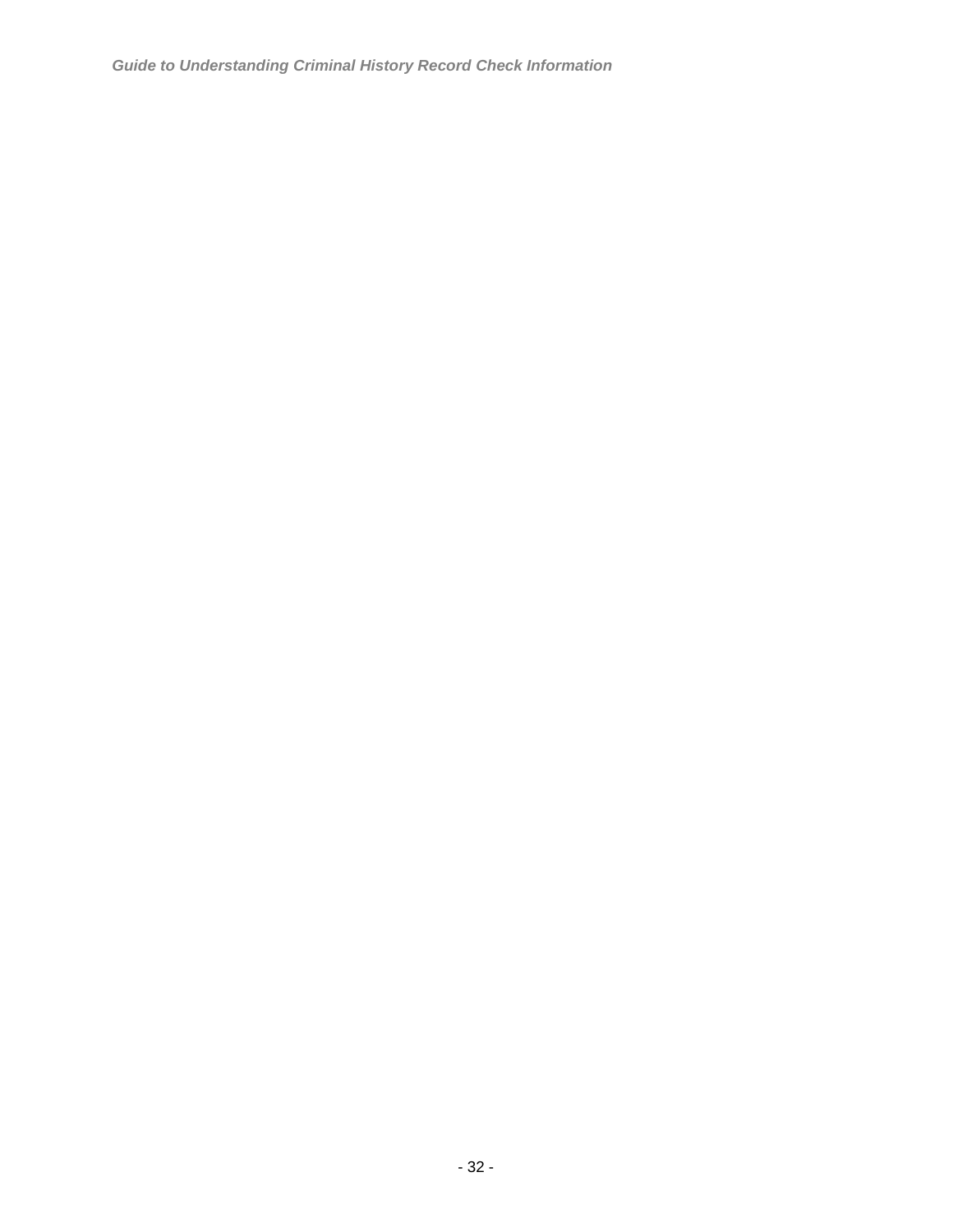# -V- USER AGREEMENTS

n order to submit submissions for processing, an agency must have an up-to-date In order to submit submissions for processing, an agency must have an up-to-date<br>user's agreement on file with the BOI. The process to establish a new (or updated) user's agreement is:

- **Contact the BOI Customer Support supervisor by calling (815) 740-5160 or send a** request via email to **boi\_customer\_support@isp.state.il.us** to determine which type of agreement(s) is needed to fulfill your requirements.
- The proper agreement form will be sent to the user agency:

| <b>User Agreement Type</b>           | <b>User/Agency Type</b>                             |
|--------------------------------------|-----------------------------------------------------|
| <b>UCIA Agreement</b>                | <b>General Public</b>                               |
| Adam Walsh Act Agreement             | Private/public schools; governmental social service |
|                                      | agencies; child welfare agency                      |
| National Child Protection/Volunteers | Agencies that provide public and private care of    |
| for Children Act Agreement           | children, elderly, and disabled                     |
| Live scan Vendor Agreement           | Commercial live scan fingerprinting services        |
| Interagency Agreement                | State or local governmental agency use              |

- Return the completed agreement form with an original signature along with a check or money order sufficient to cover the ISP and FBI processing fees for the estimated number of inquiries to be transmitted during a 12 month period of time.
- The agreement is recorded into the electronic system and submitted to Springfield for signature. At this point, the ORI is issued, the Cost Center is established, the Device ID is issued, and the live scan certification process has been completed.
- **Copy of executed agreement is mailed to the user agency.**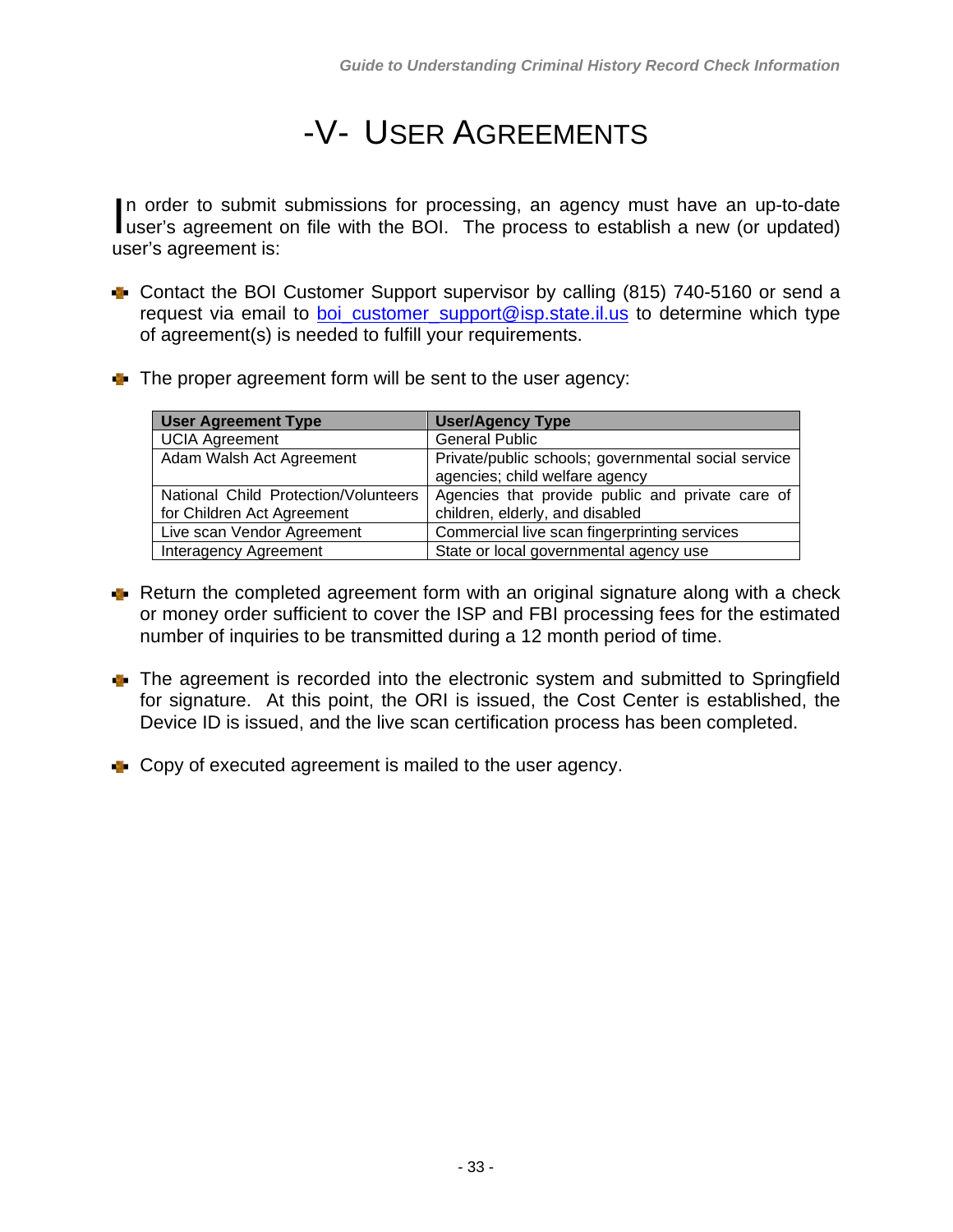*Guide to Understanding Criminal History Record Check Information*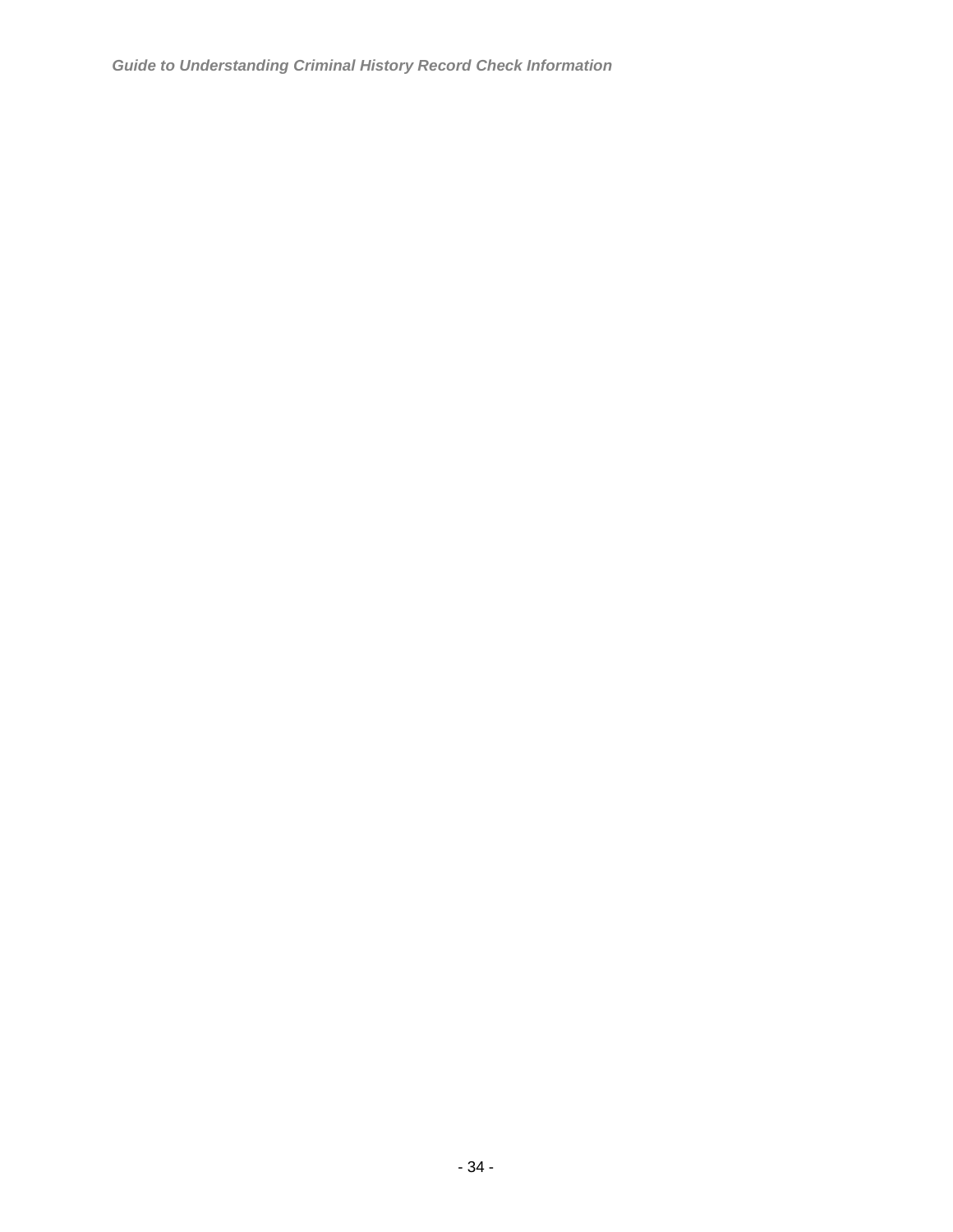# -VI- AFIS FINGERPRINT QUALITY REJECT **PROCEDURES**

When a fingerprint submission contains illegible or insufficient minutia data, the indigens cannot be processed by the Automated Fingerprint Identification System images cannot be processed by the Automated Fingerprint Identification System (AFIS). Consequently, the fingerprint card cannot be processed and a 'fingerprint quality' reject response is forwarded to the submitting entity. Such rejects can occur at the Bureau of Identification (BOI) or at the Federal Bureau of Investigation (FBI). Unless the fingerprint image quality is extremely poor, the BOI is usually able to process the overwhelming majority of fingerprint submissions with no problems. The FBI has more stringent fingerprint quality editing routines than the BOI; consequently, the FBI rejects a greater number of fingerprint submissions. Please be advised that the BOI has no authority to dictate to the FBI what fingerprint images should be considered AFIS unacceptable versus those that should be classified as AFIS acceptable.

When a Fee Applicant 'fingerprint quality' reject occurs at the federal level, and the submission was transmitted as both a State and FBI check, the requester receives a state response but the FBI forwards a rejected response. If the fingerprint quality is sufficiently poor, the fingerprints may also reject at the state level. When the fingerprint quality reject begins at the state level, the fingerprint images can not be forwarded to the FBI. Merely resubmitting the initial fingerprint images will not result as AFIS acceptable; the applicant must be re-fingerprinted and submitted with a new Transaction Control Number (TCN). For state level fingerprint rejections, the original TCN must be inserted into the Transaction Control Reference Number field (EFSS field tag number 1.10 of the type one record as described in the Electronic Fingerprint Submission Specification document). Note for state level rejects, the first transaction is not submitted to the FBI; therefore, a new set of fingerprints must be taken and flagged appropriately to be processed by both the State and the FBI. The reprocessing fee of \$10.00 for the state check applies in this case as well as \$19.25 for the FBI check.

**Note**: If the card was a manual submission, the BOI still has the FBI fee and only the \$10.00 resubmission fee for the state is required.

If the reject occurs at the federal level, the subject must be reprinted and the new transaction must be submitted with a new TCN and the original FBI Internal Control Number (ICN) from the initial FBI reject message must be inserted into the same 1.10 Transaction Control Reference Number field when submitting the applicant's fingerprints the second time. Note because the prints were successful through the State, and the rejection occurred only at the FBI level, this second set of prints should be flagged as FBI Only. In this scenario, the fee consists of a \$10.00 FBI re-submission fee. The FBI issues a new ICN if the fingerprint submission is rejected a second time.

Uniform Conviction Information Requests are not accepted by the FBI; therefore FBI rejects cannot occur for this transaction type. When they are rejected due to poor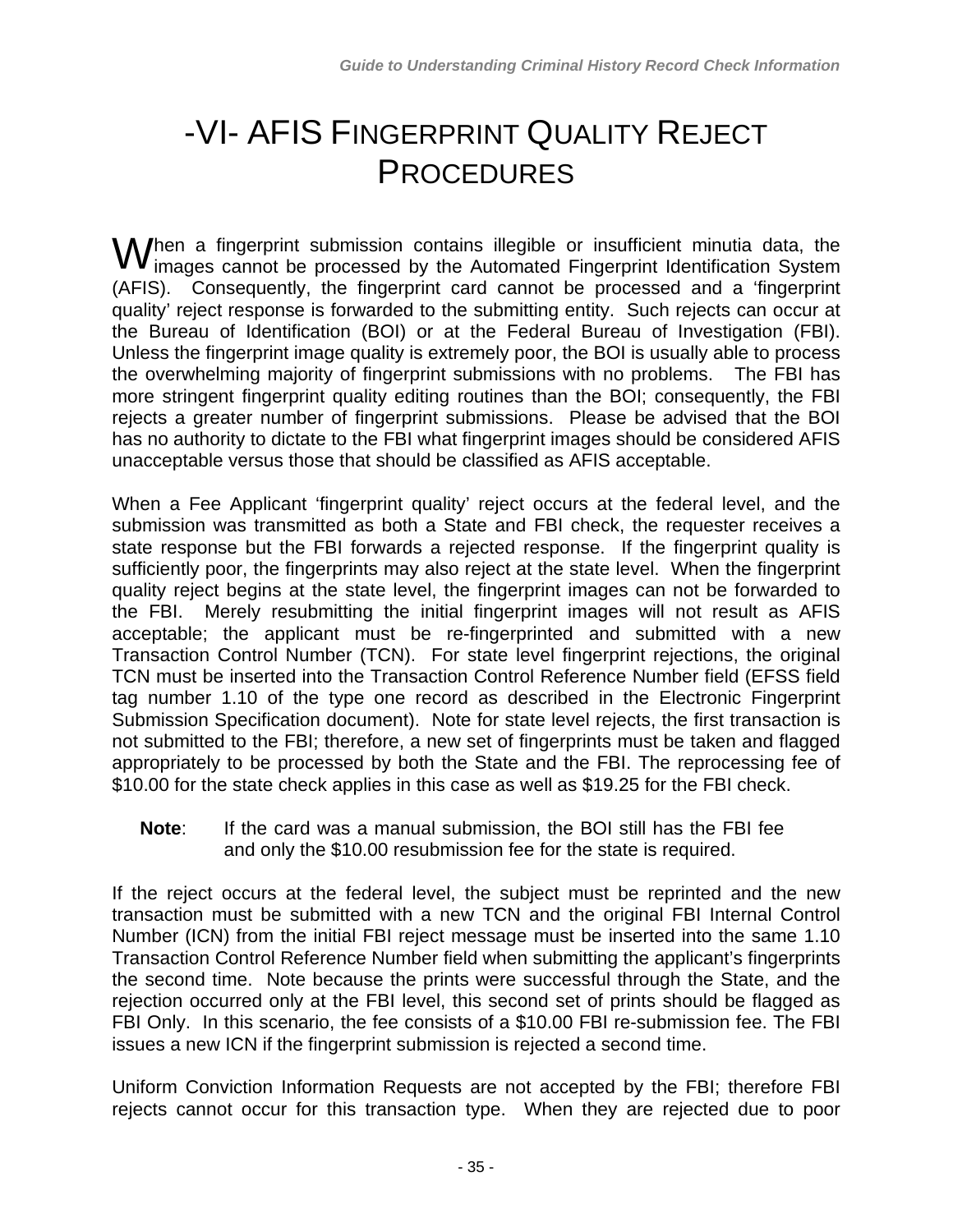fingerprint quality, merely resubmitting the initial fingerprint images will not result as AFIS acceptable. The individual must be re-fingerprinted and submitted with a new Transaction Control Number (TCN). The initial Transaction Control Number (TCN) must be inserted into the Transaction Control Reference Number field (EFSS field tag number 1.10 of the type one record as described in the Electronic Fingerprint Submission Specification document).

# *FBI Name Check Procedure*

The only time the FBI will provide a name based response is when a fingerprint submission has been rejected a minimum of two times. If the FBI rejects the submission has been rejected a minimum of two times. If the FBI rejects the transaction a second time, a name based inquiry can be requested. In order to request a name based inquiry, the requester must contact the BOI Customer Support Help Desk at (815)740-5160 or via email at boi customer support@isp.state.il.us and provide both the TCN numbers from the rejection notices, as well as other identifiers pertaining to the applicant. The BOI will forward the request to the FBI for processing. Once the FBI processes the name based inquiry, the response is forwarded back to the BOI. The BOI then forwards the name based response to the requester. An FBI name based inquiry can only be requested within a 90 day window from the date the second or most recent FBI fingerprint quality reject was processed. There is no fee associated for this request. Agencies that have an assigned NCIC number can contact the FBI directly to obtain name checks.

If the individual wishes to request their own name check, it can be mailed or faxed to the attention of "Name Check Request" at the address listed below, following the procedures outlined above.

| Mail | FBI                                  |
|------|--------------------------------------|
|      | <b>CJIS</b>                          |
|      | 1000 Custer Hollow Road              |
|      | Clarksburg, WV 26306-0171            |
|      | <b>ATTENTION: Name Check Request</b> |
|      |                                      |

**Fax** (304) 625 – 5102

**Electronic** [www.fbi.gov/hq/cjisd/namecheckfaqs.pdf](http://www.fbi.gov/hq/cjisd/namecheckfaqs.pdf) 

The responses can be faxed or mailed, however, a "hit" response is returned by mail only.

# *State Name Check Procedures*

lthough State processing results in very few fingerprint quality rejects, the State will Although State processing results in very few fingerprint quality rejects, the State will also produce a name based inquiry upon request. To request a Uniform Conviction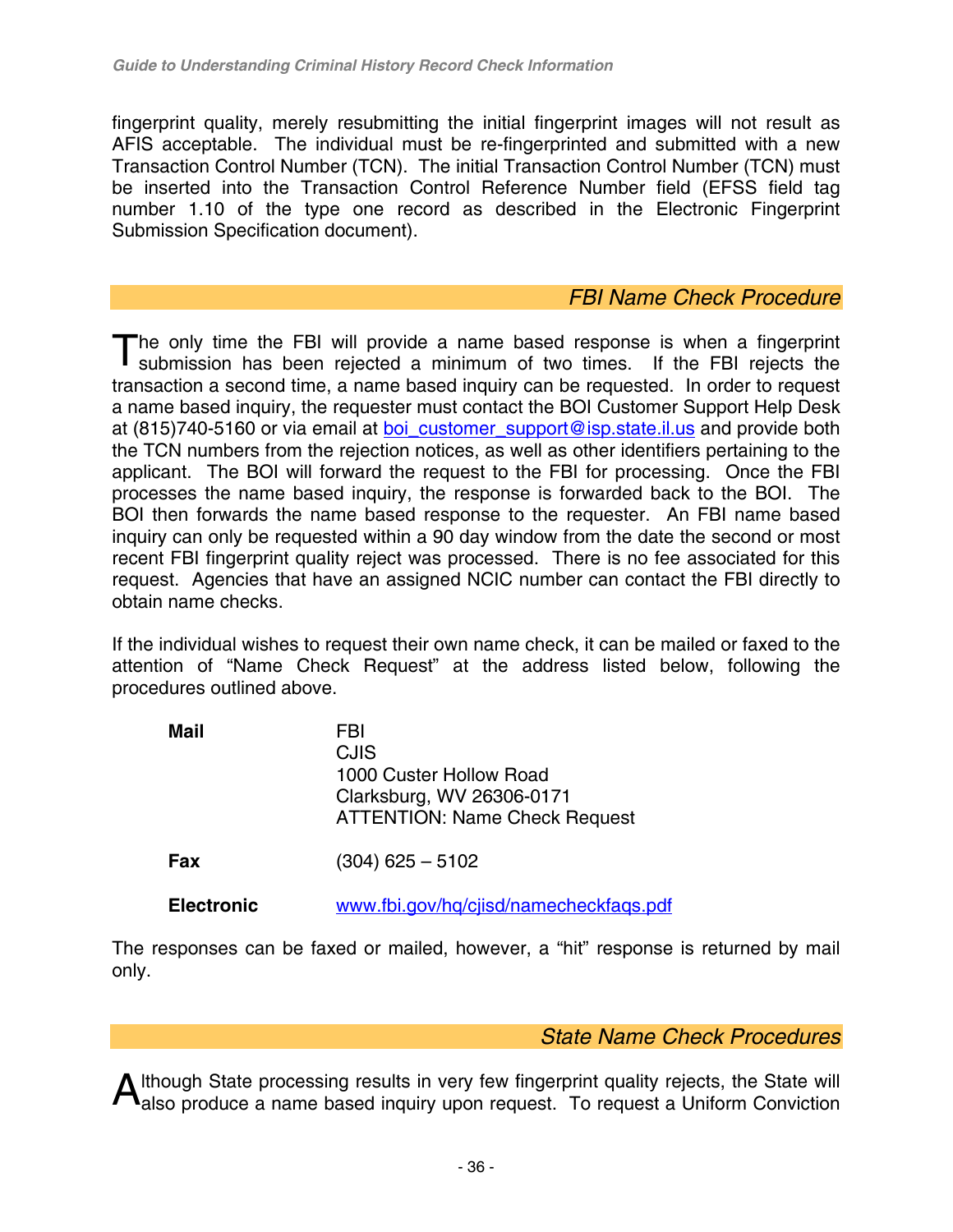Information non-fingerprint based inquiry form, the requester can either contact the BOI Customer Support Help Desk at (815) 740-5160, go to the internet website via the Illinois State Police home page: [www.isp.state.il.us](http://www.isp.state.il.us/) and select the Request for Criminal History Information form, or via email at [boi\\_customer\\_support@isp.state.il.us.](mailto:boi_customer_support@isp.state.il.us) This form is mailed to the requester along with the instructions for completing and processing the request. A fee of \$16.00 is required to process Uniform Conviction Information name based inquiry forms.

**Note**: This name based check through the State produces only Illinois conviction information.

If you have any questions regarding how to resubmit fingerprint inquiries that have been rejected, or how to initiate a name based response, please contact BOI Customer Support at (815) 740-5160 or via email at [boi\\_customer\\_support@isp.state.il.us.](mailto:boi_customer_support@isp.state.il.us)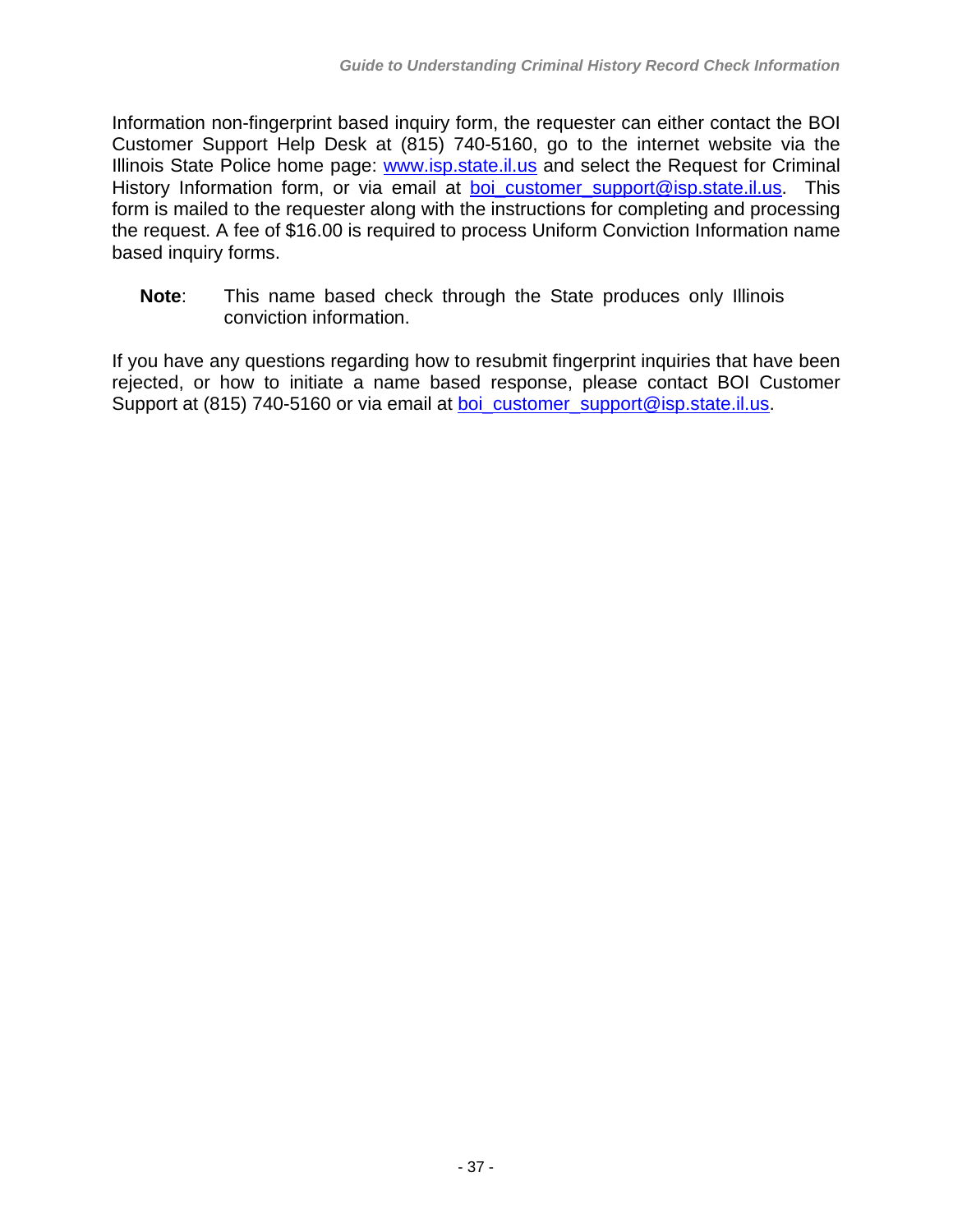*Guide to Understanding Criminal History Record Check Information*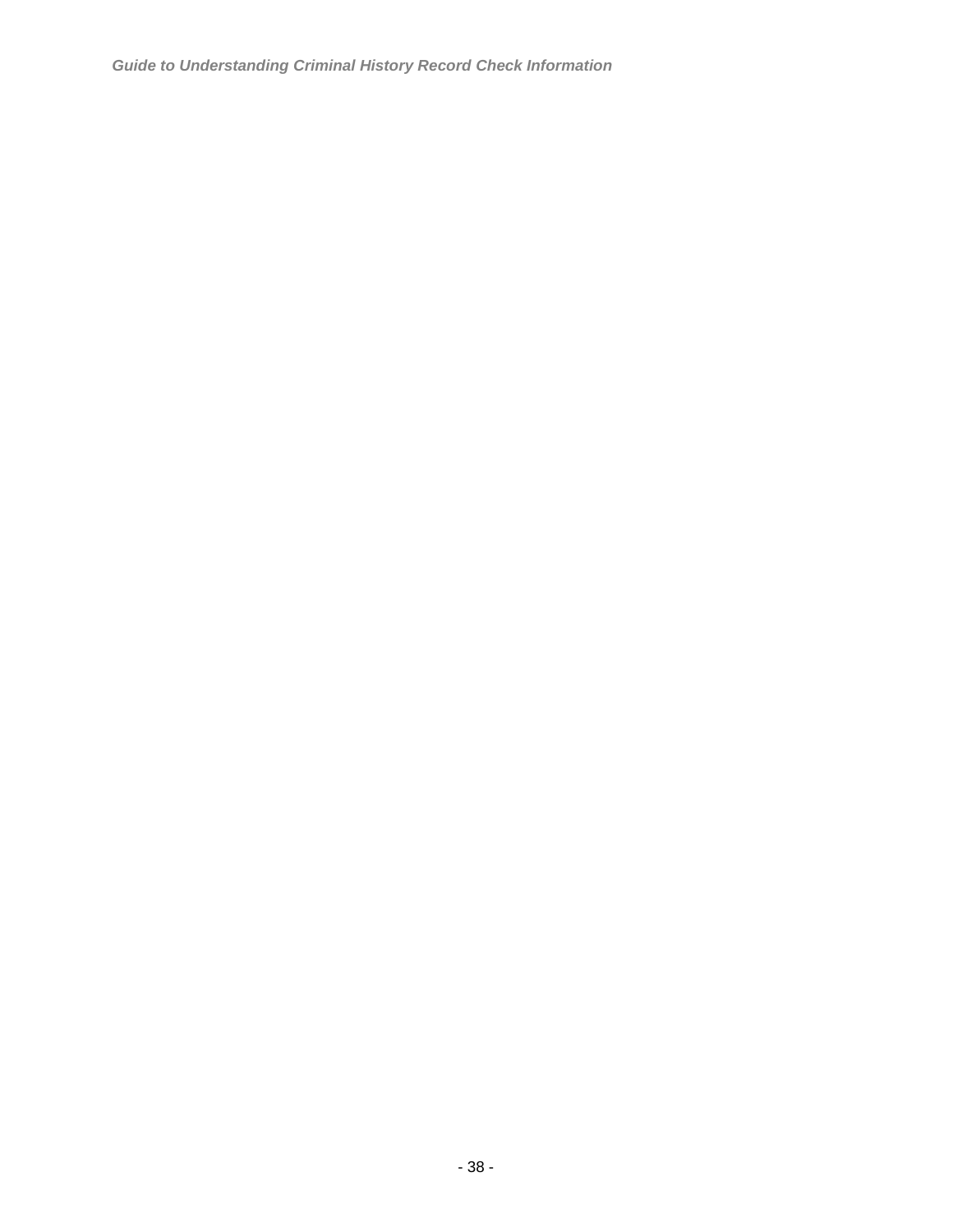# -VII- CRIMINAL HISTORY INFORMATION

# *Arrest Vs. Conviction Records*

ost non-criminal justice entities that submit criminal history information inquiries to Most non-criminal justice entities that submit criminal history information inquiries to<br>the BOI are only authorized to receive conviction information pursuant to state law. Conviction information typically includes arrests, states attorney filing decisions, court disposition and any custodial information pertaining to the applicant, provided the subject was remanded to a custodial institution. Arrests transactions which result in a court finding of not guilty or an acquittal can not be disseminated to non-criminal justice entities. If the BOI is unable to obtain a court disposition for an arrest transaction, that arrest is also not disseminated to non-criminal justice entities.

Criminal justice agencies are authorized to receive conviction as well as non-conviction criminal history information. There are no restrictions on the CHRI data that can be disseminated to law enforcement agencies for applicant purposes, provided the applicant will be employed by the law enforcement agency. With the exception of public housing authorities, law enforcement agencies are prohibited by Illinois and FBI Criminal Justice Information Systems (CJIS) policy from conducting Law Enforcement Agency Data System (LEADS) inquiries on behalf of non-criminal justice entities.

# *Name Checks Vs. Fingerprint Checks*

I ame checks are non-fingerprint inquiries submitted to the BOI for processing based Name checks are non-fingerprint inquiries submitted to the BOI for processing based<br>
on the subject's personal identifiers. Those identifiers consist of the name, sex, race, date of birth and other optional information, if provided. Responses to name checks are not based on positive identification. Consequently, such responses do not preclude the existence of a record under other personal identifiers. To reduce the potential for error, name inquiry submissions must be completed as accurately as possible. However, common names can result in multiple hit responses being produced. Data submitted as a name inquiry must comply with the standard National Crime Information Center (NCIC) code values for sex and race (*see Appendix D, NCIC Code Tables)*. If a name inquiry is submitted containing invalid code values, the search results can be adversely affected.

Items of note to consider when considering using a name inquiry:

- **The ISP CHRI database contains over 30 million names.**
- A name inquiry has the potential of producing multiple "hits". This means that the data provided may match more than one subject. Fingerprints will be required to obtain the correct criminal history data.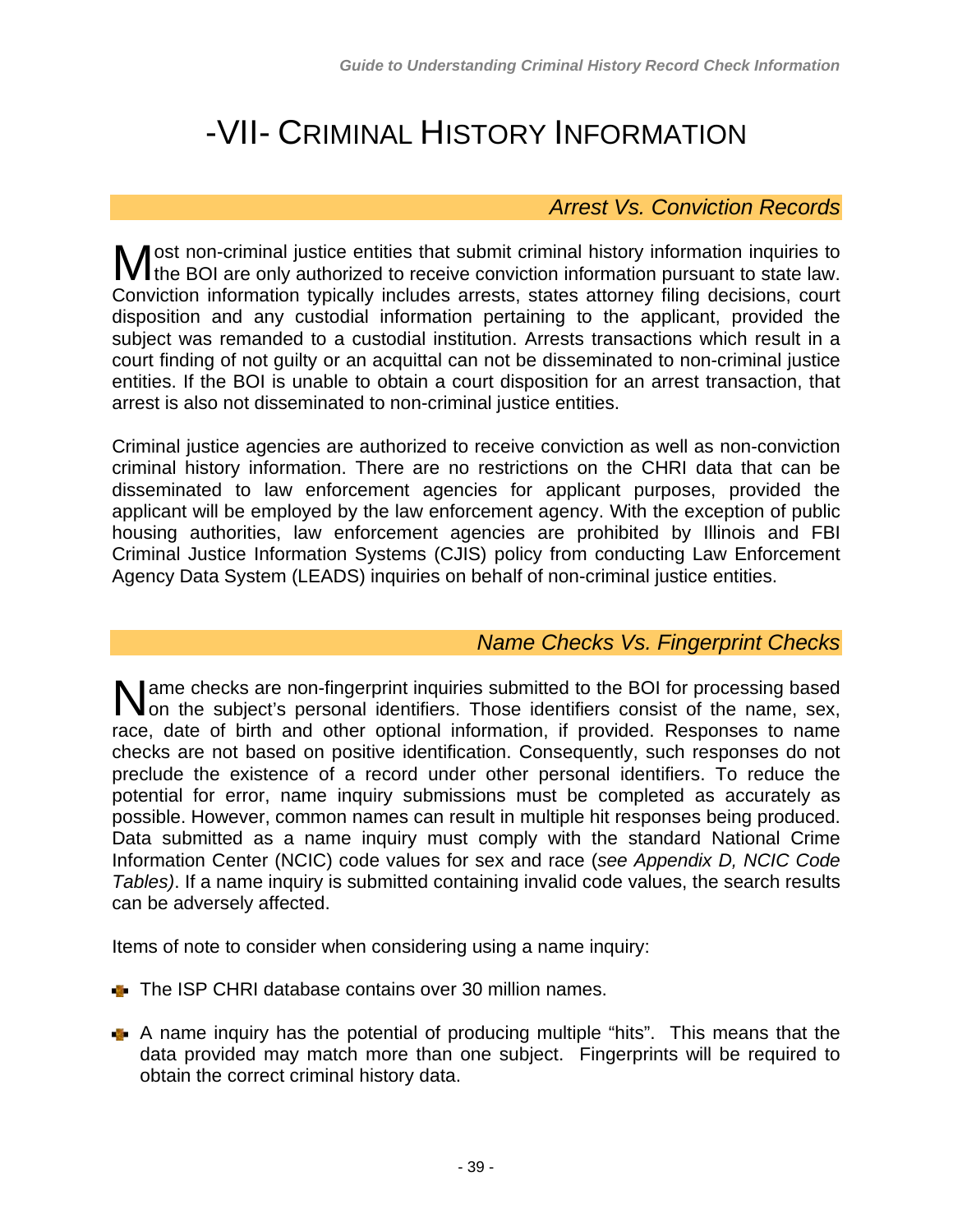- **Personal identifiers may be manipulated by the subject resulting in a false "no hit"** response.
- Alias names, common names, or maiden names may result in false "hit" or "no-hit" responses.
- Name inquiries are not retained on the CHRI database.
- •• Name inquires are not acceptable by the FBI, except when a subject's fingerprints have been rejected due to poor fingerprint quality (*see Chapter VI, AFIS Fingerprint Quality Reject Procedures*).

Fingerprint inquiries are processed utilizing an Automated Fingerprint Identification System (AFIS). The search is based on the fingerprint minutia data contained on the submission. Responses to fingerprint inquiries are based on positive identification. The personal identifiers contained on a fingerprint submission are not used as the primary means of conducting the search; however, they assist in expediting the fingerprint search. The accuracy of the personal identifiers used in a fingerprint search will not affect the accuracy of the search. While subjects can utilize multiple names and other personal identifiers, no two subjects have identical fingerprints. To ensure that the response furnished by the BOI positively pertains to the subject in question, a fingerprint inquiry should be submitted rather than a name inquiry.

While the BOI processes fingerprint inquiries, the BOI does not retain all fingerprint inquiries. Fee applicant fingerprint inquires are retained on the CHRI database. Uniform Conviction Information Act fingerprint inquiries are not retained on the CHRI database.

# *How the Name Search Routine Works*

The BOI uses a soundex routine when processing name inquiries on the Illinois The BOI uses a soundex routine when processing name inquiries on the Illinois<br>Criminal History Record Information database. This routine does not require an exact match on the name to produce a hit response. Soundex assigns numerical values to vowels and consonants comprising the subject's name and assigns additional values based on a match of the subject's sex, race, and date of birth. If the sum total of those values reaches a certain threshold, a hit response is produced. Again, an exact match on all identifiers is not required in order to produce a hit response. The social security number is not used as a primary data element in the search routine due to the number of potential false hits produced.

If false or inaccurate identifiers are submitted on a name inquiry, an *exact* name search routine would miss any existing record. The soundex routine is designed to minimize these occurrences while limiting the potential of multiple false hit responses. However, in order to eliminate the potential of false name hits or misses, *fingerprint inquiries*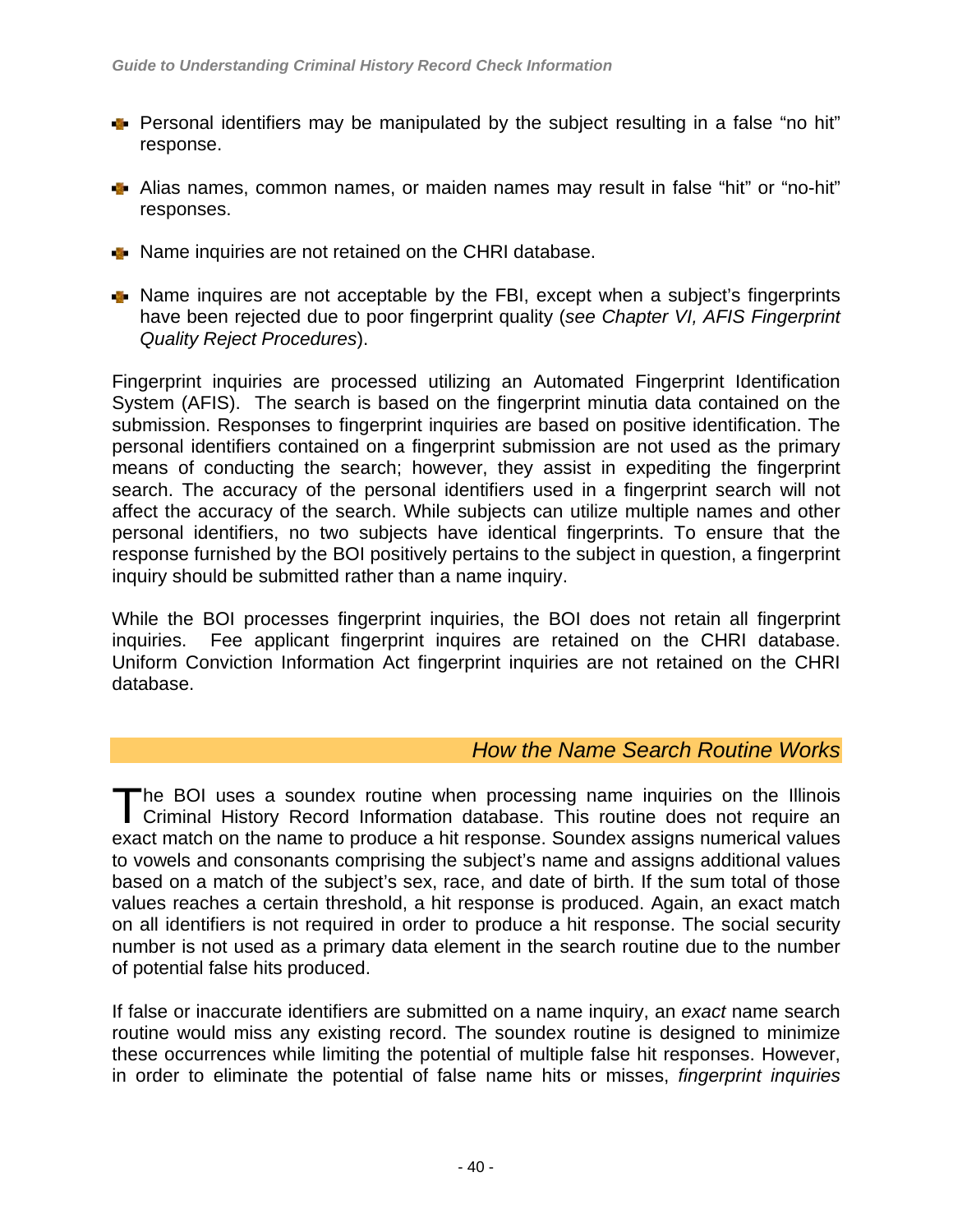should be submitted rather than *name inquiries*. Fingerprints are the only means of positive identification.

*How the Fingerprint Process Works*

he BOI processes fingerprint submissions using an Automated Fingerprint The BOI processes fingerprint submissions using an Automated Fingerprint<br>Identification System, more commonly referred to as AFIS. AFIS is a computer system that accepts both electronic and paper fingerprint cards and processes those submissions in conjunction with the Criminal History Records Information (CHRI) system.

Fingerprint submissions:

- Allow a biometric search of the CHRI database,
- **Provide positive identification (no multiple hits),**
- Fingerprint patterns don't change and are not easily altered,
- $\blacksquare$  Can be posted to the CHRI database (fee applicant fingerprint submissions only),
- **E** Can be processed through FBI criminal history information database (fee applicant fingerprint submissions only).

The AFIS system was designed to classify and identify fingerprint minutia and process it in a digitized format. AFIS then searches existing records on its database to determine if there is a match. If there is no match, a new record is established. If there is a match, the CHRI data is then linked to the existing record. Eighty-five percent of AFIS searches require no human intervention and can be processed in a matter of minutes.

AFIS has a ten print search capability as well as a latent fingerprint search capability. AFIS has the capacity to process 4,000 fingerprint submissions in a 24 hour period. The current intake averages 2,700 tenprint submissions a day, 7 days a week. AFIS is capable of 15,000 finger comparisons per second, allowing a search of the entire 38,000,000 finger print images on file in less than two hours for latent processing. New records are added to the database at an average of 20,000 tenprint records per month.

*Why Some Inquiries Result in a "No Hit" Response*

- There are various reasons why some inquiries result in a "no hit" or "no record" There are various reasons why some inquiries result in a "no hit" or "no response. Listed below are some of the most common reasons for this result.
- **E** Conviction responses to juvenile arrests (subjects under 17 years of age) can only be disseminated if the juvenile is tried as an adult or convicted of a forcible felony.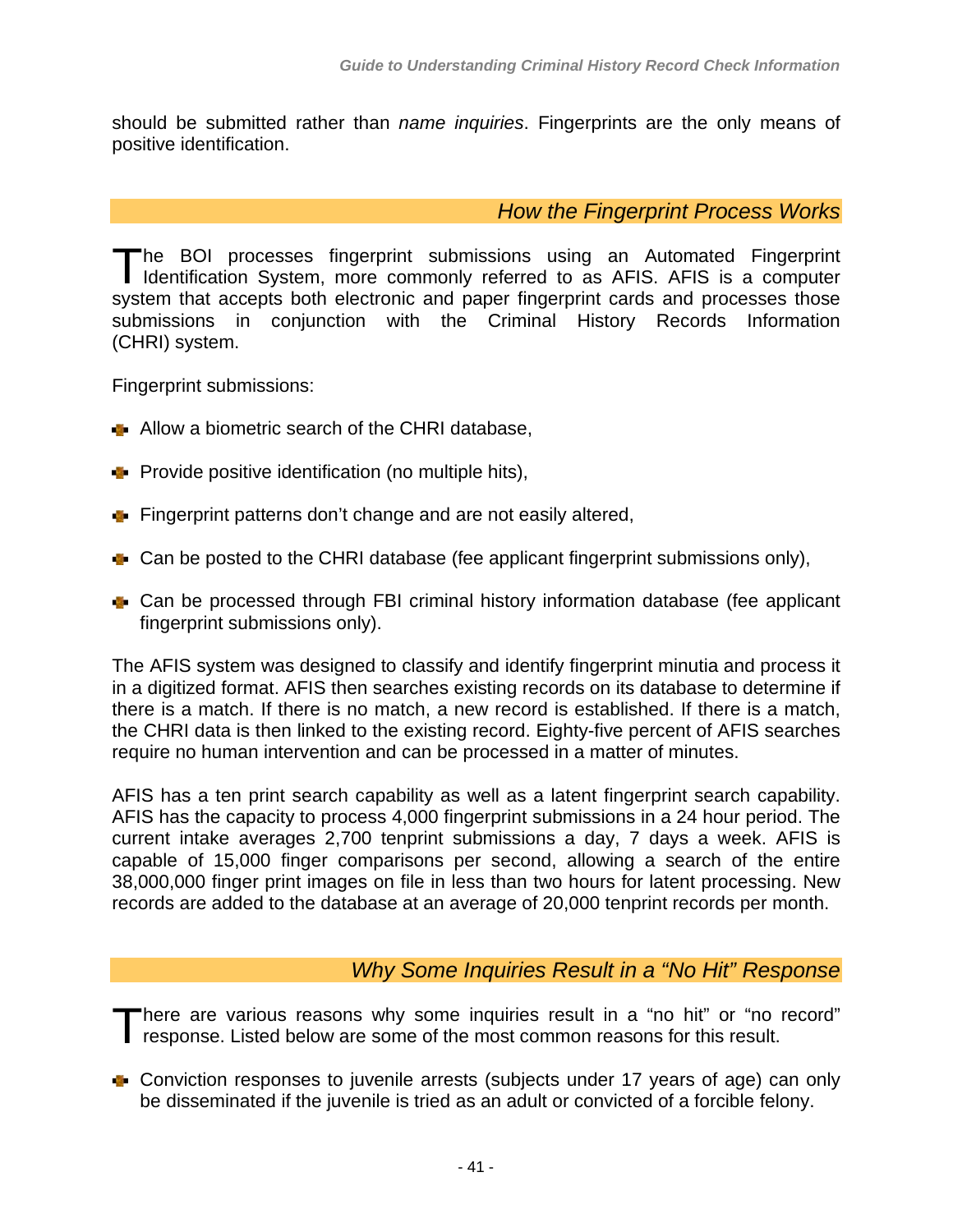- ISP can only provide Illinois conviction information; we do not maintain any out of state information.
- **E** Charges that are reportable to ISP include felonies, class A and B misdemeanors, DUI charges, aggravated fleeing and eluding and anti-theft laws. Class C misdemeanors, local ordinances, and numerous traffic offenses are not mandated to be reported so these charges may not be available; however, if these offenses are reported, they may be disseminated.
- ISP is mandated to provide conviction information only (charges that are dismissed or where supervision is received are not conviction information).
- **Conviction information that is not reported to us. While we attempt to retrieve** missing court dispositions, we are not always able to get this information.
- If a subject has his or her record expunged, that information is no longer maintained by the BOI.
- $\blacksquare$  Finally, if a name check is submitted with personal identifiers which do not match the personal identifiers maintained in the CHRI database, the correct record might not be disseminated.

*Errors*

Occasionally, an inquiry submitted to the BOI results in an error. The types of errors (b) that can occur are fatal errors, non-fatal errors, common transmission errors, Ithat can occur are fatal errors, non-fatal errors, common transmission errors, system errors, or fingerprint quality errors (rejected fingerprints).

### **Fatal Errors**

Fatal errors occur when a mandatory field is not completed or has been completed incorrectly when submitting a request, when the agency is not authorized to receive the information requested, or when the agency submits an incorrect submission type.

### **Non-Fatal Errors**

Non-fatal errors can occur for various reasons and may not always be apparent to the BOI when the submission is being processed. For example, if the ORI provided on the submission is a valid ORI, but is not correct for the requestor, the submission will process. The response would then go to the address of the submitted ORI. The requestor would not get their response.

### **Common Transmission Errors**

Common transmission errors can keep an inquiry from being processed. For live scan submissions, this can be as simple as pressing the transmit button more than once. This causes two copies of the inquiry to be submitted to the BOI with the same TCN. Once processing begins, the TCN goes to error status for being duplicated. For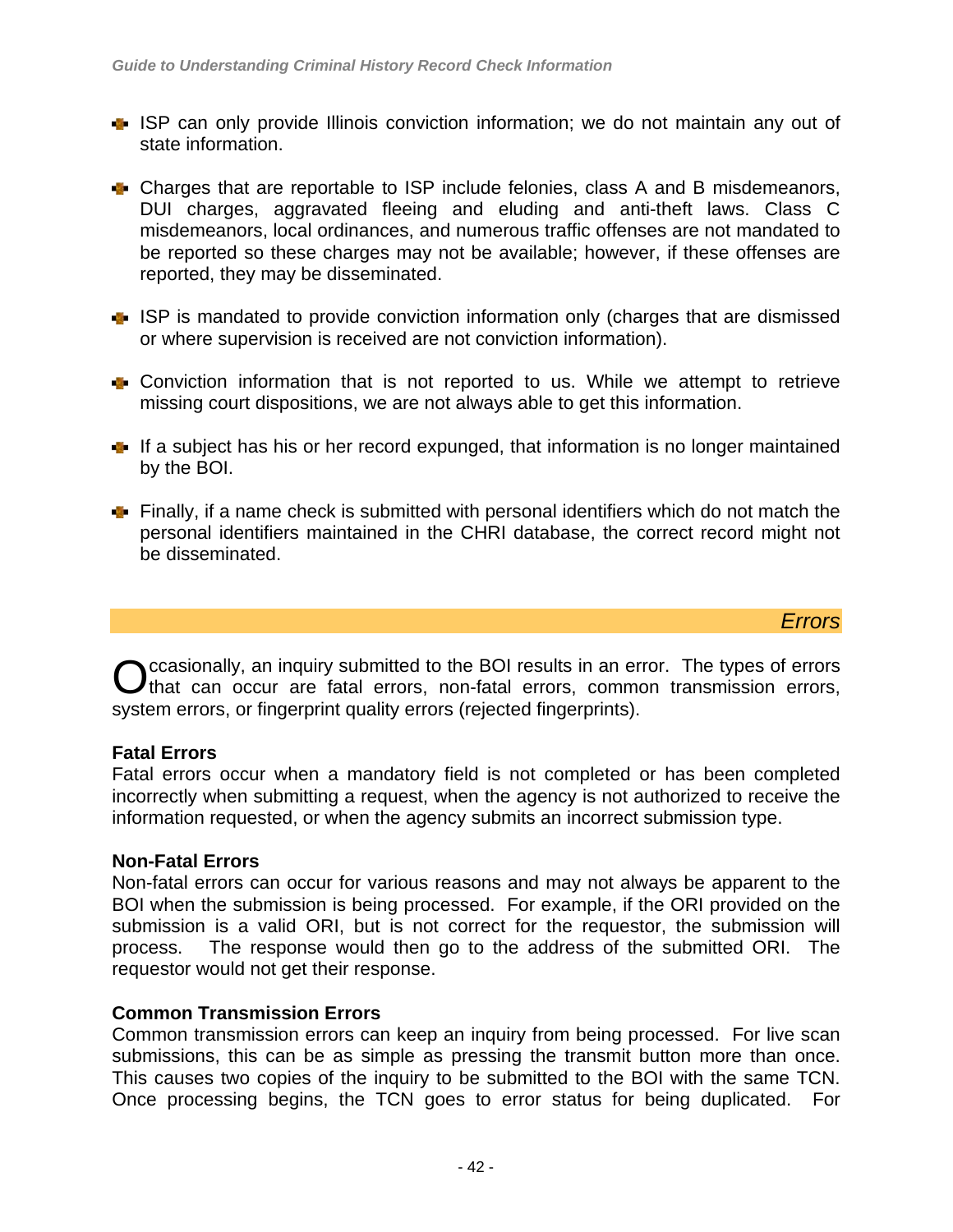electronic name inquires, common transmission errors include invalid data being provided on the file or sending the file to the wrong email address. For more information on submitting electronic name inquiries, see Chapter VIII.

## **System Errors**

There are two types of system errors; one is caused by systems at the BOI and ones is caused by the systems of the user. BOI system errors can be caused by system downtime (scheduled and unscheduled). User system errors occur due to firewalls, incorrect Decrypt installation, or because the user has not registered with Entrust (*see instructions in Chapter X, Electronic Inquiry & Response Methods*).

## **Fingerprint Quality Errors (Rejected)**

When a fingerprint submission contains illegible or insufficient minutia data, the images cannot be processed by the Automated Fingerprint Identification System (AFIS). Consequently, the fingerprint card cannot be processed and a 'fingerprint quality' reject response is forwarded to the submitting entity.

# *Accessing the ISP Sex Offender Registration Database*

**Triminal history information check submissions do not include an inquiry into the Sex** Criminal history information check submissions do not include an inquiry into the Sex<br>Coffender Registry (SOR). SOR information must be obtained from the online database available at [www.isp.state.il.us/sor/.](http://www.isp.state.il.us/sor/) A check of the national sex offender database can be obtained online from the United States Department of Justice National Sex Offender Public Registry at [www.nsopr.gov.](http://www.nsopr.gov/)

There are four categories for Sex Offender Registration:

- General sex offender.
- Sexually violent offender, created in 1998. They are already incarcerated and are deemed sexually violent at the time they are being considered for release from a department of corrections facility.
- Sexually dangerous. They are designated as such at a civil hearing prior to incarceration.
- Sexual predator, created July 1, 1999. One is designated as a sexual predator when the subject is convicted of an offense which requires lifetime registration.

Illinois has an 88% compliance rate for subjects who have registered, one of the highest rates in the country. The other 12% are non-compliant. This information is also available from the database. Contact local authorities if one of these subjects is encountered. The Sex Offender Registration (SOR) website allows searches to be done by various means, i.e. town, county, etc. You may access this website through the Illinois State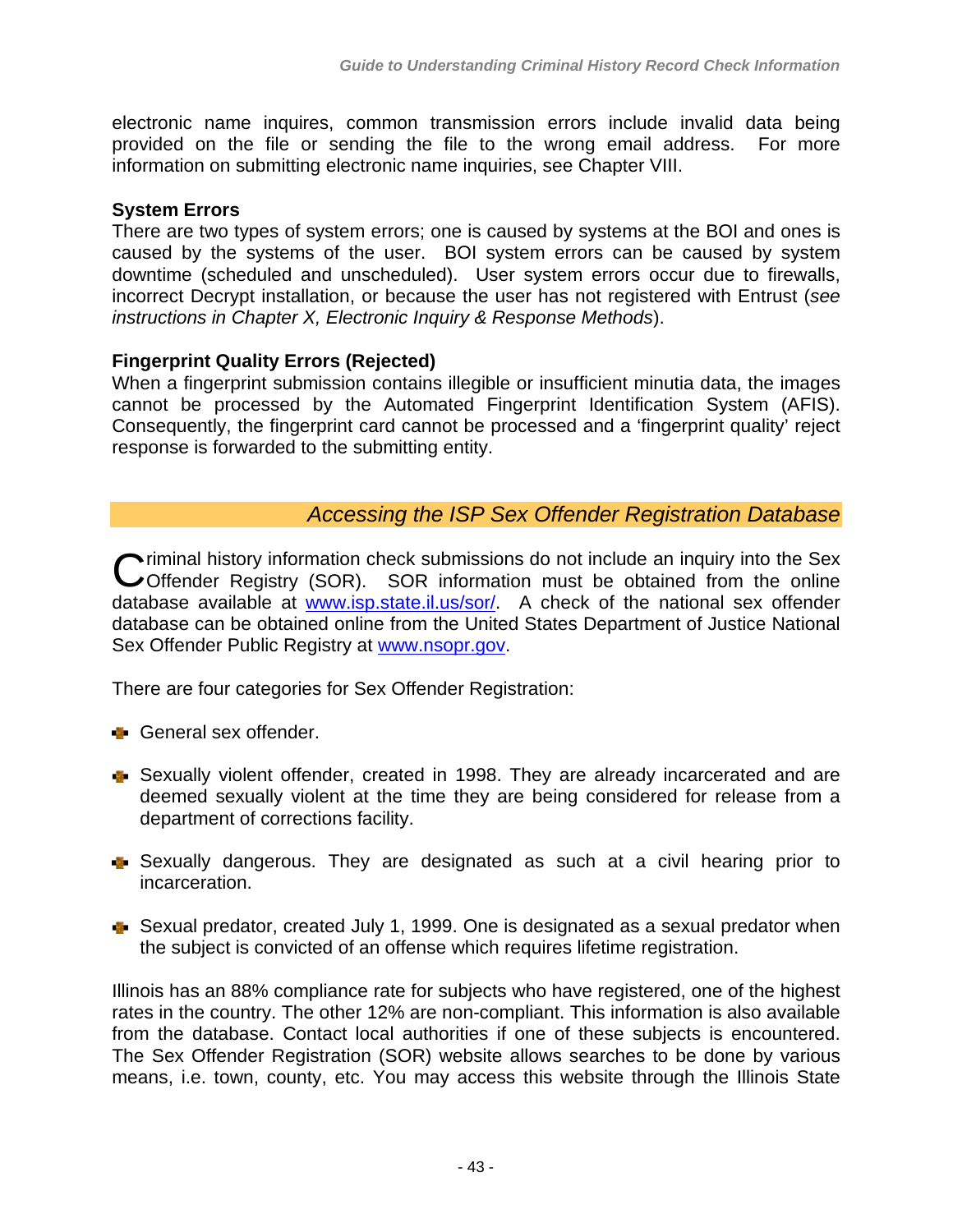Police website. Persons registered from out of state or as a juvenile might not be posted to the Illinois CHRI database.

### **Missing Sex Offenders**

Missing Sex Offenders may be found in the Missing Sex Offender Registry located at [http://www.isp.state.il.us/missingsor/missingsor.cfm.](http://www.isp.state.il.us/missingsor/missingsor.cfm)

A sex offender is determined to be "missing" when:

- The sex offender has vacated his last reported address and has not provided new information regarding his current whereabouts to law enforcement as required by Illinois law.
- Law enforcement officials have confirmed the offender has vacated the last known address of the sex offender by conducting a physical address verification of the offender's last reported address.

The offender's current whereabouts at this time are unknown.

If you know the current whereabouts of a non-compliant sex offender, please contact the Illinois State Police Sex Offender Registration Unit at (217) 785-0653.

#### **Other databases available are**:

Child Murder and Violent Offender Against Youth Registry[www.isp.state.il.us/cmvo/](http://www.isp.state.il.us/cmvo/)

Convicted Methamphetamine Manufacturer Registry [www.isp.state.il.us/meth/](http://www.isp.state.il.us/meth/)

Illinois Department of Corrections Sex Registrant Search [www.idoc.state.il.us/subsections/so\\_search/default.asp](http://www.idoc.state.il.us/subsections/so_search/default.asp)

### *Accessing the FBI CHRI Records*

n order for a non-criminal user agency to receive FBI fingerprint based information, a In order for a non-criminal user agency to receive FBI fingerprint based information, a<br>state or federal statute must be in place indicating that a particular user agency or organization has the authority to receive FBI information. The FBI only performs fingerprint based criminal history information checks. An FBI response to a fingerprint based criminal history information check will show all arrest information, unlike Illinois which can only provide conviction information. *Due to this statutory difference, a user could receive a no record for conviction information from an Illinois criminal history information check and receive the arrest data from the FBI.*

Individuals using a UCIA form cannot request an FBI criminal history information check through the BOI. To obtain FBI information, the subject must send an FBI fingerprint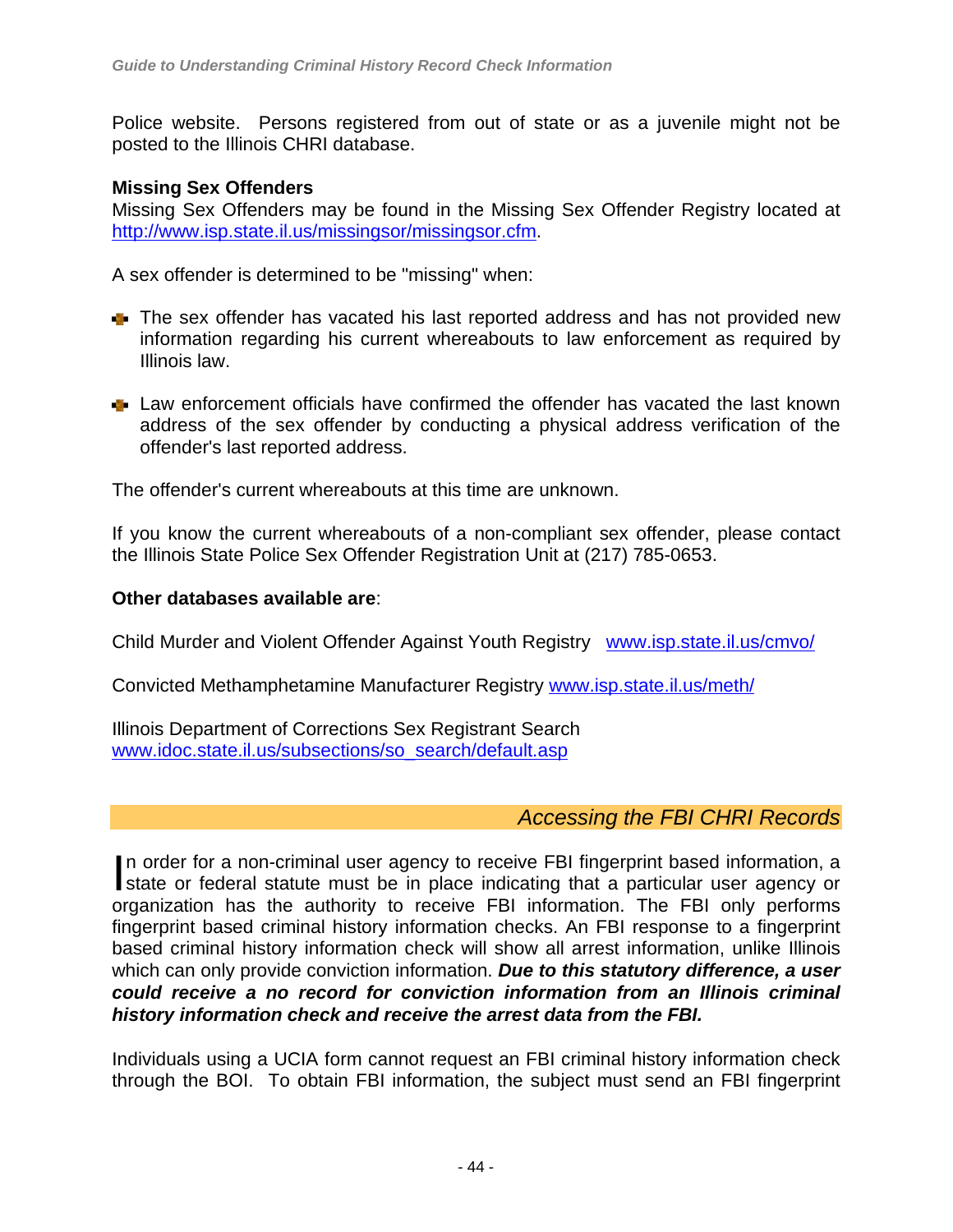card along with a certified check or money order for \$18 made payable to the *U.S. Treasury*.

- Complete and forward a letter to the FBI requesting a copy of your FBI criminal history record. If the request is for a couple, or family, etc., all persons must sign the request letter and provide a legible set of fingerprints. Include your complete mailing address. If there is a deadline (e.g., an immigration deadline), please include the deadline in the request letter and on the outside of the envelope. The request letter must be accompanied by a legible set of fingerprints.
- Obtain proof of identity, which consists of a set of your fingerprints (original card, no copies), with your name, date of birth and place of birth. Fingerprints should be placed on a standard fingerprint form (FD 258) commonly used for applicant or law enforcement purposes.
	- o Include rolled impressions of all ten fingerprints and impressions of all ten fingerprints taken simultaneously (these are sometimes referred to as plain or flat impressions.)
	- o If possible have your fingerprints taken by a fingerprinting technician (this service may be available at a Law Enforcement Agency.) Previously processed fingerprint cards will not be accepted.
- Include \$18 (U.S. funds) in the form of a money order, certified check made payable to the Treasury of the United States, or you may pay by credit card. Be sure to sign where required. No personal checks or cash will be accepted. Payment must be the exact amount. If for a couple, family, etc., include \$18 for each person. If paying by credit card you must include the completed credit card payment form. Credit cards will not be used for expedited mail services.
- **Mail the items listed above to the following address:**

 FBI CJIS Division - Record Request 1000 Custer Hollow Road Clarksburg, West Virginia 26306

If any of the above items are missing or incomplete, the request will be returned. Allow approximately 8 to 10 weeks for processing, upon receipt to the FBI.

### **What You Will Receive**

- If no criminal history record exists, the original fingerprint card will be returned stamped "No Record" and returned to the individual.
- If criminal history information exists, the subject's FBI Identification Record will be returned.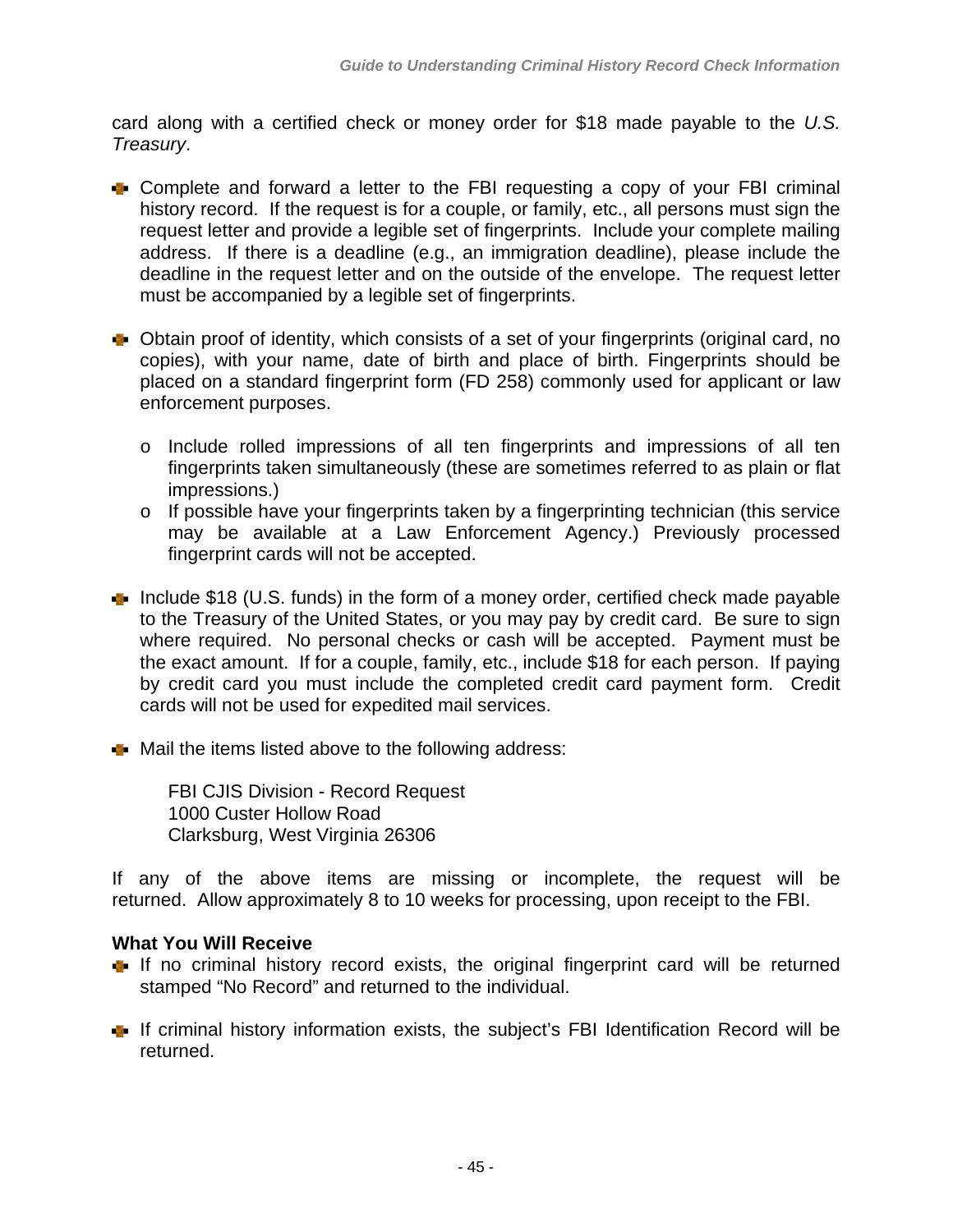#### **How to Challenge Your FBI Record**

The FBI's Criminal Justice Information Services Division is not the source of the data appearing on Identification Records and obtains all data thereon from fingerprint submissions or related identification forms submitted to the FBI by local, state and federal agencies. The responsibility for authentication and correction of such data rests upon the contributing agencies. Therefore, the rules set forth for changing, correcting, or updating such data requires that the subject of an Identification Record make application to the original contributing agency.

An individual may challenge the information contained in the FBI Identification Record by contacting the original agency that submitted the information to the FBI or the state central repository in the state in which the arrest occurred. These agencies will be able to furnish the guidelines for correction of the record. The FBI is not authorized to modify the record without written notification from the appropriate criminal justice agency.

To obtain additional information regarding the FBI's processing procedures, please contact the FBI at (304) 625-5590 or visit their website at [http://www.fbi.gov/hq/cjisd/fprequest.htm.](http://www.fbi.gov/hq/cjisd/fprequest.htm)

*Viewing and Challenging Your Illinois Criminal History Record*

he Access and Review process is available for subjects that wish to review their Illinois criminal history information. The procedures for this process are documented on the Illinois General Assembly web site under the Illinois Administrative Rules and can be found at T

[www.ilga.gov/commision/jcar/admincode/020/02001210sections.html.](http://www.ilga.gov/commision/jcar/admincode/020/02001210sections.html)

The procedure for conducting an Access and Review inquiry to review Illinois criminal records is as follows:

- Any individual may request any law enforcement agency or correctional facility to initiate a fingerprint based inquiry to the Illinois State Police for the purpose of allowing the individual to access their state criminal history record transcript. This process can not be used to obtain a criminal history record transcript for licensing or employment purposes. Title 20 Part 1210 of the Illinois Administrative Code requires law enforcement agencies and correctional facilities within Illinois to facilitate Access and Review inquiries upon request. Such requests must be made during the agency's regular business hours.
- In response to a request, the law enforcement agency or correctional facility is required to obtain fingerprints from the individual along with other identification information, and submit it within 30 days to the Illinois State Police on an Access and Review fingerprint card provided by the Illinois State Police.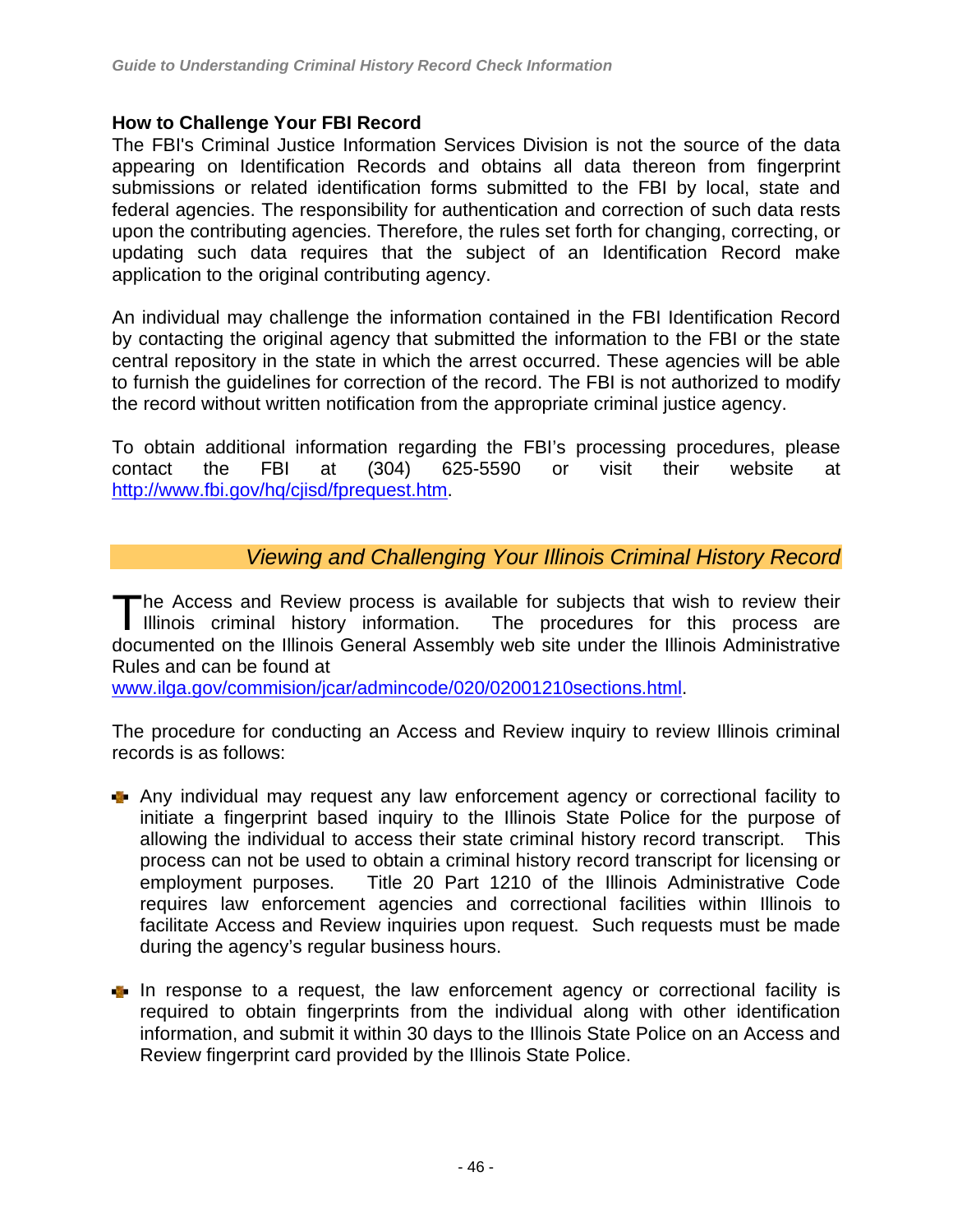- Within 60 days after receiving the Access and Review form, the Illinois State Police is required to provide the law enforcement agency or correctional facility with the individual's complete criminal history transcript or, if no criminal history is found, a written statement so stating. If a criminal history transcript is disseminated to the law enforcement agency or correctional facility, it will contain all conviction as well as non-conviction information reported to the Illinois State Police regarding the individual.
- **•** Once the Access and Review fingerprint form is processed, the Illinois State Police will forward a copy of the individual's criminal history transcript to the law enforcement agency or correctional facility. The criminal history transcript will be accompanied by a Record Challenge form which the individual can complete and return to the Illinois State Police to request corrections or modifications be made to the criminal history record.
- The law enforcement agency or correctional facility is required to contact the individual and allow the individual to view their criminal history transcript at the facility only. Individuals exercising their right to Access and Review their criminal history record are not permitted to leave the law enforcement agency or correctional facility with their criminal history transcript unless it has been redacted to exclude all identifiers and references to the individual. This will prevent the use of the transcript for employment or licensing purposes.
- After receiving the Record Challenge form, the Illinois State Police will provide a written response informing the individual of any action taken to correct the individual's criminal history record. If it is determined that no corrections are to be made, a statement to that fact will be provided to the individual.

The Illinois State Police does not charge a fee for processing Access and Review or Record Challenge submissions. However, police agencies and correctional facilities are permitted to charge a nominal fee to cover their costs for facilitating Access and Review requests.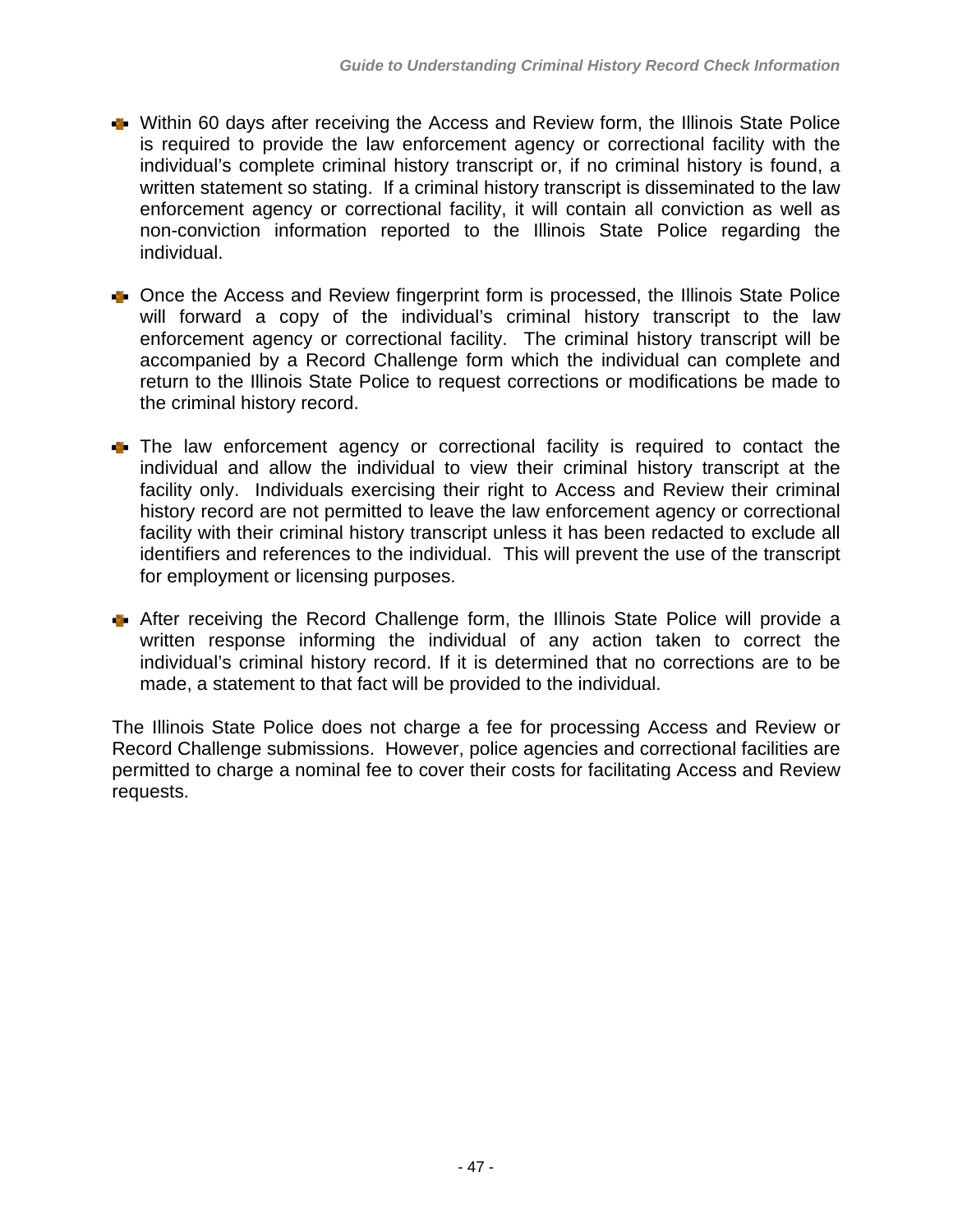*Guide to Understanding Criminal History Record Check Information*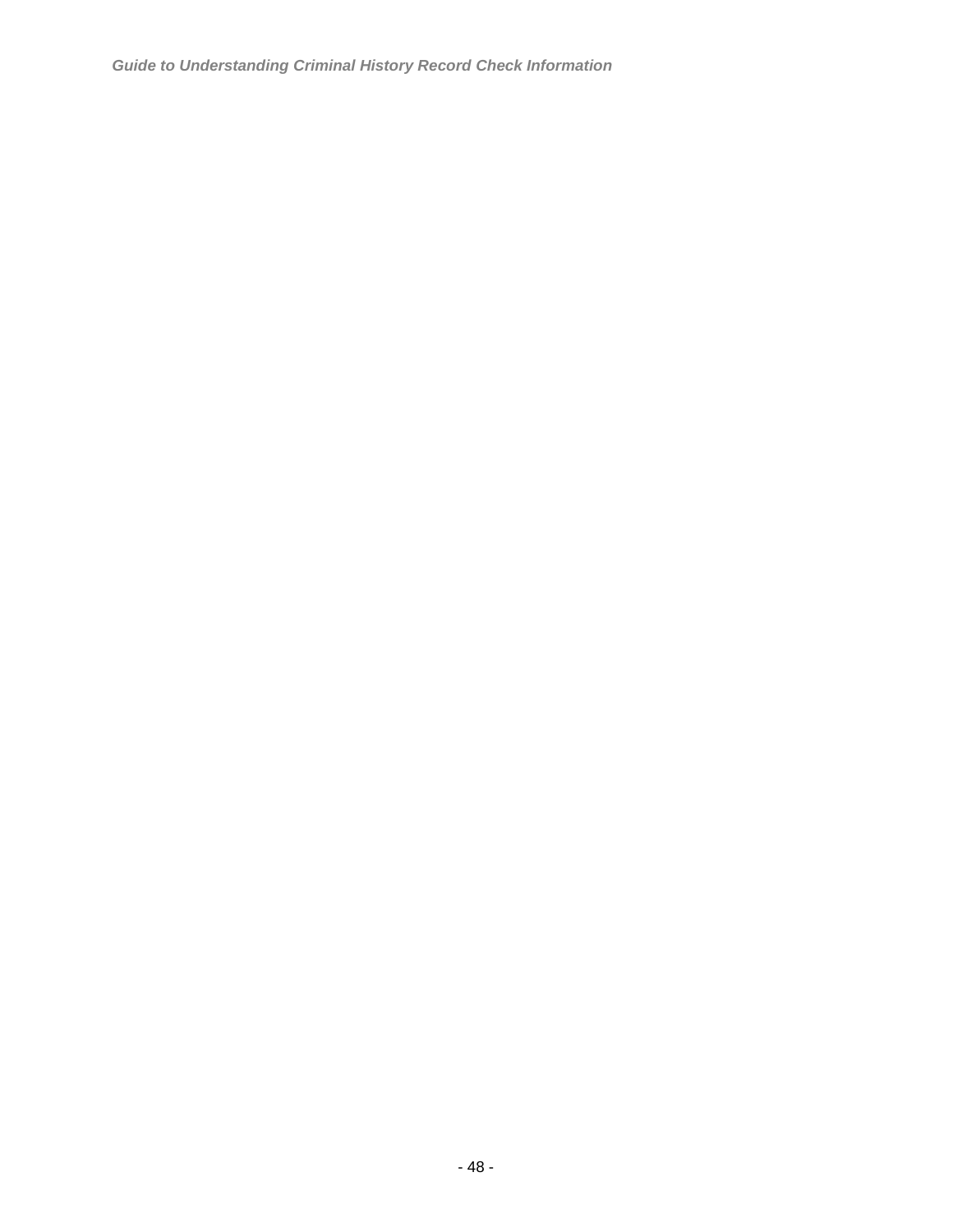# -VIII- HOW TO INTERPRET A RAP SHEET

he rap sheet is the portion of your response that contains an subject's criminal The rap sheet is the portinistory record information.

The first page of a rap sheet is the Subject Identifiers page, providing personal information pertaining to this subject (except marital status). Listed below is a description of this section. The numbers next to the description correspond to numbers on the sample rap sheet following this section.

1 **Subject's Name** (Criminal History Of) shows the last known name used by the subject.

**State Identification Number (SID)** is a unique number assigned to a subject by the BOI when an initial arrest and/or fingerprint applicant card is added to our database. Subsequent criminal history information is then added to the rap sheet by the SID.

2 **Conviction Status** indicates whether the subject has misdemeanor or felony convictions on the rap sheet.

**Custodial Status** indicates if the subject has been confined to Department of Corrections and the current reported status (received, paroled, etc).

**Custodial Status Date** gives the most current date of the subject's custodial status.

3 **Alias Name(s)** may include multiple names used by the subject reported through various arrests.

**Date of Birth** could include multiple dates. This occurs when the subject gives alias dates of birth on various arrests.

4 **Sex, Race, Height, Weight, Eyes, Hair, and Skin** indicate information reported to us with the initial arrest entered on our database.

**Date Reported** shows the date that sex, race, height, weights, eyes, hair, and skin information was reported to the BOI.

5 **Scars/Marks/Tattoos, Place of Birth, Drivers License Number and Drivers License State** may contain multiple entries used by the subject as reported through various arrests. The BOI will add this information to the subject's identification data.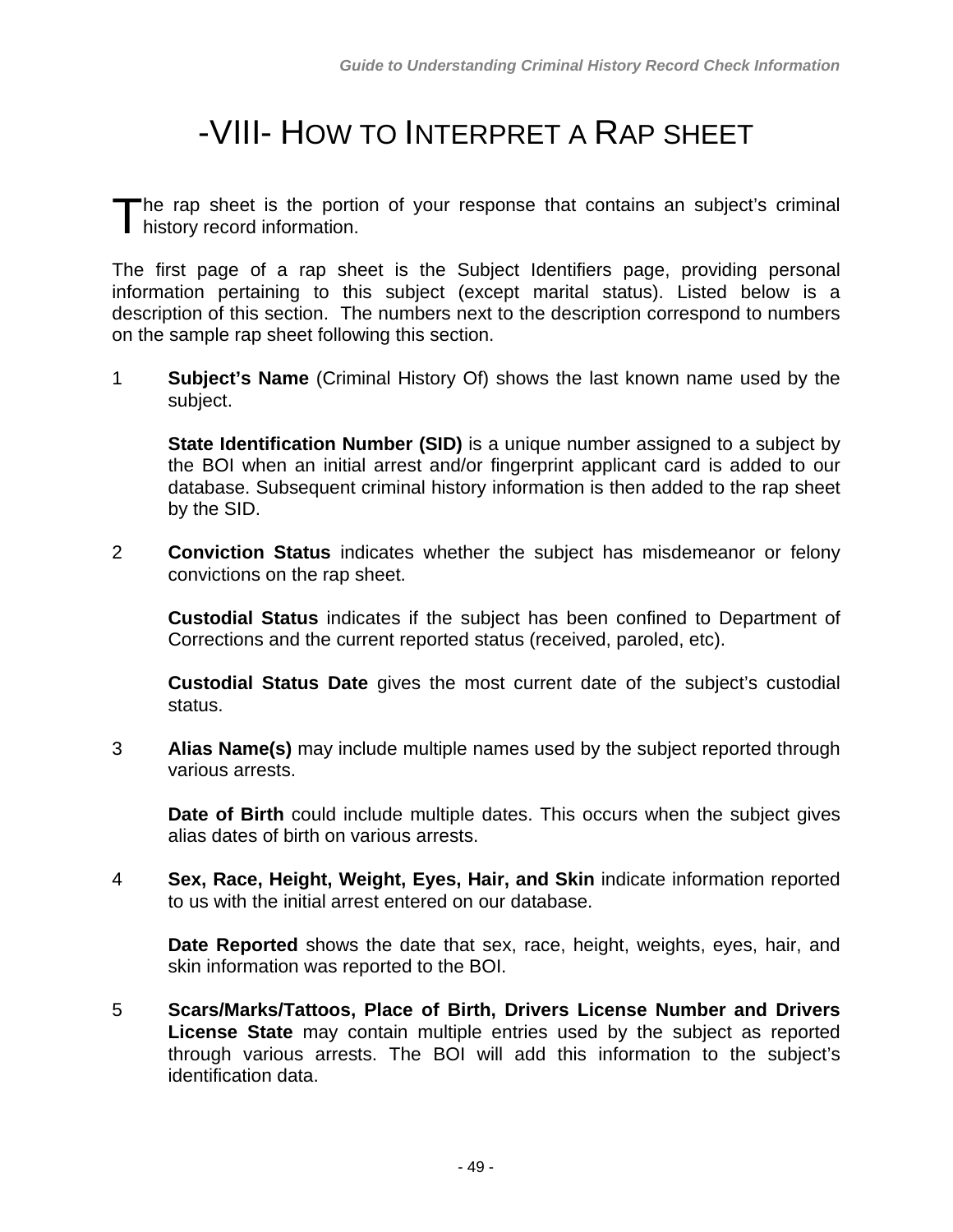**Social Security Number, Miscellaneous Number and Palm Print Available** is information provided to the BOI by an arresting agency and is added to the subject's identification data. The headings may contain multiple entries used by the subject as reported through various arrests.

6 **Photo Available** indicates if there is a photo available and the name of the agency that retains it. At this time, the BOI does not keep a photo database.

**IDOC#, FOID# INS#** are subject numbers given to the BOI by the appropriate agency, such as Department of Corrections and Firearm number.

**Subject's Occupation and Employer** is reported to the BOI by the arresting agency.

The next section of the rap sheet contains the criminal history information that is viewable for your agency for the subject. For visibility rules for your agency, please review the appropriate statute.

7 **Arrest DCN** is the document control number, which is used to track the submission.

**Date of Arrest** is the actual date the subject was placed under arrest.

**Name and Date of Birth** information is provided by the subject at the time of arrest. False names are often reported (see alias names on subject information page) at the time of arrest and reported to the BOI by the arresting authority.

8 **Arresting Agency** is the agency that initiated the arrest, unless the arrest was for any warrants or violations.

**NCIC-ORI** is an agency number assigned to the arresting agency by either the FBI or the Illinois State Police. All information pertaining to the agency is added to the database, such as agency head, address, etc.

**Agency Case Number, Officer Badge Number and Photo Available** is information given to BOI by the arresting agency and added to the database.

9 Arrest Charges pertain to the arrest:

**Count 1**, for example is the 1st offense reported. If there are other offenses, they will be listed below as Count 2, etc.

**Statute Citation** is the numerical description of the charge. For further offense descriptions, refer to [www.ilga.gov.](http://www.ilga.gov/)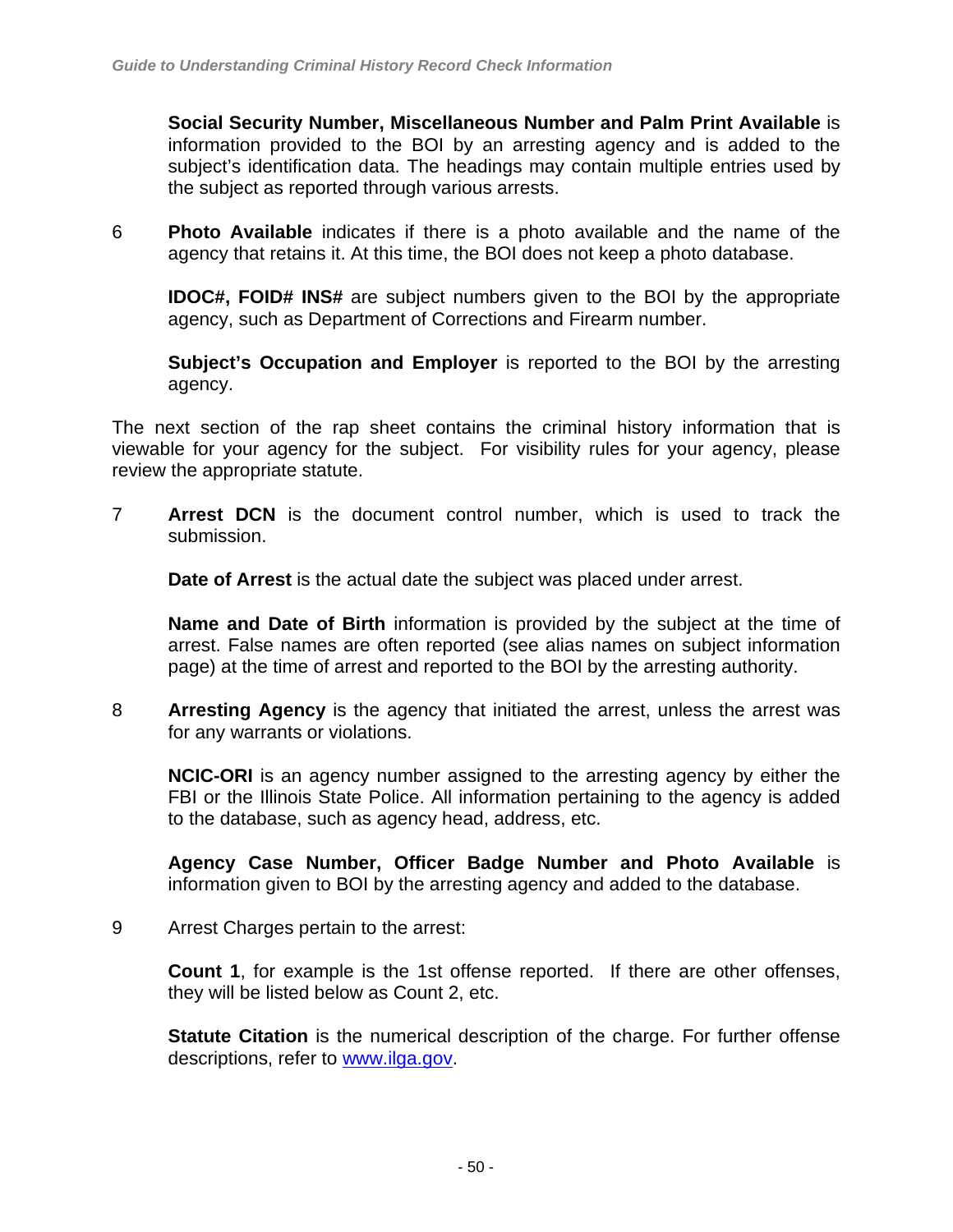**Literal Description** is the actual name of the offense. CSAOD is used to further describe the type of statue the subject is charged with:  $C =$  Conspiracy, S = Solicitation,  $A =$  Attempt,  $O =$  Substantive Offense,  $D =$  Drug Conspiracy.

10 **Class** indicates the class (misdemeanor or felony) of the statute filed against the subject Class 1, Class A, Class Z (unknown), etc.

**Arrest Type** is used to indicate the way that the arrest occurred such as on view arrest, summoned/cited (not taken into custody), original arrest warrant, bond forfeiture warrant, probation violation warrant, out of state warrant, and probation/mandatory supervised release violation warrant.

**Date of Offense** is the date the subject committed the offense he/she is being charged with.

11 State's Attorney Section

**Filing Decision** indicates the decision made by the State's Attorney Office.

- **Filed The State's Attorney's Office has filed the charges enumerated on** the arrest.
- Not Filed The State's Attorney's Office has made the decision to not file charges against the subject. No further action will be taken.
- Modified The State's Attorney's Office has decided to file a modified version of the charge reported on the arrest.
- Added The State's Attorney's Office has decided to file additional charges to those listed on the arrest.

**Decision Date** is the date that the State's Attorney's Office made their decision regarding the statute's filed against the subject.

12 Court Charges/Disposition

**Disposition** indicates the outcome of the court case.

**Disposition Date** is the date that the court gave its decision to the subject.

13 **Case Number** is the court case number associated with its specific arrest and court disposition data.

**Status** is the condition of the sentence such as Unknown, Sentenced to, Waived, Suspended, Concurrent and Consecutive.

**Sentence** relates to the sentencing the subject received by the Court. (Conditional Discharge, Jail, Department of Corrections, Fine/Cost, etc) the sentence date will follow.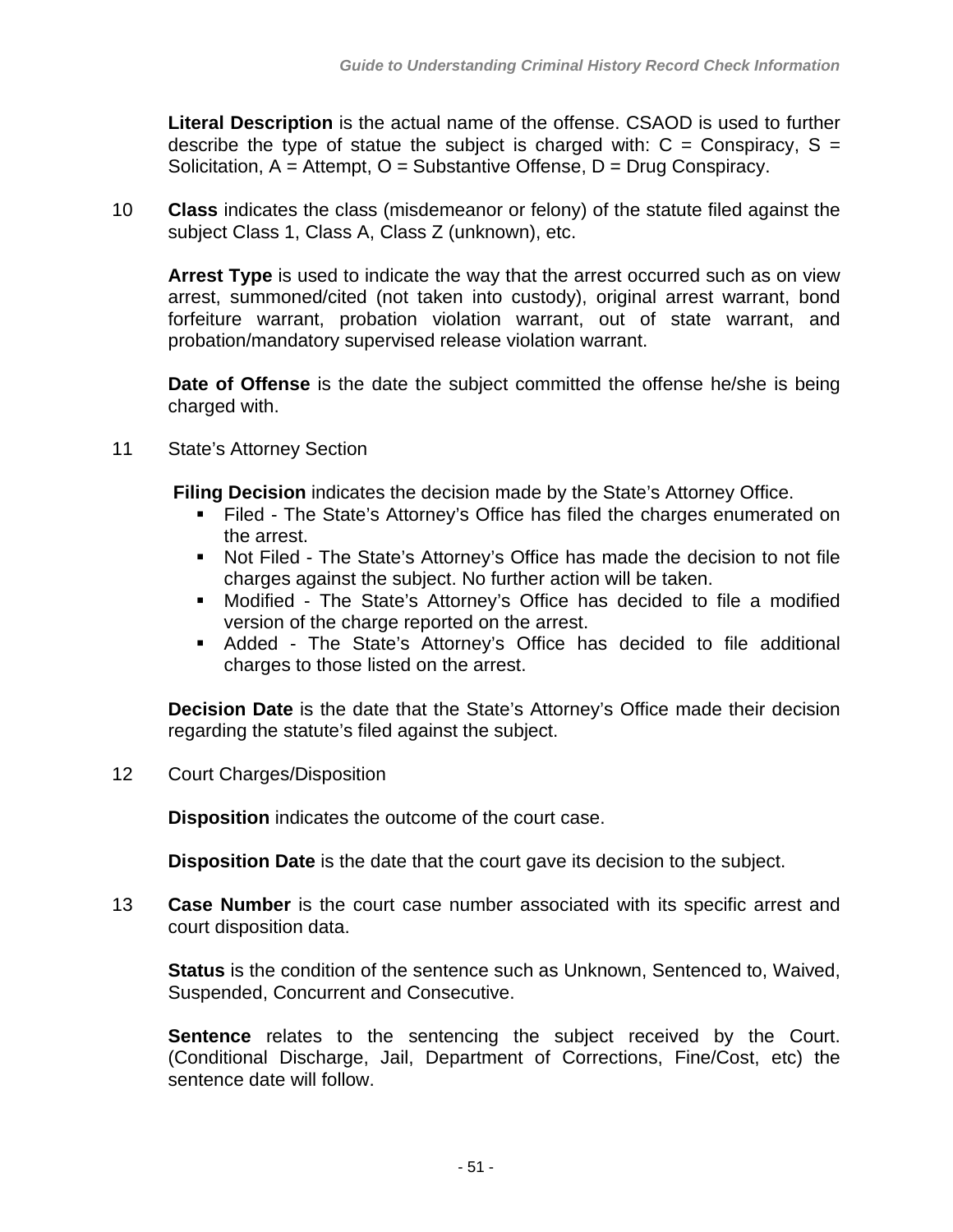14 Custodial (If a subject has been incarcerated)

**Date Received** is the date the subject was received at the confining facility.

- 15 **Subject Institute Number** is the confining agencies number for the incarcerated subject, which is reported to the BOI to add to the database.
- 16 **Confining Agency** is the agency of incarceration.
- 17 **Agency Received From** is the agency that transported the subject to his/her confining agency.
- 18 **Custodial Status** indicates any significant change that has occurred with subjects (such as received, released, paroled, etc.)
- 19 **Custodial Status Date** indicates the date the subject's custodial status changed (parole, release, etc). Agency Name refers to the confining or releasing agency's name.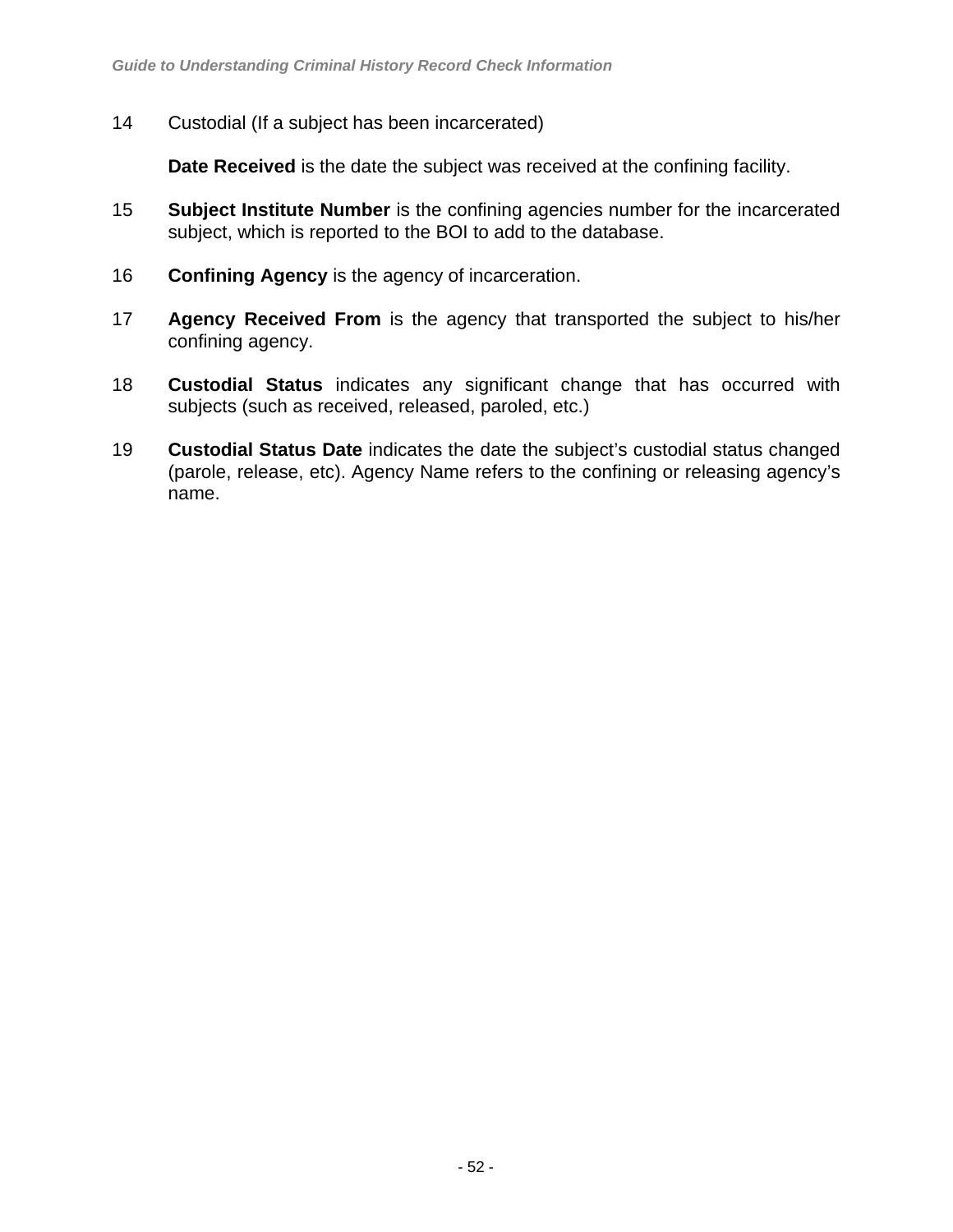|                                                                          | <b>ILLINOIS STATE POLICE</b>         | <b>Bureau of Identification</b><br><b>260 North Chicago Street</b> |                                                 |                           |
|--------------------------------------------------------------------------|--------------------------------------|--------------------------------------------------------------------|-------------------------------------------------|---------------------------|
|                                                                          |                                      | Joliet, IL 60432-4075                                              |                                                 |                           |
| <b>Criminal History Of: DOE, JOHN</b><br>(Last Known Name)               |                                      |                                                                    | <b>State Identification Number: IL 99887760</b> |                           |
| <b>2 Conviction Status: FELONY CONVICTIONS</b>                           |                                      |                                                                    |                                                 |                           |
| <b>Custodial Status: RECEIVED</b>                                        |                                      |                                                                    | <b>Custodial Status Date: 02/13/2001</b>        |                           |
| <b>3</b> Alias Name(s)                                                   |                                      | Date of Birth                                                      |                                                 |                           |
| DOE, JOHN                                                                |                                      | 01/01/1901                                                         |                                                 |                           |
| JOHNSON, LOWE D                                                          |                                      | 06/14/1960                                                         |                                                 |                           |
|                                                                          | <b>4 SUBJECT IDENTIFICATION DATA</b> |                                                                    |                                                 |                           |
| Sex: MALE                                                                |                                      |                                                                    |                                                 |                           |
| Race: WHITE                                                              |                                      |                                                                    |                                                 |                           |
| Height: $611$                                                            | <b>Date Reported: 01/12/2001</b>     |                                                                    | <b>FBI#:</b>                                    |                           |
| Weight: 100                                                              | <b>Date Reported: 01/12/2001</b>     |                                                                    | Chicago IR#: IR998877                           |                           |
| <b>Eyes: BLUE</b>                                                        |                                      |                                                                    |                                                 |                           |
| Hair: BLACK                                                              |                                      |                                                                    |                                                 |                           |
| Skin: MEDIUM                                                             |                                      |                                                                    |                                                 |                           |
| <b>5</b> Scars/Marks/Tattoos                                             | <b>Place of Birth</b>                |                                                                    | <b>Drivers License Number</b>                   | <b>DL</b><br><b>State</b> |
| <b>TAT L LEG</b>                                                         | <b>ILLINOIS</b>                      |                                                                    |                                                 |                           |
| <b>Social Security Number</b>                                            | <b>Miscellaneous Number</b>          |                                                                    | <b>Palm Prints Available</b>                    |                           |
| 348668820                                                                | OA-ID123456                          |                                                                    |                                                 |                           |
| <b>6</b> Photo Available<br>DOC CORRECTIONAL CENTER<br><b>STATEVILLE</b> |                                      | <b>IDOC#</b>                                                       | FOID#                                           | INS#                      |
|                                                                          |                                      |                                                                    |                                                 |                           |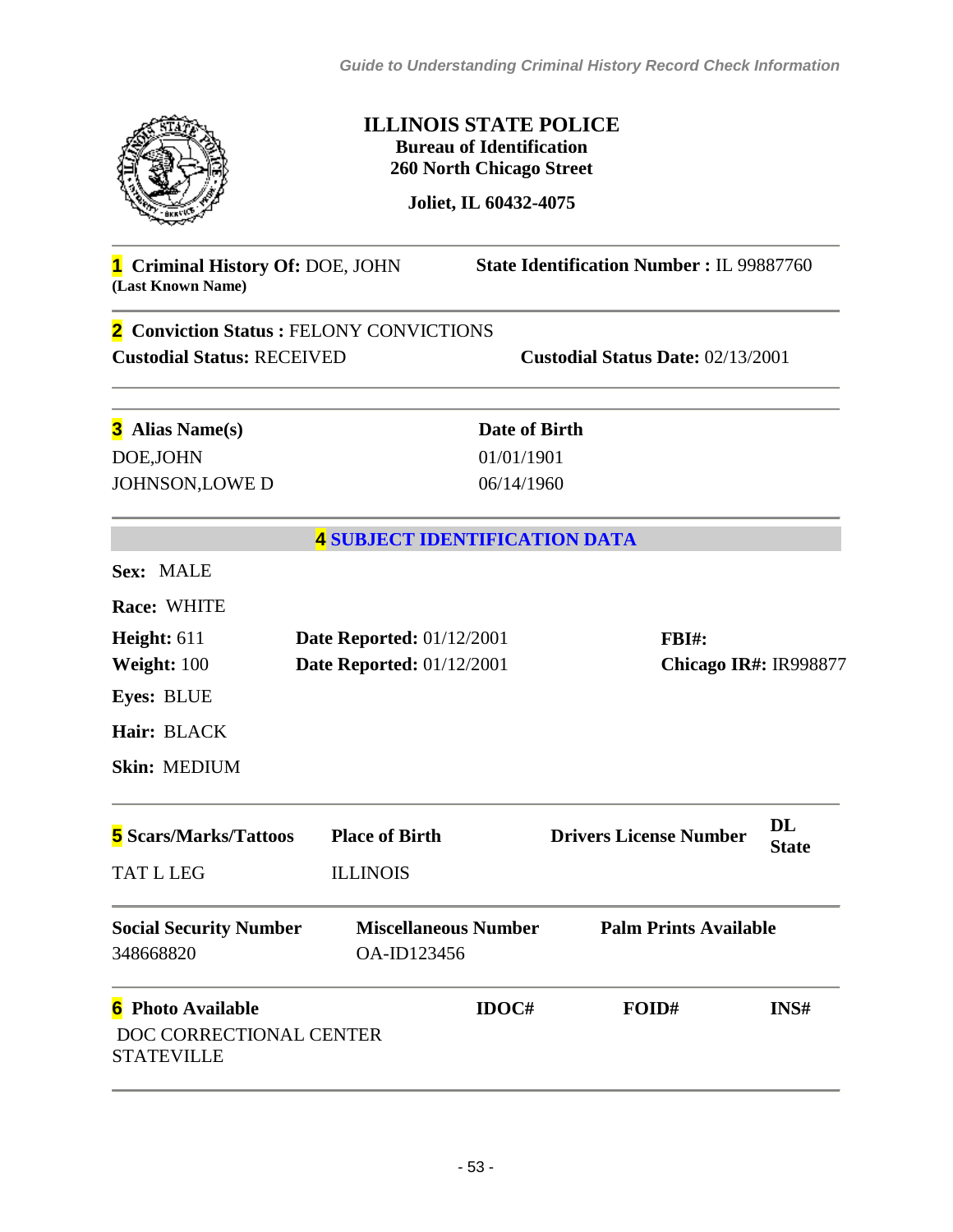| Occupation                                              | <b>Date Reported</b>              |                            |
|---------------------------------------------------------|-----------------------------------|----------------------------|
| <b>DOOR GREETER</b>                                     | 07/12/1999                        |                            |
| <b>Employer</b>                                         | <b>Date Reported</b>              |                            |
| <b>ACME Department Store</b>                            | 07/12/1999                        |                            |
|                                                         | <b>CRIMINAL HISTORY DATA</b>      |                            |
|                                                         | <b>Arrest</b>                     |                            |
| $\overline{\mathbf{7}}$                                 |                                   |                            |
| <b>DCN: P12345678</b>                                   | <b>Date of Arrest: 01/12/2001</b> |                            |
| Name: DOE, JOHN                                         | <b>Date of Birth: 01/01/1901</b>  |                            |
| <b>Residence:</b>                                       |                                   |                            |
| $\bf{8}$                                                |                                   |                            |
| <b>Arresting Agency: WILL COUNTY SHERIFF'S OFFICE</b>   |                                   | <b>NCIC: IL0990000</b>     |
| <b>Agency Case Number: 123456789</b>                    | <b>Officer Badge Number:</b>      | <b>Photo Available: NO</b> |
| 9                                                       | 10                                |                            |
| <b>Arrest Charges</b>                                   |                                   |                            |
| $C$ ount<br><b>Statute Citation</b>                     | <b>Literal Description</b>        | <b>CSAOD Class</b>         |
| 720 ILCS 5.0/9-1<br>1                                   | MURDER                            | `M<br>O                    |
| Arrest Type: ON-VIEW ARREST Date of Offense: 12/01/2000 |                                   |                            |
| 11                                                      |                                   |                            |
| <b>States Attorney Section</b>                          |                                   |                            |
| <b>Filing Decision: FILED</b>                           | Decision Date: 01/12/2001         |                            |
| <b>Statute Citation</b><br>Count                        | <b>Literal Description</b>        | <b>CSAOD Class</b>         |
| 720 ILCS 5.0/9-1<br>1                                   | <b>MURDER</b>                     | O<br>M                     |
| Agency Name: WILL COUNTY STATE'S ATTORNEY               |                                   | <b>NCIC: IL099013A</b>     |
| <b>Court Charges/Disposition</b>                        |                                   |                            |
| <b>Statute Citation</b><br>Count                        | <b>Literal Description</b>        | <b>CSAOD Class</b>         |
| $12 \leftarrow 720$ ILCS 5.0/9-1-A-2                    | <b>MURDER</b>                     | M<br>O                     |
| Disposition: GUILTY                                     | Disposition Date: $02/12/2001$    |                            |
| 13 Case No:                                             |                                   |                            |
| <b>Agency Name: WILL COUNTY CIRCUIT COURT</b>           |                                   | <b>NCIC: IL099015J</b>     |
| <b>Status</b><br><b>Sentence</b>                        |                                   | <b>Fine Amount Date</b>    |
| <b>SENTENCED TO</b>                                     | 10 YEARS IMPRISONMENT-DOC         | 02/12/2001                 |
|                                                         |                                   |                            |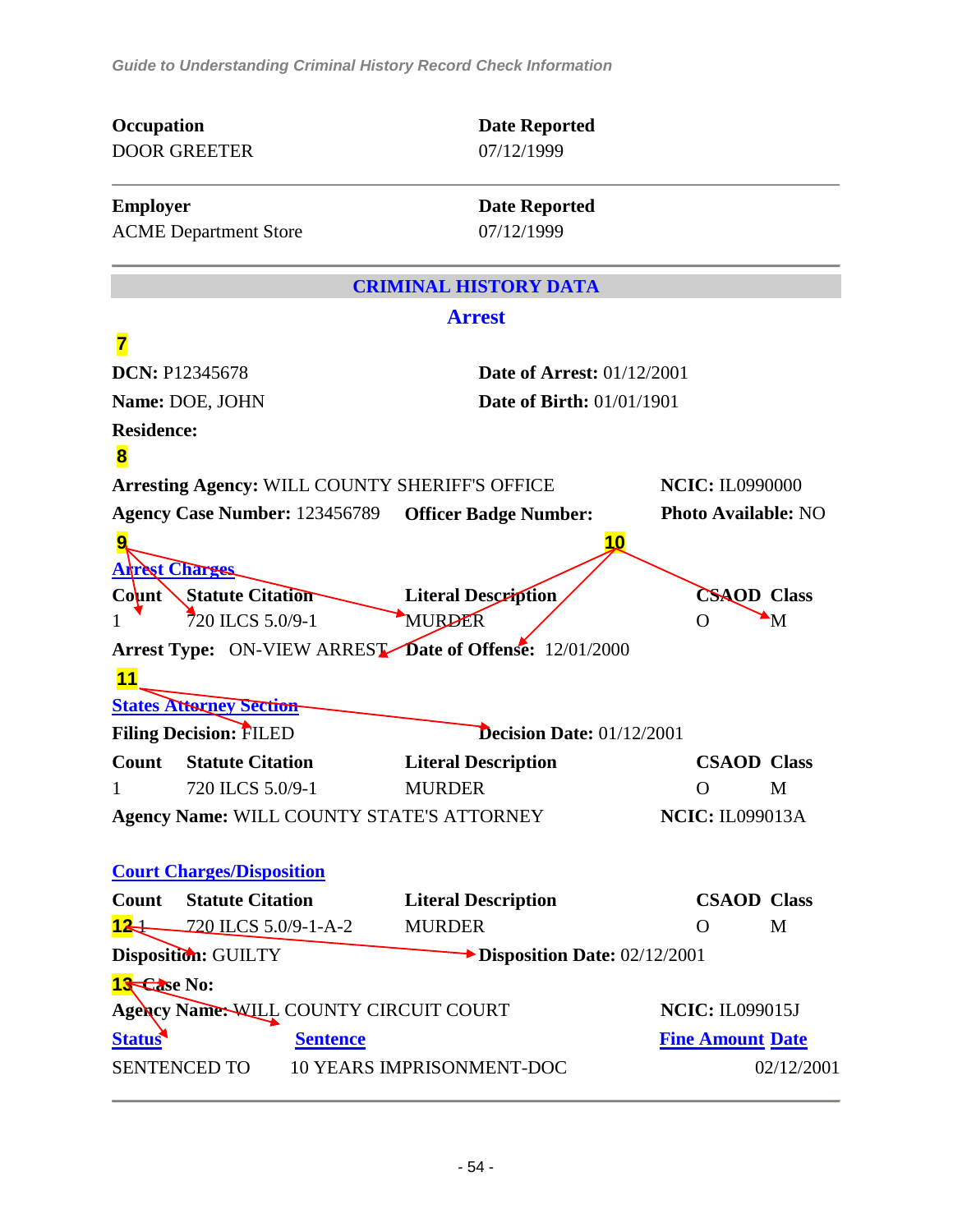| 14                  |                                                     |                                  |                                                       |                         |                            |
|---------------------|-----------------------------------------------------|----------------------------------|-------------------------------------------------------|-------------------------|----------------------------|
|                     | <b>DCN: L39604454</b>                               |                                  | $\rightarrow$ Date Received: 02/13/2001               |                         |                            |
|                     | Name: JOHNSON, LOWE D                               |                                  | <b>Date of Birth: 03/16/1962</b>                      |                         |                            |
|                     | <b>Residence: 2119 BROKEADOG AV</b>                 |                                  |                                                       |                         |                            |
|                     | CHICAGO, IL 60420                                   |                                  |                                                       |                         |                            |
| <b>15</b>           | <b>Subject Institution Number:</b>                  |                                  |                                                       |                         | <b>Photo Available: NO</b> |
| <b>STATEVILLE</b>   | <b>16</b> Confining Agency: DOC CORRECTIONAL CENTER |                                  |                                                       | <b>NCIC: IL099035C</b>  |                            |
|                     |                                                     |                                  | 17 Agency Received From: WILL COUNTY SHERIFF'S OFFICE | <b>NCIC: IL0990000</b>  |                            |
| Count               | <b>Statute Citation</b>                             |                                  | <b>Literal Description</b>                            |                         | <b>CSAOD Class</b>         |
|                     | 720 ILCS 5.0/9-1-A-2                                | <b>MURDER</b>                    |                                                       | O                       | M                          |
| <b>Case Number:</b> |                                                     |                                  | Disposition:                                          |                         |                            |
| <b>Status</b>       | <b>Sentence</b>                                     |                                  |                                                       | <b>Fine Amount Date</b> |                            |
|                     | <b>SENTENCED TO</b>                                 | <b>10 YEARS IMPRISONMENT-DOC</b> |                                                       |                         | 02/12/2001                 |
| 18                  | <b>19</b>                                           |                                  |                                                       |                         |                            |
|                     | <b>Custodial Status</b>                             | <b>Status Date</b>               | <b>Agency Name</b>                                    |                         |                            |
| <b>RECEIVED</b>     |                                                     | 02/12/2001                       | DOC CORRECTIONAL CENTER<br><b>STATEVILLE</b>          |                         |                            |

**Custodial**

**Circuit clerks are required to report convictions and forfeitures of bail for Illinois vehicle code violations to the Secretary of State as prescribed in chapter 95.5 section 6-204. This Information may be obtained from SOS offices**

# **======END OF RAPSHEET======**

# **STATE USE ONLY**

WARNING: Release of this information to unauthorized individuals or agencies or misuse is prohibited by Federal Law Title 42 USC 3787g pertaining to criminal history information.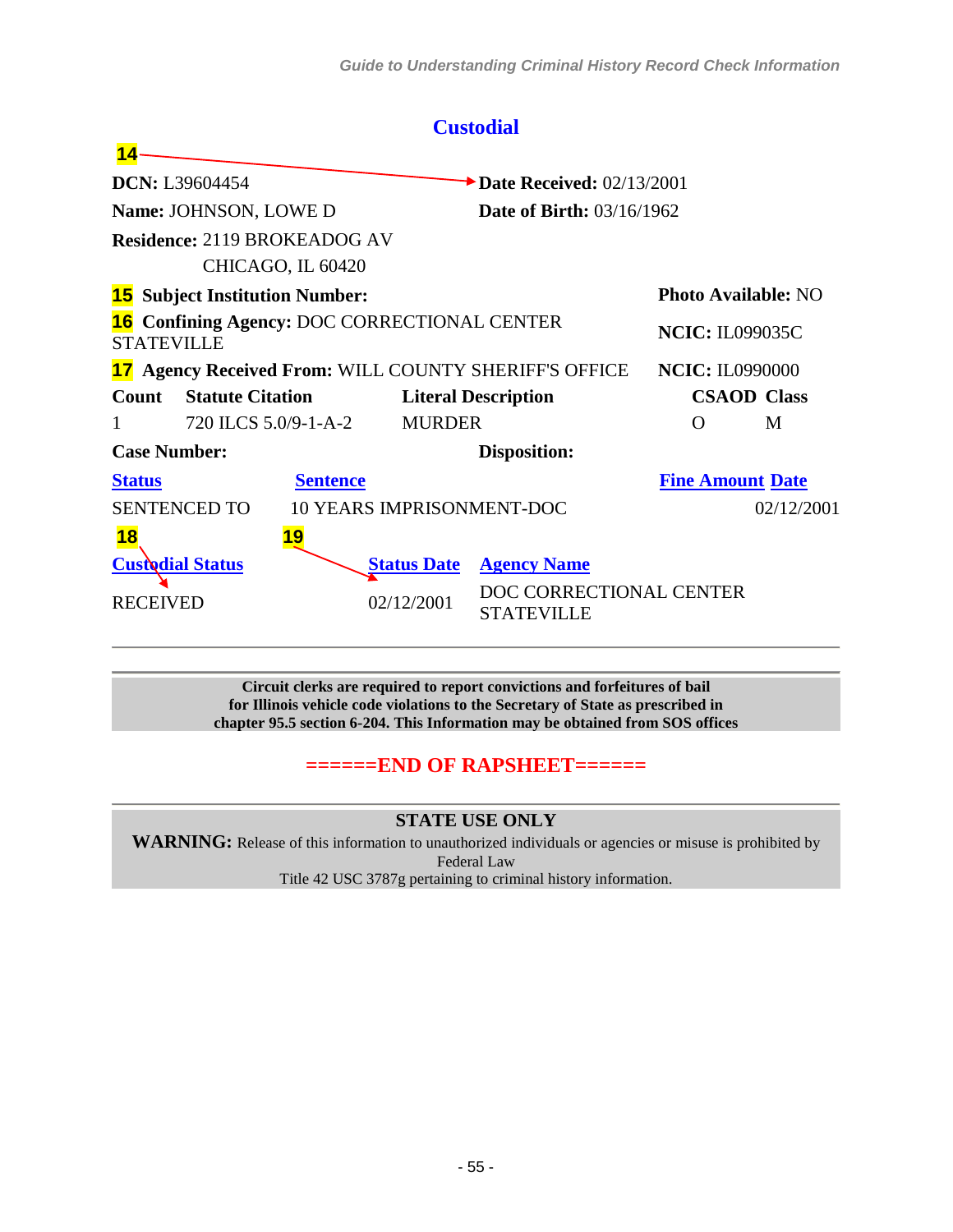*Guide to Understanding Criminal History Record Check Information*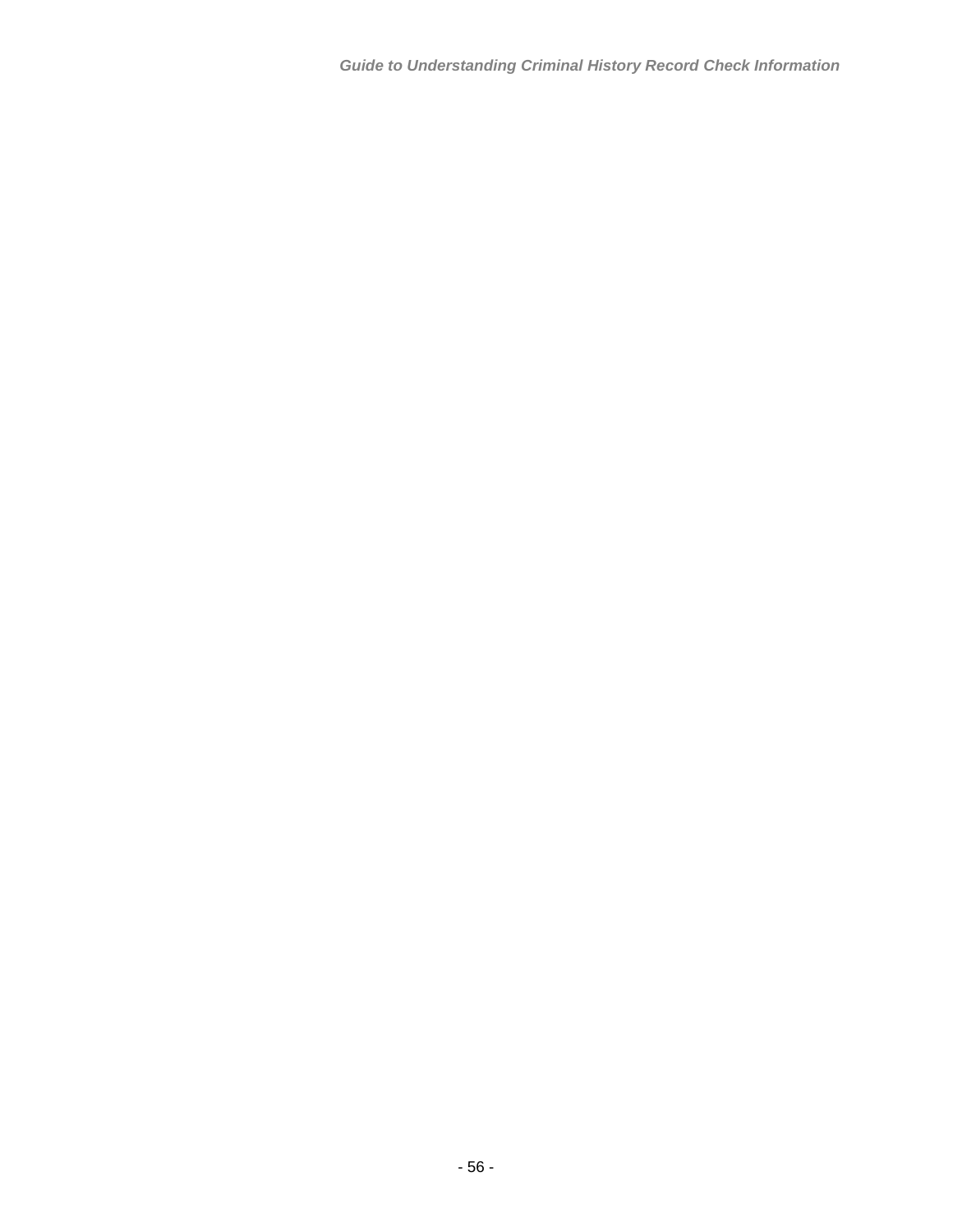# -IX- THE FISCAL PROCESS

## *Understanding Your Monthly Statement*

 $\bigcap$  tatements are sent out monthly and should reflect any activity (debits and/or credits) Statements are sent out monthly and should reflect any activity (debits and/or credits)<br>
Sthat have occurred regarding the account during the time frame shown on the statement. A monthly account statement consists of seven parts.

The first part of the statement shows the agency's name and address. If an address change is required, submit the request on agency letterhead. If the statement should to go to the attention of a specific person, submit this in writing also, to the attention of the Fiscal Department.

ILLINOIS STATE POLICE Division of Administration Bureau of Identification 260 North Chicago Street Joliet, Illinois 60432



The second and third parts of the statement show the cost center number and the ORI number assigned to the agency or organization. This information is necessary when placing a call concerning the account.

|                  |          | ACCOUNT STATEMENT | BY COST CENTER |              |
|------------------|----------|-------------------|----------------|--------------|
| Start date:      | 03/01/03 |                   |                |              |
| End date:        | 04/09/03 |                   |                |              |
| Cost Center:     | 9999     | Cost Center Name: |                | MODEM AGENCY |
| <b>SA0000000</b> |          | Agency Name:      | AGLE HIJINX    |              |

**ACCOUNT DEBITS** 

The fourth and fifth parts of the statement show the account debits and the account credits. The account debits contain a listing of any names submitted for criminal history record information checks and the amount withdrawn from the account for each submission during the time frame of the statement. This amount will vary depending on the type of submission. The account credits contain any deposits that have been made into your account during the time frame of the statement.

| 03/14/03<br>03/21/03<br>03/26/03            | UCIA<br><b>UCTA</b><br>UCIA | RFT1110001011111<br>RFT1110001022222<br>RFT1110001033333 | DOE, JANE<br>DOW, JANE<br>SMITH, JOE |          | State<br>State |  | $<$ \$7.00 $>$<br>$<$ \$7.00 > |
|---------------------------------------------|-----------------------------|----------------------------------------------------------|--------------------------------------|----------|----------------|--|--------------------------------|
|                                             |                             |                                                          |                                      |          |                |  |                                |
|                                             |                             |                                                          |                                      |          |                |  |                                |
|                                             |                             |                                                          |                                      |          | State          |  | $<$ \$7.00 $>$                 |
| <b>ACCOUNT PAYMENTS</b><br>Activity<br>Date | Payment Type                |                                                          |                                      | Compents |                |  | Rmount.                        |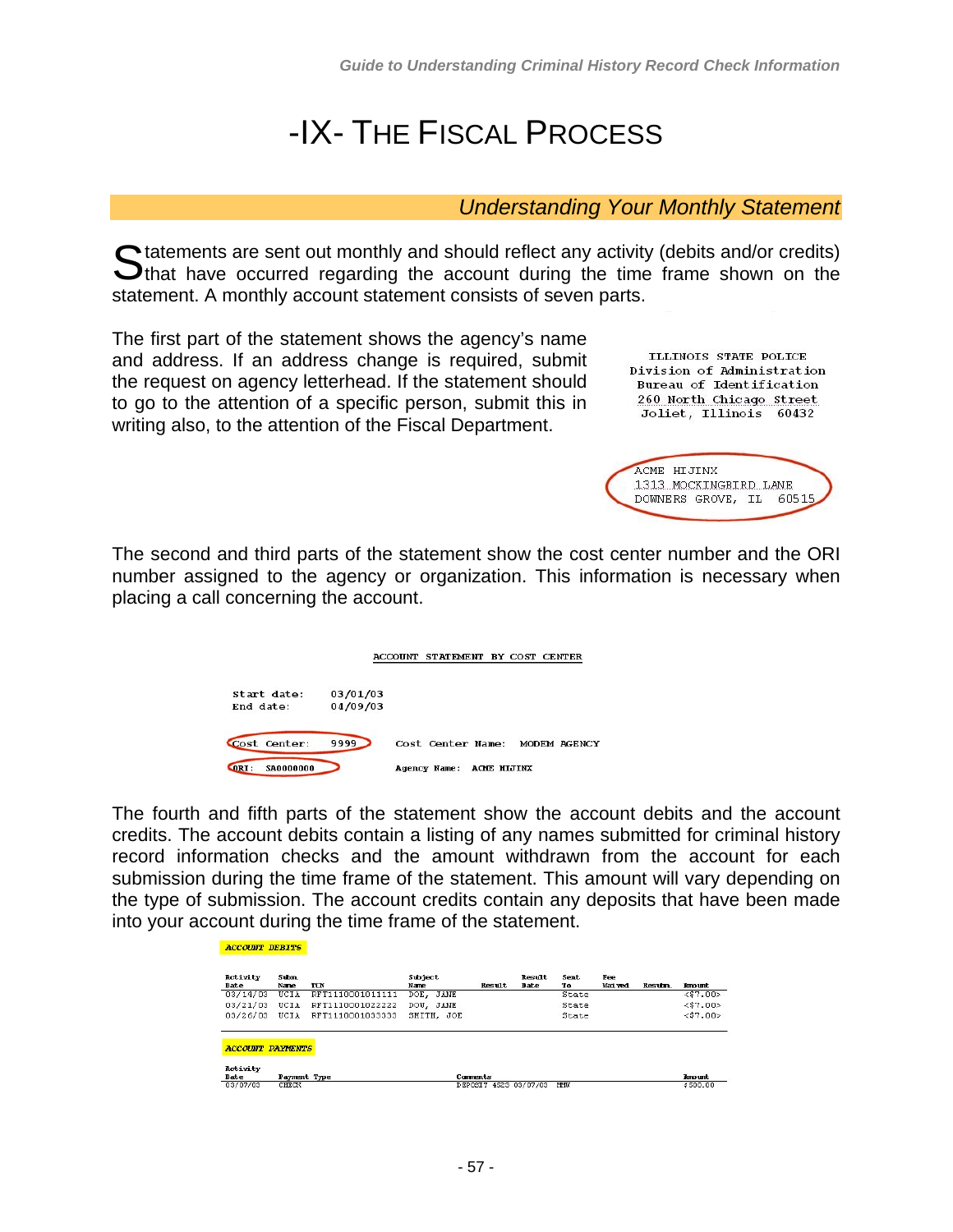The sixth and seventh parts of the statement show the beginning and the ending balances for the account.

\$0.00 **Beginning Balance: Ending Balance:** \$465.00

*Duplicates on the Account Statement*

If a name is listed more than once on the monthly statement, this is considered to be a If a name is listed more than once on the monthly statement, this is considered to be a duplicate submission. If the duplicate is the result of an ISP system error, a credit will be issued to the agency. If the duplicate is the result of the requestor resubmitting the same name multiple times, a credit may be issued depending on the reason for the resubmission. Please contact BOI Customer Support at (815) 740-5160 or via e-mail at boi customer support@isp.state.il.us in order for the problem to be referred to either technical support or the fiscal unit.

*Replenishing the Account*

When an agency is submitting a payment to their account, please ensure that the ORI number and the cost center number appear on the check or money order. ORI number and the cost center number appear on the check or money order. This will ensure that the credit is entered into the correct account.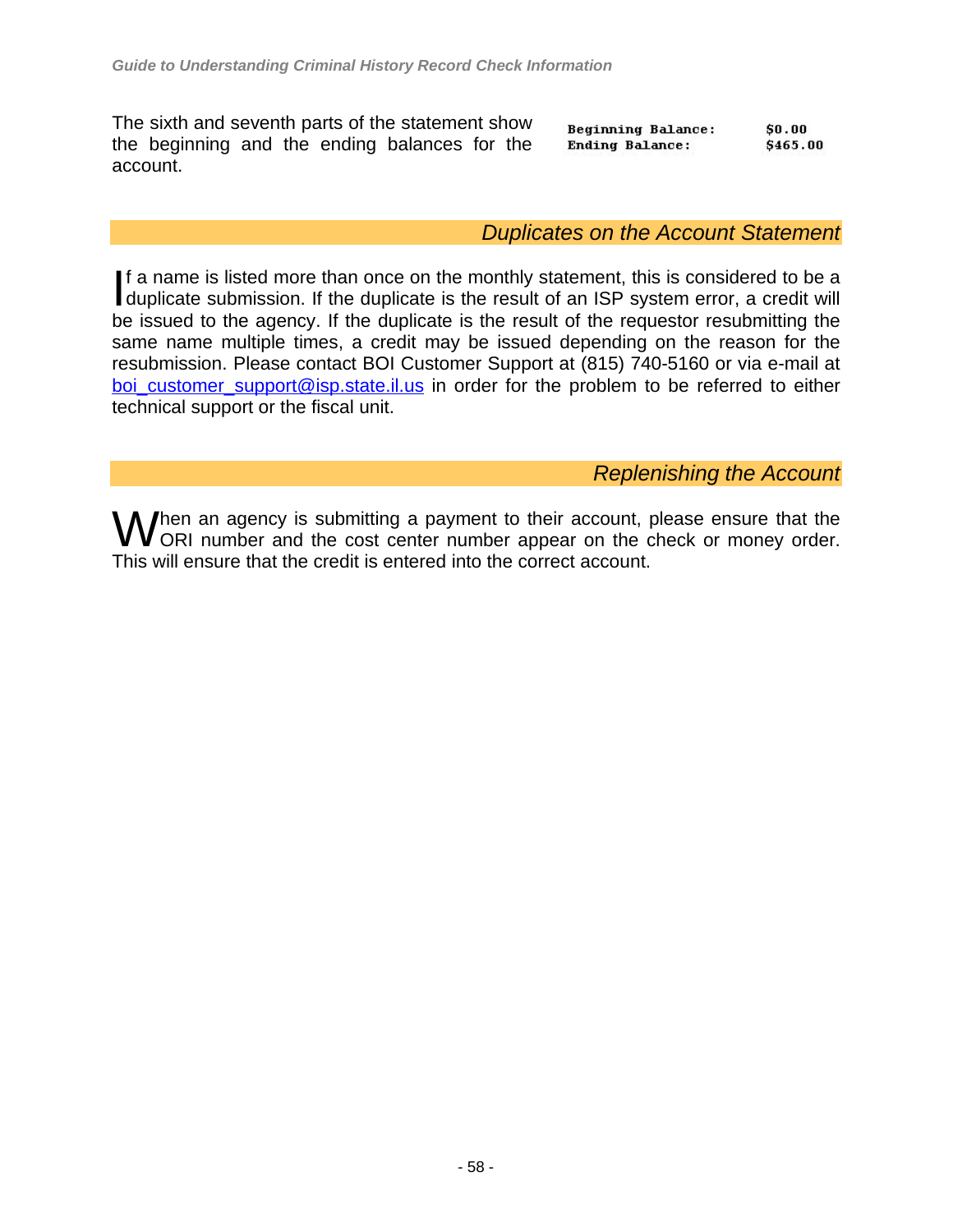# -X- ELECTRONIC INQUIRY & RESPONSE METHODS

In order to process electronic inquiries, your agency head must sign an User In order to process electronic inquiries, your agency head must sign an User<br>Agreement. For information on User Agreements, review Chapter V, User *Agreements*.

# *Submitting Conviction Information Name Requests Electronically*

 $\blacksquare$ iles to be transferred electronically must be formatted to meet specific file Tiles to be transferred electronically must be formatted to meet specific file<br>requirements. Records must also be prepared in an ASCII Text format. There will be one record per line. Lines will be separated by a Carriage Return and Line Feed. The layout is a standard fixed length 200 byte record. Each field must contain a certain number of characters.

The ORI has an assigned length of 9 characters in the required format. The ORI must begin in the number 1 space on the line and end in the number 9 space of each line. If the data for a field is less than the required length, you must use blank spaces in order to maintain the required format. If data extends beyond the allowed length, the data cannot extend to the next field. If an error is made in one field, the fields following will also be misaligned. Data that is not properly formatted cannot be processed. Your records will be returned with error messages.

We also recommend naming your file with your numeric agency ID and a single 3 digit file extension. A filename example would be 12345678.F01. The following table denotes the required format for electronic file submission.

| <b>Field Name</b>                             | Length | <b>Position</b> |
|-----------------------------------------------|--------|-----------------|
| Agency Identification Number/                 |        |                 |
| <b>Originating Requester Identifier (ORI)</b> | 9      | $1 - 9$         |
| <b>Transaction Type Code</b>                  | 5      | $10 - 14$       |
| <b>Transaction Applicant Position</b>         | 3      | $15 - 17$       |
| <b>Last Name</b>                              | 16     | 18-33           |
| <b>First Name</b>                             | 12     | 34-45           |
| Middle Initial                                |        | 46              |
| Date of Birth                                 | 8      | 47-54           |
| <b>Sex</b>                                    | 1      | 55              |
| Race                                          | 1      | 56              |
| <b>Social Security Number</b>                 | 9      | 57-65           |
| <b>File Name</b>                              | 11     | 66-76           |
| Filler                                        | 123    | 77-200          |

For most users, this layout is very difficult to compose. Minor format errors can cause your submission to be rejected. In order to make the record format easy, the BOI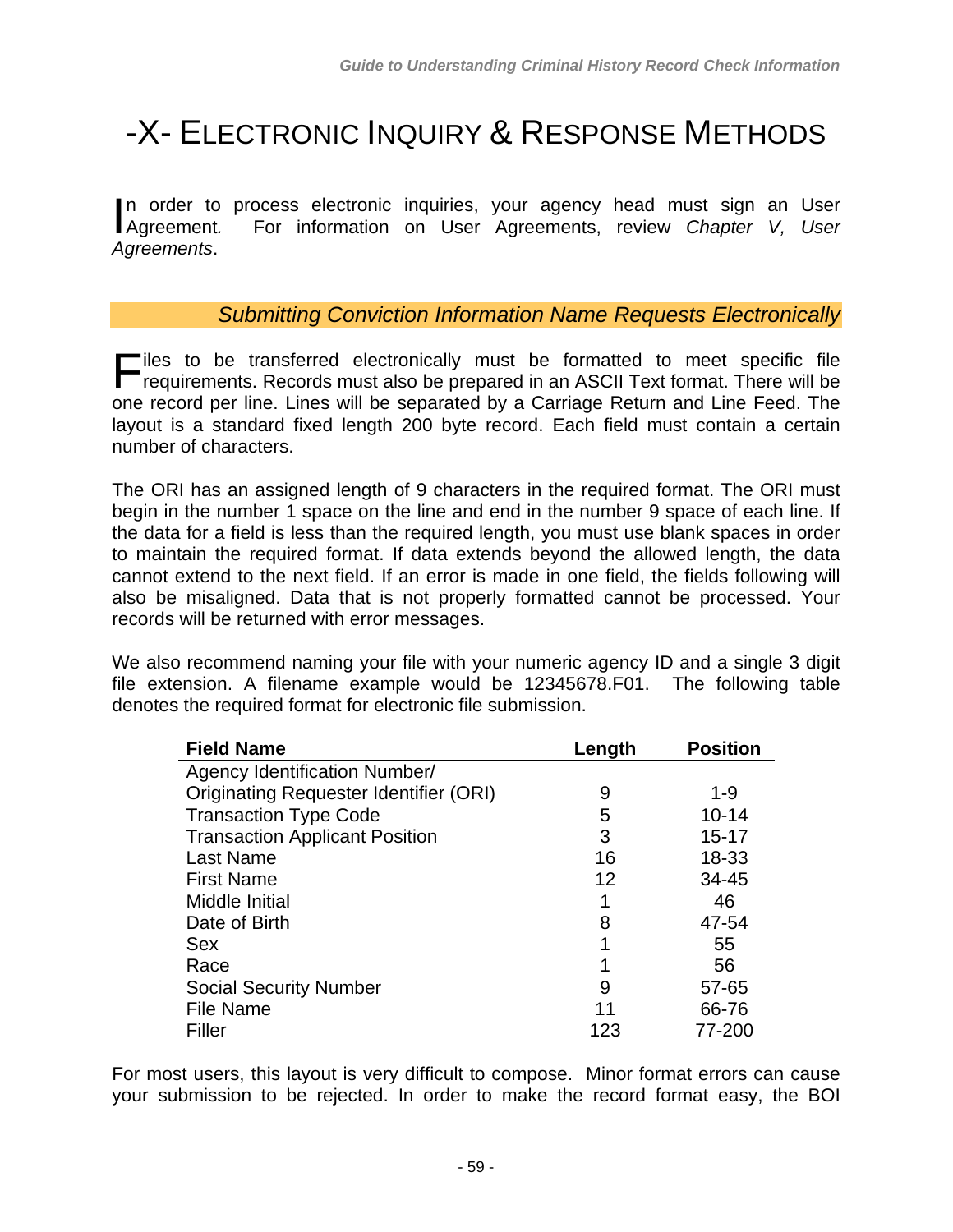provides a free, easy to use electronic form. The File Transfer Program formats and saves your data to a file which will help you submit conviction inquiries without error.

The File Transfer Program is a free and easy to use program provided by the BOI to ensure accurate record submission. When identification data is entered using the File Transfer Program, a record is created. When the record is saved, the form is cleared as many records as needed can be entered. Once records have been entered and saved, the program prepares records for transfer by creating a new file on the system. When the records are ready to be submitted, the file can be sent via e-mail to [feesub@isp.state.il.us.](mailto:feesub@isp.state.il.us) **Do not** send anything else in the file (signatures, graphic attachments, etc.) as this causes errors when the file is processed. T





The File Transfer Program is provided via regular mail and via the ISP Homepage. To obtain a copy of the File Transfer Program call the BOI Customer Support Unit at (815) 740-5160, send an e-mail request to [boi\\_customer\\_support@isp.state.il.us,](mailto:boi_customer_support@isp.state.il.us) or select *File Transfer Program* from the *Electronic Conviction Inquiries* page on the Illinois State Police web site at [http://www.isp.state.il.us/services/convictioninquiries.cfm.](http://www.isp.state.il.us/services/convictioninquiries.cfm) Do not send electronic inquiries to this e-mail address.

# *File Transfer Program Installation Instructions*

he File Transfer Program is provided by the BOI to ensure that requests for criminal history record information by electronic means is submitted accurately. T

### *Downloading the Application*

- 1. Make three new folders
	- 1.1.Double click "My Computer"
	- 1.2.Double click on drive C:\
	- 1.3.Click "File"
	- 1.4.Click "New Folder"
		- 1.4.1. Folder 1: rename this folder to "Modem Entry" (Hit Enter, then repeat steps 1.3 and 1.4).
		- 1.4.2. Folder 2: rename this folder to "Trans" (Hit Enter, then repeat steps 1.3 and 1.4).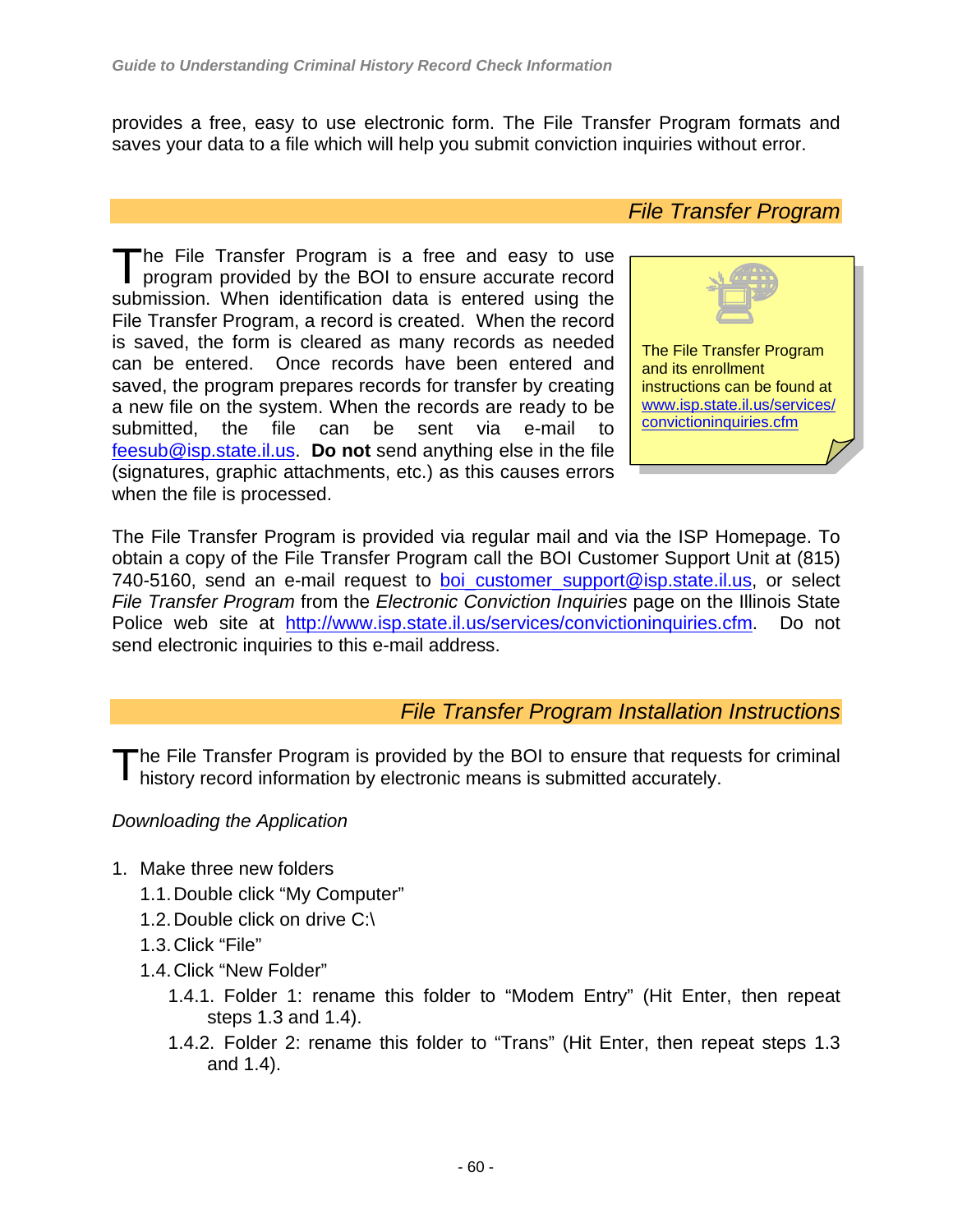- 1.4.3. Folder 3: rename this folder to "TransArc" (Hit Enter, then repeat steps 1.3 and 1.4).
- 2. Go to the ISP website [www.isp.state.il.us/services/convictioninquiries.cfm.](http://www.isp.state.il.us/services/convictioninquiries.cfm) Under Electronic Conviction Inquiries:
	- 2.1.Click "File Transfer Program"
	- 2.2.When the "File Download" box appears, click "Run program from its current location" then click "OK" (or click "Open").
	- 2.3.When the "Security Warning: Do you want to install and run namecheck.exe from [www.isp.state.il.us?](http://www.isp.state.il.us/)" box appears, click "Yes".
	- 2.4.When the *WinZip* self extractor appears, click "OK" to unzip all files in the namecheck.exe
		- 2.4.1. Click "Browse" and browse for the folder named C:\Modem Entry
		- 2.4.2. Click "Unzip". You should receive message "4 files unzipped successfully".
		- 2.4.3. Click "OK".
		- *2.4.4.* Click "Close".

## *Software Installation*

- 3. Change to the folder the software was downloaded to.
	- 3.1.Double click on "My Computer"
	- 3.2.Double click on drive C:\
	- 3.3.Double click on "Modem Entry"
- 4. Run the Setup program. The Setup icon will look like a little computer with a blue screen.
	- 4.1.Double click on the Setup.exe icon.
	- 4.2.The "Install" window will show a message stating the installation files are being copied. After the files are copied, a window with the title "Setup" will appear.



Installation may stop due to system files that need to be updated. Click "OK" to allow the program to update system files. You will then be prompted the restart your machine. By updating system files, the program is merely telling the system that this new program is now installed. Once the setup program is installed, the "File Transfer Program Setup" screen will display.

- 5. Install the program
	- 5.1.Close any other programs that may be running on the computer before beginning setup.
	- 5.2.Click "OK" in the "File Transfer Program Setup" window.
	- 5.3.Click the computer icon in the "File Transfer Program Setup" window to begin the installation.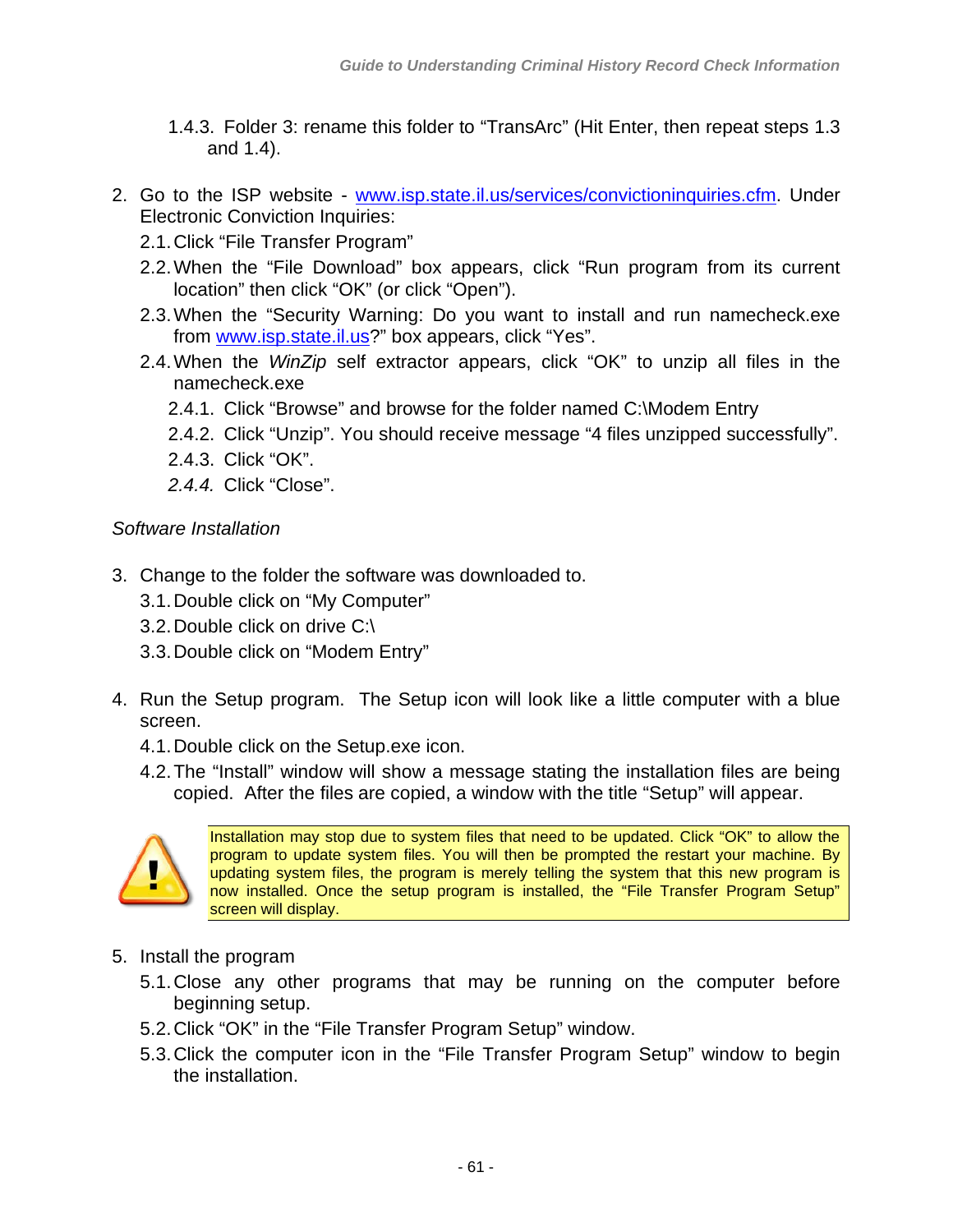- 5.4.The next screen will show where the program will be installed (this should be the "Modem Entry" folder). Click "Continue".
- 5.5.When they screen says the "File Transfer Program Setup" was completed successfully, click "OK".
- 5.6.The setup program will create two folders for itself on drive C:\
	- 5.6.1. C:\Program Files\ File Trans
	- 5.6.2. C:\Modem Data.
- 6. Create an icon on the desktop to start the "File Transfer" program.
	- 6.1.Click on the "Start" button.
	- 6.2.Click on "All Programs".
	- 6.3.Click once on the "File Transfer Program".
	- 6.4.Follow the arrow and right click on the hand clasping icon.
	- 6.5.From the menu that appears select "Send to".
	- 6.6.Left click and select "Desktop (create shortcut)."
	- 6.7.Release the mouse button.
	- 6.8.A hands clasping icon will appear on your desktop.
	- 6.9.Open the "File Transfer" program by double clicking the icon.

*Technical Issues*

# **Windows XP and the File Transfer Program**

here is a problem caused by a newer version of the MSCAL.OCX file that is installed There is a problem caused by a newer version of the MSCAL.OCX file that is installed<br>by *Microsoft Office XP*. You may reference Microsoft Knowledge Base article<br>2014/042.50 it describes this grablem. The MSCAL OOY file wi Q311219 as it describes this problem. The MSCAL.OCX file will need to be copied to the C:\PROGRAM FILES\MICROSOFT OFFICE\OFFICE10 directory to roll back the new version that Office XP had installed. After doing this, the program should work properly.

# **E-mail Services**

AOL and YAHOO e-mail service cannot be used at this time to send files.

# *Using the File Transfer Program*

he File Transfer Program is provided by the BOI to ensure that requests for criminal The File Transfer Program is provided by the BOI to ensure that requests for criminal history information by e-mail are submitted accurately. This user guide will acquaint were with the File Transfer Dreamen fectures. On e users with the File Transfer Program features. On screen instructions are available for each field and button by holding your mouse pointer over the field or button.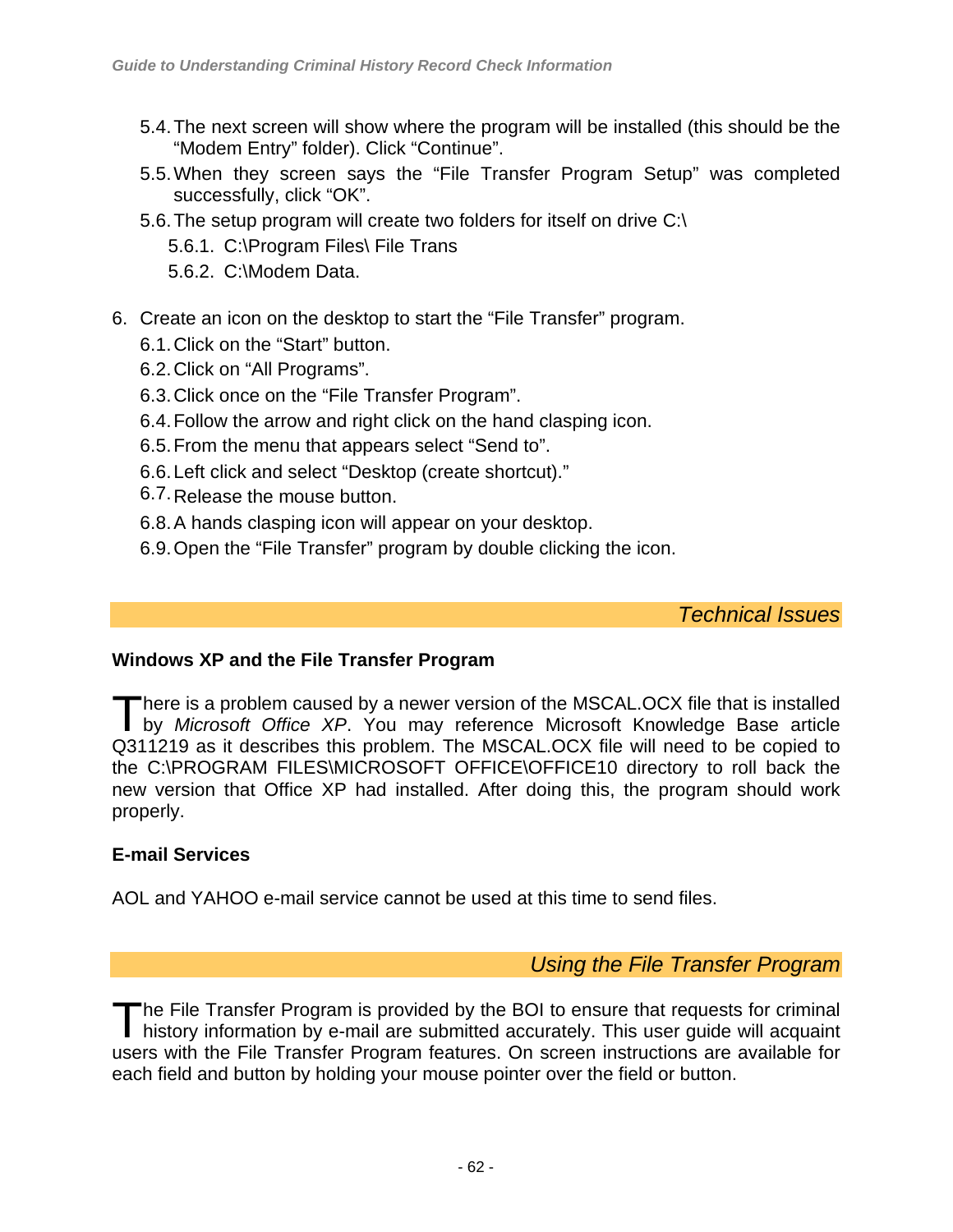From the Modem Entry Form, records are saved to a file in the "C:\Trans" folder. The file in the "C:\Trans" folder will be labeled with your Agency ID (ORI) Number plus an extension of "F01". No matter how many records are created, they are all saved to this one file in the "C:\Trans" folder until transferred to the BOI for processing.

When a file is transferred over e-mail, the records are archived in the "C:\TransArc" folder according to the date they were sent.

| Modem Entry Form                              | m.                           |
|-----------------------------------------------|------------------------------|
| Agency Identification Number:                 | Save                         |
| HCW<br><b>Transaction Applicant Position:</b> |                              |
| <b>Transaction Type Code:</b>                 | <b>Next</b>                  |
| Last Name:                                    | <b>Previous</b>              |
| <b>First Name:</b>                            |                              |
| <b>Middle Initial:</b>                        | <b>Edit Record</b>           |
| Date of Birth:                                |                              |
| Race:<br>Sex:<br>⋿                            | <b>Delete</b>                |
| <b>Social Security Number:</b>                | Exit                         |
| <b>File Name:</b>                             |                              |
| Filler:                                       | Prepare File for<br>Transfer |



#### **Warning**!!!

If you send the same record on different days, you will receive two responses. You will also be billed for two submissions.

### **Using the Fields**

If a field is not correct it will return the user to the field that needs to be corrected. The most common error is related to the "Date of Birth". The user must use the tab key to move from the "Date of Birth" field to the "Sex" and "Race" fields. The information provided below describes each field and the data required to complete each field.

| <b>Field Name</b>                            | <b>Description</b>                                                                                                                                                                                             |
|----------------------------------------------|----------------------------------------------------------------------------------------------------------------------------------------------------------------------------------------------------------------|
| <b>Agency Identification Number</b><br>(ORI) | This is a required field. Assigned by the Illinois State Police<br>when the User Agreement is completed.                                                                                                       |
| <b>Transaction Applicant Position</b>        | This is a required field. A drop down box, from which the code<br>can be chosen that matches the first two alpha characters of the<br>ORI. Type code on this form may not match the code on the<br>agreement.  |
| <b>Transaction Type Code</b>                 | This is a required field. Automatically generated and<br>determined by the transaction applicant position that is entered.<br>This code may not match the code on the agreement.                               |
| <b>Last Name</b>                             | This is a required field. No special characters or punctuation<br>is allowed.                                                                                                                                  |
| <b>First Name</b>                            | This is a required field. At least one character must be<br>entered for First Name.                                                                                                                            |
| <b>Middle Initial</b>                        | This is an optional field.                                                                                                                                                                                     |
| Date of Birth                                | This is a required field. Enter the date as MM/DD/CCYY.<br>When the record is saved, the "/ $\prime$ " are removed. To edit or<br>resave the record, "/ /" must be placed within the "Date of Birth"<br>field. |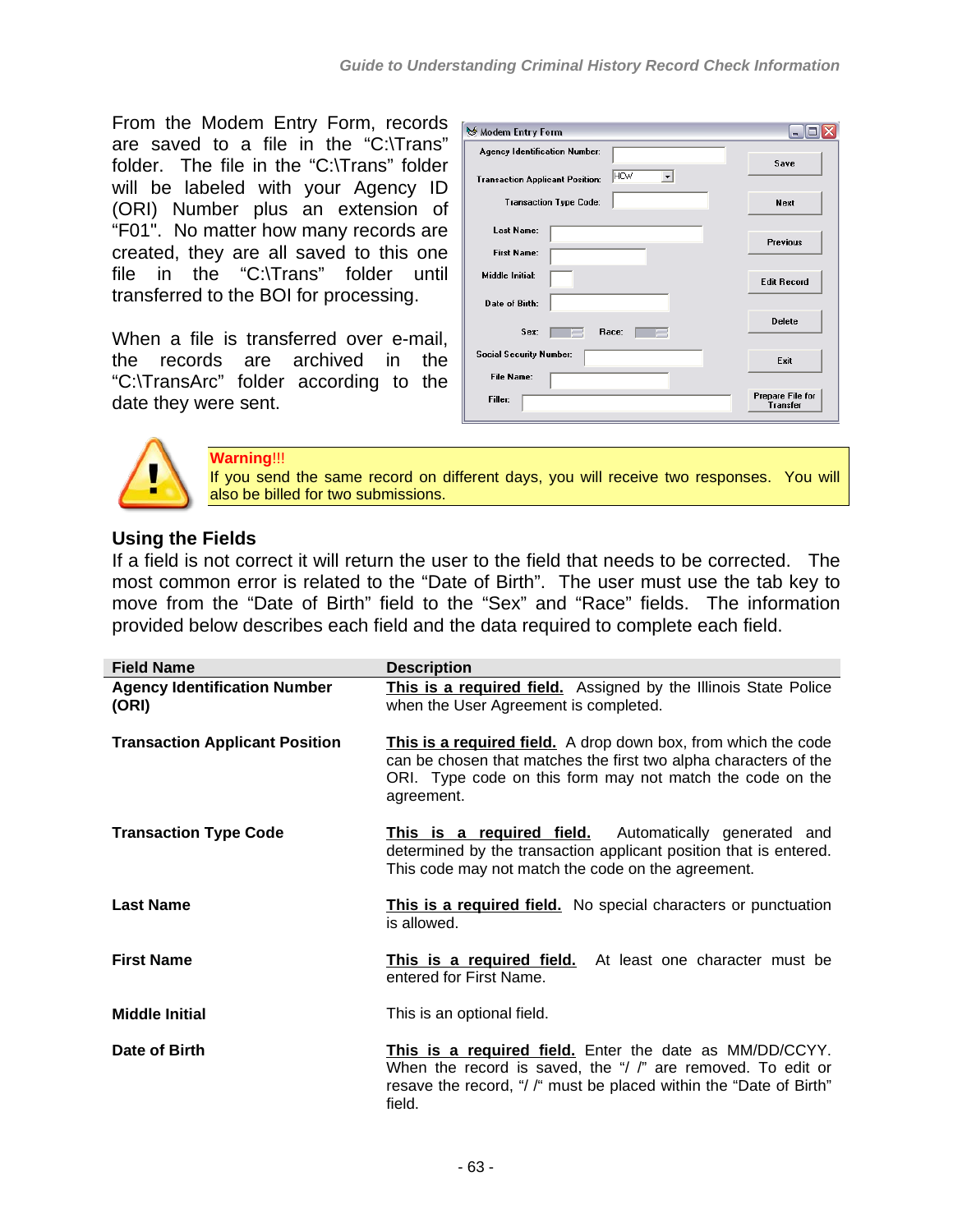| <b>Field Name</b>             | <b>Description</b>                                                                                                                                                                                                                                                                                                                                                                                                                                                                                                                                |
|-------------------------------|---------------------------------------------------------------------------------------------------------------------------------------------------------------------------------------------------------------------------------------------------------------------------------------------------------------------------------------------------------------------------------------------------------------------------------------------------------------------------------------------------------------------------------------------------|
|                               | <b>Note:</b> When moving from the "Date of Birth" field to the "Sex"<br>and "Race" fields, the tab key must be used to key in sex and<br>race, or an error message will appear. The fields will retain their<br>default color if entered correctly. If the background color is clear,<br>an error message will appear stating the "Date of Birth" field is<br>not entered correctly.                                                                                                                                                              |
| <b>Sex</b>                    | This is a required field. Use the keyboard to enter these fields.<br>$(M)$ = Male, $(F)$ = Female, $(U)$ = Unknown.                                                                                                                                                                                                                                                                                                                                                                                                                               |
| Race                          | This is a required field. Use the keyboard to select race: $(A)$ =<br>Asian/Pacific<br>Islander,<br>(B)<br>$=$ Black,<br>(I)<br>American<br>$=$<br>Indian/Alaskan Native, $(W)$ = white, $(U)$ = Unknown.                                                                                                                                                                                                                                                                                                                                         |
|                               | Note: If the "Sex" and/or "Race" field's background color is<br>clear when the record is saved, a "Field in Error" message will<br>appear. To rectify this, left click on the field(s) which is clear in<br>color, to change it to a colored background. Put the "//" back in<br>the "Date of Birth" field and then resave the record.                                                                                                                                                                                                            |
| <b>Social Security Number</b> | This is an optional field. Use numeric characters only.                                                                                                                                                                                                                                                                                                                                                                                                                                                                                           |
| <b>File Name</b>              | This is an optional field. If you would like an individual response<br>for each inquiry, enter your ORI (minus the alpha prefix) plus a<br>dot followed by a unique three digit number.                                                                                                                                                                                                                                                                                                                                                           |
|                               | <b>Example:</b> If your ORI is HC9511001, the first file name would<br>be 951101.F01. The second file name would be 951101.F02.<br>The third file name would be 9511001.F03, etc. Even with this<br>method of giving unique file names to multiple records, you will<br>notice the File Transfer program saves all the records in a single<br>file which is named with your ORI plus a file extension of .F01.<br>This is because the Electronic Entry Program creates a single<br>file capable of containing hundreds of uniquely named records. |
| <b>Filler</b>                 | This field is not used by the Illinois State Police. This field is<br>provided for submitting agency use.                                                                                                                                                                                                                                                                                                                                                                                                                                         |

You can retrieve your records for review by going to the "Trans" folder for the current file or the "Transarc" folder for older files. The name of the files in the "Transarc" folder will be the date they were created. The naming format for files in the "Transarc" folder is "yyyymmdd" (For example: 20040312. This file would have been created on 03/12/2004.)

### **Using the Buttons**

Save

This button saves the record that was entered. The "Save" button only saves the record to the database. The database file will be saved to the file in the "Trans**"** folder after all records have been entered by using the "Prepare File for Transfer" button.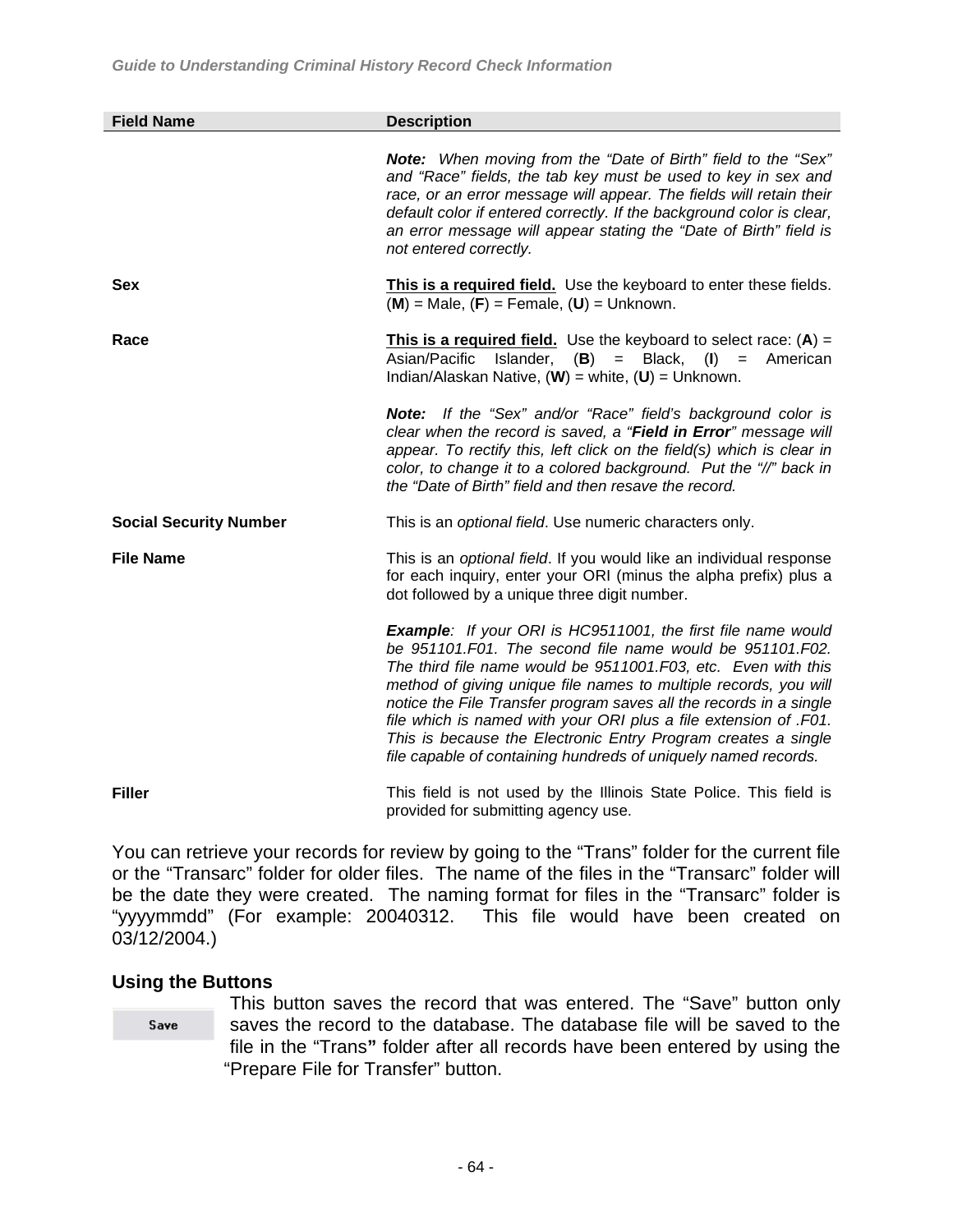This button moves to the next record in the database. Use this field to Next find a record that might require editing in the database. Use "Next" and "Previous" to make sure records have not been entered twice. Previous This button moves to the previous saved record in the database. This button allows changes to be made the displayed record that has **Edit Record** been saved. **Delete** This button deletes a record entered in error or that will not be submitted. This button closes the form without saving or preparing the file for Exit transfer.

This button brings up a calendar to choose a specific date of records that have been saved to the database.

# **Using the Calendar**

This screen is activated when the "Prepare file for Transfer" button is pressed. A calendar appears with the current date selected. To retrieve files saved on a specific date, click on that date. Press "Enter" to select today's date. After clicking on the date, records are saved to a newly created file in the "C:\Trans**"** folder. A pop-up box will appear stating "Your file was completed successfully". If an error appears stating "No files found" when attempting to save records to today's date, the "C:\Trans" folder is either missing or not installed on drive C:\.

| Calendar |              |     |         |     |     |      |
|----------|--------------|-----|---------|-----|-----|------|
|          | January 2009 |     | January |     |     | 2009 |
| Mon      | Tue          | Wed | Thu     | Fri | Sat | Sun  |
| 29       | 30           | 31  |         | 2   | 3   | 4    |
| 5        | 6            |     | 8       | 9   | 10  | 11   |
| 12       | 13           | 14  | 15      | 16  | 17  | 18   |
| 19       | 20           | 21  | 22      | 23  | 24  | 25   |
| 26       | 27           | 28  | 29      | 30  | 31  |      |
| 2        |              |     |         | R   |     | 8    |

# **E-Mailing File**

After the file is prepared for transfer, e-mail the file as an attachment to feesub@isp.state.il.us. If the "File Transfer" program is being used, this file will be located at: "C:\Trans\xxxxxxx"(x=file name). This file can contain multiple names. Responses from the BOI will be returned in a single file. If separate file responses are required for individual submissions, separate names need to be used in the Filename field.

- **Do not** include signatures or other additional file types with this e-mail. Delete all extraneous information from the body of the e-mail prior to sending to the Illinois State Police.
- Include the agency's ORI in the subject line of the e-mail.
- Do not send the "Trans" folder, just send the file.

Prepare File for Transfer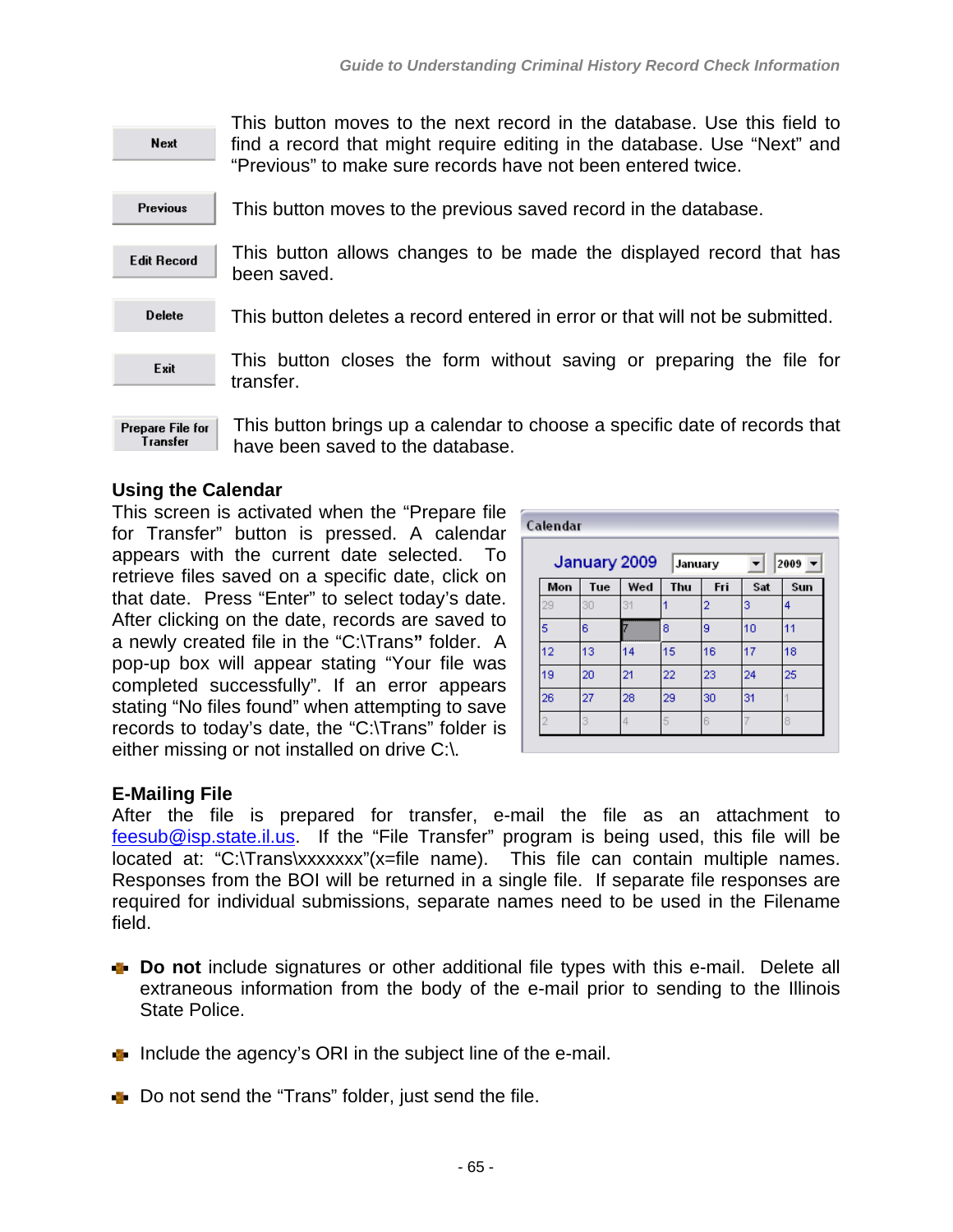- Do not send any zipped files.
- **AOL and YAHOO e-mail service should not be used at this time to send files.**
- This file can contain multiple names. All responses from the BOI will be sent in a single file. If a separate file for individual submissions is required, use separate names in the Filename field.
- **Please do not** use [feesub@isp.state.il.us](mailto:feesub@isp.state.il.us) for any other communication. This address is for files only.

*Response Methods*

The BOI provides several alternatives for obtaining responses to criminal history The BOI provides several a<br>record information inquiries.

#### **E-mail**

To obtain responses via e-mail, you must utilize the ISP Decrypt program and register with Entrust. Instructions for this are provided later in this chapter.

#### **Facsimile**

To obtain responses via facsimile, the machine must be located in a secure location.

#### **Electronic File**

For responses of this type, the result will appear at the end of your original inquiry. An explanation of those results is explained in the next section.

### **Print**

Responses of this type are sent via US Mail.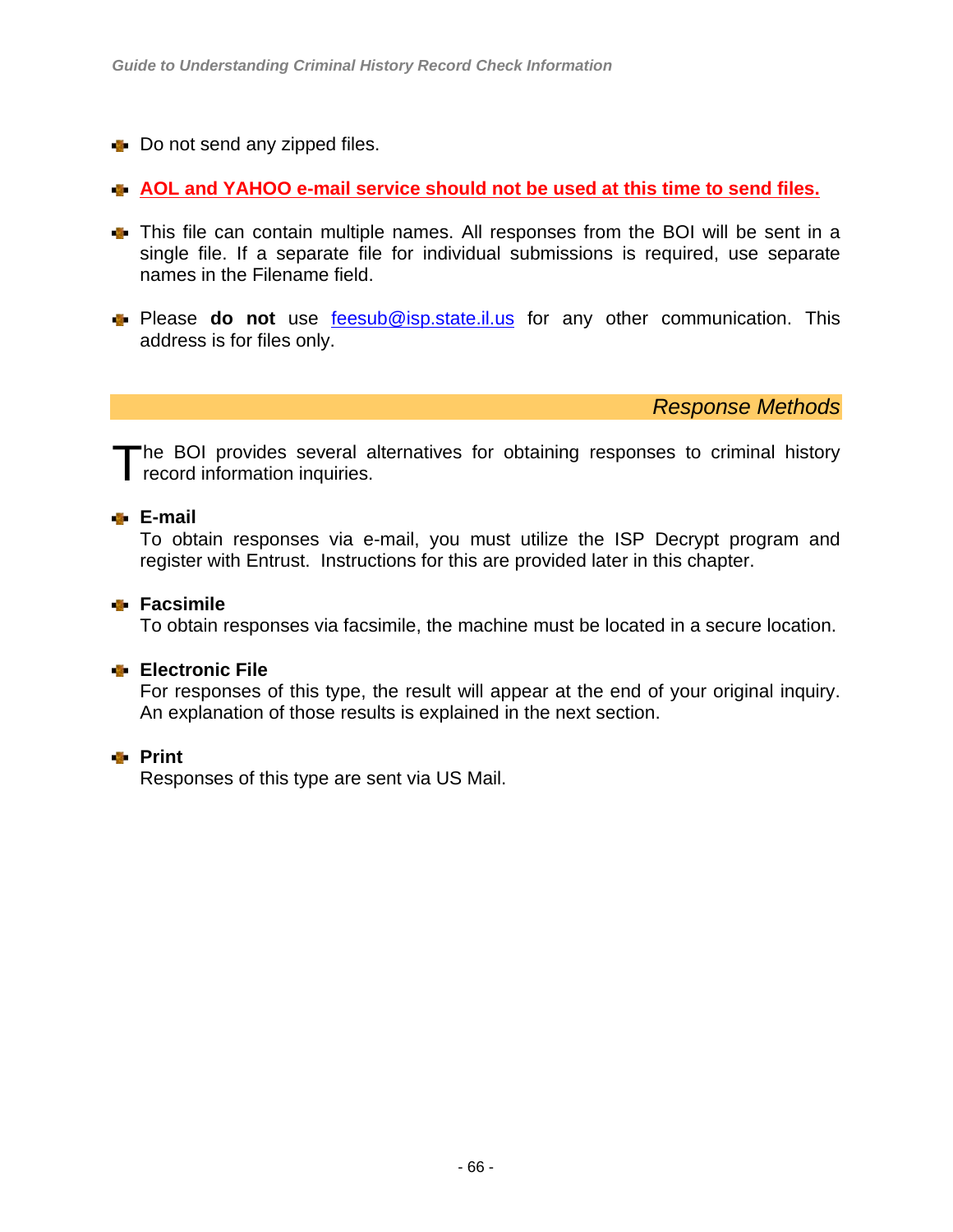*Response Results*

here are several response results that can be received. The description of each type is listed below, along with an example of what an electronic file response would appear as. T

|                                      | Fee Applicant      | <b>UCIA Fingerprint</b> | <b>UCIA Non-fingerprint</b> |
|--------------------------------------|--------------------|-------------------------|-----------------------------|
| Possible<br>Response<br><b>Types</b> | Hit                | Hit                     | Hit                         |
|                                      | No Record          | No Record               | No Record                   |
|                                      | In Process         | In Process              | In Process                  |
|                                      |                    |                         | <b>Multiple Hit</b>         |
|                                      | Rejected           | Rejected                |                             |
|                                      | <b>Fatal Error</b> | <b>Fatal Error</b>      | <b>Fatal Error</b>          |
|                                      |                    |                         | Error - Required            |
|                                      |                    |                         | Data                        |

To read the electronic response, use the following key:

HC0000000CIRNFHCW DOE JANE E04171960FB1234567890092720001006NOREC BASED ON YOUR INQUIRY 1 2 3  $1 \t2 \t3 \t4 \t5 \t6$ 

- 1 ORI
- 2 Submission Type
- 3 Purpose Code
- 4 Name, Sex, Race, DOB, Identifiers
- 5 Date submitted
- 6 Submission results

### **Hit**

The subject of the inquiry has a record that is available pursuant to the statute appropriate to the requesting agency. Manual responses (faxed or mailed) will consist of a cover letter with the individual's identifiers and the appropriate rap sheet. Electronic name search files will return "Hit – Crim History Attached" as the response. The response may or may not be attached with the file, depending upon your preferred response method for "Hits". Example:

HC0108954CIRNFHCWLEENAN ROBERT P01031975MW34482182305232009050006HIT - CRIM HISTORY **ATTACHED** 

### **No Record**

There is no conviction data available based on the subject information submitted. Manual responses (faxed or mailed) will consist of a cover letter with the individual's identifiers and the "No Record" result notation. Electronic name search files will return "No Rec Based On Your Inquiry" as the response. Example:

HC0000000CIRNFHCW DOE JANE E04171960FB1234567890092720001006 NO REC BASED ON YOUR INQUIRY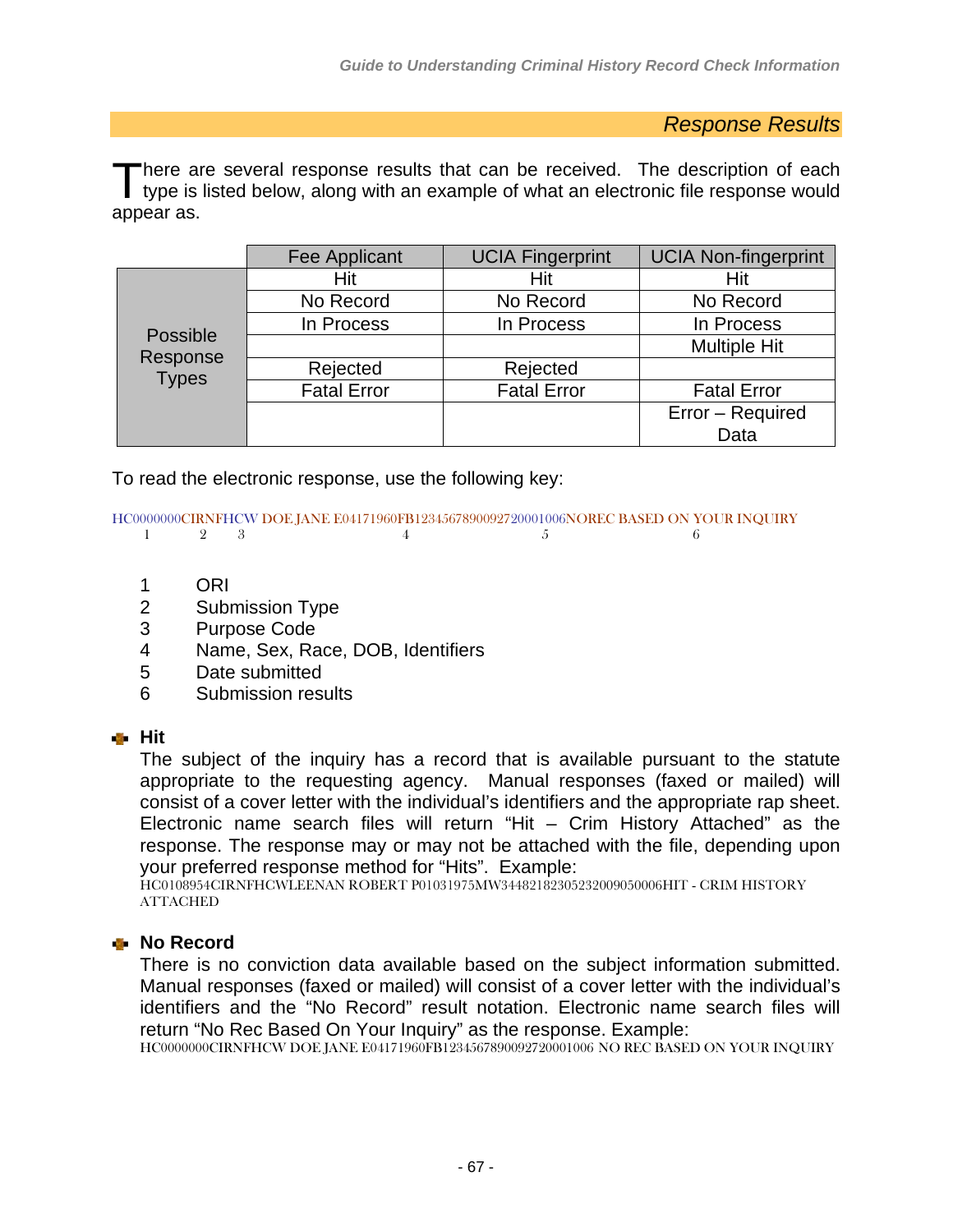#### **Held**

Further processing is required to determine if the subject name has any conviction data available. Manual responses (faxed or mailed) will consist of a cover letter with the individual's identifiers and the "Pending" result notation. Electronic name search files will return Pending – Response as the response.

PK0000000CIRNFPKDDOE JOHN R05141957MW23456789003242001040413PENDING- RESPONSE

### **Multiple Hit**

The subject name submitted pointed to more than one record and fingerprints are required to determine which record, if any, belongs to the subject. Manual responses (faxed or mailed) will consist of a cover letter with the individual's identifiers and the "Multiple Hit" result notation. Electronic name search files will return Multi-Hit – Submit Fingerprints as the response. Example:

MS0000000CIRNFMSCDDOE JOE J01241960MU0000000004192001040006MULTIHIT - SUBMIT FINGERPRI

#### **Error – Required Data**

This is for electronic name search files. There is an error in one or more of the required eight fields (Agency Identification Number, Transaction Applicant Position, Transaction Type Code, Last Name, First Name, Date of Birth, Sex, and Race). The record in question must be corrected and resubmitted. Example:

MS0000000CIRNFMSCDOE JANICE N02130960MW01100000003212001040006ERROR- REQUIRED DATA

### **Fatal Error**

A "Fatal Error" response notifies the requestor that the submission contains errors within a mandatory field and could not be processed. Submissions will be returned with the fatal error report. If possible, correct the submissions and return them to the Illinois State Police as soon as possible. Live scan agencies receive this information via daily faxes. It is important that every attempt is made to return the corrected submission to the BOI.

## **Rejected**

A "rejected" response notifies the requestor that the fingerprint quality did not pass AFIS standards and could not be processed. A new request is required. Procedures for results of this type are described in *Chapter VI, AFIS Fingerprint Quality Reject Procedures*.

Average state and FBI response times are 24 to 48 hours for "hit", "no record", "held", and "multiple hit" notifications for electronic response method types. Inquiries that receive a "held" response initially can take between 30 to 45 days to complete.

In the event a response must be regenerated, there are time limits depending on the inquiry that was submitted. For Uniform Conviction Information Act inquiries, both fingerprint and non-fingerprint based, responses can only be regenerated for 30 days. For Fee Applicant inquiries, responses can be regenerated for 90 days.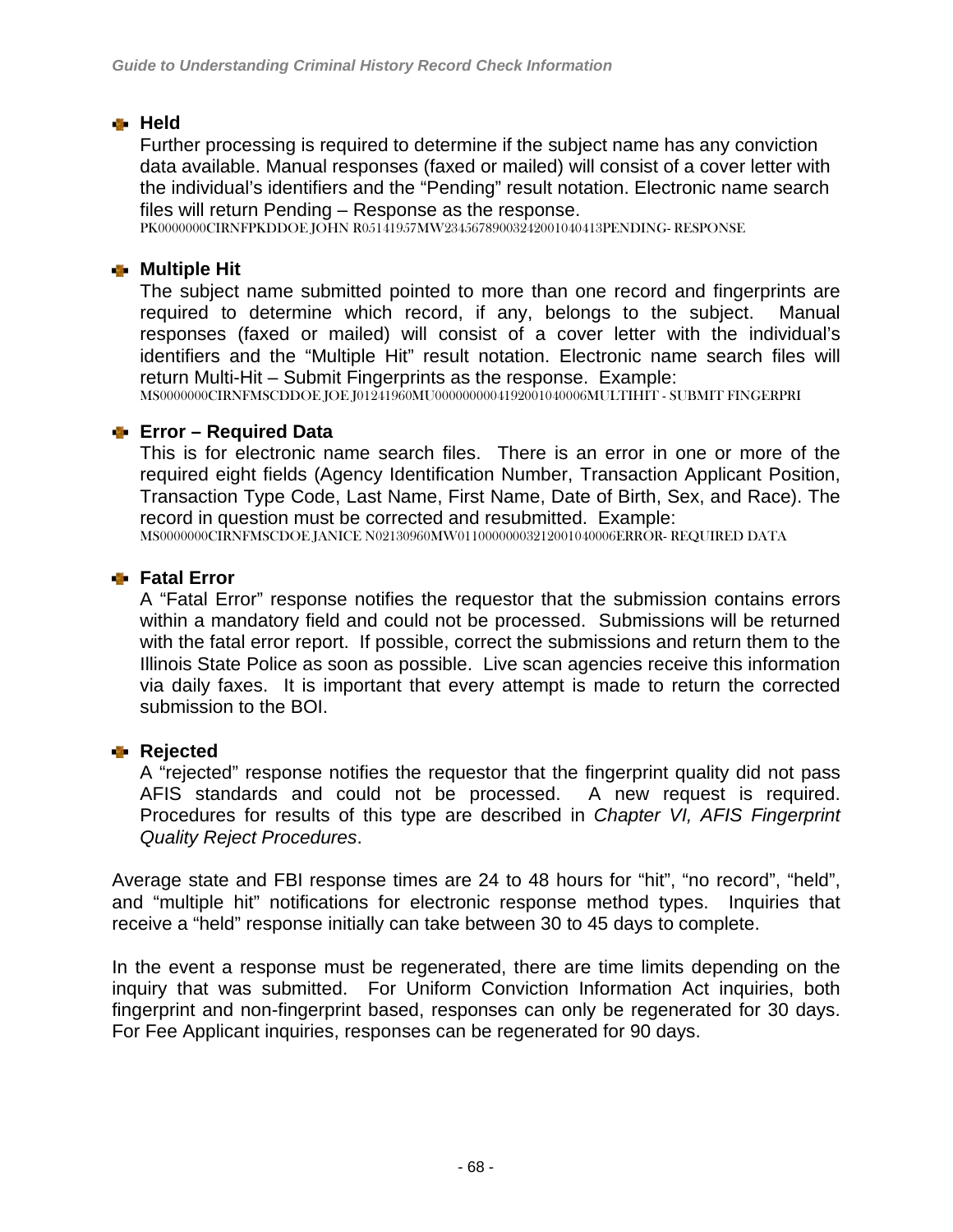## *Decryption Program*

## **Why Digital Encryption?**

All criminal history responses sent from the BOI across the internet in the form of e-<br>
Amail are federally mandated to be encrypted and users to be authenticated. In mail are federally mandated to be encrypted and users to be authenticated. In compliance with this mandate, ISP will send out e-mail attachments that have been encrypted to the industry standard protocol.

Encryption will guarantee the security of the information contained in the response should it be intercepted by unauthorized persons while in transit. Authentication will guarantee the person receiving the encrypted response is the person intended and authorized to decrypt it.

#### **CHECKLIST/BEFORE YOU START:**

- $\Box$  This process will require the uninstallation and installation of programs. If you are not authorized to add or remove programs on the PC, you may need to contact your IT staff for assistance.
- $\Box$  If you are a current user, all unencrypted emails must be decrypted using the current process before installing the new Entrust Security Provider software.
- $\Box$  Know what Operating System and version (32 bit or 64 bit) is on the PC used for decrypting responses. *It is very important to note the version (32 bit or 64 bit) as this determines which software package must be downloaded and installed.*

### **To determine the Operating System/version:**

- Click on the Start Button
- **EXECLICE ON Settings/Control Panel or Control Panel**
- **EXECUTE:** Click on System or System and Security/System
- The Operating System and Version are shown on the "General" tab (if there is no notation of 64 bit under System, it is a 32 bit system).
- $\Box$  All Microsoft Security Updates must be installed prior to installation of the Entrust Security Provider software.
- $\Box$  Temporarily disable virus protection software. This can interfere with the installation of Entrust Security Provider software.

## **System Requirements**

- Microsoft Windows XP SP2, SP3 Professional/Home/Tablet 32-bit and 64-bit editions
- Microsoft Windows Vista™ SP1, SP2 All 32-bit and 64-bit editions
- Microsoft Windows 7 All 32-bit and 64-bit editions
- Microsoft Windows Server 2003 SP1, SP2 All 32-bit and 64-bit editions
- Microsoft Windows Server 2003 R2 SP1, SP2 All 32-bit and 64-bit editions
- Microsoft Windows Server 2008 SP1, SP2 All 32-bit and 64-bit editions
- Microsoft Windows Server 2008 R2 All 64-bit editions
- *For Apple/Macintosh Computers, the link is*  [https://truepass01.cmcf.state.il.us/download/ESP/Mac/](https://truepass01.cmcf.state.il.us/download/ESP/Mac/_)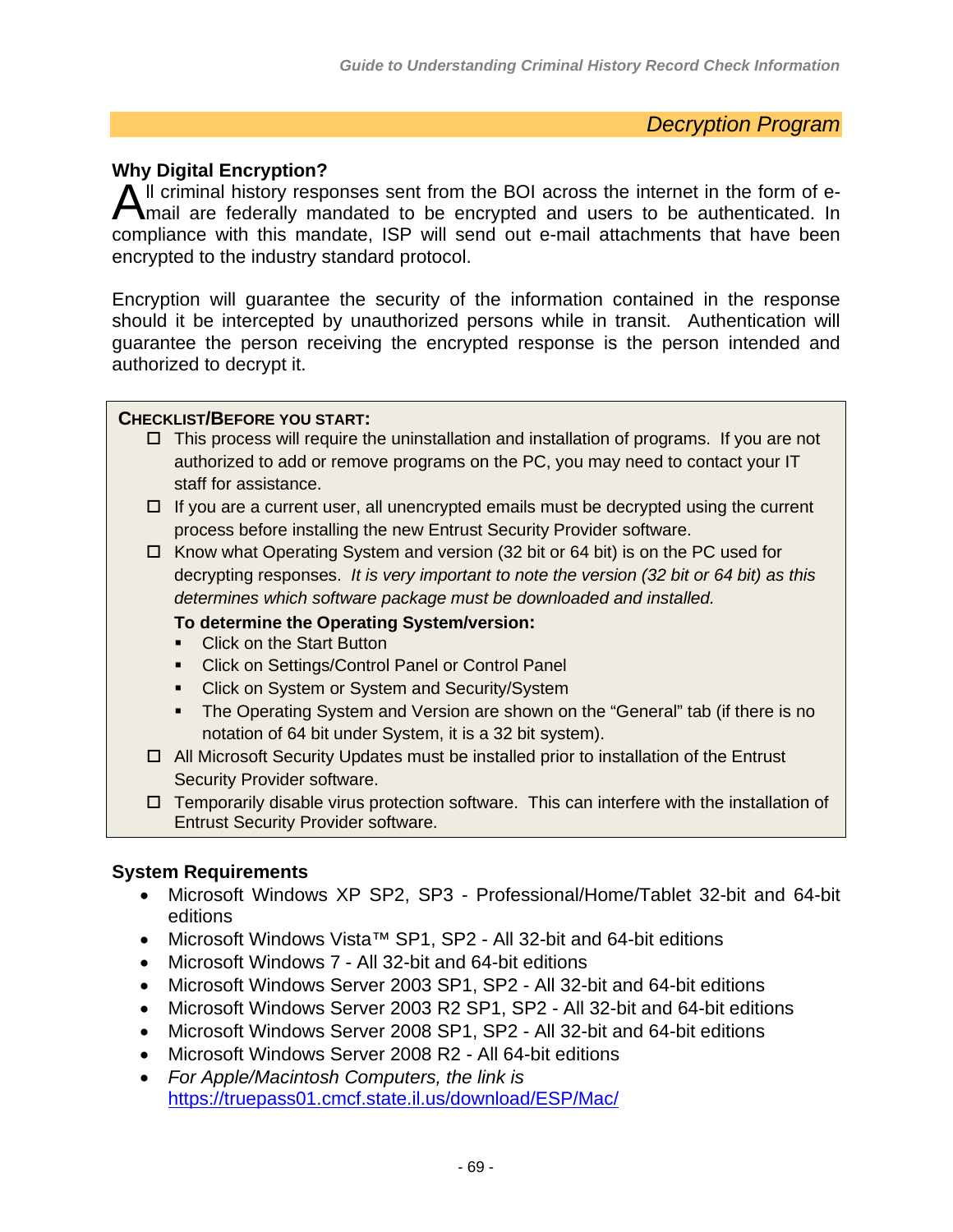## **Entrust Enrollment**

Users must go to *[www.illinois.gov/pki/](http://www.illinois.gov/pki/)* to enroll with the State of Illinois to be issued a Digital Certificate required for use with Entrust software. Select the "*Get a Digital ID*" button located on the left side of the web page. The enrollee must be a real person with a valid Illinois driver's license. Selected information from the driver's license will be asked for during enrollment. It must be entered exactly as printed on the driver's license.

Users must read and agree to the subscriber agreement with the State of Illinois Central Management Services. Out-of-state users must click the "*Non-Illinois Resident Accept*" button instead of the "*Agree*" button on the Subscriber Agreement form.

When entering names into the name fields, do not put a period (.) after the middle initial. The web site will allow the entry of one, but it causes problems elsewhere, so avoid doing this. Users will be asked to create a profile name and password. **Please remember these!** Write them down and keep them in a safe place.

The ISP Criminal History Record Information system is not capable of sending e-mail responses to more than one person. Therefore, only one person from each agency needs to be enrolled.

## **Downloading and Installing Entrust**

The Entrust Security Provider software is available from the following web address: [https://truepass01.cmcf.state.il.us/download/ESP/Current\\_version/.](https://truepass01.cmcf.state.il.us/download/ESP/Current_version/) A link to this download site can also be found on the Electronic Conviction Inquiries page of the ISP web site at [www.isp.state.il.us/crimhistory/convictioninquiries.cfm.](http://www.isp.state.il.us/crimhistory/convictioninquiries.cfm)

Instructions for the Removal of the ISP CHRI Decrypt Program and the Entrust Desktop Solution, as well as the installation of the Entrust Security Provider program are below.

1) If you are a current user of the ISP CHRI Response Decrypt program and the Entrust Desktop Solution program, they **must** be uninstalled.

## **To Add/Remove Programs**

- a. Click on the Start button.
- b. Click on Control Panel.
- c. Double click on Add or Remove Programs.
	- a. Select ISP CHRI Response Decrypt, then select Remove.
		- i. When prompted "Are you sure?", click "Yes"
		- ii. When prompted to delete shared files, say "Keep" for each instance.
		- iii. Click OK
	- b. Select Entrust Desktop Solution, then select Remove.
		- i. Select Entrust Entelligence 7.0 in the pop-up box when prompted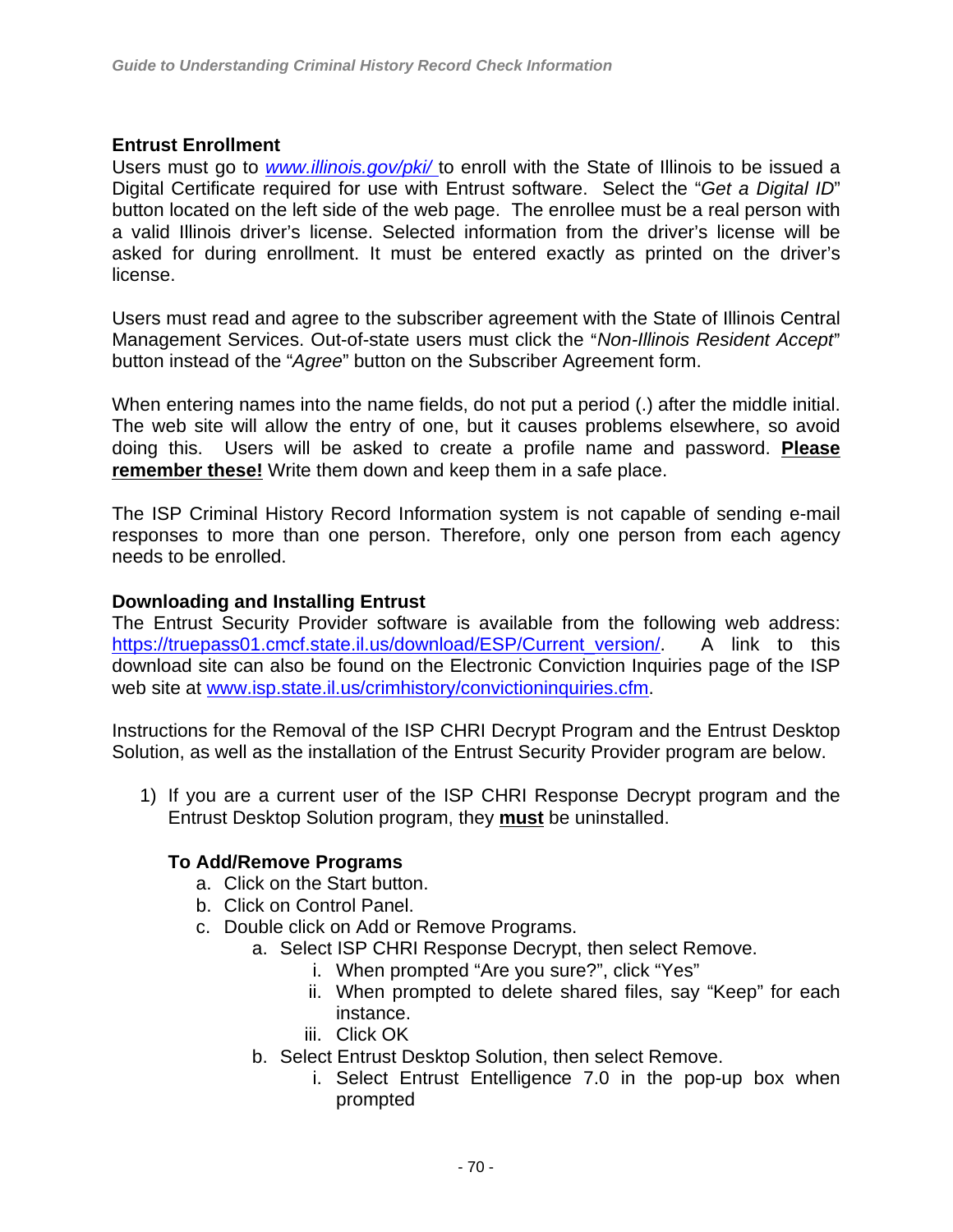- ii. Follow prompts (Next, Uninstall Now, Finish)
- iii. When prompted to restart the computer, say "Yes".
- 2) The Entrust Security Provider (ESP) zip file to be downloaded will be different depending on the version of the operating system version. Using a web browser (such as Internet Explorer, Google Chrome, or Mozilla Firefox), type or click on the following web address in the address bar to access the download files: [https://truepass01.cmcf.state.il.us/download/ESP/Current\\_version/](https://truepass01.cmcf.state.il.us/download/ESP/Current_version/)
	- a. File names are: ESP\_91\_32bit.zip (for 32 bit systems) ESP 91 64 bit.zip (for 64 bit systems)

| ☆ ☆ | truepass01.cmcf.state.il.us - /download/ESP/Current |  |                                                              |
|-----|-----------------------------------------------------|--|--------------------------------------------------------------|
|     |                                                     |  | truepass01.cmcf.state.il.us - /download/ESP/Current version/ |
|     |                                                     |  |                                                              |
|     | [To Parent Directory]                               |  |                                                              |
|     | Tuesday, November 09, 2010 10:34 AM                 |  | 6079820 eesp 91 158410 win32.zip                             |
|     | Tuesday, November 09, 2010 10:28 AM                 |  | 7638818 eesp 91 158410 win64.zip                             |
| 2.  | Wednesday, March 17, 2010 1:38 PM                   |  | 6910867 ESP 91 32bit.zip                                     |
|     | Wednesday, March 17, 2010 1:41 PM                   |  | 10347572 ESP 91 64bit.zip                                    |
|     | Wednesday, November 10, 2010 11:31 AM               |  | 1051 Readme first.txt                                        |
|     | Wednesday, November 10, 2010 12:10 PM               |  | 444074 To install Entrust Entelligence Security Provider.zip |
|     |                                                     |  |                                                              |
|     |                                                     |  |                                                              |

- b. Open and extract the file. (For Windows 7 users, the file must be saved before opening.)
- c. Double click the **setup.exe** file to begin installation.
	- i. Follow prompts (Run, Next)
	- ii. Accept License Agreement. Follow prompts (Next)
	- iii. Choose "Complete" installation option. Follow prompts (Install, Finish)
- d. NOTE: Computer **must** be restarted after ESP installation.
- 3) After restart, the appropriate patch must be downloaded and installed. It is located at the same web address:

[https://truepass01.cmcf.state.il.us/download/ESP/Current\\_version/](https://truepass01.cmcf.state.il.us/download/ESP/Current_version/)

a. File names are: eesp 91 158410 win32.zip (for 32 bit systems) eesp\_91\_158410\_win64.zip (for 64 bit systems)

| $\rightarrow$                                                        |                                                                          |  | etruepass01.cmcf.state.il.us - /download/ESP/Current | 合                                                            |
|----------------------------------------------------------------------|--------------------------------------------------------------------------|--|------------------------------------------------------|--------------------------------------------------------------|
|                                                                      |                                                                          |  |                                                      | truepass01.cmcf.state.il.us - /download/ESP/Current version/ |
|                                                                      |                                                                          |  |                                                      |                                                              |
|                                                                      |                                                                          |  |                                                      |                                                              |
|                                                                      |                                                                          |  |                                                      |                                                              |
|                                                                      |                                                                          |  |                                                      |                                                              |
|                                                                      | Tuesday, November 09, 2010 10:34 AM                                      |  |                                                      | 6079820 eesp 91 158410 win32.zip                             |
|                                                                      | Tuesday, November 09, 2010 10:28 AM<br>Wednesday, March 17, 2010 1:38 PM |  |                                                      | 7638818 eesp 91 158410 win64.zip<br>6910867 ESP 91 32bit.zip |
|                                                                      | Wednesday, March 17, 2010 1:41 PM                                        |  |                                                      | 10347572 ESP 91 64bit.zip                                    |
| [To Parent Directory]<br>3.<br>Wednesday, November 10, 2010 11:31 AM |                                                                          |  |                                                      | 1051 Readme first.txt                                        |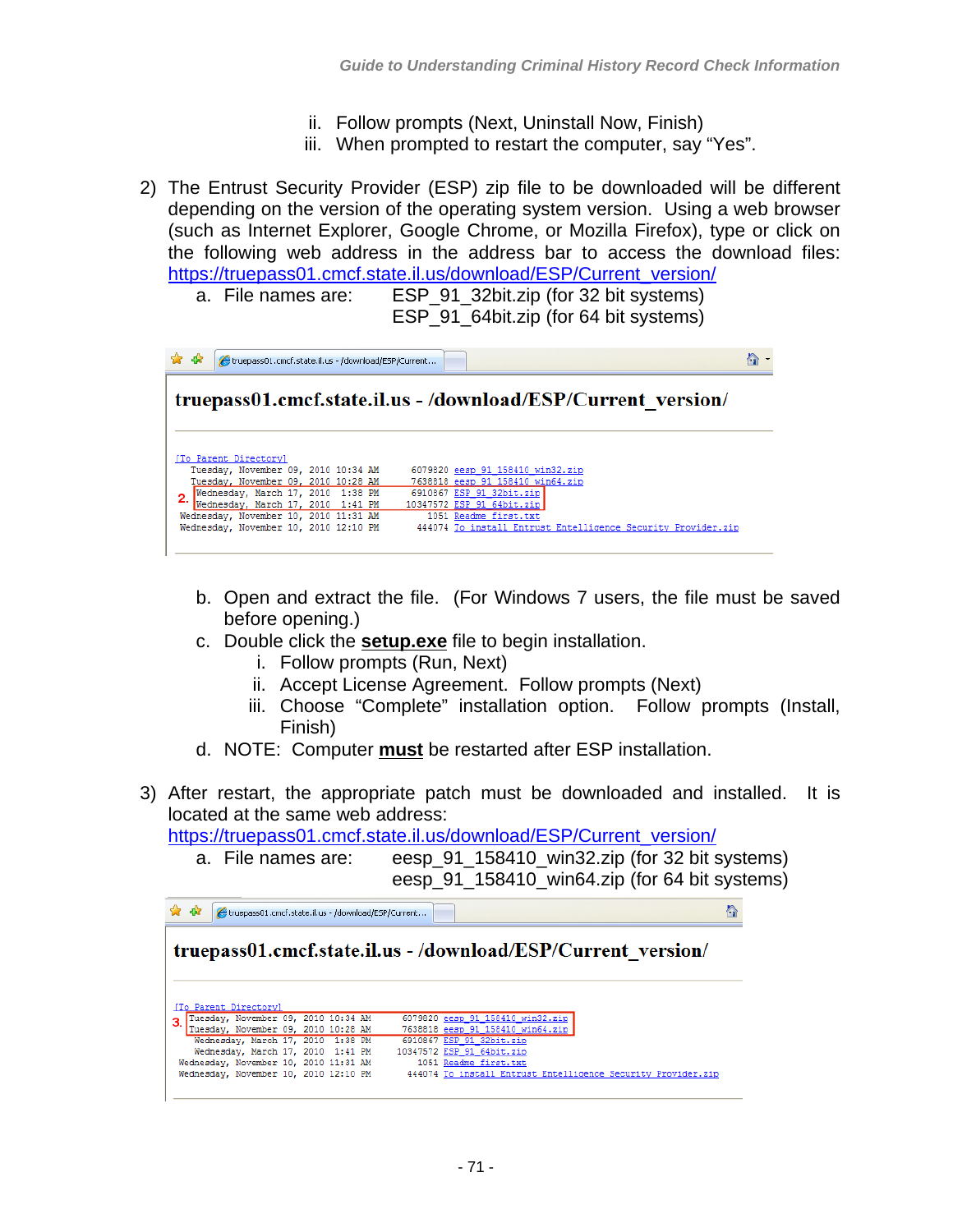- b. It is important to close all windows prior to installing the patch. If they are not closed, errors may occur at the end of the installation process.
- c. Open and extract the file.
- d. Double click the eespwin32\_91\_158410.msp file or the eespwin64\_91\_158410.msp file to begin installation.
- e. Follow prompts (Open, Next, Finish)
- f. NOTE: Computer **must** be restarted after ESP patch installation.
- 4) After installation has been completed and the computer restarted, double click the Entrust icon located in the system tray (it appears as a person with a red

 $X$ )  $\rightarrow$   $\rightarrow$  For current users, after logging in, the program may have to upgrade their current certificate.

- 5) After completing the installation of the ESP software, you must contact ISP to activate the new decryption method. Responses received using the new method of decryption will be identified with the following in the subject line: *Your Criminal History Response – New Encryption***. Anything received using the old encryption process cannot be opened with ESP**.
	- a. To open a response from with an installed email client (such as Microsoft Outlook or Lotus Notes):
		- i. Double click the response file in the email program and open the response directly from email or save the file to a folder on their computer prior to decryption.
		- ii. Save the response to a folder on the computer, then either double click the file or right click the file and select "Decrypt and Verify" to begin the decryption process.
		- iii. The first time a response is opened using either method will prompt the user to log into Entrust if they are not already logged in.
	- b. To open a response using a web based email client:
		- i. The response **must** be saved to a folder on the computer prior to decrypting.
		- ii. After the response is saved to the computer, it can be decrypted by double clicking the file or right clicking the file and selecting "Decrypt".
	- c. To decrypt multiple responses with one click:
		- i. Save the response file(s) to a folder on the computer.
		- ii. Go to the folder containing the files and select all files you wish to decrypt.
		- iii. Right Click the selected files
		- iv. On the right click menu that appears, select "Decrypt and Verify"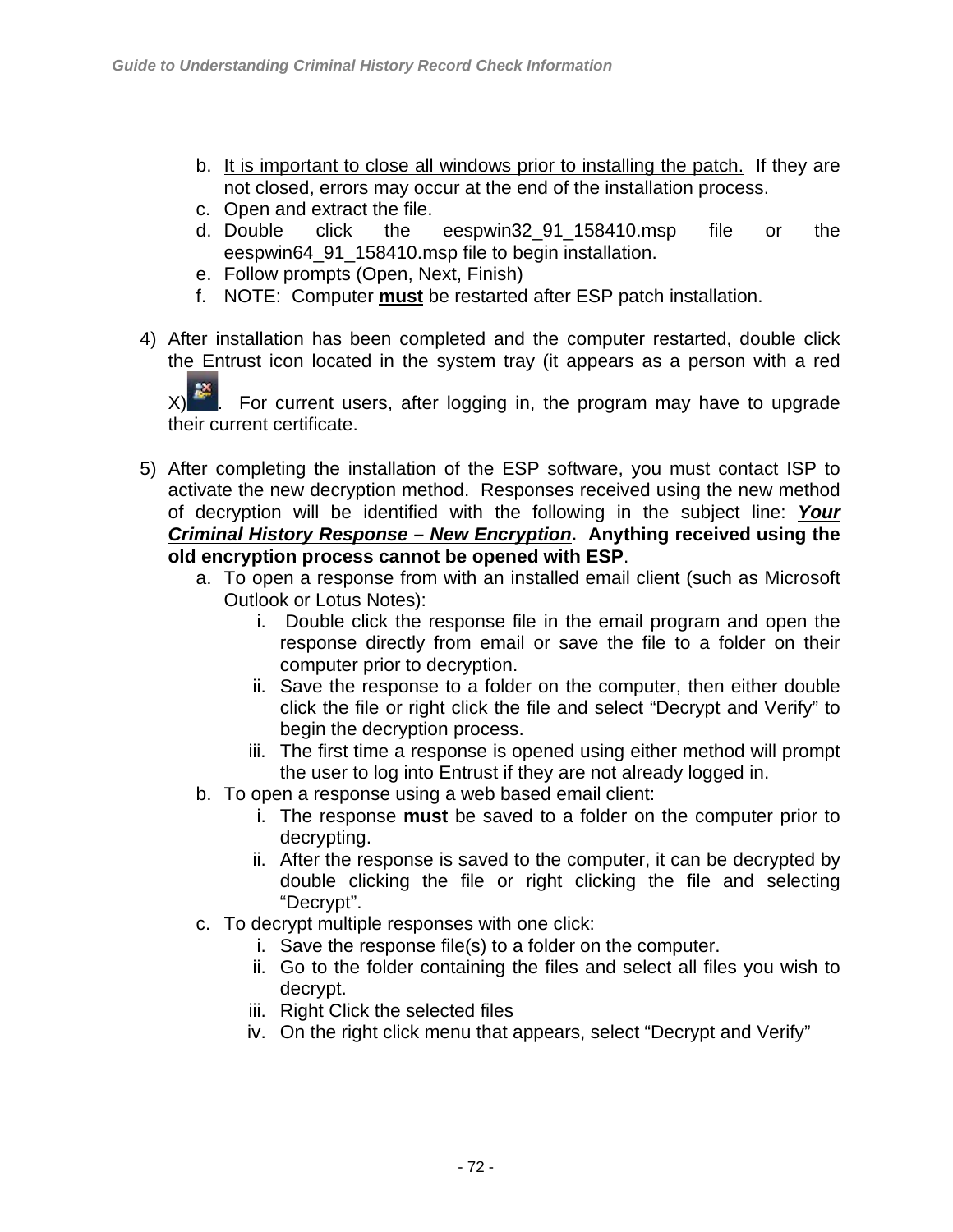## **ENTRUST Operation**

After the install is complete, the following icon will appear in the bottom right system tray

next to the clock on the PC. The presence of the red **X** in the icon indicates that the user is not logged in to their digital ID. When the user is logged in, but the session has timed out (i.e. no activity for more than 30 minutes) and has become locked, a red padlock will appear over the gold key.

Double clicking this icon, the following window should appear.

Enter the Name (User ID) and the password that was created when registering for a State of Illinois Digital ID. If you forget the password for your Profile Name, you can go to the following URL: [https://autora01.cmcf.state.il.us/soi\\_re](https://autora01.cmcf.state.il.us/soi_recover.html) [cover.html.](https://autora01.cmcf.state.il.us/soi_recover.html) Follow the instructions to recover your password. Please do not call the ISP as we will not be able to reset passwords on the CMS Certificate Authority server.

| <b>Entrust Security Store Login</b>                                                                                                                                                          | x                                                                                                                                                                       |  |  |  |  |  |
|----------------------------------------------------------------------------------------------------------------------------------------------------------------------------------------------|-------------------------------------------------------------------------------------------------------------------------------------------------------------------------|--|--|--|--|--|
| <b>Entrust</b> Securing Digital Identities & Information                                                                                                                                     |                                                                                                                                                                         |  |  |  |  |  |
| What is an Entrust<br>security store?<br>Forgot your password?<br>When is my Entrust<br>digital ID updated?<br>How long does my login<br>last?<br>I don't have an Entrust<br>security store? | Please log in to your Entrust security store. To log in,<br>select or type your Entrust security store name and<br>enter your password.<br>Name:<br>Browse<br>Password: |  |  |  |  |  |
| I can't find my Entrust<br>security store?                                                                                                                                                   | Cancel<br>OK<br>Help                                                                                                                                                    |  |  |  |  |  |
|                                                                                                                                                                                              | © Copyright 2001 - 2010, Entrust Limited. All rights reserved.                                                                                                          |  |  |  |  |  |

After successfully logging in, the icon in the system tray will change: This icon indicates that the user is logged in to their digital ID.

To log out, right click the icon and choose the option "Log Out", or double click on the system tray icon again to log out.

## **Activating E-mail Responses**

Once you have enrolled for your Digital Certificate, installed the Entrust Security Provider software, and can successfully log on to Entrust, you must fax the Illinois State Police Customer Support Unit, at (815) 740-4401, to be activated. Provide the ORI and e-mail address on agency letterhead along with a request to activate e-mail responses for your agency. The change will be made within 24 business hours. You will not receive any responses in your e-mail until you have been activated in the Criminal History Record Information system.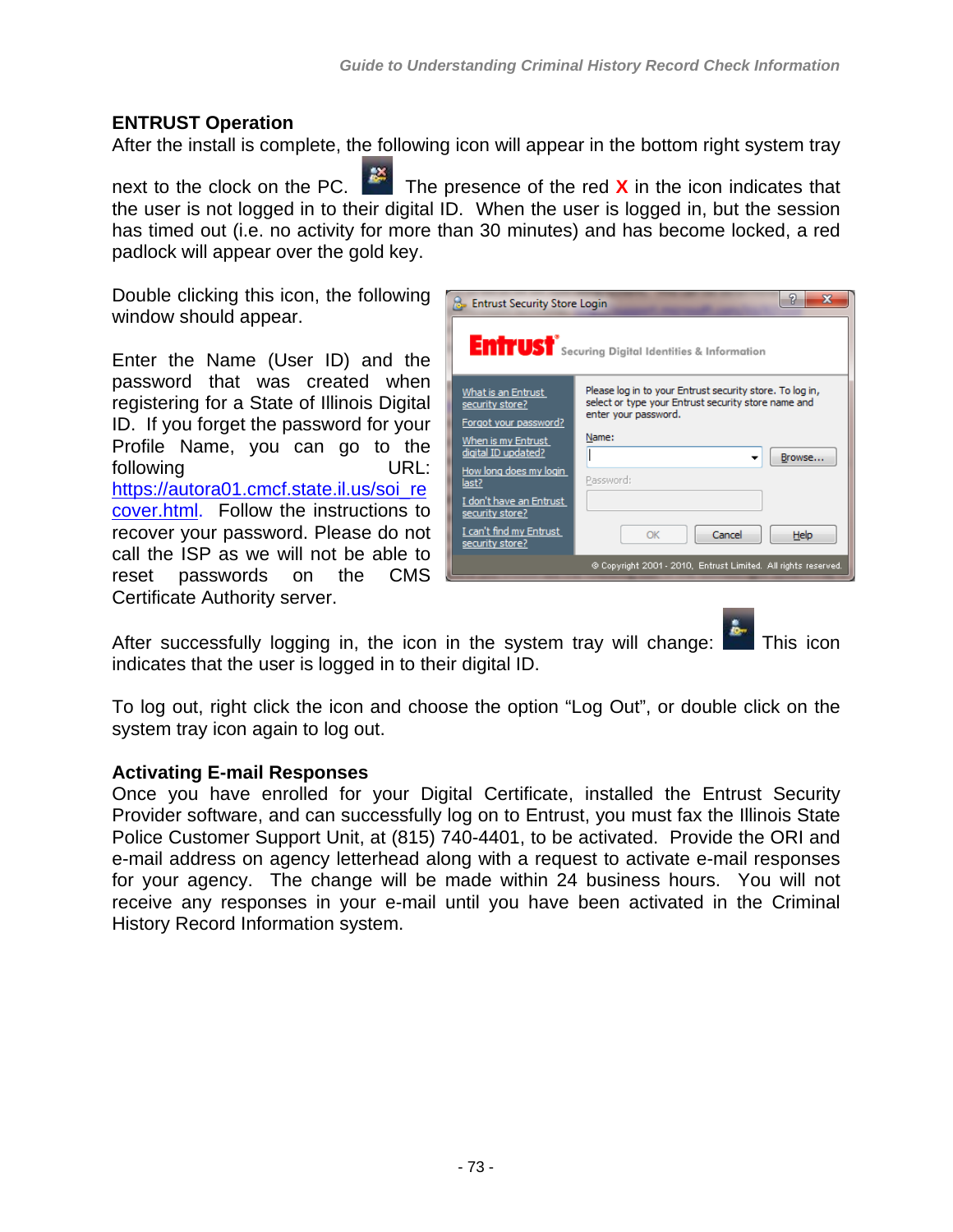## **Troubleshooting**

- **Problem**: You receive an error message stating *"You are not the intended recipient for this message."* The message will not decrypt. The above error is generated.
- **Solution:** You may be using the wrong Entrust account to try to decrypt the message. Only the account that is registered to the e-mail address will be the account that can open the message. Please make sure you are using the correct account.

or

Your certificate keys are out of sync. Contact the CMS PKI Help Desk and ask to have your keys re-synced. Once new keys have been issued, contact the State Police and ask for your responses to be re-sent to you. If re-syncing the keys does not solve the problem, the e-mail message may have been misdirected to you and you will not be able to decrypt it. Please contact the BOI Customer Support Unit at (815) 740-5160 or via e-mail at [boi\\_customer\\_support@isp.state.il.us](mailto:boi_customer_support@isp.state.il.us) and place a request for technical support.

- **Problem:** I am unable to open the zip file.
- **Solution**: Zip files require an extractor, such as WinZip. There are several extractors on the market, as well as several free versions. WinZip has a trial version that can be used for opening zip files.
- **Problem:** I am missing port information for my firewall.
- **Solution**: The following ports will have to be modified or opened. ISP will not be able to assist with this configuration, as firewalls may be different for each agency.

| authority.cmcf.state.il.us | 163.191.220.20 | port 829 |
|----------------------------|----------------|----------|
| server.cmcf.state.il.us    | 163.191.220.34 | port 389 |
| roaming01.cmcf.state.il.us | 163.191.220.37 | port 640 |

- **Problem**: I need assistance with my Digital ID.
- **Solution:** For questions or assistance regarding Digital ID's, please contact the PKI Digital Certificate Customer Support at (800) 366-8768. Select Option 1 (IT) Information Technology, and then Option 12 – HFS and Digital Certificate Support. Please respond by saying "This is concerning the registration process for a digital certificate". PKI Customer Support hours are Monday thru Sunday, 8:00 am to 5:00 pm.

**Problem:** My Digital ID has expired.

- **Solution:** For an expired Digital ID password, please go to [www.illinois.gov/pki](http://www.illinois.gov/pki) and select Forgot Password from the menu to have your password reset.
- **Problem:** I need assistance with the Entrust Security Provider Software.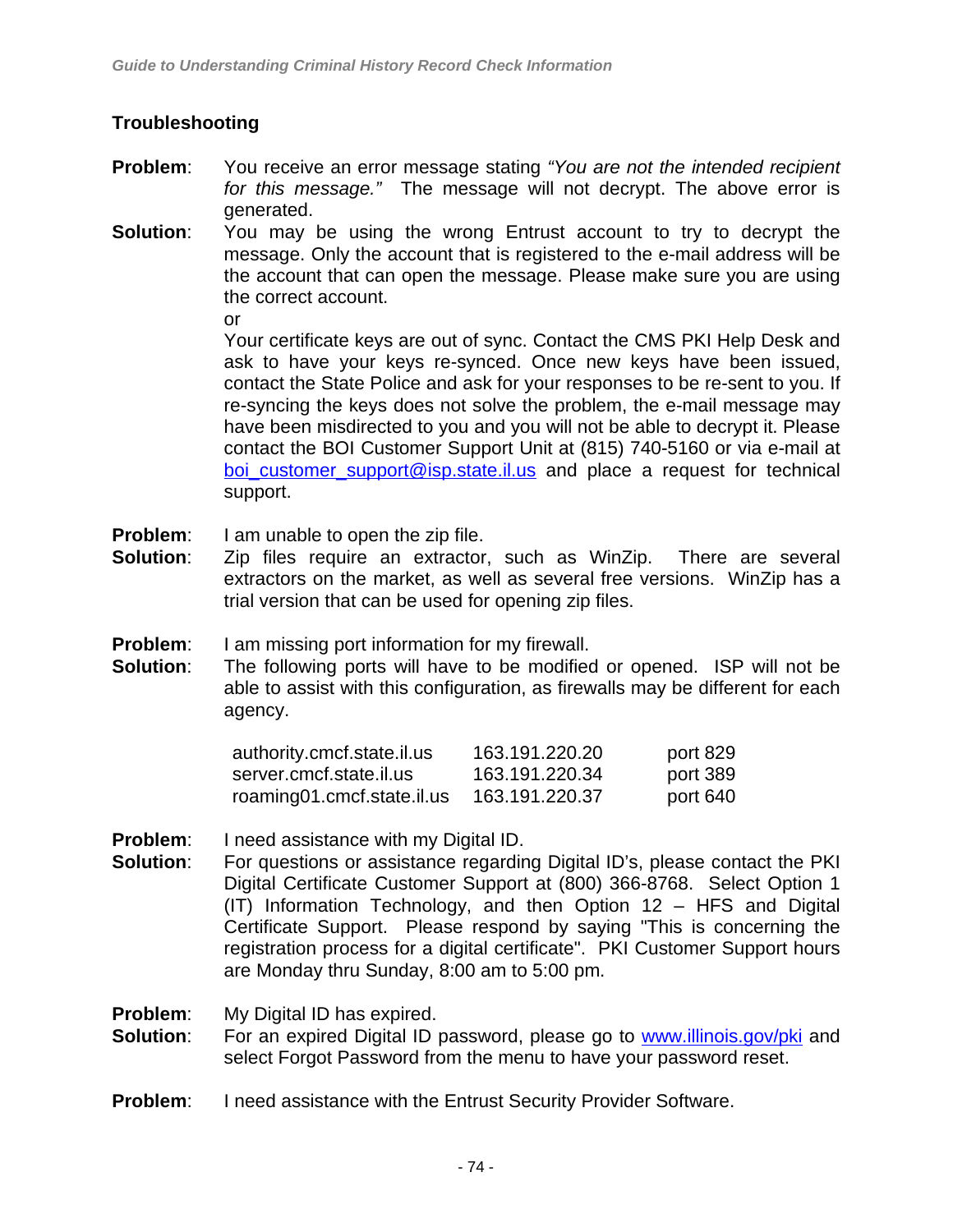**Solution:** For any issues or questions regarding the Entrust Security Provider software, please contact the State of Illinois – Central Management Services help desk by calling (800) 366-8768, select option 1, and then option 13. Provide a short description of the problem and your contact information. A support technician will return your call to assist you.

**Problem:** I received an error regarding unable to access roaming servers.

**Solution:** Make sure you installed with an account that has local admin rights on the PC.

> Some anti-virus software programs cause problems during installation of software. You may wish to temporarily stop your anti-virus application during the install.

> If you have AVG anti-virus software version 9.0, when installing the ESP 9.1 software choose the "Custom" option during the install, then deselect the option to install the TrueDelete software. AVG software and the TrueDelete component is incompatible at this time.

Make sure you clicked the setup.exe file to install the ESP 9.1 software.

Verify that you installed the patch software. The easiest way to do this is by going to "Start" – "Programs" – "Entrust Entelligence" – "Entrust Certificate Explorer", click on Help, and then choose "About Entrust Certificate Explorer". The window should show "Entrust Entelligence Security Provider 9.1 for Windows".

## *How to Decrypt a File*

f you do not sign onto Entrust before you try to decrypt a file, you will be prompted to If you do not sign onto Entrust before you try to sign onto Entrust when you try to open the file.

If the user has a thick client for their email (such as Microsoft Outlook, Mozilla Thunderbird, Lotus Notes, etc.) and the ESP software is installed the user will double click on the attachment in their email to open the criminal history response. If the user is not logged into Entrust, the software will ask for their Name (user ID) and password.

The user also has the option of saving the encrypted file to a location on their PC. This can be done for all users, but will be mandatory for any user who used a web client for their email. Once the file is on the local file system the user simply needs to double click on the response or right click and select "Decrypt and Verify" to start the decrypt process. This process is the same as for thick client email users. Clicking on the response will open the response in the default browser if the user is logged into Entrust, otherwise it will ask for the Name (user ID) and password and then proceed to decrypt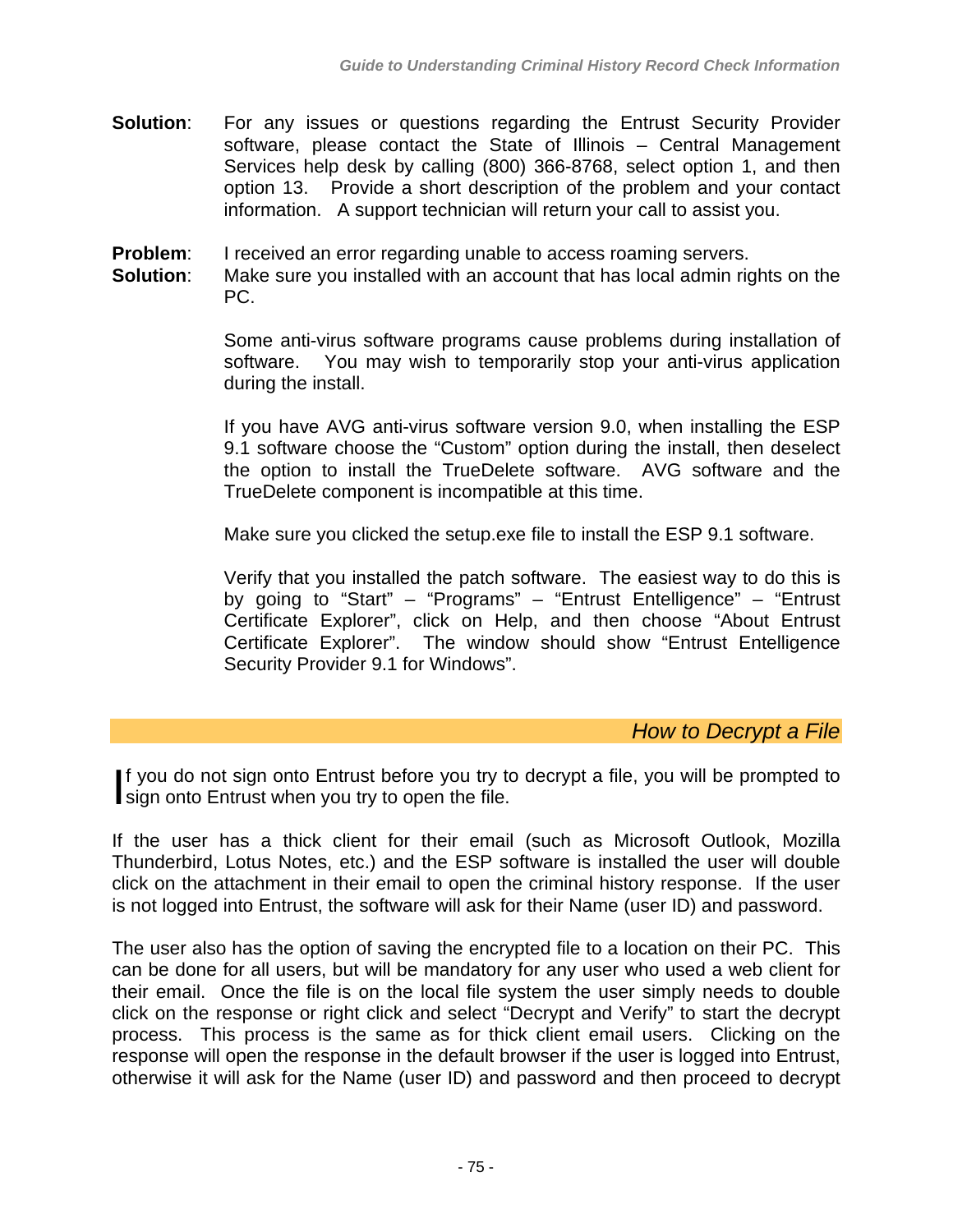the response. To decrypt multiple response files, select the files, right click, and select "Decrypt and Verify".

When the file is opening the user will be prompted with the following message:

"Opening an encrypted or digitally signed file will launch the application associated with the original file. You should only open files from a trustworthy source. The original file may contain executables that you may not wish to launch for security reasons. Do you still want to open (filename)?"

Reply "Yes" to this message. This will open up the response in your default browser. Another message will immediately be displayed asking the following:

"The application launched to view (filename) has exited.

Do you wish to delete the file? If you are done with the file you can safely delete it since the original is still protected."

If you want to delete the unencrypted copy that is currently open select "Yes". This action will not delete the original encrypted file and it can be opened again as long as the user is logged into Entrust. If you wish to save the unencrypted response you can say "No" and it will be in the same user directory as the encrypted file or you can do a save as and save the unencrypted file to a specified location on your PC.



**Note:** If you do not sign onto Entrust before you try to Decrypt a file, you will be prompted to sign onto Entrust when you try to decrypt the file.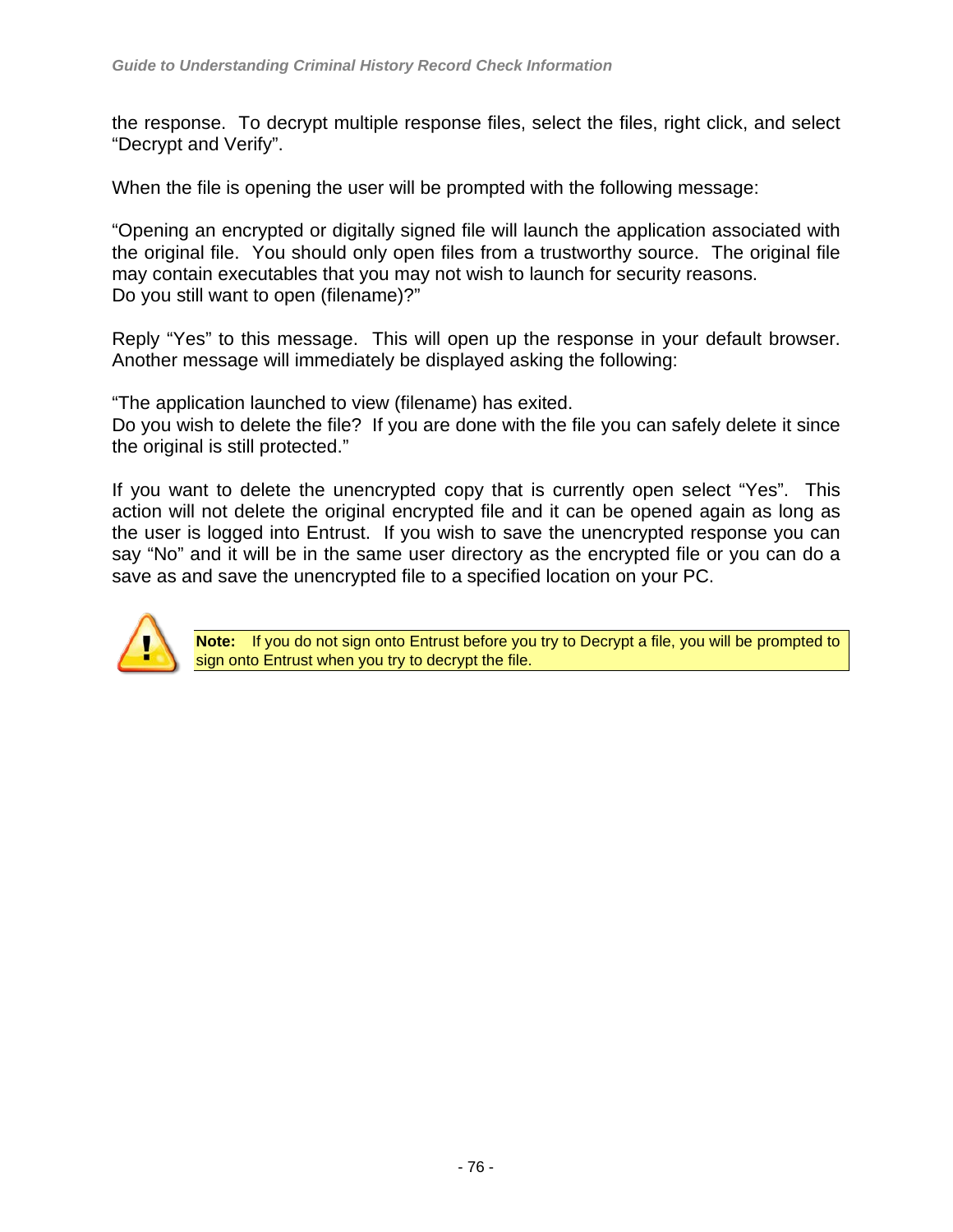## -XI- USING CUSTOMER SUPPORT

ur Customer Support Staff would like to assist you in the most efficient way Our Customer Support Staff would like to assist you in the most efficient way<br>possible. Please have the following information available when calling. Make sure to note the name of the Customer Support staff member when calling.

- When leaving a voicemail, please provide a number you can be reached, as well as the best time of day to contact you.
- When calling to check the status of a file, have the Agency Identification Number (ORI), date or dates in question, the number of names submitted in the file, and at least one of the names submitted available.
- When calling about an error message, please write down the error message prior to calling. Our Customer Support staff will log this information and the caller will be provided with the Ticket number assigned to the call.
- When calling about a mailed submission, please have the TCN or DCN number, the subject's name, and the date the form was mailed to the BOI available.
- When calling about a live scan submission, please have the TCN or DCN number, the subject's name, name of the requesting agency and their ORI available.
- Be sure the e-mail address you have listed with our agency is current.
- All calls that require Technical Support assistance are logged and the customer is provided a Ticket number that is assigned to each call. The customer should use this number as a reference when calling.

All updates to agency information (e-mail addresses, fax number, or street addresses) must be submitted on agency letterhead and faxed to (815) 740-4401 or mailed to:

> Illinois State Police, Bureau of Identification Attention: Customer Support Unit 260 North Chicago Street Joliet, Illinois 60432-4075

The Customer Support staff can be reached at (815) 740-5160, Monday through Friday from 7:00 AM to 5:00 PM or via e-mail at [boi\\_customer\\_support@isp.state.il.us](mailto:boi_customer_support@isp.state.il.us)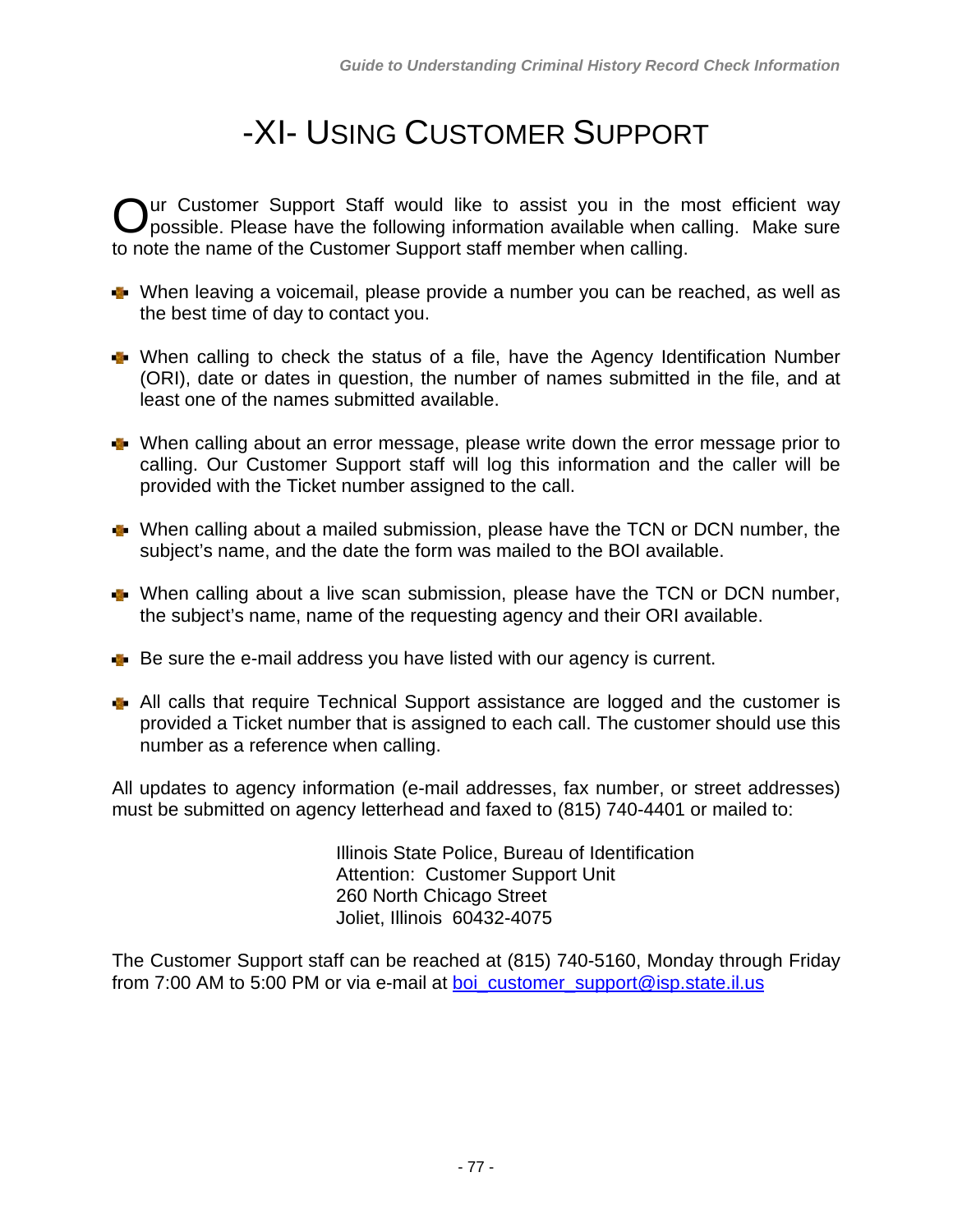*Guide to Understanding Criminal History Record Check Information*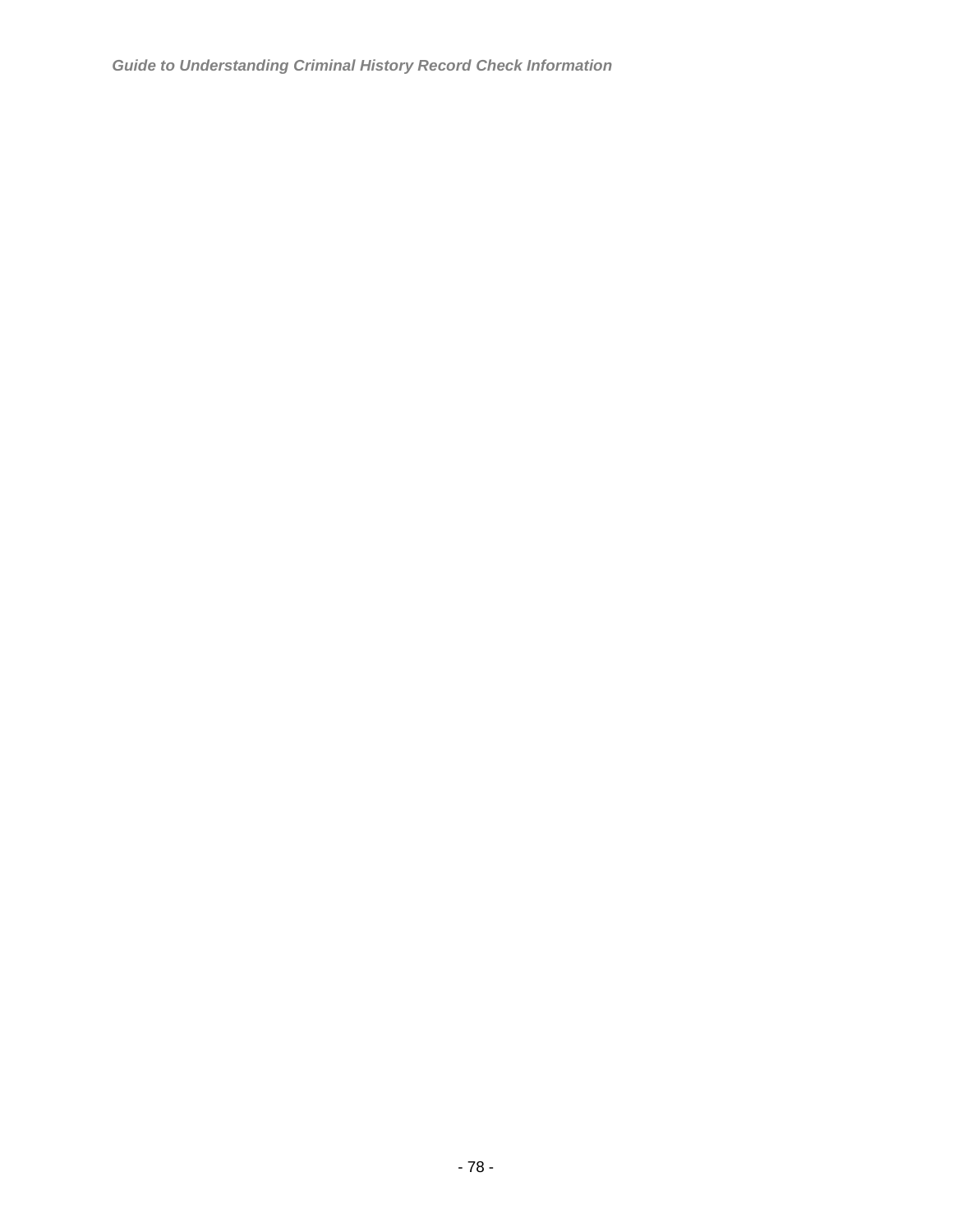## -XII- FREQUENTLY ASKED QUESTIONS

isted below are answers to a number of the most frequently asked questions. These listed below are answers to a number of the most frequently asked quality and answers are included in this section for your reference.

## *Electronic Inquiry and Response Questions*

**Question:** What is the response time for processing my files?

- **Answer:** Files submitted by 2:00 p.m. are processed that night and the corresponding response e-mail are normally sent out the following business day. Files e-mailed on weekends and holidays will be processed the next business day.
- **Question:** Is this program a web-based Internet program?
- **Answer:** No.
- **Question:** What race code should be used for people of Hispanic decent?
- **Answer:** The NCIC code table states that Hispanics should be entered with the race code most closely representing the subject. When submitting a request for information on a subject of Hispanic descent, use the "**W"** code for white. The FBI created the NCIC code table has established the specific race code definition. ISP has no authority to modify the table's race codes or change their definition.
- **Question:** I sent my file to your agency several days ago and have not received anything back. How much longer should I wait?
- **Answer:** Please do not wait several days or weeks before contacting our agency when you have not received a file. Our files run within 24 to 48 hours upon receipt of your file. Please keep in mind that files submitted after 2 pm will be processed on the following day.

## *Response Handling Questions*

- **Question:** Does the law require that I obtain the applicant's signature and forward it to the BOI?
- **Answer:** If the inquiry is for employment or licensing purposes, you are required to obtain a signed release from the applicant and maintain it on file for at least two years. The release is not to be forwarded to the BOI. It should be maintained in your files.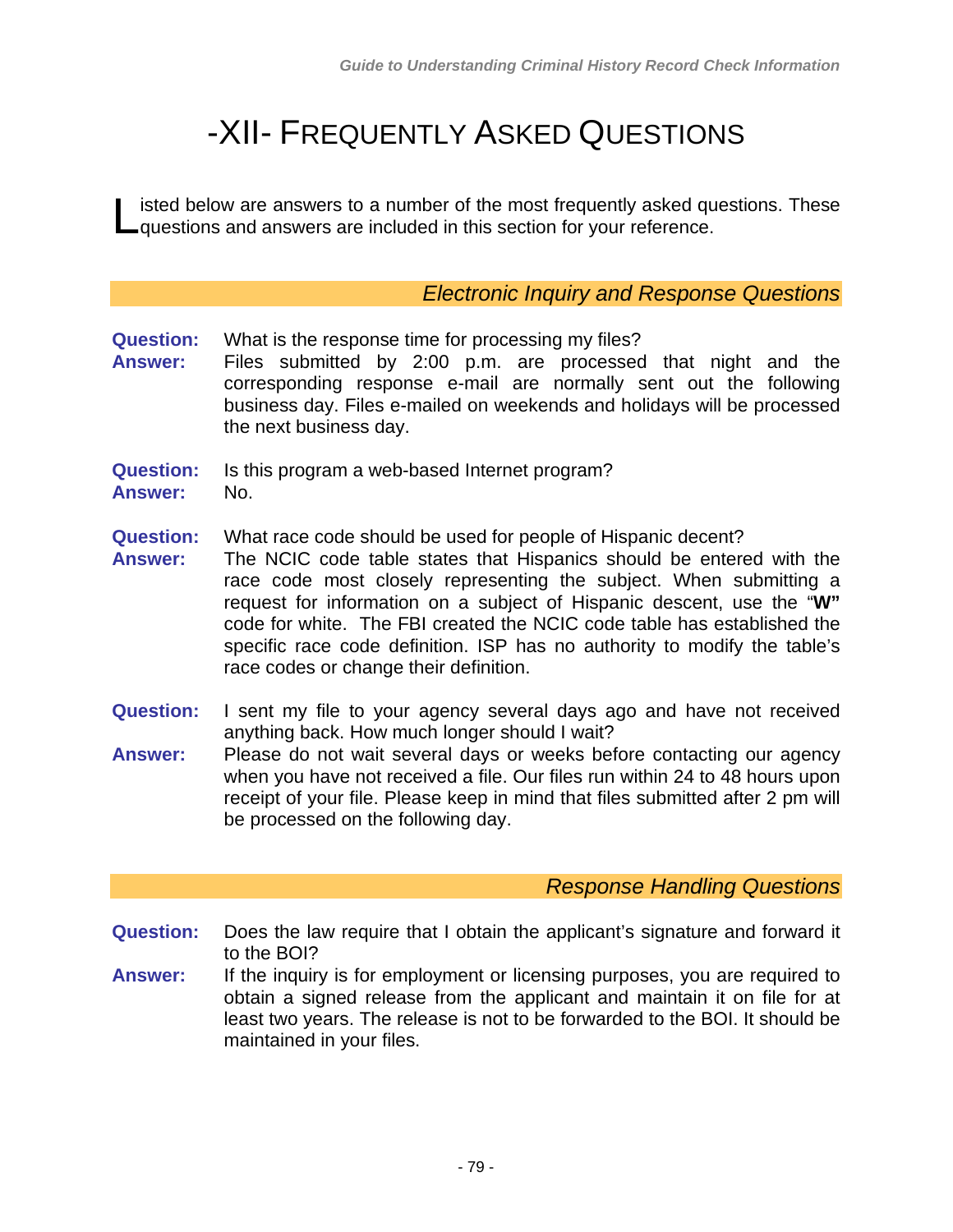- **Question:** If I am submitting my criminal history record information checks to your agency electronically, how will I supply a copy of an e-mail to my employee?
- **Answer:** The Illinois State Police does not have a standard form to supply your employee with a copy of their criminal history record information you received. Your agency will need to create a procedure for this. Many agencies type a brief statement on their letterhead for the employee, while others simply cut and paste our e-mail and provide that to the employee.
- **Question:** If I submit an electronic criminal history record information check and receive a record response in the mail, what are the procedures if the employee denies the record belongs to them?
- **Answer:** You or the employee can initiate a fingerprint based search by submitting a Conviction Information Request fingerprint card to our agency. The response will then be based on a positive identification of fingerprints. The subject may also seek to use the Access and Review process.
- **Question:** I submitted a UCIA request for an applicant. The applicant would like a copy of the response. Can I give it to them?
- **Answer:** Yes, the UCIA law mandates that an employer provide a copy of the response to the applicant when it is used for employment purposes.

*Fiscal and Fee Related Questions*

- **Question:** What is the cost of submitting record checks?
- **Answer:** Please refer to the current fee schedule located in *Appendix C, Fee Schedule* for the fees associated with each form.
- **Question:** How is payment made?
- **Answer:** Payment for electronic submissions will be drawn from your escrow account at the current rate. Manual submissions must be accompanied by a check or money order made payable to the Illinois State Police. Please refer to the current fee schedule located in *Appendix C, Fee Schedule* for the fees associated with each form.
- **Question:** How much money do I need to start an escrow account?
- **Answer:** The minimum amount required is \$350.00 for 35 or fewer inquiries per year, \$500.00 for 36 to 70 inquiries per year, and \$1,000.00 for agencies submitting more than 70 inquiries per year.

**Question:** Are credit cards accepted?

**Answer:** No.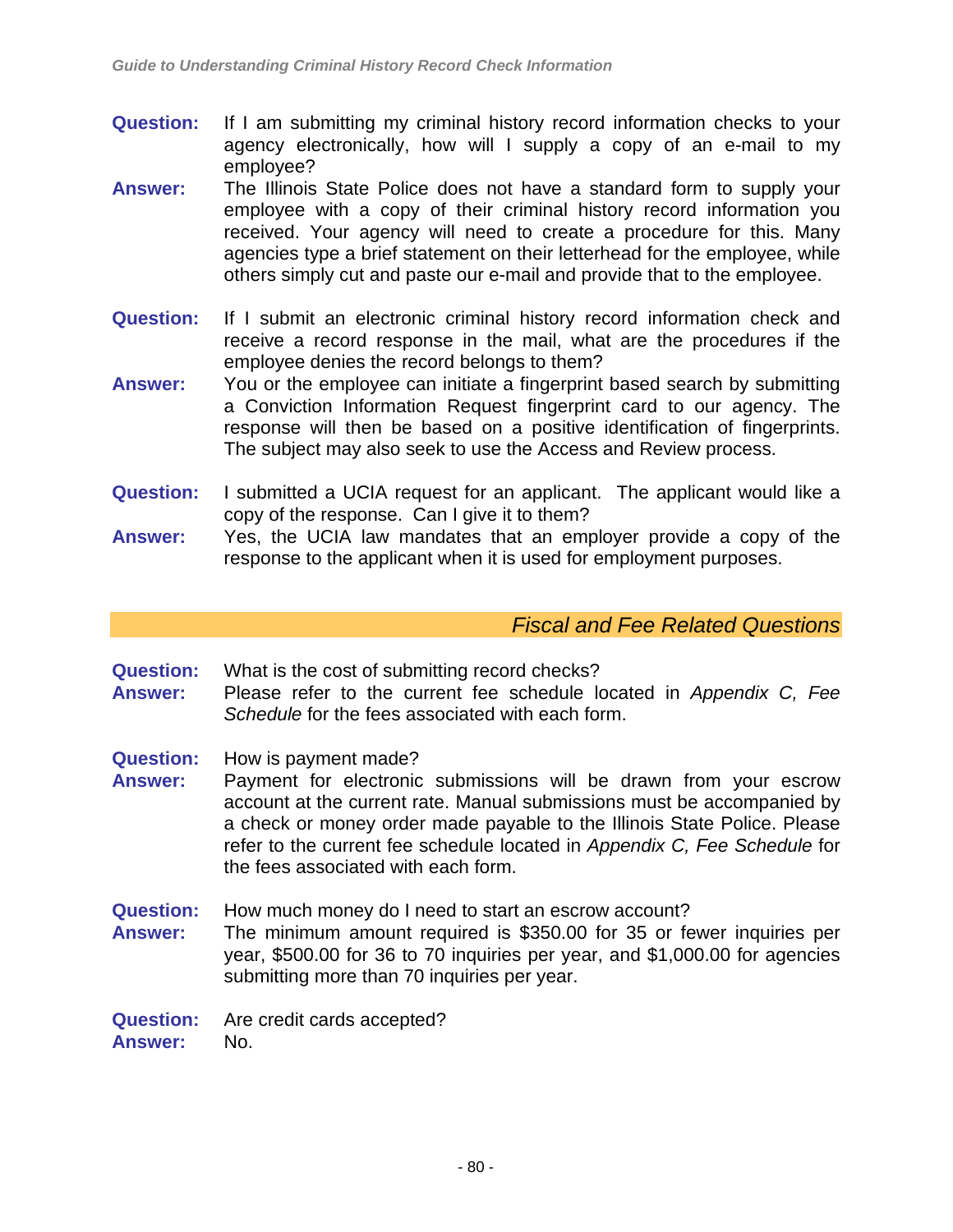- **Question:** Would there be a carry over if the entire escrow amount is not depleted by the end of the contract period?
- **Answer:** Yes. The balance of your escrow account would be carried over. However, if you decide to discontinue submitting UCIA inquiries via electronic transfer, your escrow account balance would be returned upon request.
- **Question:** If I include a certain dollar amount as required in the user's agreement and my estimate is inaccurate, am I obliged to submit that volume of inquiries to the BOI?
- **Answer:** No. The figure provided in the user's agreement is merely an estimate and is needed for planning purposes. The estimate is also necessary to comply with the rules and regulations governing ISP contractual agreements.
- **Question:** Can I receive credit on my statement for files I ran more than once?
- **Answer:** Unless the problem was a result of the Illinois State Police, you will be charged for the files that are resent.
- **Question:** How can I discover the balance of my account?
- **Answer:** Contact the BOI Customer Support Unit at (815) 740-5160. Staff will forward your call to the appropriate unit to assist you with your inquiry.
- **Question:** Can you deduct the cost of submitting fingerprint searches from my drawdown account?
- **Answer:** Yes. You must make sure that your ORI is placed on the top portion of your fingerprint card submission for proper processing. Failure to do so could cause a delay in the processing time.
- **Question:** Are there any additional costs for submitting a live scan fingerprint submission?
- **Answer:** Live scan vendors are permitted to charge a fee for fingerprinting services.

*Additional Information Queries*

- **Question:** Does ISP provide any other information such as credit histories?
- **Answer:** No, ISP maintains and disseminates Illinois criminal history record information only.
- **Question:** How can I find out if a person is a registered sex offender?
- **Answer:** To determine if the subject of your inquiry is a registered sex offender, please check the Illinois State Police Registered Sex Offender Information web site at [www.isp.state.il.us/sor/.](http://www.isp.state.il.us/sor/) The national Sex Offender Registry is located at [www.nsopr.gov.](http://www.nsopr.gov/)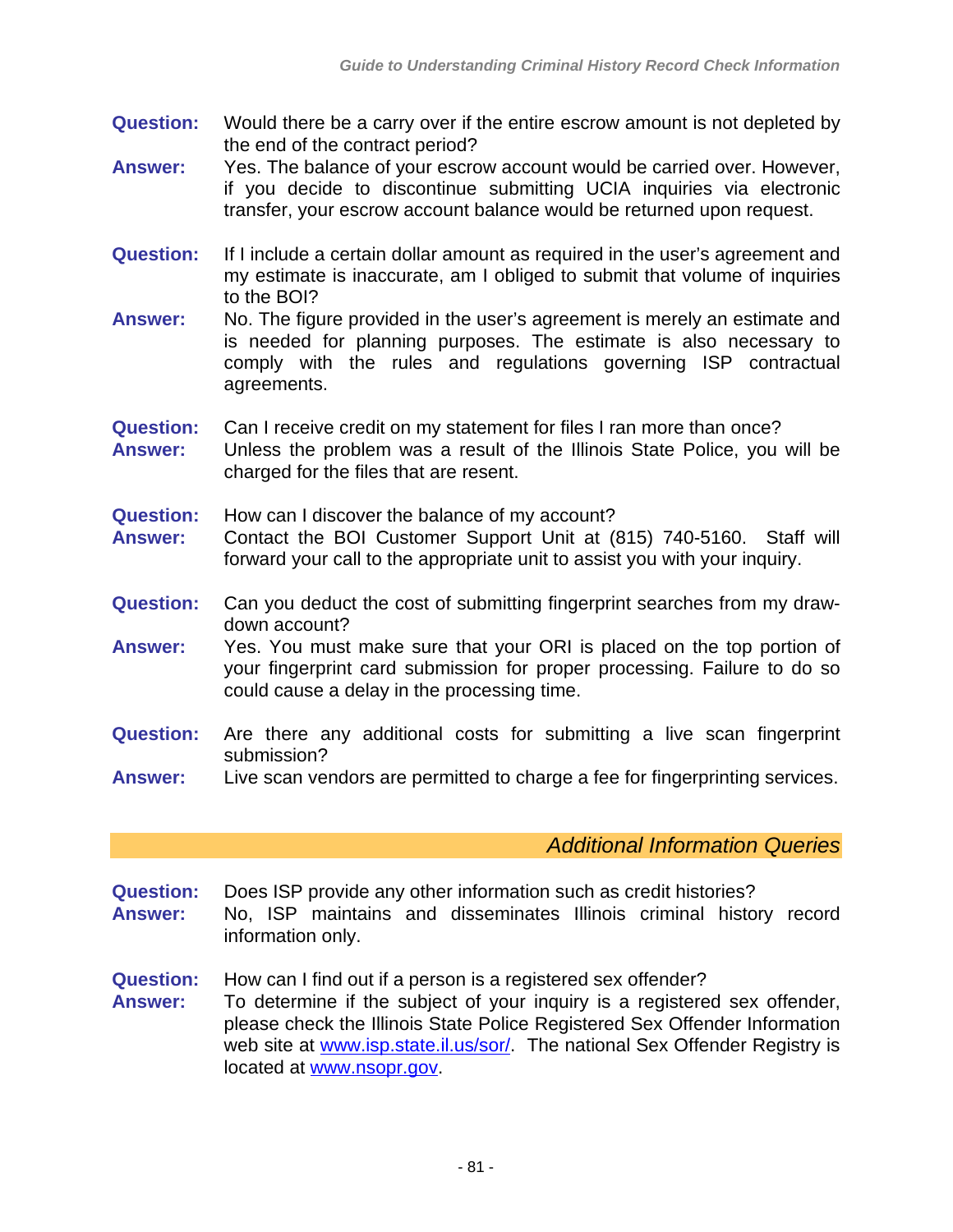- **Question:** Is my Uniform Conviction Information Request inquiry checked against the FBI's national criminal history database?
- **Answer:** No, ISP is not permitted to check the FBI's national criminal history database for non-criminal justice purposes unless authorized by statute.
- **Question:** What are the State holidays?
- **Answer:** The State holidays are:

New Year's Day Martin L. King Birthday Lincoln's Birthday Washington's Birthday Memorial Day 4th of July Labor Day Columbus Day Election Day (General) Veterans Day Thanksgiving (Thursday) Thanksgiving (Friday) Christmas

- **Question:** Regarding healthcare criminal history record information checks, for what position titles am I required to submit a UCIA inquiry?
- **Answer:** Questions regarding position titles covered by the Health Care Worker Background Check Act, the waiver process, and accessing the nurses aid registry, etc., should be forwarded to the Illinois Department of Public Health.

## *Fingerprint Submission Questions*

- **Question:** Some of my employees need to be fingerprinted. How do I do that and where do I get the fingerprint card?
- **Answer:** Contact the Customer Support Unit at (815) 740-5160 or via e-mail at boi customer support@isp.state.il.us for a list of available live scan fingerprint vendors.
- **Question:** What types of live scan requests can I submit?
- **Answer:** For non-criminal justice purposes, the only submissions that can be submitted are a Fee Applicant fingerprint card or a Uniform Conviction Information Act (UCIA) request.
- **Question:** What is the difference between the Fee Applicant and a Uniform Conviction Information Act form?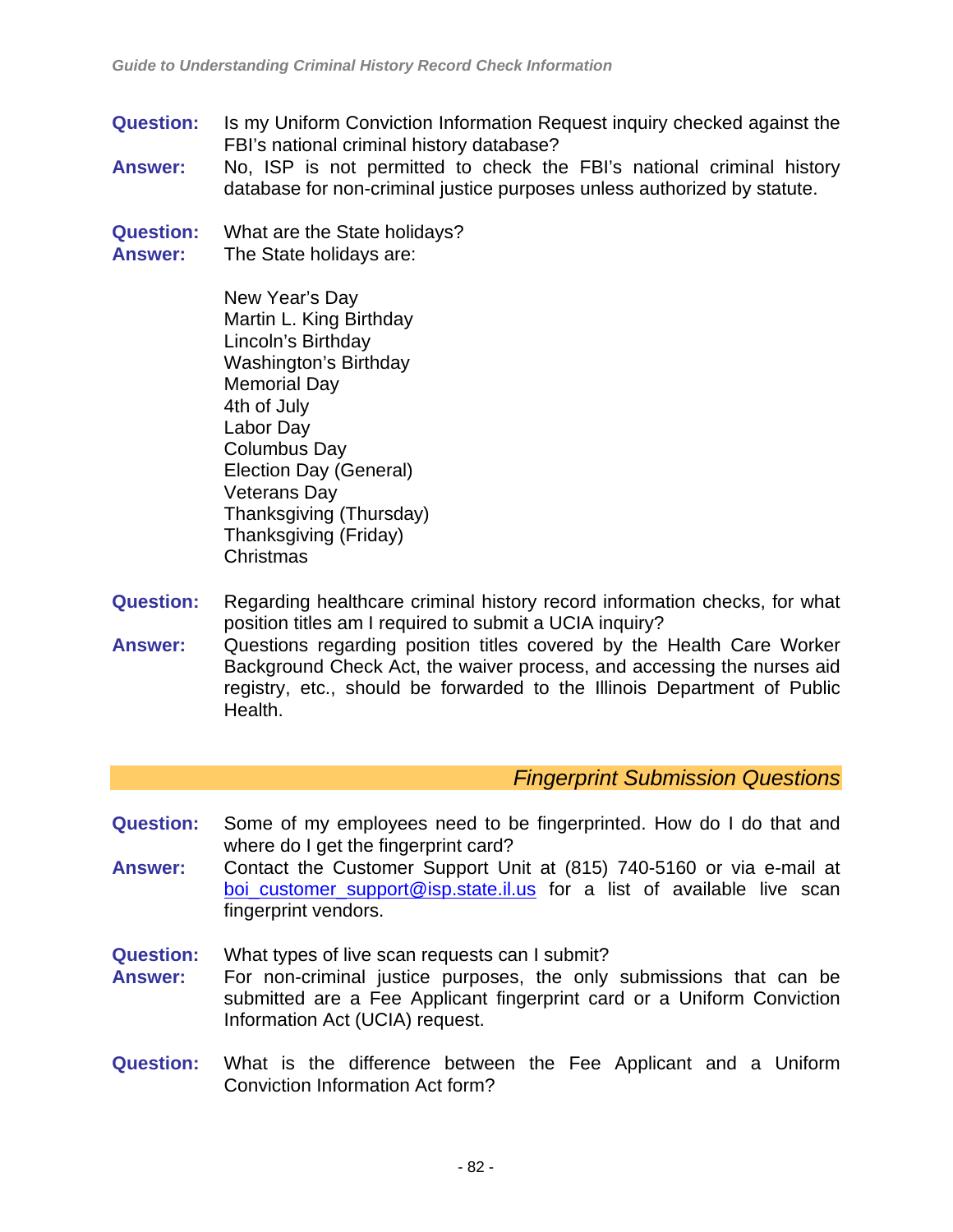**Answer:** Fee Applicant fingerprint cards are criminal history record information requests based on Illinois Compiled Statutes for the purpose of licensing or employment purposes and can be forwarded to the FBI for processing. Updates to the criminal history record will be forwarded to the agency at no additional cost. Uniform Conviction Information Act requests provide a "snapshot in time" of a subject's criminal history record. Requests of this type cannot be submitted to the FBI for processing. Updated information must be requested on a new form for a fee.

## *Miscellaneous Questions*

- **Question:** I need technical assistance. Who do I contact?
- **Answer:** The Customer Support Staff will take your call and attempt to assist you. In cases where further technical assistance is required, your call will be forwarded to the Technical Support Staff.
- **Question:** I want to change our e-mail address. How do I do that?
- **Answer:** Please list the new e-mail address and your ORI on agency letterhead and fax the information to (815) 740-4401. Include any individual's name you may have spoken to.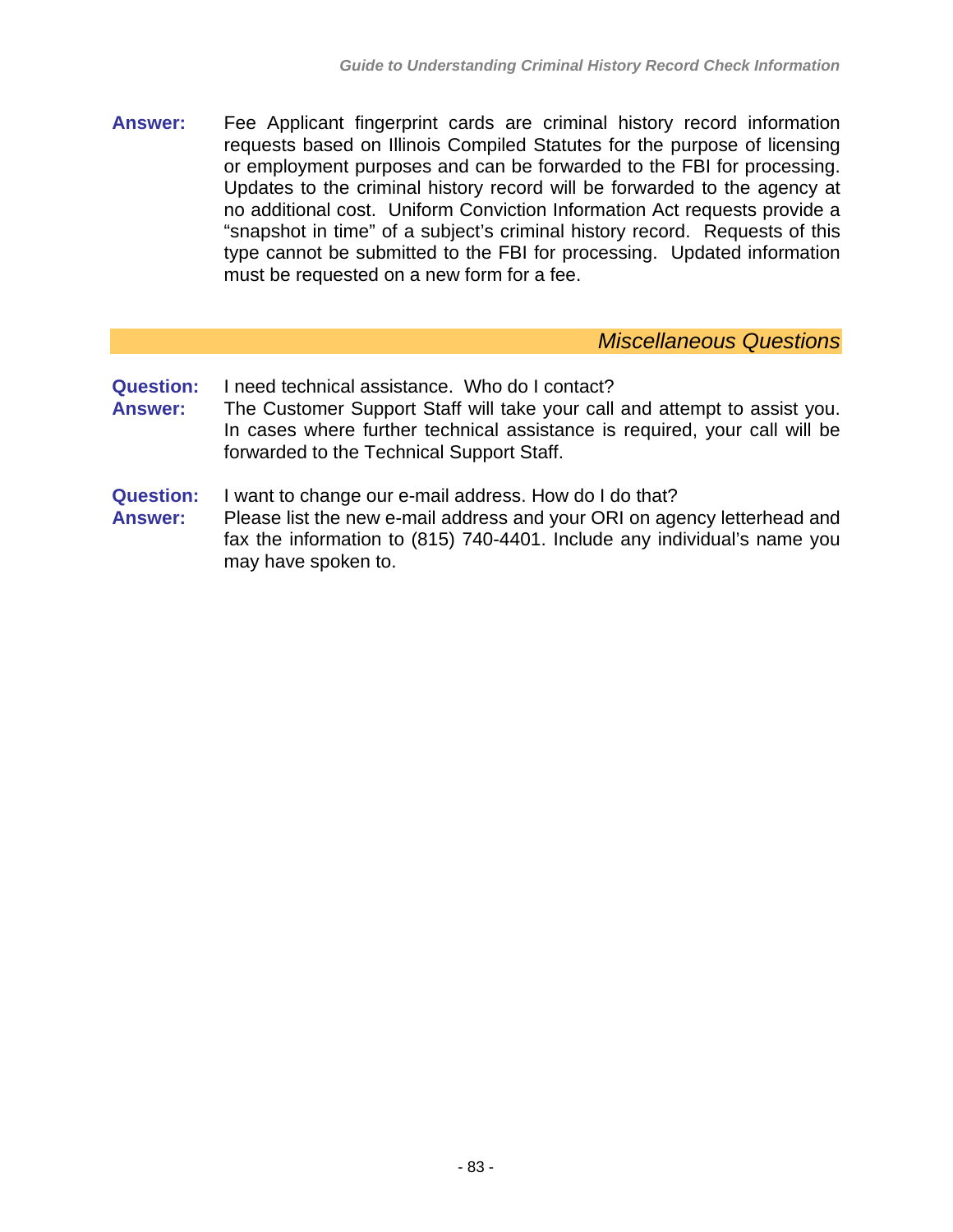*Guide to Understanding Criminal History Record Check Information*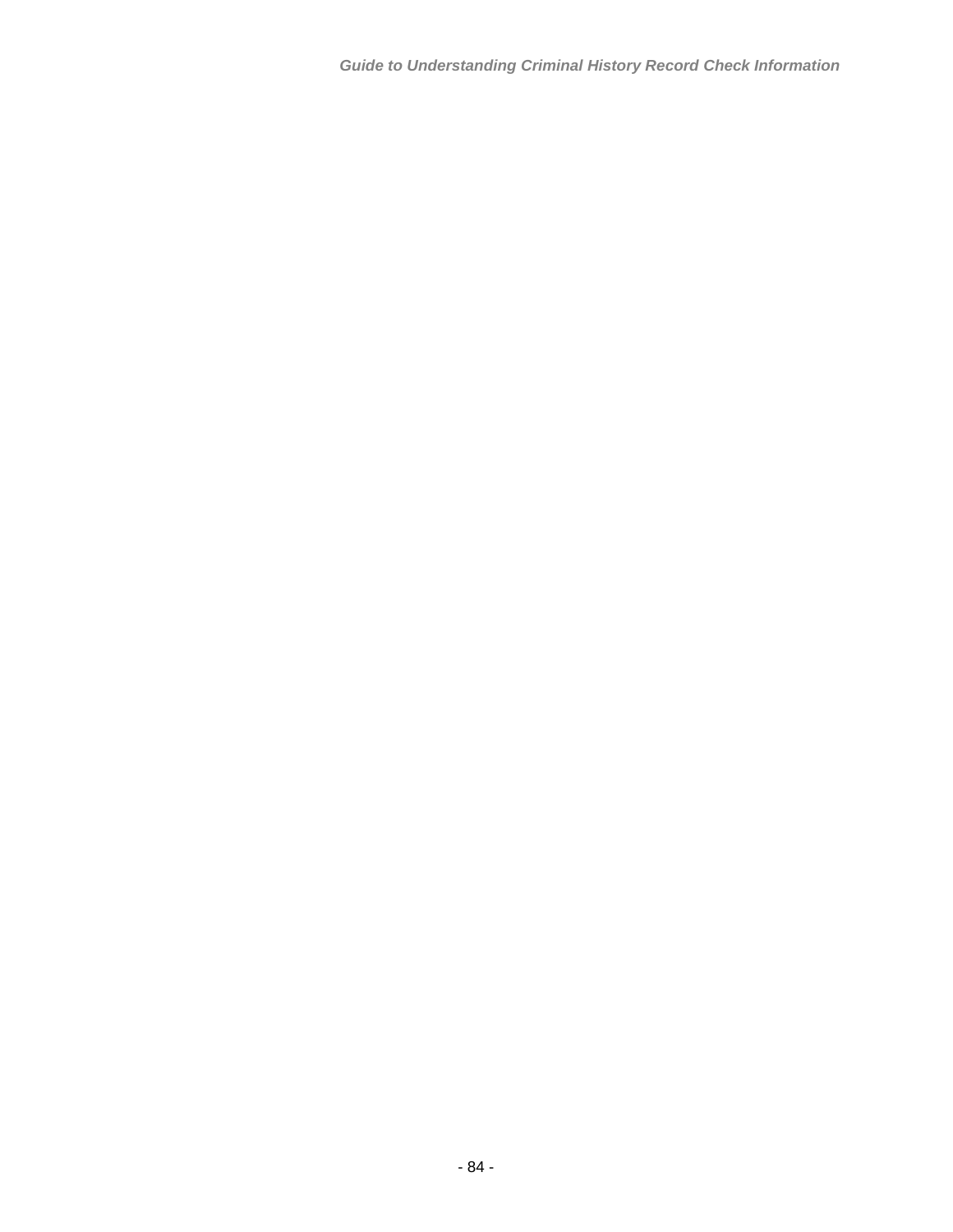## COMMONLY USED ACRONYMS

#### **AFIS – Automated Fingerprint Identification System**

This is a computer-based system for reading, cataloguing, and matching fingerprint images.

#### **AWA/AWV – Adam Walsh Act**

The Adam Walsh Act allows private schools and private social service agencies with child protection responsibilities to obtain fingerprint-based national criminal history record information from the Federal Bureau of Investigation (FBI) for employees and volunteers.

#### **BOI – Bureau of Identification**

The Bureau of Identification is the central repository for criminal history record information for the state of Illinois.

#### **CHRI – Criminal History Record Information**

All Criminal History Record Information about an individual that is required to be reported to the Illinois State Police pursuant to the Criminal Identification Act.

#### **CJIS – Criminal Justice Information System**

The Federal repository of criminal history record information.

#### **CSAOD**

Acronym for inchoate offence codes Conspiracy, Solicitation, Attempt, Substantive Offense (O), and Drug Conspiracy.

#### **DCN - Document Control Number**

The Document Control Number is a pre-printed number located at the top left hand corner of a request forms.

#### **DOB - Date of Birth**

The date of an individual's birth.

#### **FBI - Federal Bureau of Investigation**

The investigative arm of the US Department of Justice.

#### **FEAPP - Fee Applicant Fingerprint Card**

Fingerprint card submitted to the BOI by a non-criminal justice agency which has executed the appropriate contractual agreement with the Illinois State Police for the purpose of doing a criminal history record information check for a fee.

#### **FOID - Firearms Owner Identification**

An identifying number issued by the Firearm Services Bureau in order to regulate the purchase and sale of firearms.

#### **IDOC # - Illinois Department of Corrections**

An identifying number issued to an individual assigned to the Department of Corrections.

#### **INS # - Immigration and Naturalization Service**

An identifying number assigned by the Department of Immigration and Naturalization in order to regulate registered immigrants.

#### **LEADS - Law Enforcement Agency Data System**

The Law Enforcement Agency Data System is used by criminal justice agencies to access criminal history and officer safety data.

#### **NCIC - National Crime Information Center**

A nationwide information center dedicated to serve and support local, state and federal criminal justice agencies.

#### **NCP/VCA – National Child Protection/Volunteers for Children Act**

The National Child Protection Act (NCPA), as amended by the Volunteers for Children's Act (VCA), specifically authorizes the Federal Bureau of Investigation to provide fingerprint-based national criminal history record information to qualified private entities having unsupervised access to children, the elderly and people with disabilities.

#### **ORI - Originating Requester Identification**

The Originating Requester identification number is a number assigned to users that have signed a user agreement to obtain criminal history record information.

#### **SID - State Identification Number**

The State Identification Number is eight digits in length with the last number being 0 (zero) or 1 (one). This number is used to uniquely identify individuals by fingerprint data.

#### **TCN - Transaction Control Number**

The Transaction Control Number is a number located in the top right hand corner of forms submitted to the BOI for the purpose of reporting or requesting criminal history record information. This number is used in tracking the status of the request.

#### **UCIA - Uniform Conviction Information Act**

The Uniform Conviction Information Act is a law enacted on January 1, 1991 mandating that all criminal history record conviction information collected and maintained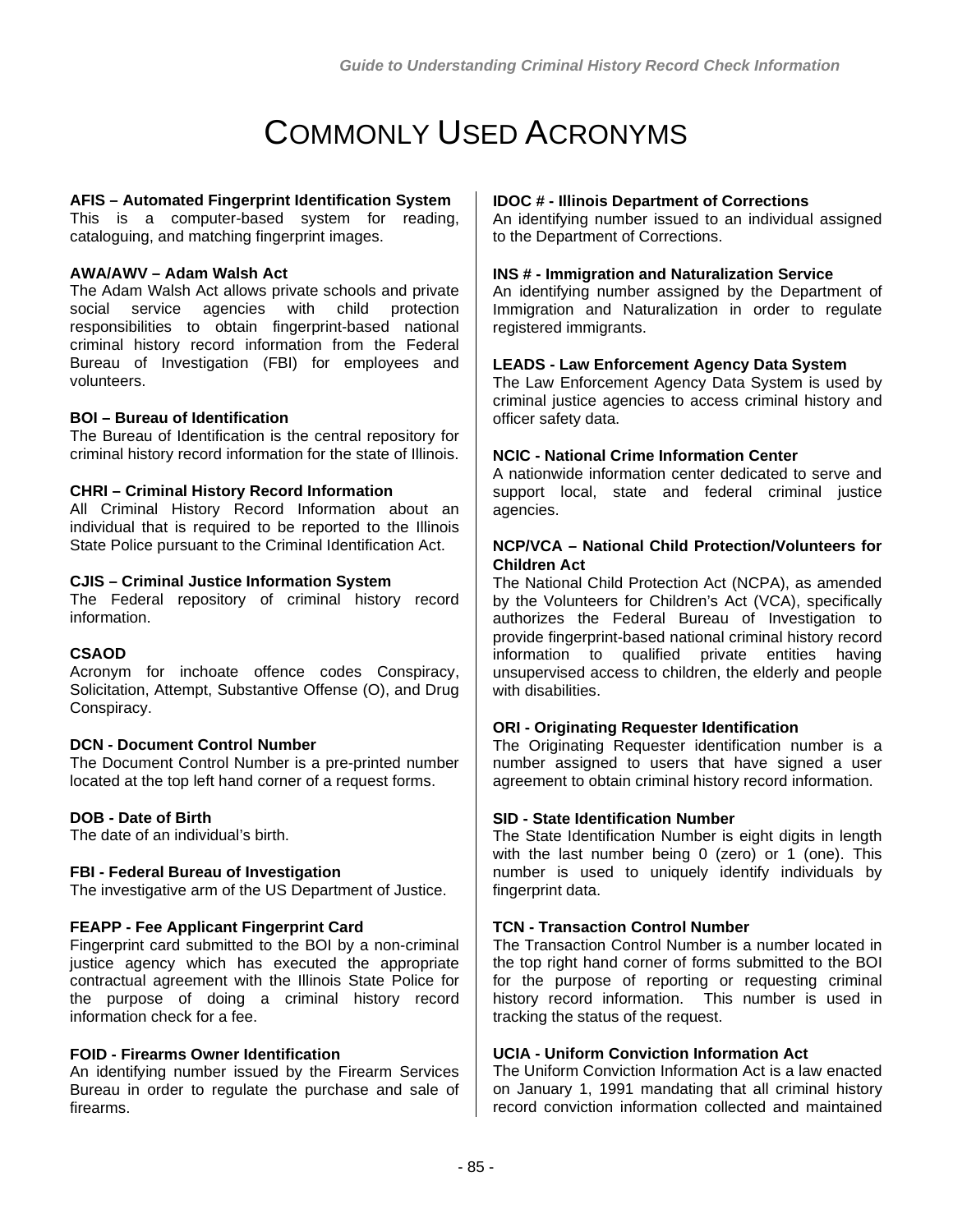by the Illinois State Police, Bureau of Identification, be made available to the public pursuant to 20 ILCS 2635/1 et seq.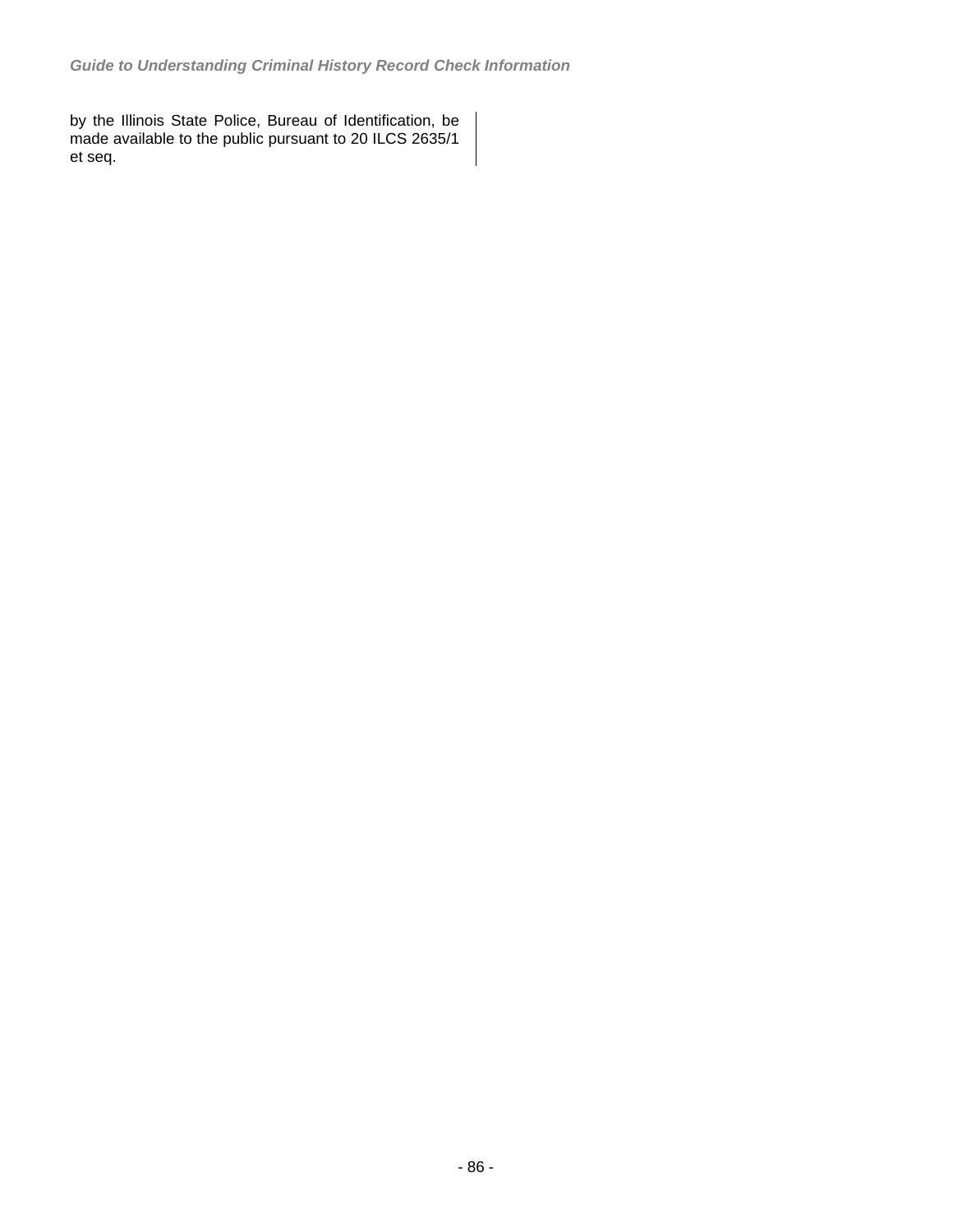## APPENDIX A – LIVE SCAN VENDOR INFORMATION AND APPLICANT CONSENT FORM

#### **Live scan Vendor Information and Applicant Consent Form**

#### **Instructions:**

This form is to be completed by the agency or organization seeking to have a fingerprint based criminal history record information check completed for an applicant. It is imperative that the correct agency/organization identification number (ORI) and purpose code be included on the form in order to ensure that the criminal history record check is processed properly and that the criminal history response is forwarded to the appropriate destination. The agency/organization contact person's name and phone number should also be included in case the Live scan vendor encounters a problem or has questions regarding billing, etc. The Live scan vendor will use the applicant information appearing on the form to verify the identification documentation provided by the applicant before the fingerprints are taken. Consequently, it is important that the agency/organization complete the applicant information section in detail. The applicant should sign the form in order to authorize the release of any criminal history record information that may exist regarding the applicant. Once the form is completed and signed, two copies of the form should be made by the agency/organization. Both copies are to be provided to the applicant. The applicant is to give one copy of the form to the Live scan fingerprinting vendor to use to submit the criminal history record fingerprint inquiry to the Illinois State Police and Federal Bureau of Investigation for processing. The applicant should keep the other copy for their files. The form containing the applicant's original signature authorizing the release of any criminal history record information that may exist, should be maintained in file by the agency/organization seeking to employ, license or utilize the services of the applicant.

| <b>Agency/Organization Information</b>                                                                                          |                                          |                              |                          |                         |                |           |
|---------------------------------------------------------------------------------------------------------------------------------|------------------------------------------|------------------------------|--------------------------|-------------------------|----------------|-----------|
| Agency/Organization                                                                                                             |                                          |                              |                          | Agency/Org.             |                |           |
| Name:                                                                                                                           |                                          |                              |                          | ORI Number:             |                |           |
|                                                                                                                                 |                                          |                              |                          |                         |                |           |
| Cost Center (if applicable):                                                                                                    |                                          |                              |                          | Purpose Code:           |                |           |
|                                                                                                                                 |                                          |                              |                          |                         |                |           |
| <b>Contact Person Name:</b>                                                                                                     |                                          |                              |                          | Contact Person Phone #: |                |           |
|                                                                                                                                 |                                          | <b>Applicant Information</b> |                          |                         |                |           |
| Name:                                                                                                                           |                                          | Sex:                         |                          | Race:                   | Date of Birth: |           |
|                                                                                                                                 |                                          |                              |                          |                         |                |           |
| SSN (optional):                                                                                                                 | Drivers License #:                       |                              |                          |                         |                | DL State: |
|                                                                                                                                 | Live scan Vendor/Appointment Information |                              |                          |                         |                |           |
|                                                                                                                                 |                                          |                              |                          |                         |                |           |
| Vendor Name:                                                                                                                    |                                          | Address:                     |                          |                         |                |           |
|                                                                                                                                 |                                          |                              |                          |                         |                |           |
| Phone Number:                                                                                                                   | Appointment Date:                        |                              | <b>Appointment Time:</b> |                         |                |           |
|                                                                                                                                 |                                          | <b>Applicant Consent</b>     |                          |                         |                |           |
| I, the undersigned, hereby authorize the release of any criminal history record information that may exist regarding me from    |                                          |                              |                          |                         |                |           |
| any agency, organization, institution, or entity having such information on file. I am aware and understand that my             |                                          |                              |                          |                         |                |           |
| fingerprints will be taken and used to check the criminal history record information files of the Illinois State Police and the |                                          |                              |                          |                         |                |           |
| Federal Bureau of Investigation. I further understand that I have the right to challenge any information disseminated from      |                                          |                              |                          |                         |                |           |
| these criminal justice agencies regarding me that may be inaccurate or incomplete.                                              |                                          |                              |                          |                         |                |           |
|                                                                                                                                 |                                          |                              |                          |                         |                |           |
| Applicant Name (printed):                                                                                                       |                                          |                              |                          | Date:                   |                |           |
|                                                                                                                                 |                                          |                              |                          |                         |                |           |
| Applicant Name (signature):                                                                                                     |                                          |                              |                          | Date:                   |                |           |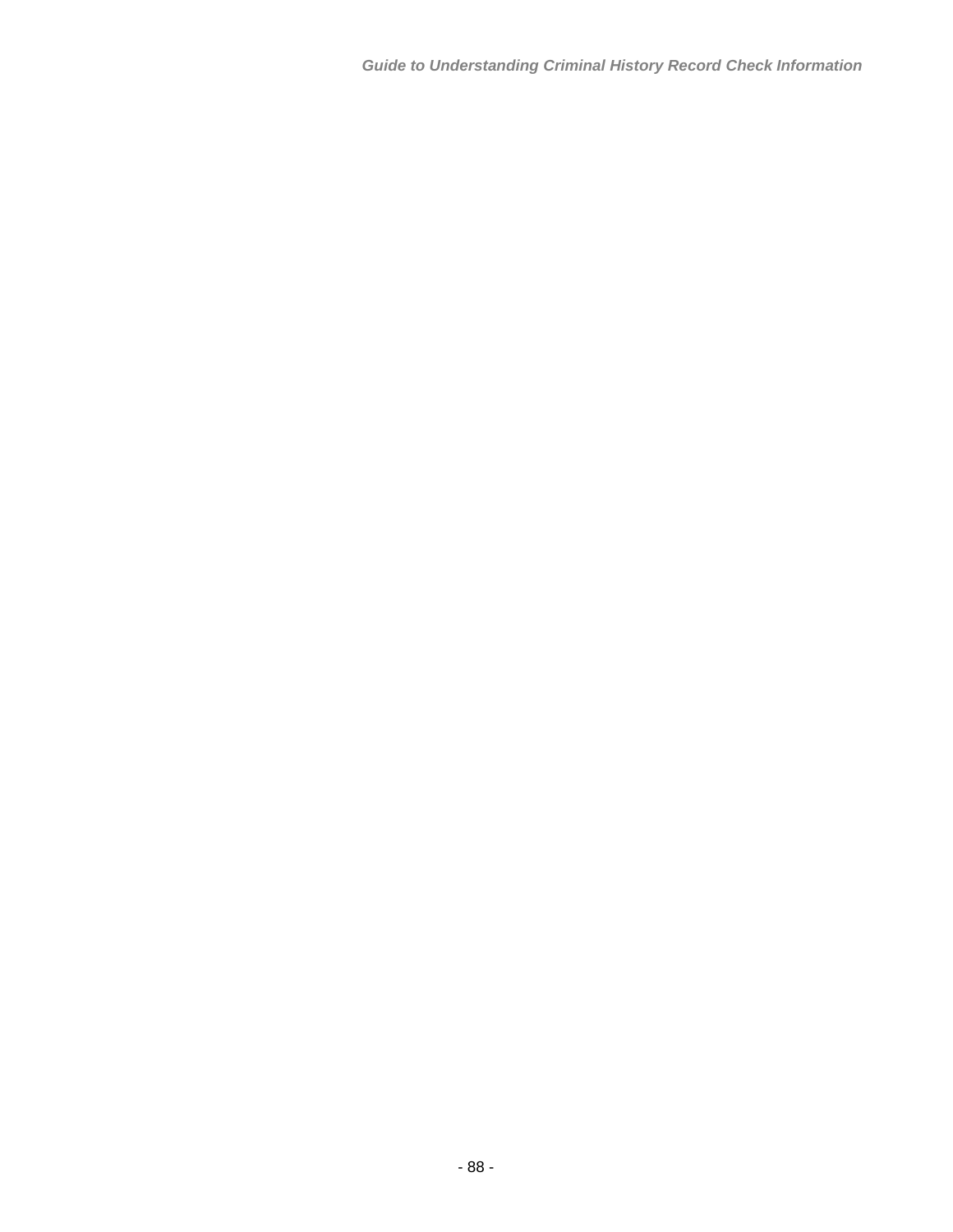# APPENDIX B – FEE SCHEDULE

| <b>Submission Type</b>                                                                                                           | <b>Manual/Paper Form</b> | <b>Electronic/Live scan</b> | <b>Resubmission Fee</b> |  |  |  |
|----------------------------------------------------------------------------------------------------------------------------------|--------------------------|-----------------------------|-------------------------|--|--|--|
| Fee Applicants (fees effective October 1, 2007)                                                                                  |                          |                             |                         |  |  |  |
| State Only                                                                                                                       | \$20.00                  | \$15.00                     | \$10.00                 |  |  |  |
| FBI Only                                                                                                                         | \$30.25                  | \$19.25                     | \$10.00                 |  |  |  |
| State & FBI                                                                                                                      | \$39.25                  | \$34.25                     | \$20.00                 |  |  |  |
| VCA and AWV Full<br>Set<br>(National Child Protection<br><b>Act/Volunteers for Children</b><br>Act and Adam Walsh<br>Volunteers) | N/A                      | \$30.25                     | \$20.00                 |  |  |  |
| Uniform Conviction Information Act Requests (fees effective July 1, 2004)                                                        |                          |                             |                         |  |  |  |
| Name-based Inquiry                                                                                                               | \$16.00                  | \$10.00                     | N/A                     |  |  |  |
| <b>Fingerprint Card</b>                                                                                                          | \$20.00                  | \$15.00                     | \$10.00                 |  |  |  |

| <b>Court Orders/</b> | Petitions | <b>Expungement/Sealing Order</b> |
|----------------------|-----------|----------------------------------|
| <b>Petitions</b>     | No Charge | \$60,00                          |

For resubmissions, please remember that you must provide the TCN number of the previous submission to qualify for the resubmission fee.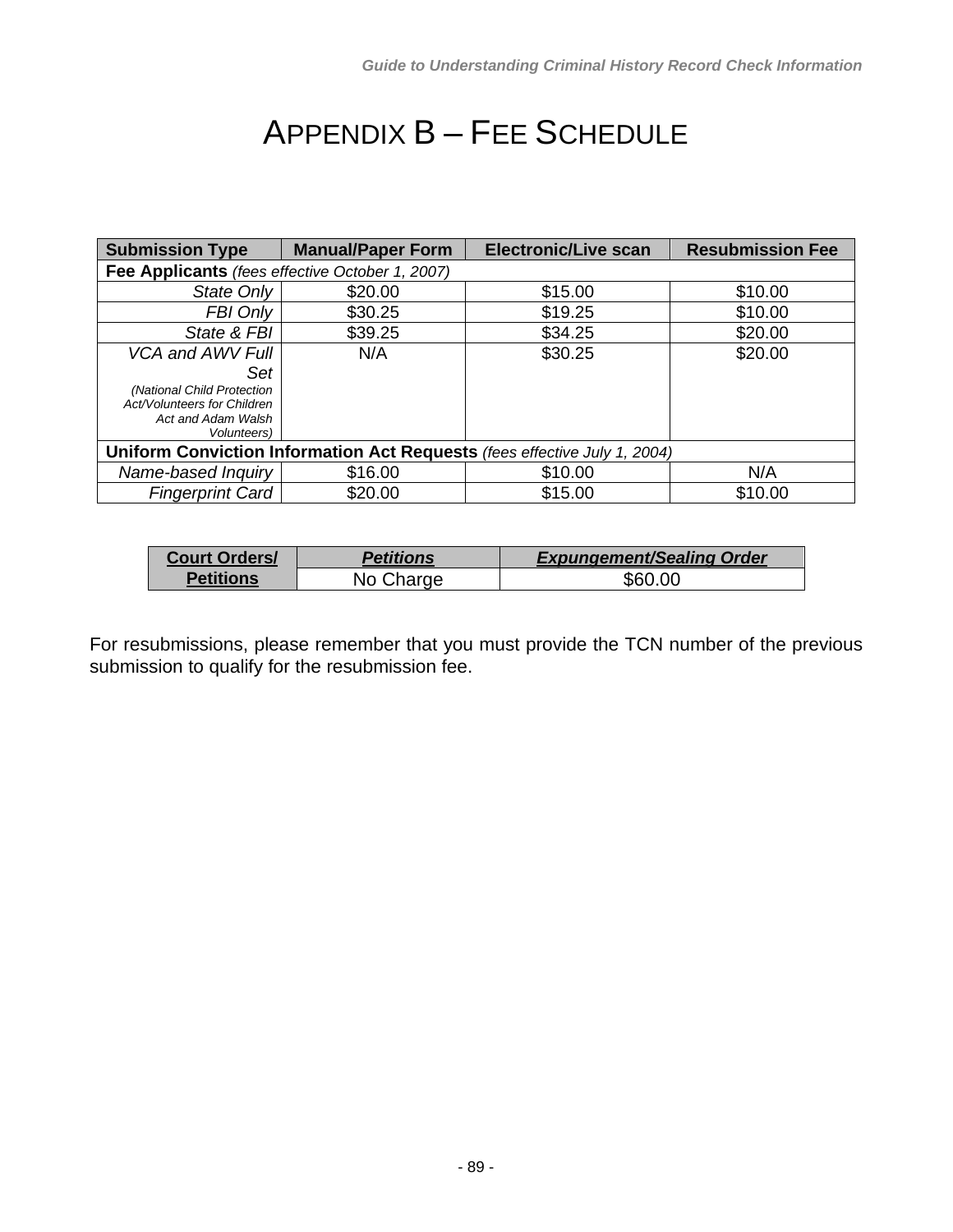*Guide to Understanding Criminal History Record Check Information*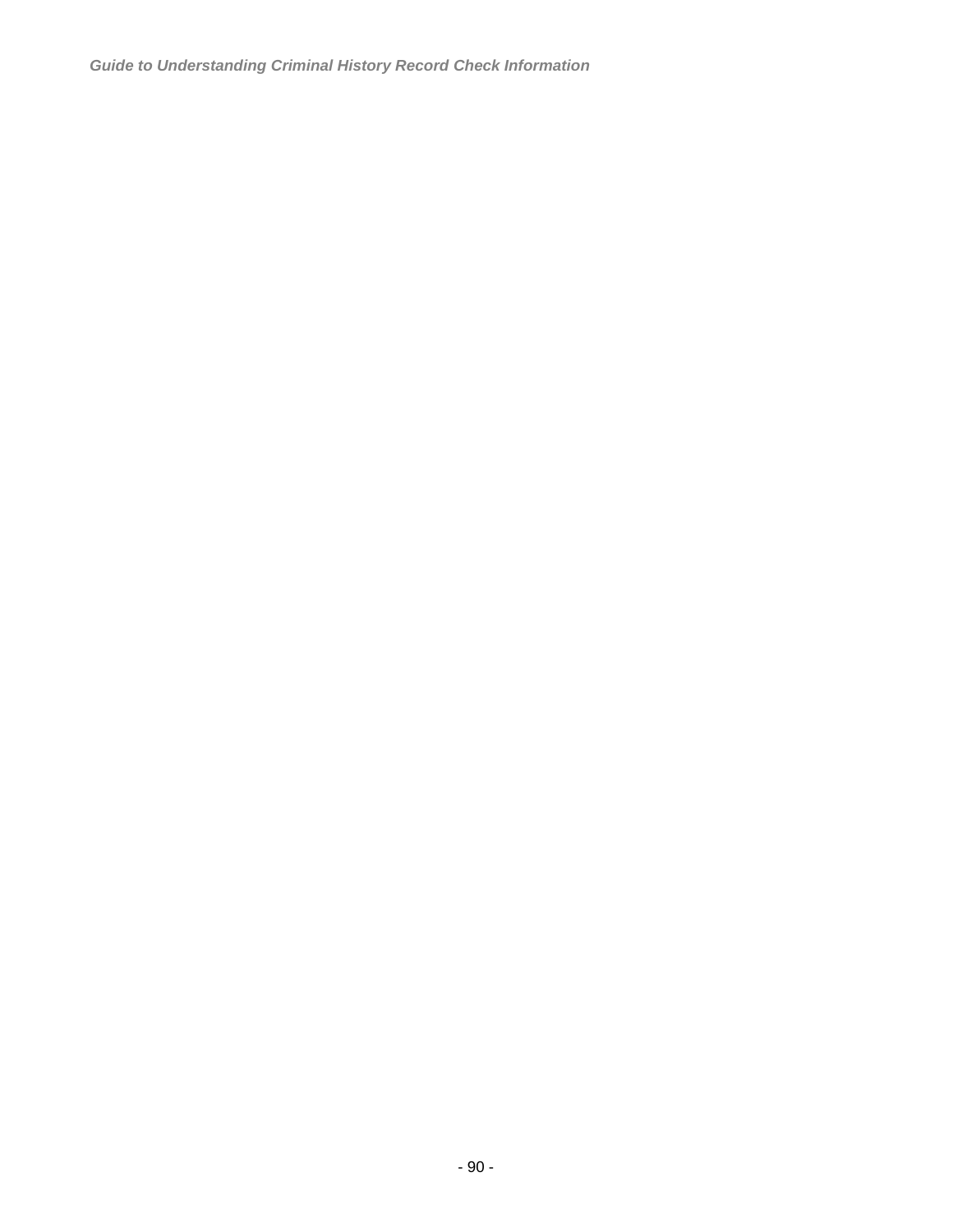## APPENDIX C – CLASSIFICATION OF OFFENSES AND CORRESPONDING PENALTIES

The information listed below is considered "standard sentencing" guidelines for offenses. For more detailed information regarding the standard sentencing by class of offense as well as more detailed sentencing information per sentence type, please review the Illinois Compiled Statutes beginning at 730 ILCS 5.0/4.5 and continuing through 730 ILCS 5.0/5-9-4.

**Felonies**

| <b>Felonies</b>                                         |                                                                                                                          |                                                                                                                          |                                                                                                                          |                                                                                                                          |                                                                                                                          |                                                                                                                          |
|---------------------------------------------------------|--------------------------------------------------------------------------------------------------------------------------|--------------------------------------------------------------------------------------------------------------------------|--------------------------------------------------------------------------------------------------------------------------|--------------------------------------------------------------------------------------------------------------------------|--------------------------------------------------------------------------------------------------------------------------|--------------------------------------------------------------------------------------------------------------------------|
| <b>Sentence</b><br><b>Type</b>                          | <b>Class M</b><br>(First Degree<br><b>Murder</b> )                                                                       | <b>Class X</b>                                                                                                           | Class 1                                                                                                                  | Class <sub>2</sub>                                                                                                       | Class 3                                                                                                                  | Class 4                                                                                                                  |
| <b>Imprisonment</b><br>(Prison)                         | $20 - 60$ years                                                                                                          | $6 - 30$ years                                                                                                           | $3 - 7$ years<br>$4 - 15$ years                                                                                          |                                                                                                                          | $2 - 5$ years                                                                                                            | $1 - 3$ years                                                                                                            |
| <b>Extended</b><br><b>Term</b>                          | $60 - 100$ years<br>or natural life                                                                                      | $30 - 60$ years                                                                                                          | $\overline{15} - 30$ years                                                                                               | $7 - 14$ years                                                                                                           | $5 - 10$ years                                                                                                           | $3 - 6$ years                                                                                                            |
| <b>Periodic</b><br><b>Imprisonment</b>                  | Not available                                                                                                            | Not available<br>$3 - 4$ years                                                                                           |                                                                                                                          | $18 - 30$ months                                                                                                         | 18 months<br>(maximum)                                                                                                   | 18 months<br>(maximum)                                                                                                   |
| <b>Mandatory</b><br><b>Supervised</b><br><b>Release</b> | 3 years                                                                                                                  | 3 years                                                                                                                  | 2 years                                                                                                                  | 2 years                                                                                                                  | 1 year                                                                                                                   | 1 year                                                                                                                   |
| <b>Fine</b><br><b>Restitution</b>                       | Not to exceed<br>\$25,000 or<br>amount<br>specified in<br>statute<br>(whichever is<br>greater)<br>Determined by<br>court | Not to exceed<br>\$25,000 or<br>amount<br>specified in<br>statute<br>(whichever is<br>greater)<br>Determined by<br>court | Not to exceed<br>\$25,000 or<br>amount<br>specified in<br>statute<br>(whichever is<br>greater)<br>Determined by<br>court | Not to exceed<br>\$25,000 or<br>amount<br>specified in<br>statute<br>(whichever is<br>greater)<br>Determined by<br>court | Not to exceed<br>\$25,000 or<br>amount<br>specified in<br>statute<br>(whichever is<br>greater)<br>Determined by<br>court | Not to exceed<br>\$25,000 or<br>amount<br>specified in<br>statute<br>(whichever is<br>greater)<br>Determined by<br>court |
| Probation/<br><b>Conditional</b><br><b>Discharge</b>    | Not available                                                                                                            | Not available                                                                                                            | 4 years<br>(maximum)                                                                                                     | 4 years<br>(maximum)                                                                                                     | 30 months<br>(maximum)                                                                                                   | 30 months<br>(maximum)                                                                                                   |
| Court<br><b>Supervision</b>                             | Not available                                                                                                            | Not available                                                                                                            | Not available                                                                                                            | Not available                                                                                                            | Not available                                                                                                            | Not available                                                                                                            |
| <b>Electronic</b><br>Home<br><b>Detention</b>           | Not available                                                                                                            | Available for<br>last 90 days of<br>incarceration<br>(unless excluded<br>by statute)                                     | Available for<br>last 90 days of<br>incarceration<br>(unless excluded<br>by statute)                                     | Available<br>pursuant to<br>administrative<br>directives<br>(unless excluded<br>by statute)                              | Available<br>pursuant to<br>administrative<br>directives<br>(unless excluded<br>by statute)                              | Available<br>pursuant to<br>administrative<br>directives<br>(unless excluded<br>by statute)                              |

*Note:* A fine or restitution cannot be the sole disposition in a felony case. A term of imprisonment is mandatory for certain Class 1 felonies. Probation/Conditional Discharge sentences may also include community service, special programs, training programs, etc.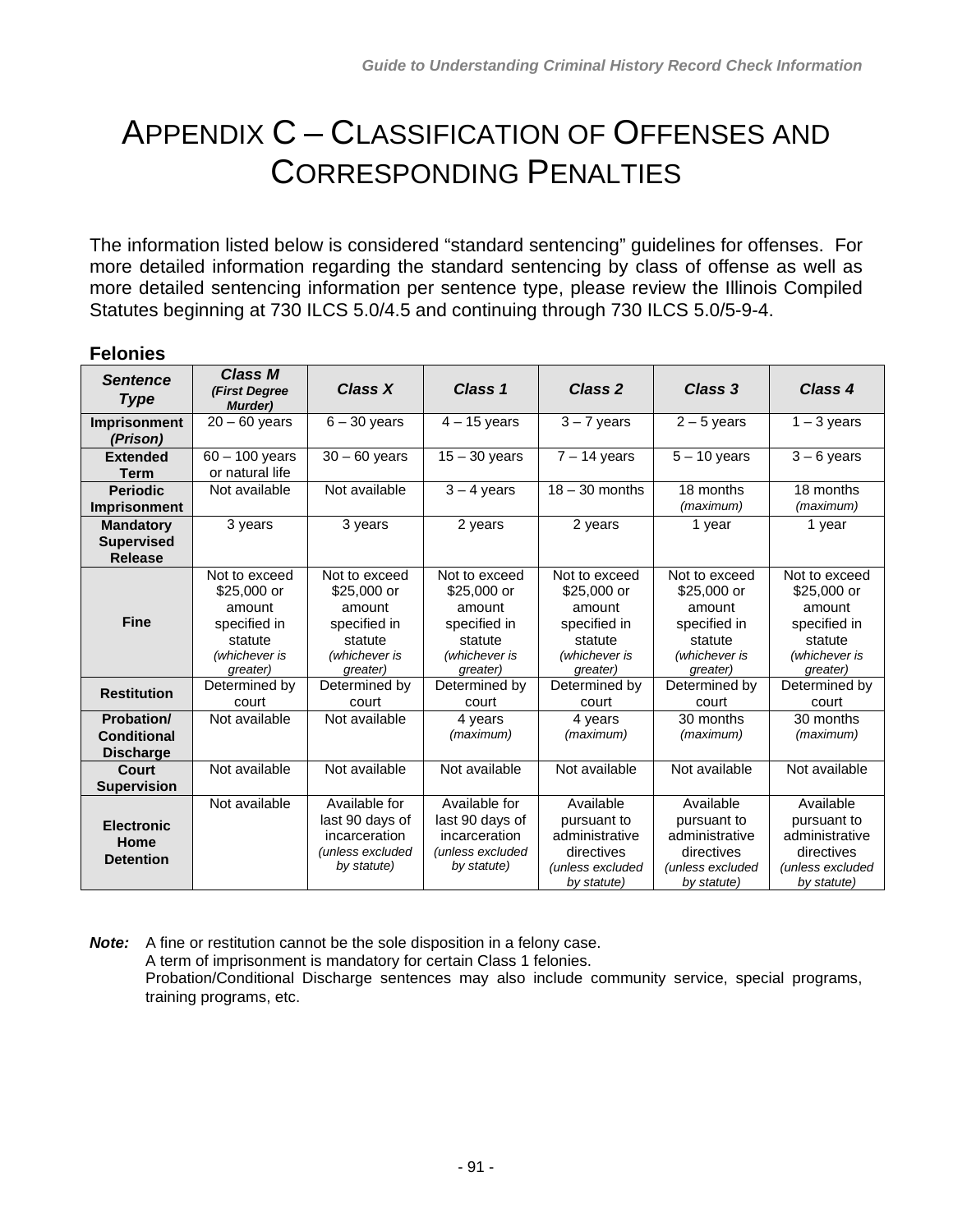| <b>Sentence Type</b>                                        | Class A                                                                              | Class B                                                                              | Class C                                                                              | <b>Petty Offense</b>                                                                 | <b>Business</b><br><b>Offense</b>                                       |
|-------------------------------------------------------------|--------------------------------------------------------------------------------------|--------------------------------------------------------------------------------------|--------------------------------------------------------------------------------------|--------------------------------------------------------------------------------------|-------------------------------------------------------------------------|
| Imprisonment<br>(Jail)                                      | Less than 1 year                                                                     | 6 months<br>(maximum)                                                                | 30 days<br>(maximum)                                                                 | None                                                                                 | None                                                                    |
| <b>Periodic</b><br><b>Imprisonment</b>                      | Less than 1 year                                                                     | 6 months<br>(maximum)                                                                | 30 days<br>(maximum)                                                                 | None                                                                                 | None                                                                    |
| <b>Fine</b>                                                 | Not to exceed<br>\$2,500 or amount<br>specified in statute<br>(whichever is greater) | Not to exceed<br>\$1,500 or amount<br>specified in statute<br>(whichever is greater) | Not to exceed<br>\$1,500 or amount<br>specified in statute<br>(whichever is greater) | Not to exceed<br>\$1,000 or amount<br>specified in statute<br>(whichever is greater) | Specified by<br>statute                                                 |
| <b>Restitution</b>                                          | Determined by court                                                                  | Determined by<br>court                                                               | Determined by<br>court                                                               | Determined by<br>court                                                               | Determined by<br>court                                                  |
| <b>Probation/</b><br><b>Conditional</b><br><b>Discharge</b> | 2 years<br>(maximum)                                                                 | 2 years<br>(maximum)                                                                 | 2 years<br>(maximum)                                                                 | 6 months<br>(maximum)                                                                | Period of<br>conditional<br>discharge only<br>(specified by<br>statute) |
| Court<br><b>Supervision</b>                                 | 2 years<br>(maximum)                                                                 | 2 years<br>(maximum)                                                                 | 2 years<br>(maximum)                                                                 | 2 years<br>(maximum)                                                                 | 2 years<br>(maximum)                                                    |
| <b>Electronic</b><br>Home<br><b>Detention</b>               | Determined by<br>statute                                                             | Determined by<br>statute                                                             | Determined by<br>statute                                                             | None                                                                                 | Determined by<br>statute                                                |

## **Misdemeanors**

*Note:* Probation/Conditional Discharge sentences may also include community service, special programs, training programs, etc.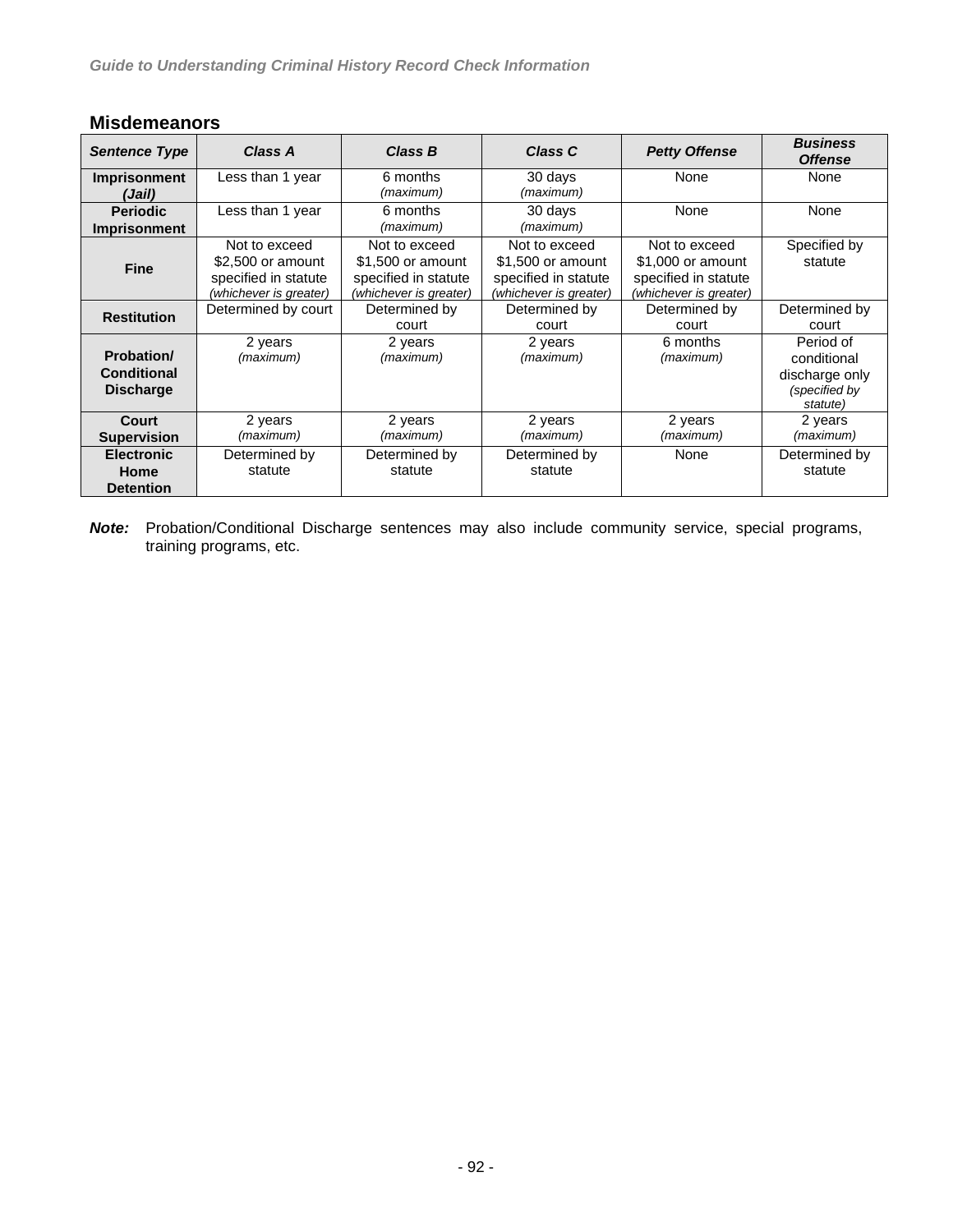# APPENDIX D – NCIC CODE TABLES

| <b>Field Name</b> | <b>Description</b>                 | Code                     | <b>Meaning</b>                                                                                                                                                               |
|-------------------|------------------------------------|--------------------------|------------------------------------------------------------------------------------------------------------------------------------------------------------------------------|
| <b>Sex</b>        | The subject's sex.                 | M                        | Male                                                                                                                                                                         |
|                   |                                    | F                        | Female                                                                                                                                                                       |
|                   |                                    | U                        | Unknown                                                                                                                                                                      |
| Race              | The subject's race                 | $\overline{W}$           | White                                                                                                                                                                        |
|                   |                                    |                          | A person having origins in any of the<br>original peoples of Europe, North Africa, or<br>Middle East.                                                                        |
|                   |                                    | B                        | <b>Black</b><br>A person having origins in any of the black                                                                                                                  |
|                   |                                    |                          | racial groups of Africa.                                                                                                                                                     |
|                   |                                    | A                        | Asian/Pacific Islands                                                                                                                                                        |
|                   |                                    |                          | A person having origins in any of the<br>original peoples of the Far East,<br>Southeast Asia, the Indian subcontinent or                                                     |
|                   |                                    |                          | the Pacific Islands.                                                                                                                                                         |
|                   |                                    | I                        | American Indian/Alaskan                                                                                                                                                      |
|                   |                                    |                          | A person having origins in any of the<br>original peoples of the Americas and<br>maintaining cultural identification through<br>tribal affiliations or community recognition |
|                   |                                    | U                        | Unknown                                                                                                                                                                      |
| <b>Hair Color</b> | The subject's hair color.          | <b>BLD</b>               | <b>Bald</b>                                                                                                                                                                  |
|                   |                                    | <b>BLK</b>               | <b>Black</b>                                                                                                                                                                 |
|                   |                                    | <b>BLN</b>               | <b>Blond or Strawberry</b>                                                                                                                                                   |
|                   |                                    | <b>BLU</b>               | <b>Blue</b>                                                                                                                                                                  |
|                   |                                    | <b>BRO</b>               | <b>Brown</b>                                                                                                                                                                 |
|                   |                                    | <b>GRN</b>               | Green                                                                                                                                                                        |
|                   |                                    | <b>GRY</b>               | Gray                                                                                                                                                                         |
|                   |                                    | <b>ONG</b>               | Orange                                                                                                                                                                       |
|                   |                                    | PLE                      | Purple                                                                                                                                                                       |
|                   |                                    | <b>PNK</b>               | Pink                                                                                                                                                                         |
|                   |                                    | <b>RED</b>               | Red or Auburn                                                                                                                                                                |
|                   |                                    | <b>SDY</b>               | Sandy                                                                                                                                                                        |
|                   |                                    | WHI                      | White                                                                                                                                                                        |
|                   |                                    | <b>XXX</b>               | Unknown                                                                                                                                                                      |
| <b>Skin Tone</b>  | The subject's skin tone/complexion | <b>ALB</b>               | Albino                                                                                                                                                                       |
|                   |                                    | <b>BLK</b>               | <b>Black</b>                                                                                                                                                                 |
|                   |                                    | <b>DRK</b>               | Dark                                                                                                                                                                         |
|                   |                                    | <b>DBR</b>               | Dark Brown                                                                                                                                                                   |
|                   |                                    | <b>FAR</b>               | Fair                                                                                                                                                                         |
|                   |                                    | <b>LGT</b>               | Light                                                                                                                                                                        |
|                   |                                    | <b>LBR</b>               | Light brown                                                                                                                                                                  |
|                   |                                    | <b>MED</b>               | Medium                                                                                                                                                                       |
|                   |                                    | <b>MBR</b>               | Medium brown                                                                                                                                                                 |
|                   |                                    | <b>OLV</b>               | Olive                                                                                                                                                                        |
|                   |                                    | <b>RUD</b>               | Ruddy                                                                                                                                                                        |
|                   |                                    | <b>SAL</b>               | Sallow<br>Yellow                                                                                                                                                             |
|                   |                                    | <b>YEL</b>               |                                                                                                                                                                              |
|                   |                                    | XXX                      | Unknown                                                                                                                                                                      |
| Eye Color         | The subject's eye color            | <b>BLK</b><br><b>BLU</b> | <b>Black</b><br><b>Blue</b>                                                                                                                                                  |
|                   |                                    | <b>BRO</b>               | <b>Brown</b>                                                                                                                                                                 |
|                   |                                    | <b>GRY</b>               | Gray                                                                                                                                                                         |
|                   |                                    |                          |                                                                                                                                                                              |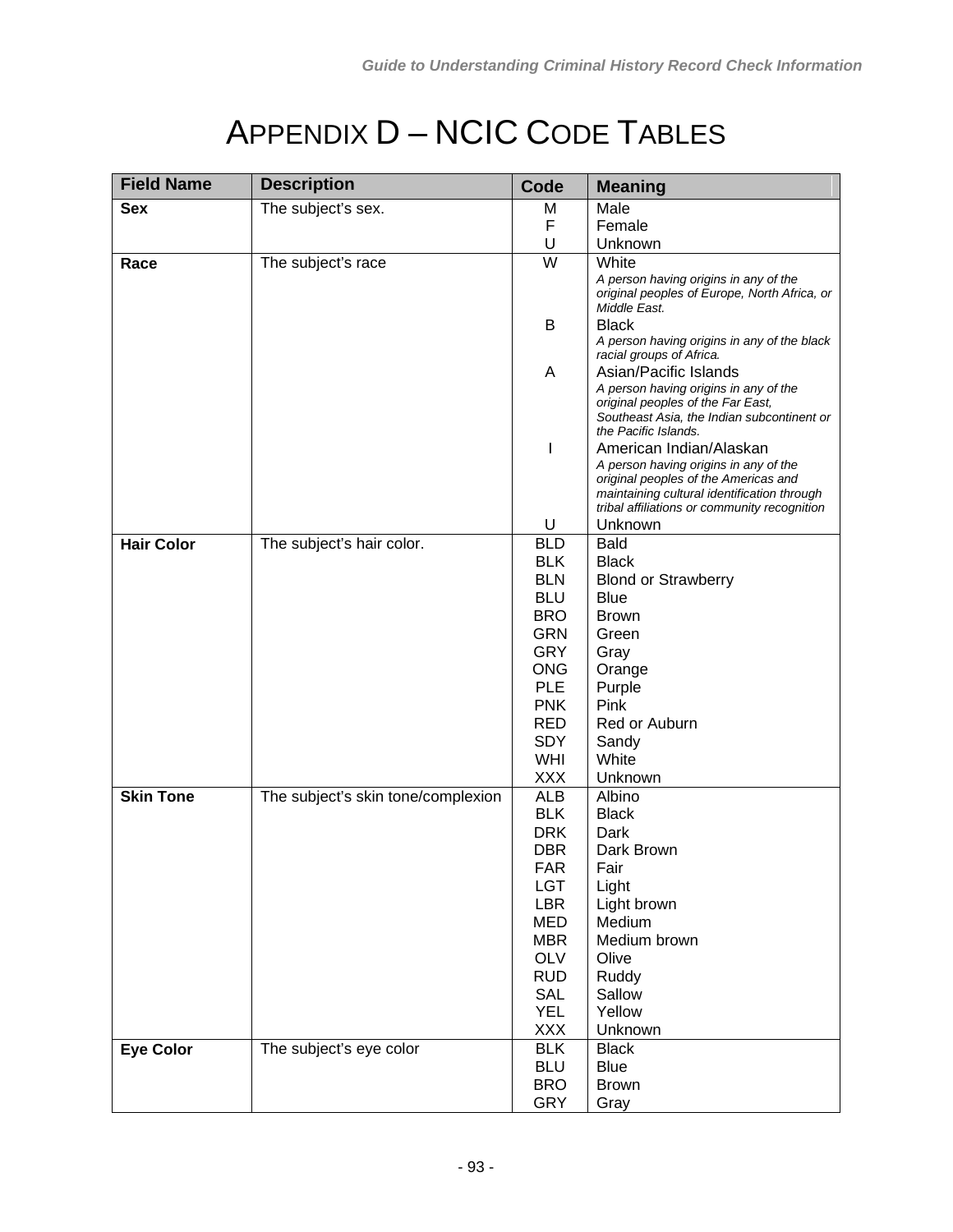| <b>Field Name</b> | <b>Description</b>                   | Code       | <b>Meaning</b>                    |
|-------------------|--------------------------------------|------------|-----------------------------------|
|                   |                                      | <b>GRN</b> | Green                             |
|                   |                                      | <b>HAZ</b> | Hazel                             |
|                   |                                      | <b>MAR</b> | Maroon                            |
|                   |                                      | <b>MUL</b> | Multicolored                      |
|                   |                                      | <b>PNK</b> | <b>Pink</b>                       |
|                   |                                      | <b>XXX</b> | Unknown                           |
| Misc. Number      | valid<br>multi-functional<br>A       | AS         | Air Force Serial Number           |
|                   | identification number.<br>Do not use | AR.        | <b>Alien Registration Number</b>  |
|                   | the two-digit alpha code listed      | AS         | Army Serial Number, National      |
|                   | above for an Air Force, Army,        |            | Guard Serial Number, or Air       |
|                   | National Guard, or Air National      |            | National Guard Serial Number      |
|                   | Guard serial number. Instead, use    |            | (regardless of state)             |
|                   | the generic AS code, followed by     | CG         | U.S. Coast Guard Serial Number    |
|                   | the number. For example, if the      | MD         | Mariner's Document of             |
|                   | subject's National Guard serial      |            | <b>Identification Number</b>      |
|                   | number is NG21001999, enter AS-      | <b>MC</b>  | Marine Corps Serial Number        |
|                   | 21001999 in the Miscellaneous        | <b>MP</b>  | Royal Canadian Mounted Police     |
|                   | Number Field.                        |            | <b>Identification Number (FPS</b> |
|                   |                                      |            | Number)                           |
|                   |                                      | <b>NS</b>  | Navy Serial Number                |
|                   |                                      | OA.        | Originating Agency Police or      |
|                   |                                      |            | <b>Identification Number</b>      |
|                   |                                      | PP.        | Passport Number                   |
|                   |                                      | SS         | <b>Selective Service Number</b>   |
|                   |                                      | <b>VA</b>  | Veteran's Administration Claim    |
|                   |                                      |            | Number                            |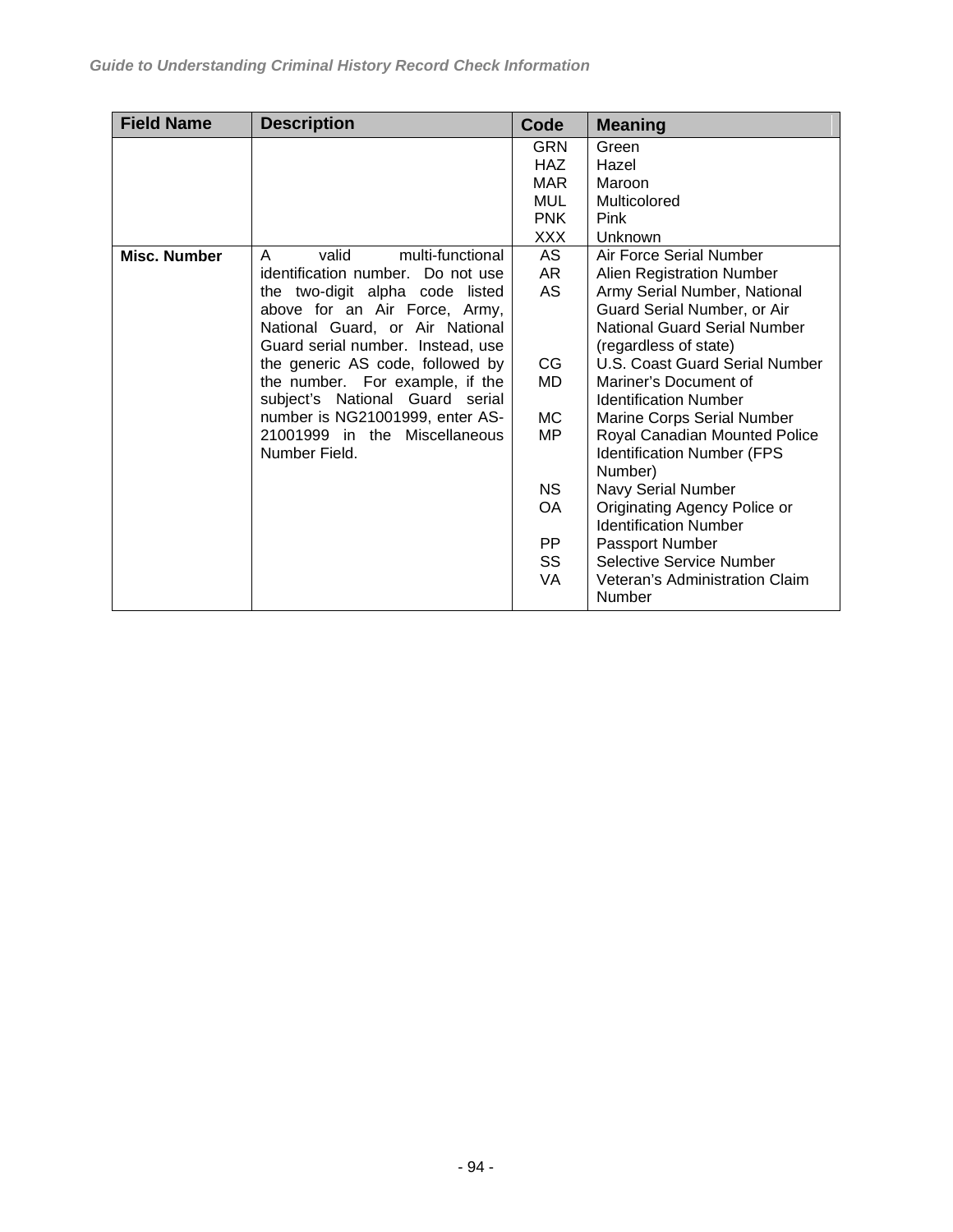## *State Codes*

| <b>State</b>                | Code      |
|-----------------------------|-----------|
| Alabama                     | AL        |
| Alaska                      | AK        |
| Arizona                     | AZ        |
| Arkansas                    | <b>AR</b> |
| California                  | CA        |
| Colorado                    | CO        |
| Connecticut                 | <b>CT</b> |
| Delaware                    | DE        |
| <b>District of Columbia</b> | DC        |
| Florida                     | FL        |
| Georgia                     | GA        |
| Hawaii                      | HI        |
| Idaho                       | ID        |
| Illinois                    | IL        |
| Indiana                     | IN        |
| Iowa                        | IA        |
| Kansas                      | KS        |
| Kentucky                    | KY        |
| Louisiana                   | LA        |
| Maine                       | ME        |
| Maryland                    | <b>MD</b> |
| Massachusetts               | MA        |
| Michigan                    | MI        |
| Minnesota                   | <b>MN</b> |
| Mississippi                 | <b>MS</b> |
| Missouri                    | <b>MO</b> |

| <b>State</b>                   | Code      |
|--------------------------------|-----------|
| Montana                        | МT        |
| Nebraska                       | <b>NB</b> |
| Nevada                         | <b>NV</b> |
| <b>New Hampshire</b>           | <b>NH</b> |
| New Jersey                     | <b>NJ</b> |
| <b>New Mexico</b>              | <b>NM</b> |
| <b>New York</b>                | <b>NY</b> |
| <b>North Carolina</b>          | <b>NC</b> |
| North Dakota                   | <b>ND</b> |
| Ohio                           | OH        |
| Oklahoma                       | ΟK        |
| Oregon                         | <b>OR</b> |
| Pennsylvania                   | PA        |
| Rhode Island                   | <b>RI</b> |
| South Carolina                 | SC        |
| South Dakota                   | <b>SD</b> |
| Tennessee                      | <b>TN</b> |
| Texas                          | <b>TX</b> |
| Utah                           | UT        |
| Vermont                        | VT        |
| Virginia                       | <b>VA</b> |
| Washington                     | <b>WA</b> |
| West Virginia                  | <b>WV</b> |
| Wisconsin                      | WI        |
| Wyoming                        | <b>WY</b> |
| <b>Unknown (United States)</b> | US        |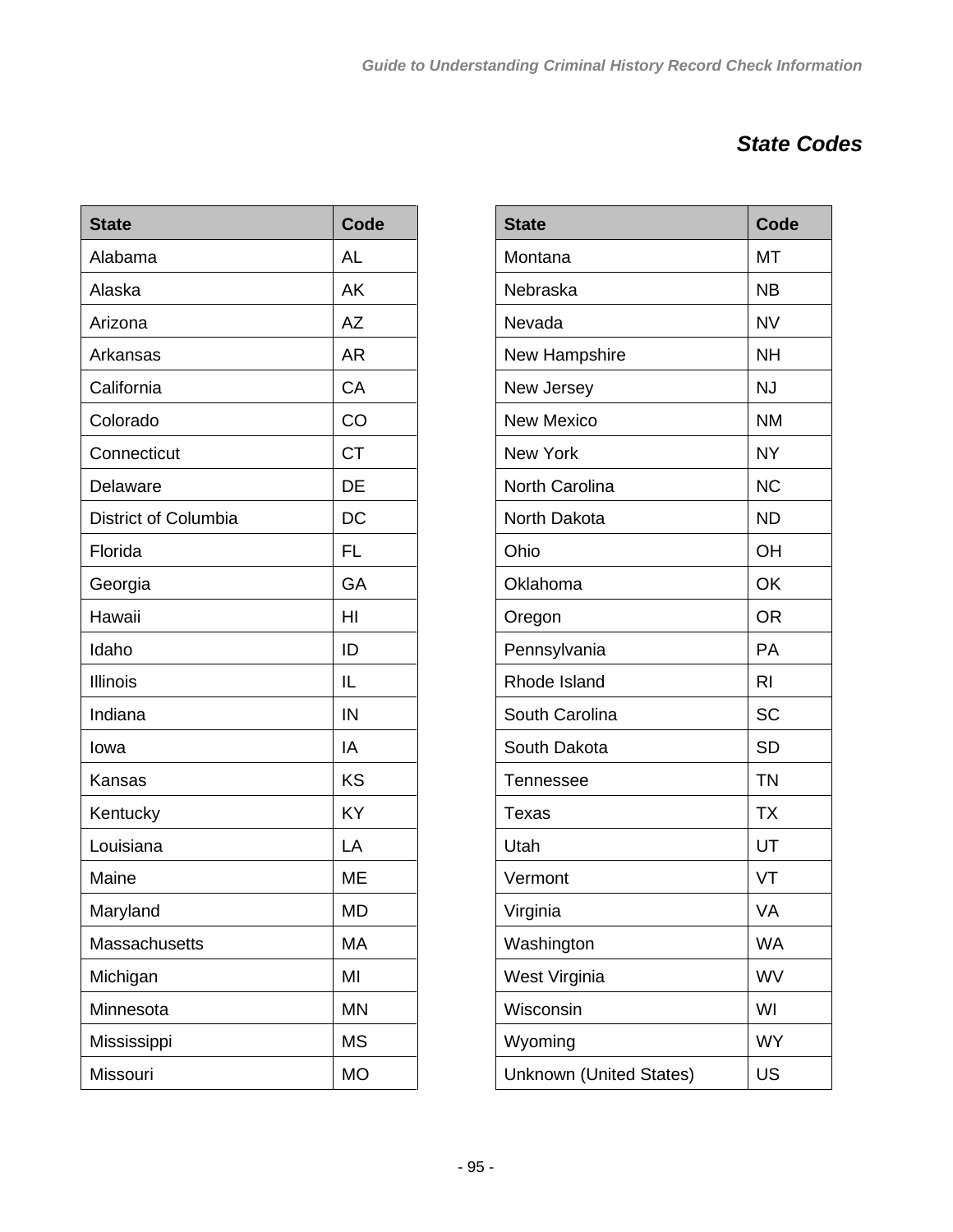| <b>Country Code (-A-)</b>                              | Code |
|--------------------------------------------------------|------|
| Afghanistan                                            | AF   |
| Africa (for reference only)                            | AC.  |
| Albania                                                | AA   |
| Algeria                                                | AN   |
| American Samoa (Islands)                               | AM   |
| Andorra                                                | AD   |
| Angola                                                 | AO   |
| Anguilla                                               | AE   |
| Antarctica                                             | AY   |
| Antigua & Barbuda                                      | ΑI   |
| Argentina                                              | AT   |
| Armenia                                                | AP   |
| Aruba (now independent<br><b>Netherlands Antilles)</b> | AJ   |
| Ashmore and Cartier Island                             | AH   |
| Australia                                              | AS   |
| Austria                                                | AU   |
| Azerbaijan                                             | AV   |
| Azores Islands                                         | AQ   |

| Country (-B-)           | Code |
|-------------------------|------|
| <b>Bahamas</b>          | BD   |
| Bahrain/Bahrein         | ВE   |
| Baker Island            | ВK   |
| Balearic Island         | вw   |
| Bangladesh              | BL   |
| <b>Barbados</b>         | ВB   |
| Barbuda & Antigua       | ΑI   |
| Bassas Da India (French | ĸь   |

## *Foreign Countries/Dependencies/ Territories*

| Country (-B-)                                                                       | Code      |
|-------------------------------------------------------------------------------------|-----------|
| Possession)                                                                         |           |
| Belarus                                                                             | BY        |
| Belgium                                                                             | BG        |
| Belize (formerly British Honduras)                                                  | BН        |
| Benin (formerly Dahomey)                                                            | DН        |
| Bermuda                                                                             | BM        |
| Bhutan                                                                              | BN        |
| <b>Bolivia</b>                                                                      | BV        |
| <b>Bonaire (Netherlands Antilles)</b>                                               | NX        |
| Bosnia & Herzegovina                                                                | <b>BP</b> |
| Botswana                                                                            | BТ        |
| Bouvet Island                                                                       | BQ        |
| <b>Brazil</b>                                                                       | BZ        |
| British Honduras (now Belize)                                                       | ВH        |
| <b>British Indian Ocean Territory</b><br>(Dependent Territory of United<br>Kingdom) | BO        |
| <b>British Virgin Islands</b>                                                       | VB        |
| <b>British Solomon Islands</b>                                                      | BS        |
| Brunei                                                                              | BX        |
| Bukina Faso (known as Bulcina,<br>formerly Upper Volta)                             | UV        |
| <b>Bulgaria</b>                                                                     | BU        |
| <b>Burma</b>                                                                        | <b>BR</b> |
| Burundi                                                                             | BI        |
| <b>Byelarus</b>                                                                     | BY        |
|                                                                                     |           |
| Country (-C-)                                                                       | Code      |
| Cambodia (Khmer Republic, now                                                       | CJ        |

Kampuchea)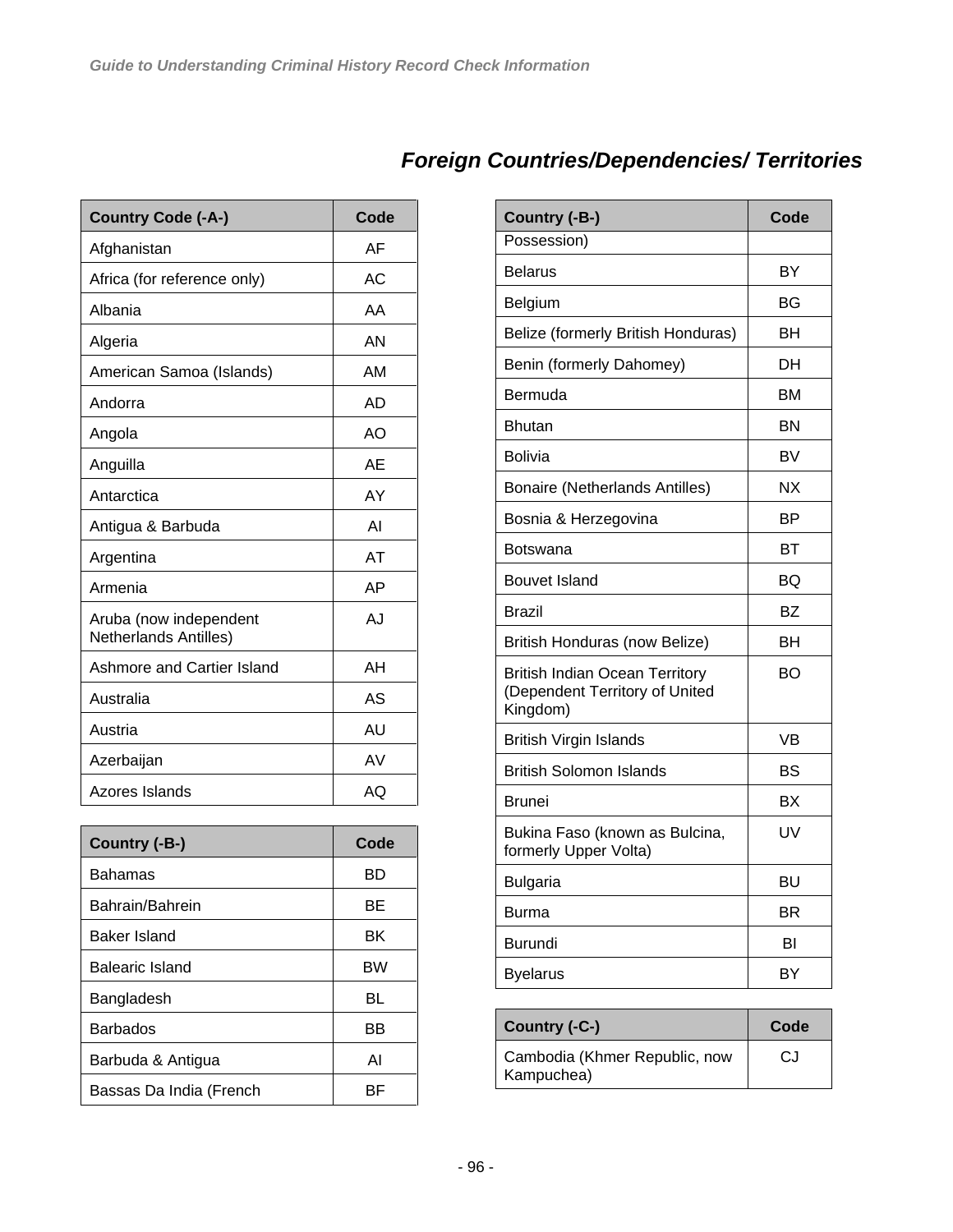| Country (-C-)                                                                         | Code      |
|---------------------------------------------------------------------------------------|-----------|
| Cameroon                                                                              | СM        |
| <b>CANADA (See list of Provinces</b><br>later in this chapter; use CD for<br>Unknown) | <b>CD</b> |
| Canal Zone                                                                            | CZ        |
| Canary Islands                                                                        | ΖI        |
| Cape Verde Islands                                                                    | <b>CV</b> |
| Caroline Islands                                                                      | CG        |
| Cayman Islands                                                                        | СP        |
| Central African Republic                                                              | <b>CW</b> |
| Ceylon (now Sri Lanka)                                                                | <b>CY</b> |
| Chad                                                                                  | CF        |
| Chile, Republic of                                                                    | CQ        |
| China - Taiwan, Republic of<br>China                                                  | <b>TW</b> |
| China, People's Republic of                                                           | <b>RC</b> |
| Christmas Island, Territory of<br>(Australian External Territory)                     | НR        |
| Clipperton Island (French<br>Possession)                                              | DB        |
| Cocos (Keeling) Islands                                                               | DD        |
| Colombia, Republic of                                                                 | CВ        |
| Comoros, Federal Islamic<br>Republics of the                                          | DG        |
| Congo, Brazzaville                                                                    | RB        |
| Congo, Kinshasa (now Zaire)                                                           | ΖR        |
| Cook Island                                                                           | DI        |
| Coral Sea Islands, Territory of<br>(Australian External Territory)                    | DJ        |
| Costa Rica                                                                            | <b>CR</b> |
| Cote d'Ivoire, Republic of (Ivory<br>Coast)                                           | IY        |
| Croatia                                                                               | KC        |
| Cuba, Republic of                                                                     | CC        |

| Country (-C-)                          | Code |
|----------------------------------------|------|
| Curacao (Netherlands Antilles)         | NX.  |
| Cyprus, Republic of                    | CS   |
| <b>Czech Republic</b>                  | FZ.  |
| Czechoslovakia (for reference<br>only) | CК   |

| Country (-D-)                           | Code |
|-----------------------------------------|------|
| Dahomey (now Benin)                     | DН   |
| Denmark, Kingdom of                     | DK   |
| Djibouti, Republic of                   | DN   |
| Dominica                                | DМ   |
| Dominica Republic                       | DR   |
| Ducie Island (DU for reference<br>only) | PC.  |

| Country (-E-)                                                                    | Code |
|----------------------------------------------------------------------------------|------|
| East Germany (German<br>Democratic Republic, 1945 -<br>1989, for reference only) | EM   |
| Ecuador                                                                          | EU   |
| <b>Egypt (formerly United Arab</b><br>Republic)                                  | EY   |
| El Salvador                                                                      | EL   |
| Ellice - Gilbert Islands (now<br>Kiribati)                                       | ΚB   |
| Ellice Island (now Tuvalu)                                                       | TV   |
| England                                                                          | ΕN   |
| <b>Equatorial Guinea</b>                                                         | ΕK   |
| Eritrea                                                                          | EТ   |
| Estonia                                                                          | ES   |
| Ethiopia                                                                         | EΟ   |
| Europa Island (French<br>possession)                                             | ER   |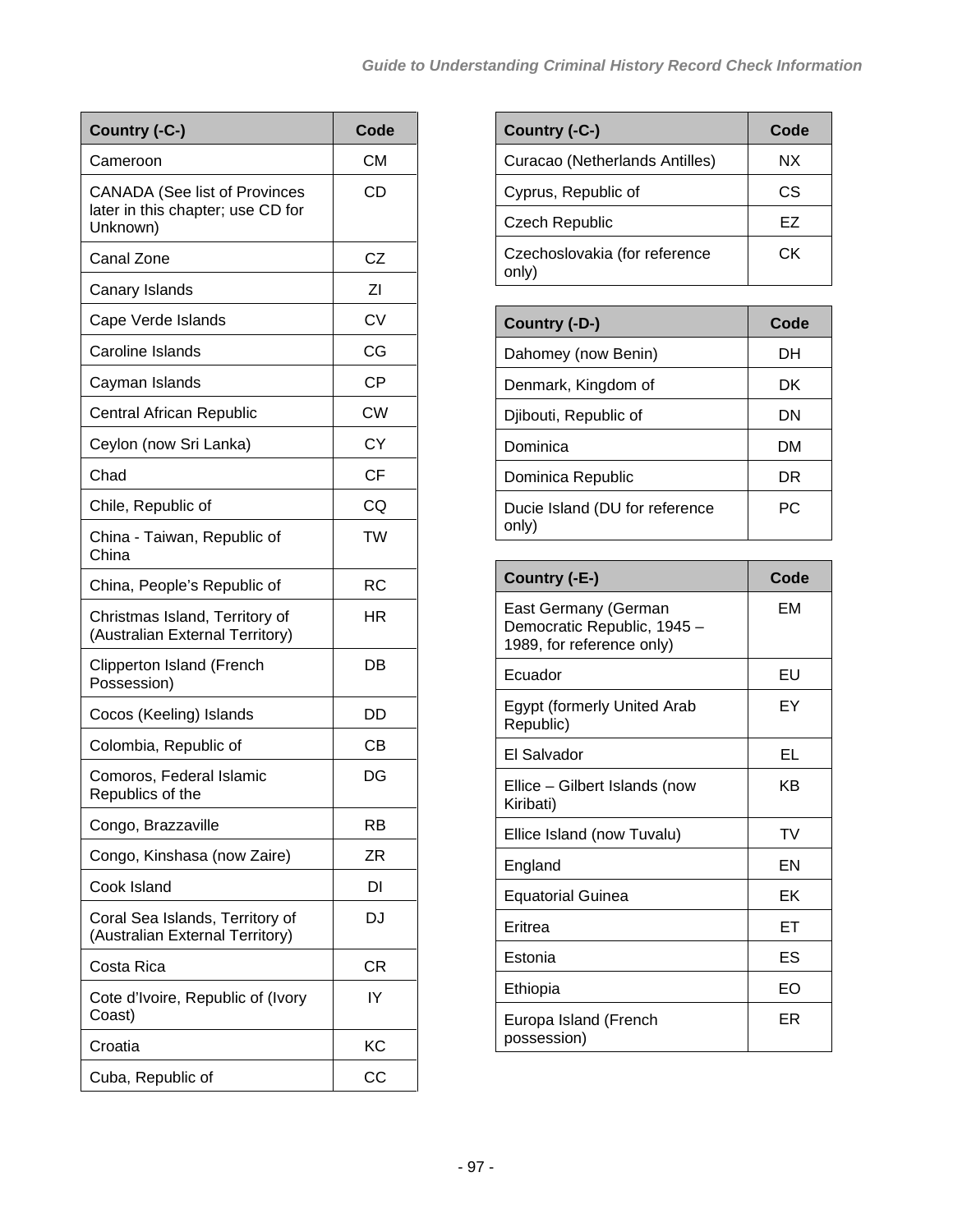| Country (-F-)                                                                                | Code |
|----------------------------------------------------------------------------------------------|------|
| Falkland Islands, Colony of the<br>(Islas Malvinas)                                          | FA   |
| Faroe Island                                                                                 | FO   |
| <b>Federal Republic of Germany</b><br>(West Germany 1945 - 1989, for<br>reference only)      | WG   |
| <b>Federated States of Micronesia</b>                                                        | FS   |
| Fiji                                                                                         | FJ   |
| Finland                                                                                      | FD   |
| France                                                                                       | FN   |
| French Polynesia, Territory of<br>(French overseas territory)                                | FP   |
| French Guiana (Department of<br>Guiana)                                                      | FG   |
| <b>French Southern &amp; Antarctic</b><br>Lands, Territory of (French<br>overseas territory) | FR   |

| Country (-G-)                                                                   | Code |
|---------------------------------------------------------------------------------|------|
| Gabon                                                                           | GВ   |
| Gambia, The                                                                     | GK   |
| Gaza                                                                            | GZ   |
| Georgia (formerly Gruzinslcaya)                                                 | GD   |
| Germany                                                                         | GE   |
| German Democratic Republic<br>(East Germany 1945 - 1989, for<br>reference only) | EМ   |
| Ghana                                                                           | GG   |
| Gibraltar                                                                       | RG   |
| Gilbert Islands (now Kiribati)                                                  | ΚB   |
| Glorioso Island (French<br>Possession                                           | GO   |
| Great Britain (see England,<br>Scotland, Wales, Northern<br>Ireland)            |      |
| Greece                                                                          | GC   |

| Country (-G-)                                    | Code |
|--------------------------------------------------|------|
| Greenland                                        | GN   |
| Grenada                                          | GJ   |
| Guadeloupe                                       | GP   |
| Guam                                             | GМ   |
| Guatemala                                        | GT   |
| Guernsey Bailiwich (British Crown<br>Dependency) | GF   |
| Guiana, French                                   | FG   |
| Guinea                                           | GI   |
| Guinea-Bissau                                    | PG   |
| Guyana                                           | GY   |

| Country (-H-)                                                          | Code |
|------------------------------------------------------------------------|------|
| Haiti                                                                  | нт   |
| Heard Island & McDonald Island,<br>Territory of (Australian Territory) | HE   |
| Hercegovena & Bosnia (HC for<br>reference only)                        | ВP   |
| Holland (Netherlands)                                                  | ΝE   |
| Honduras                                                               | HD   |
| Hong Kong                                                              | HК   |
| Howland Island                                                         | HО   |
| Hungary                                                                | HU.  |

| Country (-I-)                     | Code |
|-----------------------------------|------|
| Iceland                           | IC   |
| India                             | Ш    |
| Indonesia (now includes Timer)    | ΙO   |
| Iran                              | IR   |
| Iraq                              | IQ   |
| Ireland                           | ΙE   |
| Islas Malvinas (Falkland Islands) | FA   |
| Isle of Man                       | ΙB   |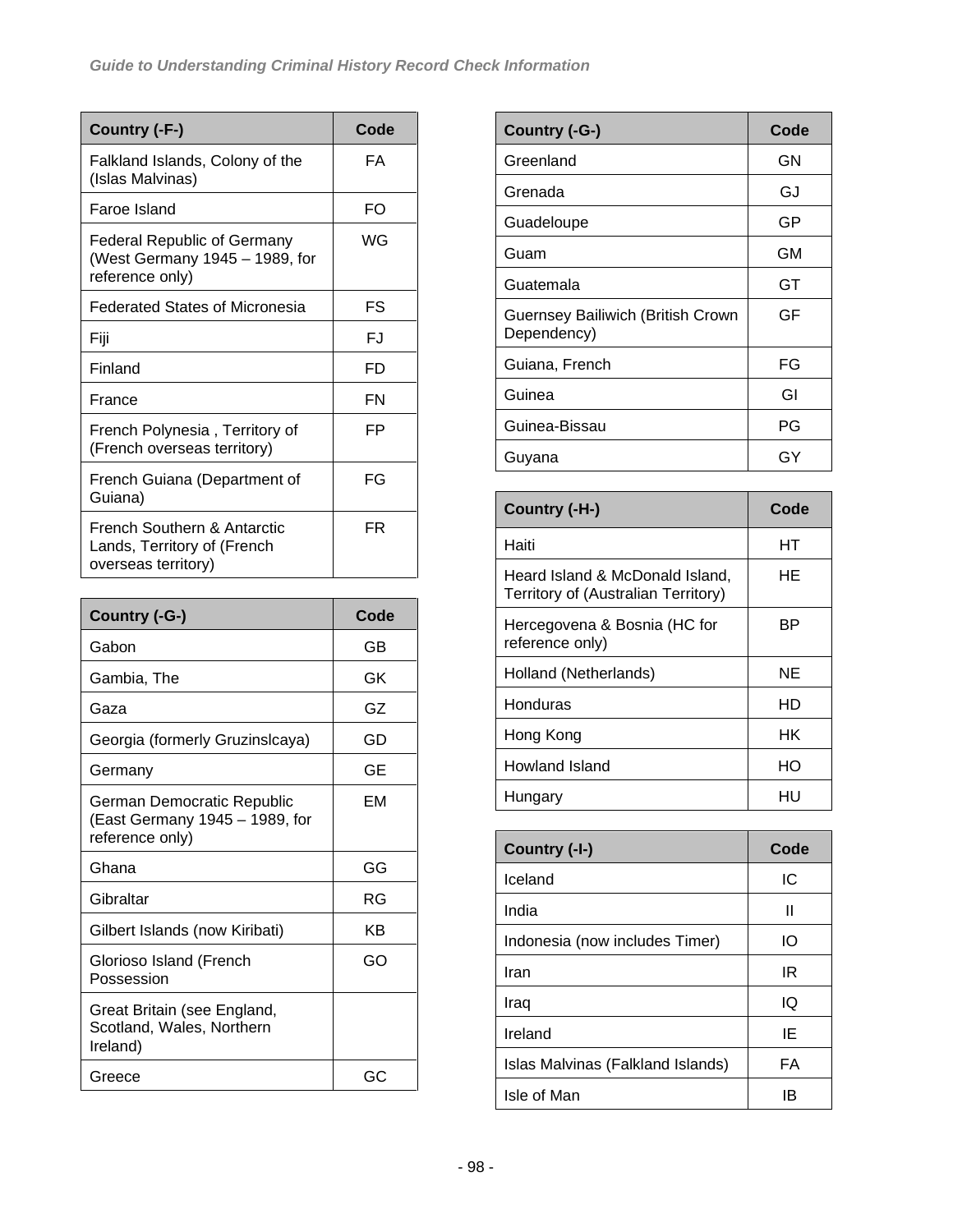| Country (-I-)                       | Code |
|-------------------------------------|------|
| <b>Israel</b>                       | IS   |
| Italy (including Sicily & Sardinia) |      |
| Ivory Coast (now Cote d'Ivoire)     |      |

| Country (-J-)                                   | Code |
|-------------------------------------------------|------|
| Jamaica                                         | JM.  |
| Jan Mayen (Norwegian Territory)                 | JN   |
| Japan                                           | JA   |
| Jarvis Island                                   | JR.  |
| Jersey, Bailiwich (British Crown<br>Dependency) | JE   |
| Johnston Atoll                                  | JI   |
| Jordan                                          | .IO  |
| Juan de Nova Island                             | JU   |

| Country (-K-)                                     | Code |
|---------------------------------------------------|------|
| Kampuchea (now Cambodia)                          | CJ.  |
| Kazakhstan                                        | KТ   |
| Keeling (Cocos) Islands (Australia<br>Dependency) | DD   |
| Kenya                                             | ΚE   |
| Khmer Republic (now Cambodia)                     | CJ.  |
| Kingman Reef                                      | KI   |
| Kiribati (formerly Gilbert Island)                | ΚB   |
| Korea, South                                      | KΟ   |
| Korea, North                                      | ΚN   |
| Kuwait                                            | ΚU   |
| Kyrgyzstan                                        | K7   |

| Country (-L-)                          | Code |
|----------------------------------------|------|
| Labrador (included in<br>Newfoundland) | NF   |
| Laos                                   | I S  |

| Country (-L-) | Code |
|---------------|------|
| Latvia        | LT   |
| Lebanon       | LN   |
| Lesotho       | LE   |
| Liberia       | LВ   |
| Libya         | LY   |
| Liechtenstein | П    |
| Lithuania     | LН   |
| Luxembourg    | LX   |

| Country (-M-)                                 | Code      |
|-----------------------------------------------|-----------|
| Macau (formerly spelled Macao)                | OC        |
| Macedonia                                     | ZD        |
| Madagascar (included in<br>Malagasy Republic) | МP        |
| Madeira Islands                               | IМ        |
| Malagasy Republic (includes<br>Madagascar)    | MP        |
| Malawi                                        | MF        |
| Malaysia                                      | ΜZ        |
| Maldives                                      | MV        |
| Mali                                          | <b>ML</b> |
| Malta                                         | MY        |
| Man, Isle of (British Crown<br>Dependency)    | IB        |
| Manahiki Island                               | KΗ        |
| Mariana Islands                               | МK        |
| Marshall Islands                              | MH        |
| Martinique                                    | ΖB        |
| Mauritania                                    | MU        |
| Mauritius                                     | <b>UM</b> |
| Mayotte, Territorial Collectivity of          | YO        |
| McDonald Island & Heard Island                | HЕ        |
| MEXICO (See list of Mexican                   |           |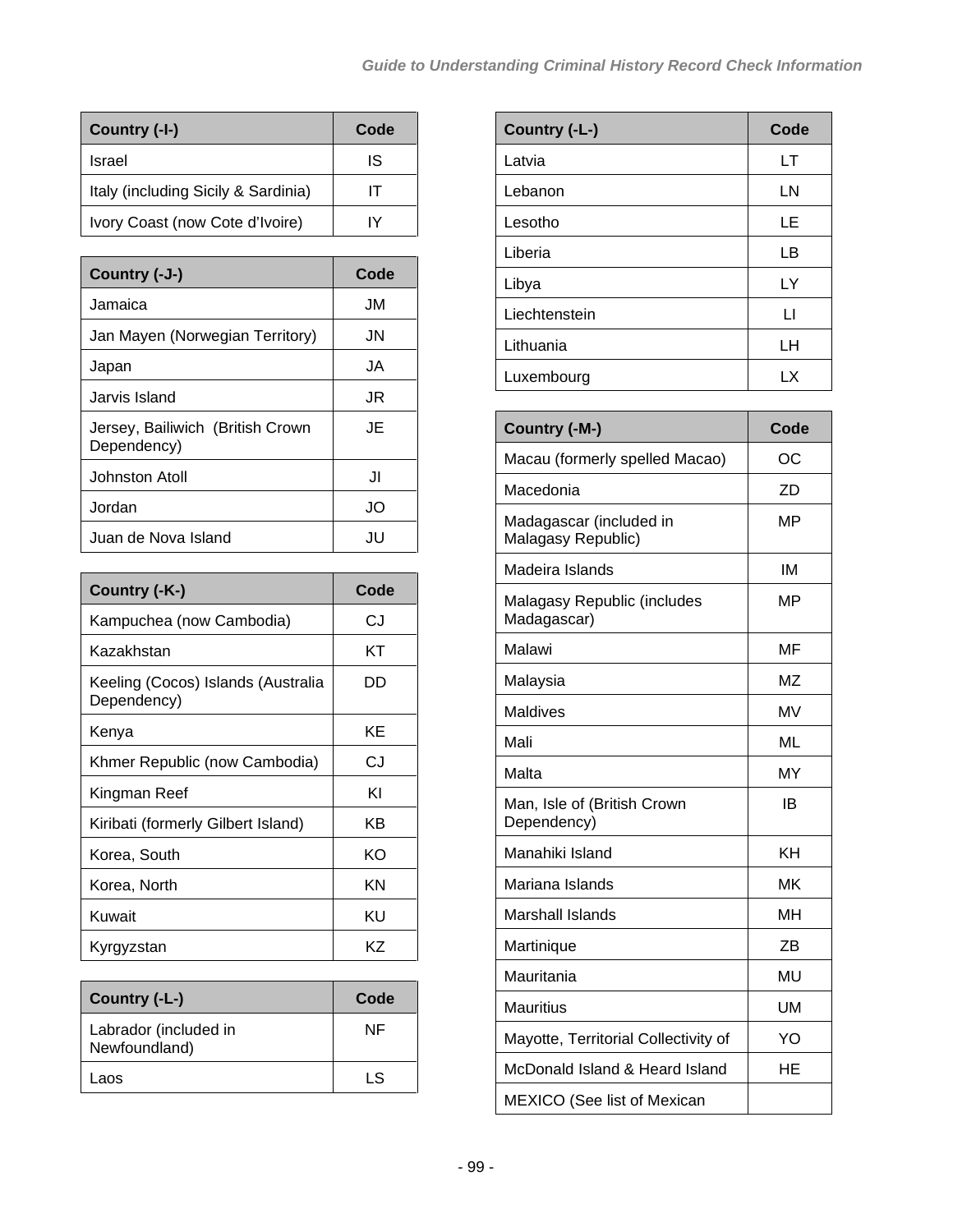| Country (-M-)                                                | Code                     |
|--------------------------------------------------------------|--------------------------|
| States later in this chapter; use<br>MM for unknown state)   |                          |
| Micronesia, Federated States of                              | FS                       |
| Midway Islands                                               | МW                       |
| Moldova                                                      | I D                      |
| Monaco                                                       | MJ                       |
| Mongolia                                                     | ΜG                       |
| Montenegro                                                   | ХB                       |
| <b>Montserrat (Dependent Territory</b><br>of United Kingdom) | RR                       |
| Morelos                                                      | ΜR                       |
| Morocco                                                      | MQ                       |
| Mozambique                                                   | $\overline{\phantom{a}}$ |

| Country (-N-)                                                                  | Code      |
|--------------------------------------------------------------------------------|-----------|
| Namibia (South-West Africa)                                                    | SJ        |
| Nauru                                                                          | <b>NR</b> |
| Navassa Island                                                                 | VL        |
| Nepal                                                                          | ΝP        |
| Netherlands (Holland)                                                          | ΝF        |
| Netherlands Antilles (now<br>Bonaire)                                          | NΧ        |
| Nevis and Saint Christopher (or<br>Saint Kitts)                                | TS        |
| New Caledonia and<br>Dependencies, Territory of<br>(French overseas territory) | <b>NO</b> |
| New Guinea (now Papua New<br>Guinea)                                           | NΟ        |
| New Hebrides (now Vanuatu)                                                     | НN        |
| New Zealand                                                                    | NZ        |
| Nicaragua                                                                      | <b>NU</b> |
| Niger                                                                          | <b>NN</b> |
| Nigeria                                                                        | ΝG        |
| Niue                                                                           | IU        |

| Norfolk Island, Territory of<br>(Australian External Territory)                            | OF        |
|--------------------------------------------------------------------------------------------|-----------|
| North Korea                                                                                | ΚN        |
| North Vietnam (for reference only)                                                         | VN        |
| Northern Ireland                                                                           | NI        |
| Norway                                                                                     | NW        |
|                                                                                            |           |
| Country (-O-)                                                                              | Code      |
| Okinawa                                                                                    | Οl        |
| Oman                                                                                       | <b>OM</b> |
|                                                                                            |           |
| Country (-P-)                                                                              | Code      |
| Pakistan                                                                                   | PK        |
| Palau, Republic of                                                                         | PD        |
| Palmyra Atoll                                                                              | PL        |
| Panama                                                                                     | PM        |
| Papua New Guinea (formerly<br>New Guinea)                                                  | ΝO        |
| Paracel Islands                                                                            | PF        |
| Paraguay                                                                                   | PV        |
| People's Democratic Republic of<br>Yemen (for reference only)                              | SТ        |
| Peoples Republic of China                                                                  | RC        |
| Peru                                                                                       | PU        |
| Philippines                                                                                | ΡI        |
| Pitcairn, Henderson, Ducie, and<br>Oeno Islands (Dependent<br>Territory of United Kingdom) | РC        |
| Poland                                                                                     | PO        |
| Polynesia, French                                                                          | FP        |
| Portugal                                                                                   | РT        |
| Portuguese Timor (now included<br>in Indonesia - for reference only)                       | ΤI        |
| Portuguese Guinea (now Guinea-<br>Bissau)                                                  | PG        |
| <b>Puerto Rico</b>                                                                         | PR        |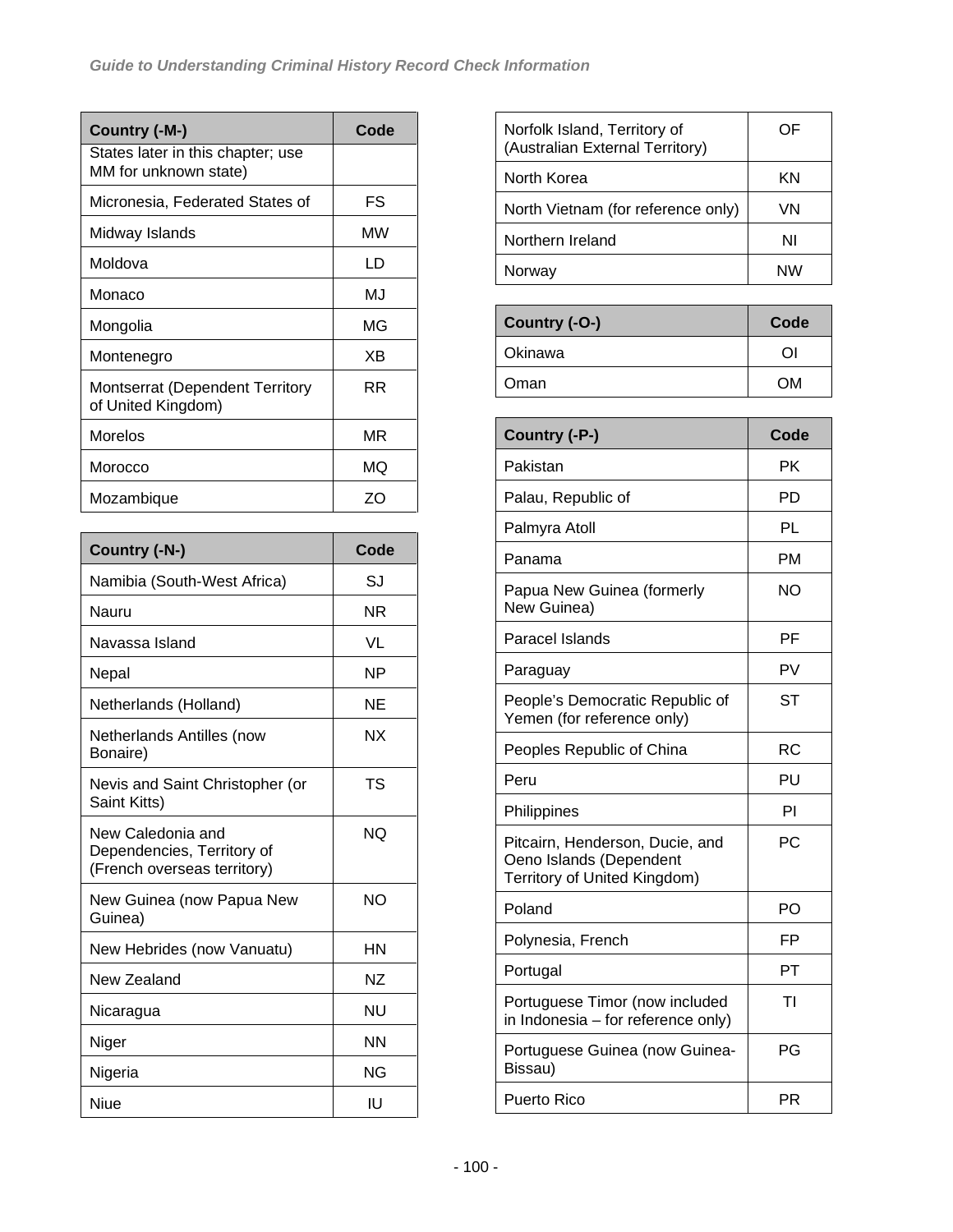| Country (-Q-) | Code |
|---------------|------|
| Qatar         | ЭA   |

| Country (-R-)                 | Code |
|-------------------------------|------|
| Republic of Congo, Brazzavile | RB   |
| Republic of Yemen             | RY   |
| Reunion, Department of        | RE   |
| Rhodesia (now Zimbabwe)       | RH   |
| Romania/Rumania               | RU   |
| Russia (USSR)                 | RA   |
| Russia Federation             | RF   |
| Rwanda                        | RW   |

| Country (-S-)                                                    | Code |
|------------------------------------------------------------------|------|
| Saint Helena                                                     | НS   |
| Saint Kitts-Nevis-Saint<br>Christopher                           | ΤS   |
| Saint Kitts - Anguilla (now<br>separate)                         | AE   |
| Saint Lucia                                                      | LU   |
| Saint Pierre and Miquelon,<br><b>Territorial Collectivity of</b> | PS   |
| St. Vincent and the Grenadines                                   | VV   |
| San Marino                                                       | SН   |
| Sao Tome and Principe                                            | ТP   |
| Sardinia (included in Italy)                                     | ΙT   |
| Saudi Arabia                                                     | SВ   |
| Scotland                                                         | SS   |
| Senegal                                                          | SG   |
| Serbia                                                           | XА   |
| Seychelles                                                       | SE   |
| Sicily (included in Italy)                                       | IΤ   |
| Sierre Leone/Sierra Leone                                        | SА   |

| Country (-S-)                                                                        | Code      |
|--------------------------------------------------------------------------------------|-----------|
| Sikkim (same as India)                                                               | Ш         |
| Singapore                                                                            | <b>SR</b> |
| Slovakia                                                                             | LF        |
| Slovenia                                                                             | LO        |
| Socialist Republic of Vietnam                                                        | RV        |
| Solomon Islands (formerly British<br>Solomom Islands)                                | BS        |
| Somalia                                                                              | SΜ        |
| South Africa                                                                         | <b>SF</b> |
| South Georgia and the South<br>Sandwich Islands                                      | GS        |
| South Korea                                                                          | ΚO        |
| South Vietnam (for reference<br>only)                                                | VS        |
| Southern Yemen (now People's<br>Democratic Republic of Yemen,<br>for reference only) | ST        |
| South-West Africa (Namibia)                                                          | SJ        |
| Soviet Union (USSR, for<br>reference only)                                           | <b>SX</b> |
| Spain                                                                                | <b>SP</b> |
| Spanish Sahara (now Western<br>Sahara)                                               | RS        |
| Spratly Islands                                                                      | TЕ        |
| Sri Lanka (formerly Ceylon)                                                          | CΥ        |
| Sudan                                                                                | SU        |
| Surinam                                                                              | ZC        |
| Svalbard (Norwegian Territory)                                                       | SV        |
| Swaziland                                                                            | SW        |
| Sweden                                                                               | SQ        |
| Switzerland                                                                          | <b>SZ</b> |
| Syria                                                                                | SY        |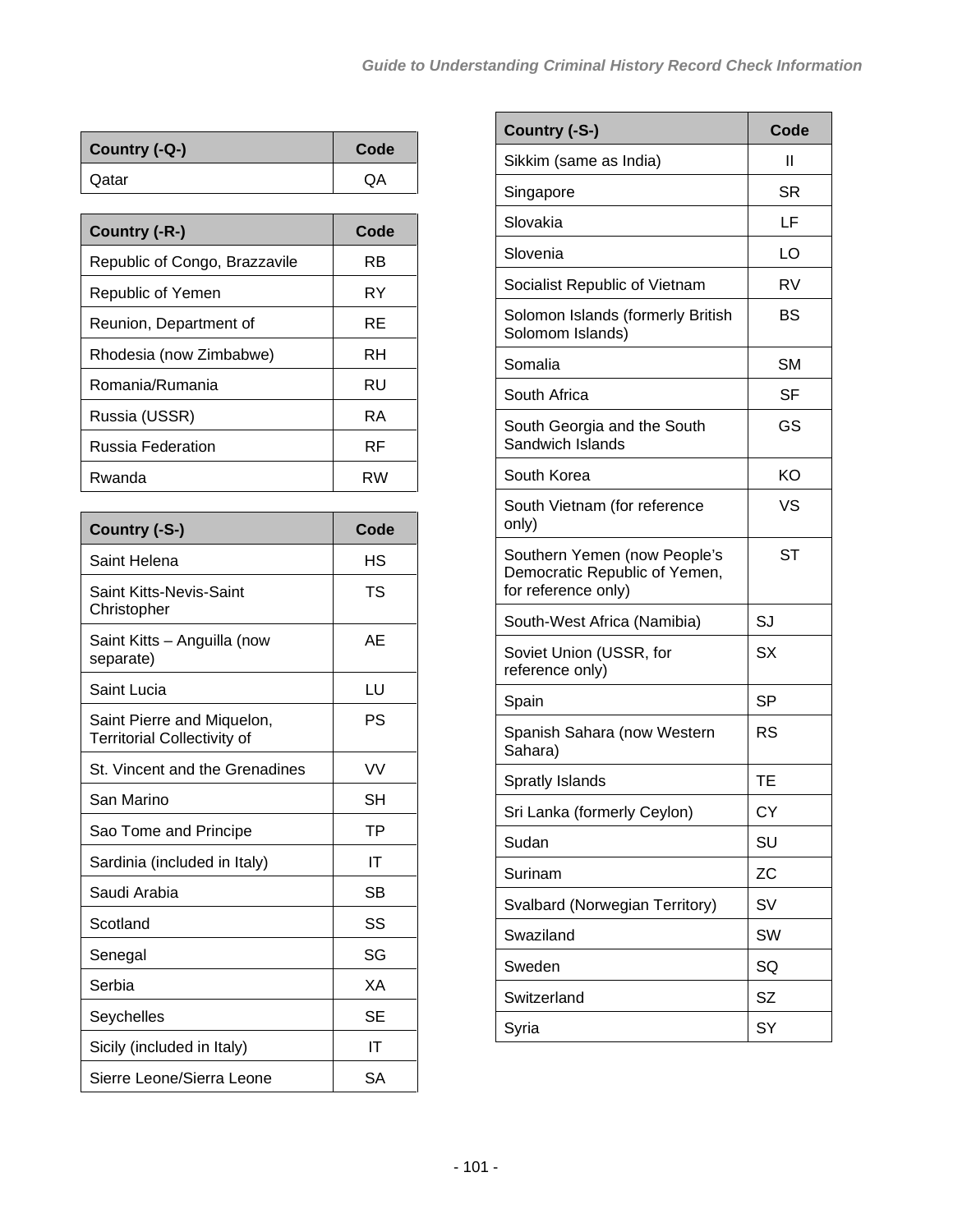| Country (-T-)                                                          | Code      |
|------------------------------------------------------------------------|-----------|
| Taiwan (Republic of China)                                             | <b>TW</b> |
| Tajikistan                                                             | TJ.       |
| Tanzania                                                               | TZ        |
| Thailand                                                               | TН        |
| Timor, Portuguese (included in<br>Indonesia, for reference only)       | ΤI        |
| Togo                                                                   | <b>TO</b> |
| Tokelau (New Zealand terrority)                                        | ТK        |
| Tonga                                                                  | TG        |
| Tongareua                                                              | TQ        |
| Trinidad & Tobago                                                      | TT        |
| Tromelin Island (French<br>possession)                                 | TM        |
| <b>Trucial States (now United Arab</b><br>Emirates)                    | тс        |
| <b>Trust Territory of the Pacific</b><br>Islands                       | <b>TD</b> |
| Tunisia                                                                | TU        |
| Turkey                                                                 | TY        |
| Turkmenistan                                                           | UR        |
| Turks and Caicos Islands<br>(Dependent Territory of United<br>Kingdom) | <b>TR</b> |
| Tuvalu (formerly Ellice Island)                                        | TV        |

| Country (-U-)                                     | Code |
|---------------------------------------------------|------|
| Uganda                                            | UG   |
| Ukraine                                           | UK   |
| Unknown (Note: For use in III<br>records only)    | xх   |
| United Arab Emirates (formerly<br>Trucial States) | ТC   |
| United Arab Republic (now Egypt)                  | FΥ   |
| United Kingdom                                    | UN   |
| Upper Volta (now Bukina Faso,                     | ١I٧  |

| Country (-U-)                                                    | Code      |
|------------------------------------------------------------------|-----------|
| known as Bulcina)                                                |           |
| Uruguay                                                          | UY        |
| United States of America (See list<br>of States in this chapter) | US        |
| <b>USSR (Soviet Union, for</b><br>reference only)                | <b>SX</b> |
| U.S. Virgin Islands                                              | VI        |
| Uzbekistan, Republic of                                          | UZ        |

| Country (-V-)                                   | Code |
|-------------------------------------------------|------|
| Vanuatu, Republic of (formerly<br>New Hebrides) | HN   |
| Vatican City                                    | VY   |
| Venezuela, Republic of                          | VZ   |
| Vietnam (for reference only)                    | VM   |
| Vietnam, North (for reference<br>only)          | VN   |
| Vietnam, Socialist Republic of                  | RV   |
| Vietnam, South (for reference<br>only)          | VS   |
| Virgin Islands, U.S.                            |      |

| Country (-W-)                                                                     | Code |
|-----------------------------------------------------------------------------------|------|
| Wake Island                                                                       | WK   |
| Wales                                                                             | WL   |
| Wallis and Futuna, Territory of the<br>(French overseas territory)                | WF   |
| West Bank                                                                         | WB   |
| West Germany (Federal Republic<br>of Germany, 1945 - 1989, for<br>reference only) | WG   |
| West Indies (for West Indies<br>Island not found separately listed)               | WN   |
| Western Sahara, Independent<br>State of (formerly Spanish<br>Sahara)              | RS   |
| Western Samoa                                                                     | WS   |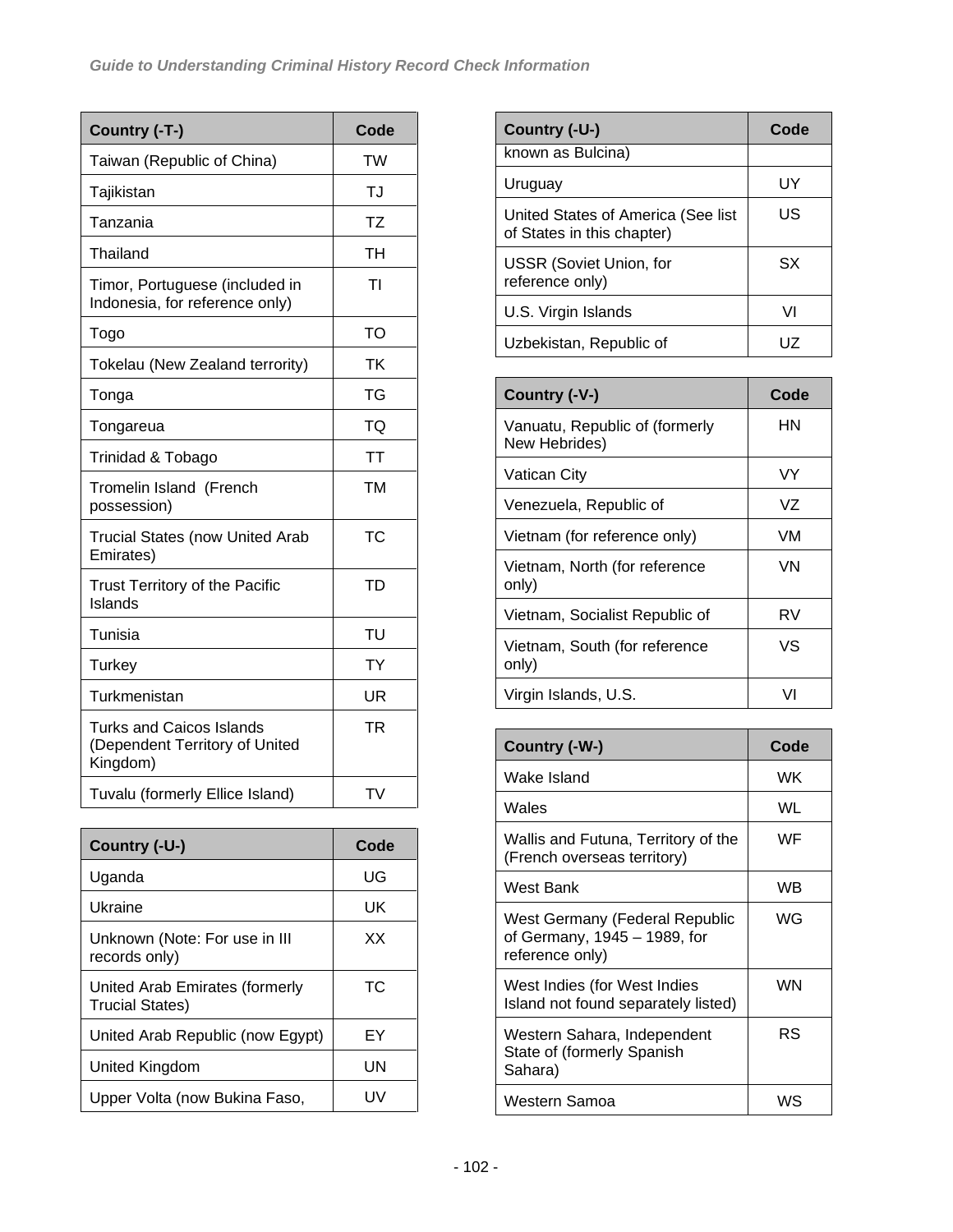| Country (-Y-)                                       | Code |
|-----------------------------------------------------|------|
| Yemen Arab Republic (for<br>reference only)         | YF   |
| Yemen, People's Republic of (for<br>reference only) | SТ   |
| Yemen, Republic of                                  | RY   |
| Yuqoslavia                                          |      |

| Country (-Z-)                                   | Code |
|-------------------------------------------------|------|
| Zaire, Republic of (formerly<br>Congo Kinshasa) | 7R   |
| Zambia, Republic of                             | 7M   |
| Zimbabwe, Republic of (formerly<br>Rhodesia)    | RH   |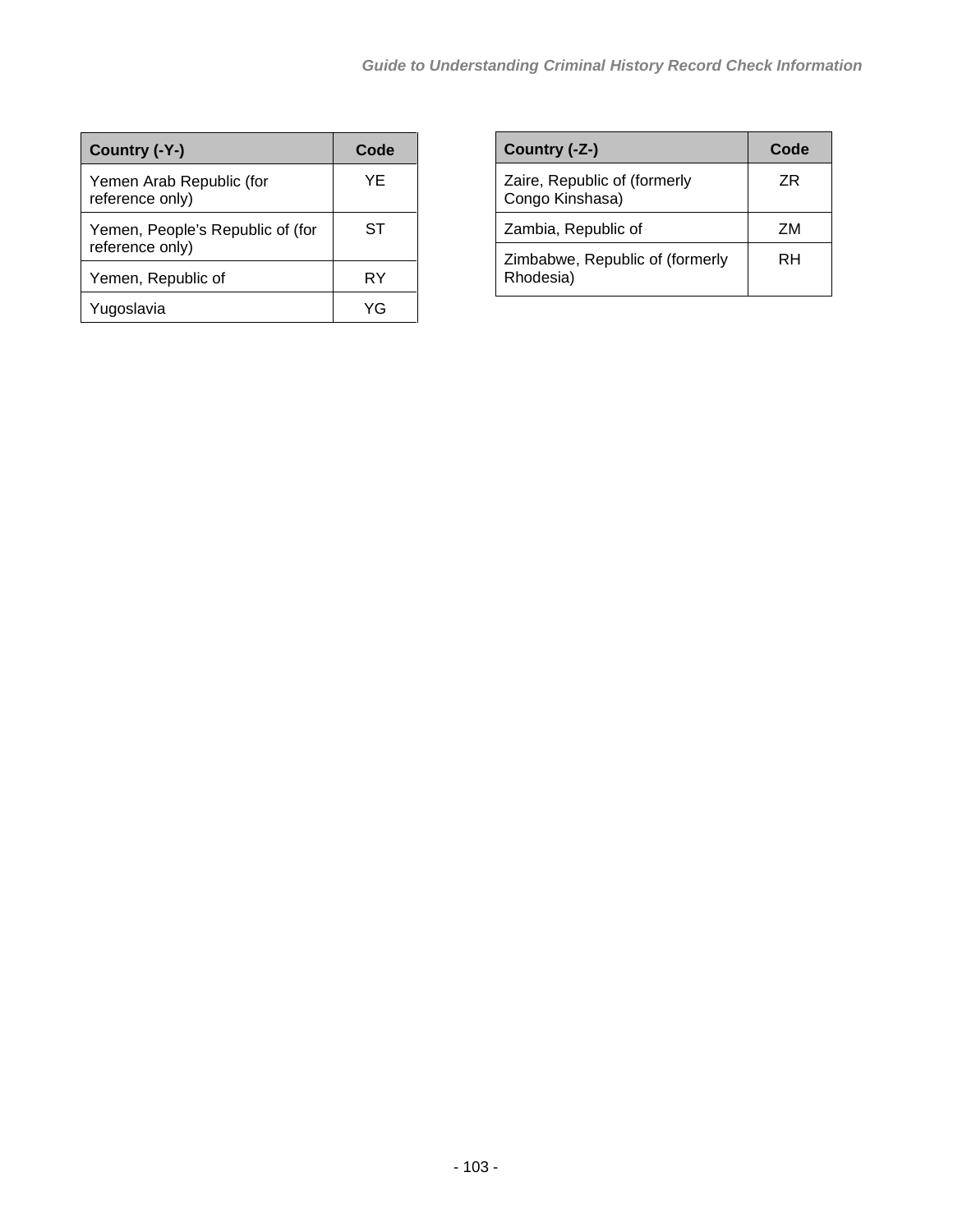## *Canadian Provinces*

| <b>Province</b>                  | <b>Codes</b> |
|----------------------------------|--------------|
| Alberta                          | AB           |
| <b>British Columbia</b>          | <b>BC</b>    |
| Manitoba                         | MВ           |
| Namavut Providence               | XN           |
| <b>New Brunswick</b>             | <b>NK</b>    |
| Newfoundland (includes Labrador) | <b>NF</b>    |
| <b>Northwest Territories</b>     | <b>NT</b>    |
| Nova Scotia                      | <b>NS</b>    |
| Ontario                          | ON           |
| <b>Prince Edward Island</b>      | <b>PE</b>    |
| Quebec                           | <b>PQ</b>    |
| Saskatchewan                     | SN           |
| <b>Unknown Canadian Province</b> | CD           |
| Yukon (Territory)                | YT           |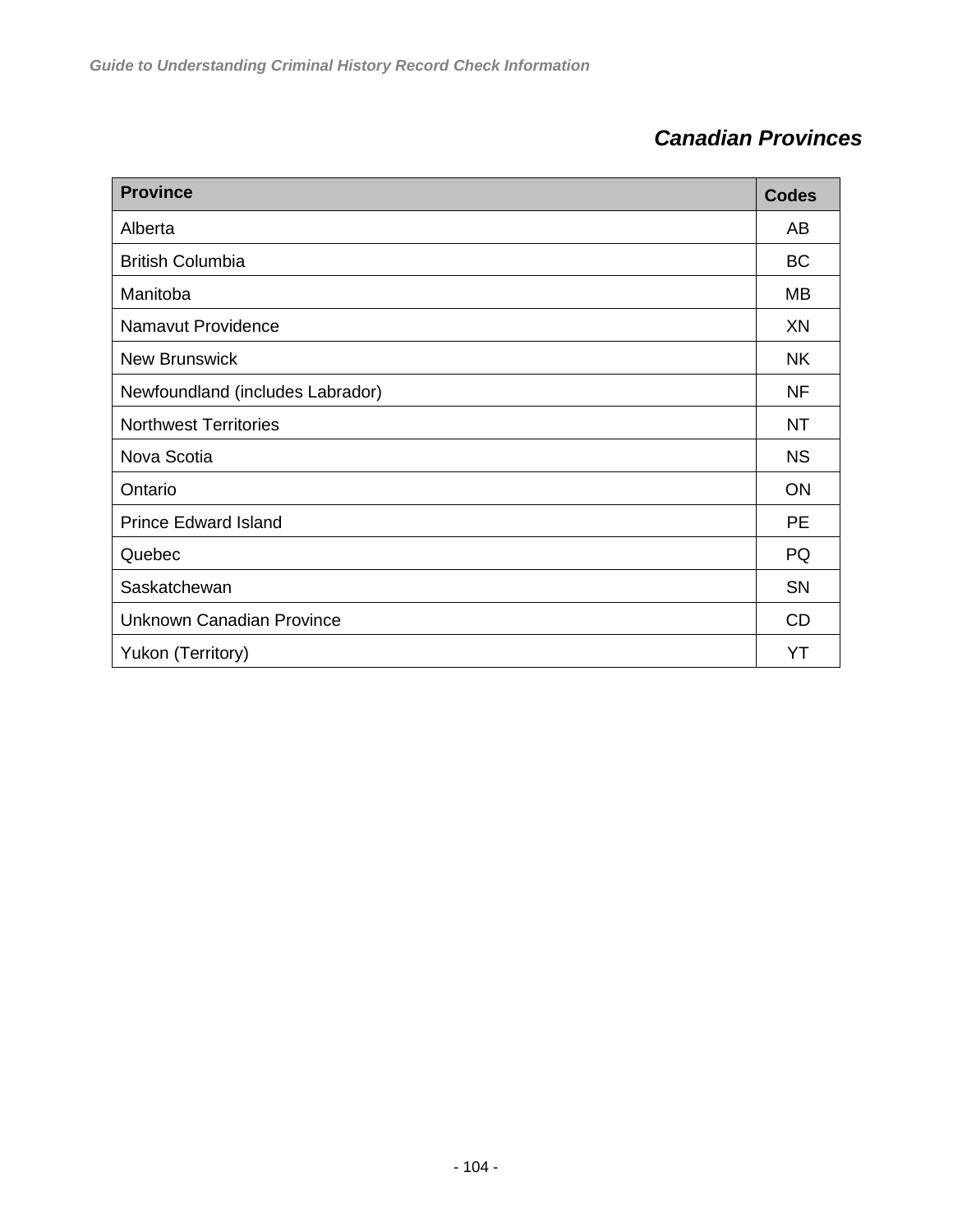## *Indian Nations*

| <b>State</b>                                                          | Code      |
|-----------------------------------------------------------------------|-----------|
| <b>Absentee Shawnee</b>                                               | EЕ        |
| <b>Apache Tribe</b>                                                   | <b>AX</b> |
| <b>Bad River Band of Lake Superior</b><br>Tribe of Chippewa Indians   | XC        |
| <b>BOIS Forte Band of Chippewa</b>                                    | <b>XP</b> |
| Caddo Tribe                                                           | XD        |
| <b>Cherokee Nation</b>                                                | XE        |
| Cheyenne and Arapaho Tribes                                           | DA        |
| <b>Citizen Band Pottawatomie</b><br>Tribe/Citizen Pottawatomie Nation | DW        |
| <b>Comanche Nation</b>                                                | DP        |
| <b>Delaware Nation</b>                                                | XF        |
| Devil's Lake Sioux Tribe                                              | DL        |
| <b>Eastern Shawnee Tribe</b>                                          | XG        |
| Fond du Lac                                                           | FC        |
| Grand Portage Band of Lake<br><b>Superior Chippewa</b>                | XO        |
| <b>Iowa Tribe</b>                                                     | IW        |
| Kickapoo Tribe                                                        | KK        |
| Kiowa                                                                 | <b>KW</b> |
| Lac du Flambeau - Band of Lake<br><b>Superior Chippewa</b>            | LР        |
| Leech Lake Band of Chippewa                                           | LL        |
| Menominee                                                             | IX        |
| Miami Tribe                                                           | DS        |
| Mille Lacs                                                            | LC        |

| <b>State</b>                                 | Code      |
|----------------------------------------------|-----------|
| Modoc Tribe                                  | <b>XH</b> |
| Muscogee (Creek) Tribe                       | DT        |
| Oglala Sioux                                 | OS        |
| Oneida Tribe of Indians of Wisconsin         | OT        |
| Osage Nation                                 | OG        |
| Otoe-Missouria Tribe                         | OO        |
| <b>Ottawa Tribe</b>                          | XI        |
| <b>Pawnee Tribe</b>                          | <b>PW</b> |
| Peoria Tribe                                 | XJ        |
| Ponca Tribe                                  | PN        |
| <b>Quapaw Tribe</b>                          | XK        |
| Red Lake/Red Lake Band of<br>Chippewa        | RL        |
| Sac & Fox                                    | <b>FX</b> |
| <b>Seminole Nation</b>                       | <b>SK</b> |
| Seneca-Cayuga Tribes                         | <b>DV</b> |
| Shakopee                                     | ΚP        |
| Turtle Mountain Band of Chippewa             | UC        |
| United Keetoowah Band of Cherokee<br>Indians | <b>XL</b> |
| <b>Western Delaware Tribe</b>                | <b>XM</b> |
| White Earth/White Earth Band of<br>Chippewa  | <b>WE</b> |
| <b>Wichita Tribe</b>                         | WT        |
| <b>Wyandotte Tribe</b>                       | WD        |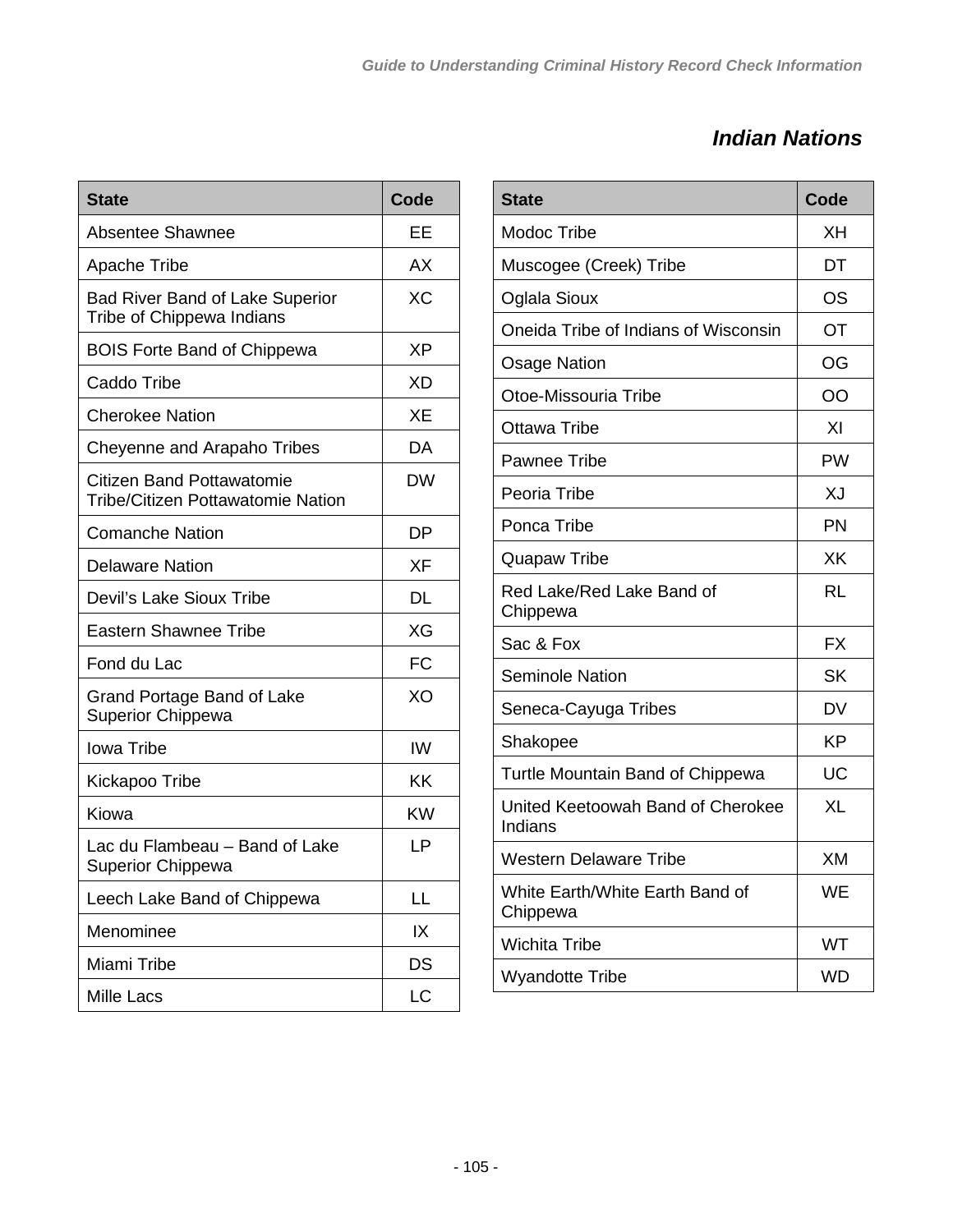## *Mexican States*

| <b>State</b>                          | Code      |
|---------------------------------------|-----------|
| Aguascalientes                        | AG        |
| Baja California (Northern Section)    | <b>BA</b> |
| Baja California (Southern<br>Section) | <b>BJ</b> |
| Campeche                              | <b>CE</b> |
| Chiapas                               | <b>CI</b> |
| Chihuahua                             | <b>CH</b> |
| Coahuila                              | CU        |
| Colima                                | <b>CL</b> |
| Distrito Federal (Mexico, D.F.)       | DF        |
| Durango                               | DO        |
| Guanajuato                            | GU        |
| Guerrero                              | <b>GR</b> |
| Hidalgo                               | <b>HL</b> |
| Jalisco                               | JL        |
| Mexico, D.F. (Distrito Federal)       | DF        |
| Mexico (State)                        | <b>MX</b> |
| Michoacan                             | <b>MC</b> |
| <b>Morelos</b>                        | ΜR        |
| Nayarit                               | <b>NA</b> |
| Nuevo Leon                            | <b>NL</b> |
| Oaxaca                                | OA        |
| Puebla                                | PB        |
| Queretaro                             | QU        |
| Quintana Roo                          | QR        |
| San Luis Potosi                       | <b>SL</b> |
| Sinaloa                               | SI        |

| <b>State</b>          | Code      |
|-----------------------|-----------|
| Sonora                | <b>SO</b> |
| Tabasco               | ТB        |
| Tamaulipas            | <b>TA</b> |
| Tlaxcala              | TL        |
| Unknown Mexican State | ΜМ        |
| Veracruz              | <b>VC</b> |
| Yucatan               | YU        |
| Zacatecas             | 7A        |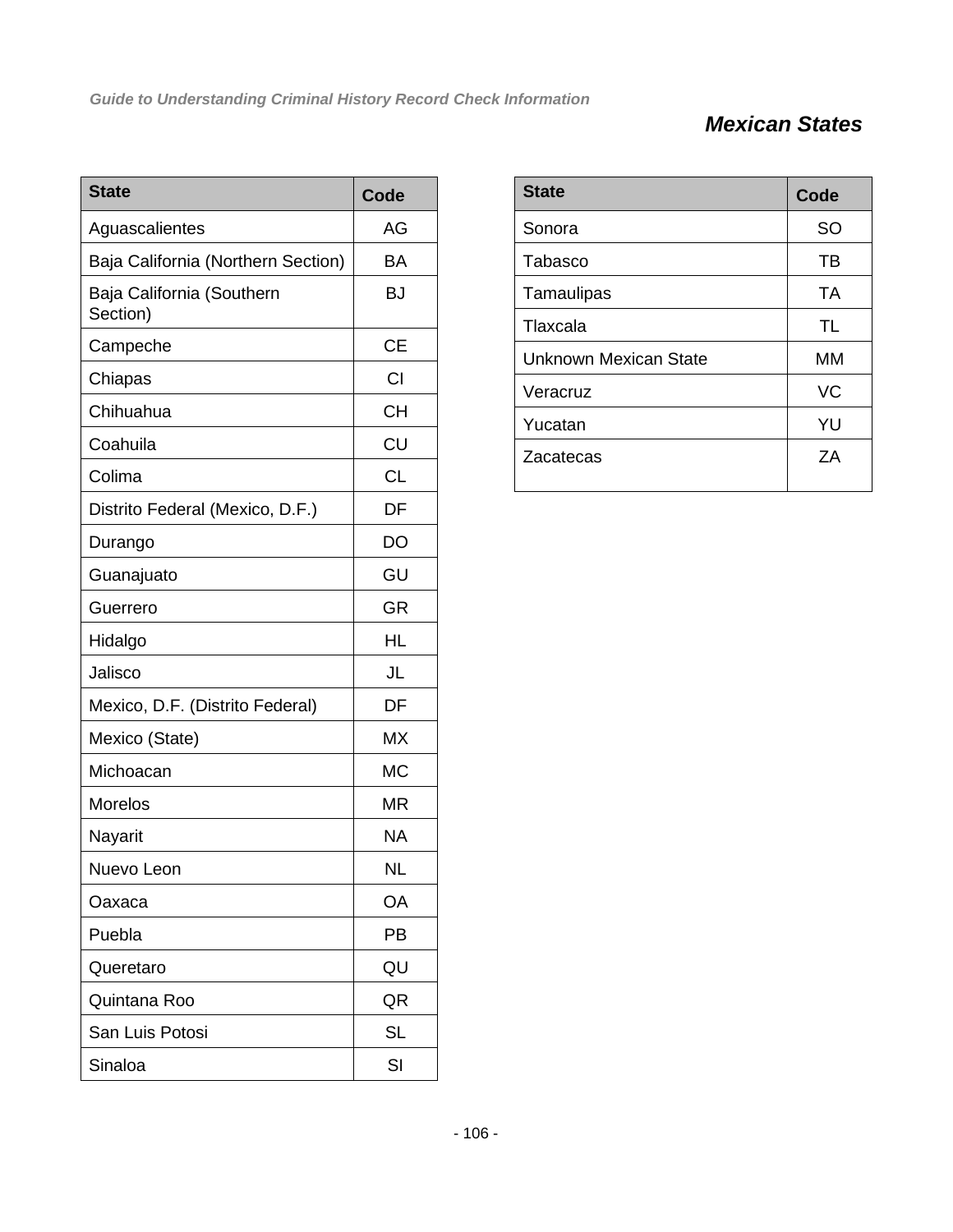## APPENDIX E – HELPFUL WEB ADDRESSES

|                                                                             | <b>Federal</b>                                         |
|-----------------------------------------------------------------------------|--------------------------------------------------------|
| Federal Bureau of Investigation (FBI)                                       | www.fbi.gov                                            |
| <b>FBI Name Check Form</b><br>(for agencies that have an assigned NCIC ORI) | www.fbi.gov/hq/cjisd/namecheckfaqs.pdf                 |
| National Sex Offender Registry                                              | www.nsopr.gov                                          |
| <b>Compact Council</b>                                                      | www.fbi.gov/hq/cjisd/web%20page/cc.htm                 |
|                                                                             |                                                        |
|                                                                             | <i><b>Illinois</b></i>                                 |
| <b>Illinois State Police</b><br>Home Page                                   | www.isp.state.il.us                                    |
| <b>Order Forms Online</b>                                                   | www.isp.state.il.us/services/uciaformreq.cfm           |
| Guide to Understanding Criminal History<br><b>Record Information</b>        | www.isp.state.il.us/media/docdetails.cfm?DocID=508     |
| Electronic Conviction Inquiries Information                                 | www.isp.state.il.us/services/convictioninquiries.cfm   |
| Live scan Information                                                       | www.isp.state.il.us/crimhistory/Live scan.cfm          |
| Sex Offender Registry                                                       | www.isp.state.il.us/sor/                               |
| <b>Missing Sex Offenders</b>                                                | http://www.isp.state.il.us/missingsor/missingsor.cfm   |
| Child Murderer and Violent Offender Registry                                | www.isp.state.il.us/cmvo/                              |
| Convicted Methamphetamine Manufacturer<br>Registry                          | www.isp.state.il.us/meth/                              |
| <b>Other Illinois Sites</b><br><b>Entrust Enrollment</b>                    | https://autora02.cmcf.state.il.us                      |
| <b>Illinois General Assembly</b>                                            | www.ilga.gov                                           |
| Illinois Department of Corrections Sex<br><b>Offender Registry</b>          | www.idoc.state.il.us/subsections/so search/default.asp |